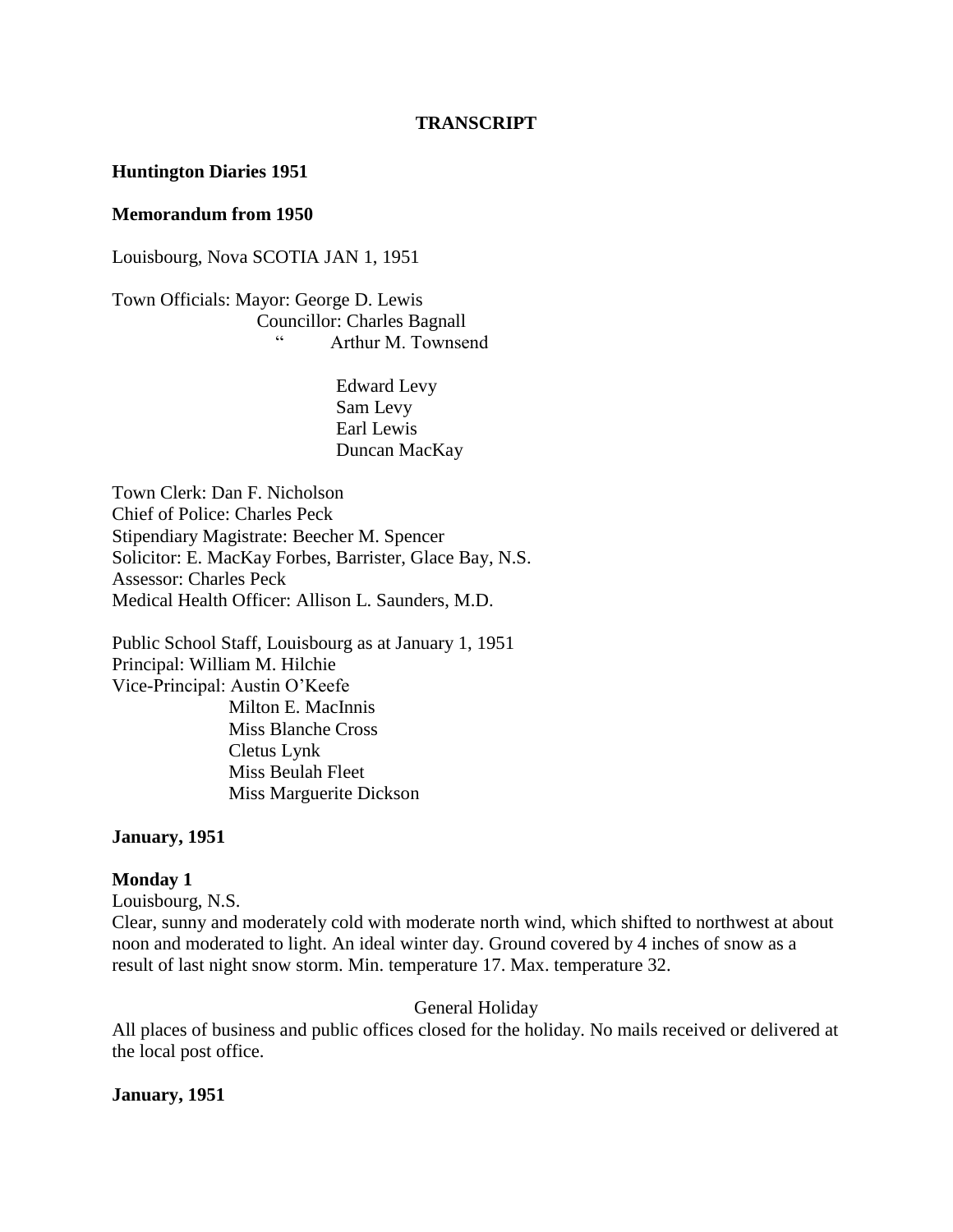## **Tuesday 2**

### **Louisbourg, N.S.**

Clear and sunny with light variable winds. Cloudy during the afternoon and evening. A very lovely winter day. Min. temperature 14. Max. temperature 33.

#### **January, 1951**

## **Wednesday 3**

Louisbourg, N.S.

Cloudy and mild with light to moderate southwest wind. A few light showers in the evening. Snow melted during the day as a result of the mild weather. Ground entirely bare at nightfall. Min. temperature 34. Max. temperature 44.

## Choir Practice

At 8 P.M. in company with Emeline, attended and conducted choir practice in the First United Church.

## **January, 1951**

## **Thursday 4**

Louisbourg, N.S.

Cloudy and mild with light to moderate southwest wind, increasing to fresh in the evening. Foggy. Light rain and mist in the early part of the night. Min. temperature 39. Max. temperature 48.

## Death of Michael Murphy

Today's issue of the Sydney Post Record contained an account of the death of Michael E. Murphy a native of Louisbourg, aged 70. Mr. Murphy left Louisbourg about fifty years ago, and for a while was employed with the Engineering staff of the Trans Continental Railway. Later he was Superintendent of the Anglo-Canadian Pulp and Paper Company at Quebec, He retired two years ago owing to ill health. His death occurred at Quebec where he is survived by his wife and one daughter. Neil H. Murphy of this town is a brother.

## **January, 1951**

#### **Friday 5**

Louisbourg, N.S.

Mild with rain in the morning, southwest wind shifting to west and increasing to strong, cold during the day. Rainfall of last night and this morning 1/4 inch. Min. temperature 21. Max. temperature 49.

## Death of Lauchlin MacKinnon

The death of Lauchlin MacKinnon, a lifelong resident of this town occurred at his residence on Alexandra Street, at an early hour this morning after a long illness. He was 81 years of age and is survived by three sons and two daughters.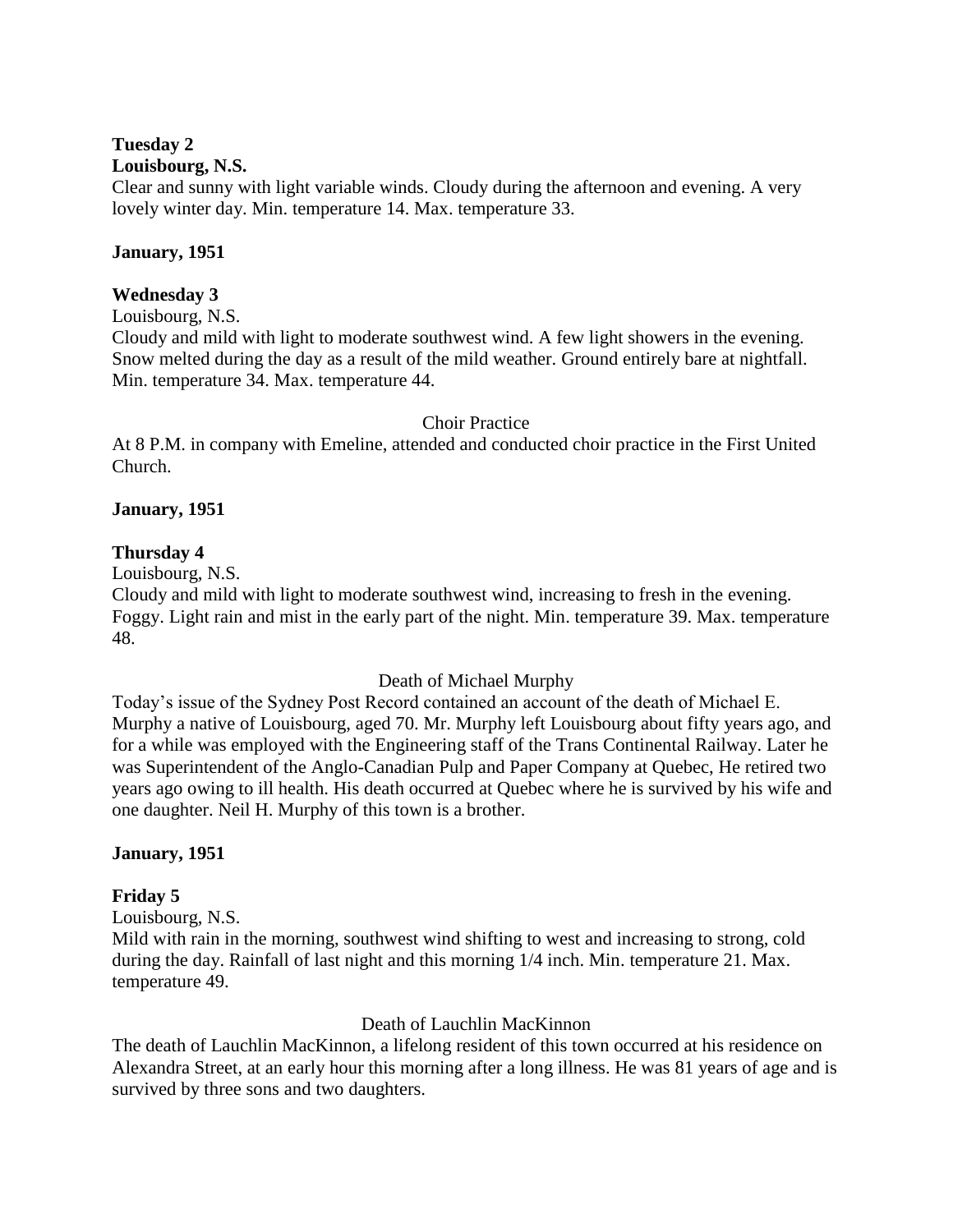#### **January, 1951**

#### **Saturday 6**

Louisbourg N.S.

Clear, cool and sunny with fresh northwest wind, moderating in the evening. Cloudy in the late afternoon and evening, light snow squalls before midnight. Min. temperature 18. Max. temperature 28.

#### **January 1951**

#### **Sunday 7**

Louisbourg N.S. New Moon Today

Light snowfall in the early morning followed by light rain and drizzle. Ground covered by about 1 inch of wet snow. Cool and partly clear throughout the day with moderate northwest wind. Min. temperature 19. Max. temperature 34.

#### Church Services

At 11 A.M. and 7 P.M. in company with Emeline, attended services in the First United Church. Rev. Mr. Davies representing the British and Foreign Bible Society was the preacher at the morning service, and Rev. C. C. was pastor of the United Church was the preacher in the evening. Attendance in the morning about 50, in the evening about 90. Choir attendance: A.M. 11, P.M. 13.

#### Funeral

At 1:45 P.M., Emeline and I attended the funeral of the late Lauchlin MacKinnon, which took place from his late home on Alexandra Street to the First United Church. Services at the house, church and grave were conducted by Rev. C.C. Walls. Burial in [blank]. Funeral in charge of D.M. Johnston, Funeral Director.

#### **January, 1951**

#### **Monday 8**

#### **Louisbourg N.S.**

Snowfall of about 4 inches in the early morning. Drizzle of rain and showers during the forenoon. Cloudy, mild and foggy in the forenoon. Light variable winds increasing at night. Streets very slushy in the afternoon and evening. Min. temperature 21. Max. temperature 42.

#### Week of Prayer Service

At 7:30 P.M. in company with Emeline, attended the first in the series of "Week of Prayer" Services. The service this evening was held in St.Bartholomew's Anglican Church with Rev. C. C. Walls of the First United church as the preacher. Rev. J. T. Turner of St. Bartholomew's was in charge of the service. Owing to the bad conditions of the streets, the attendance was small.

#### **January, 1951**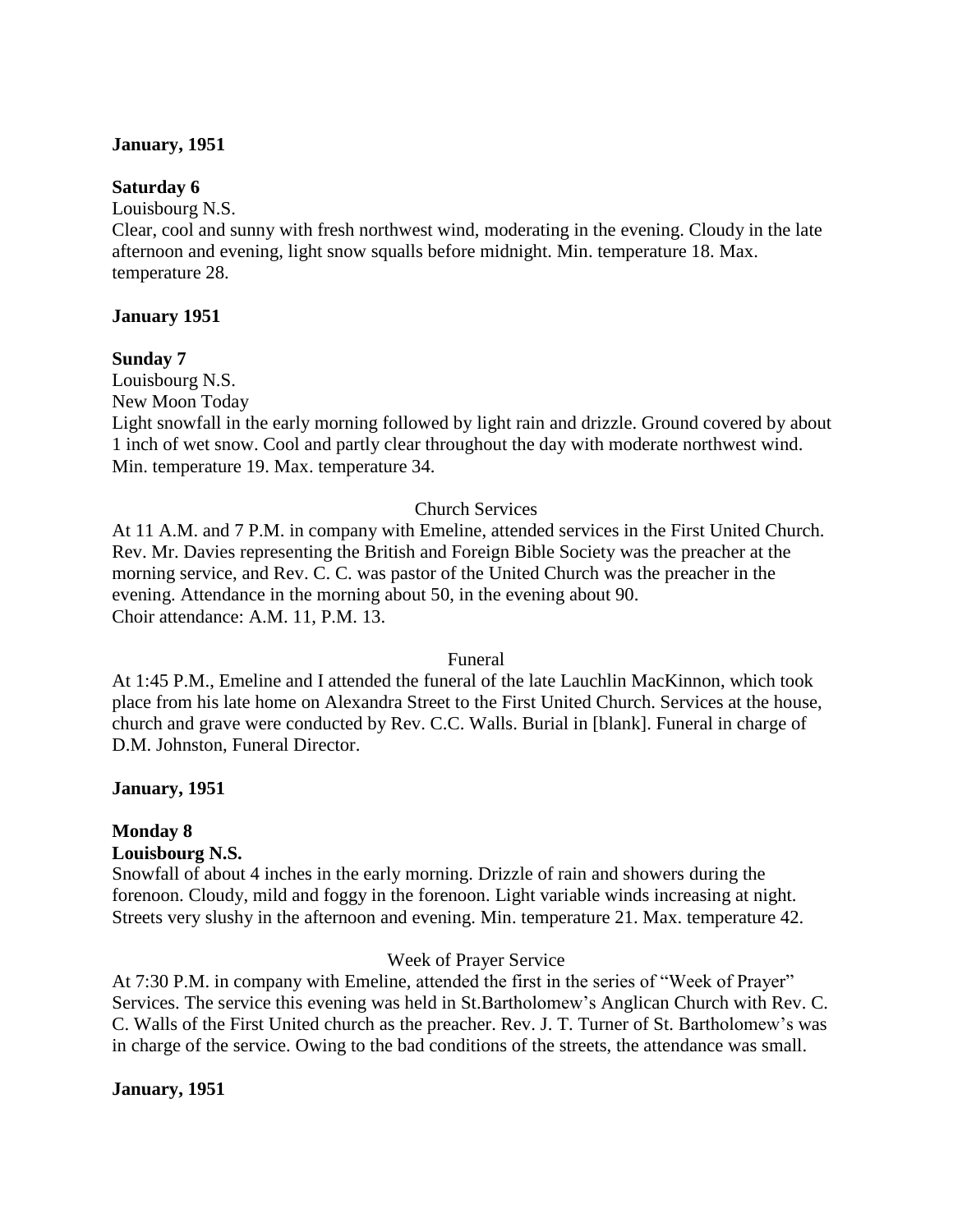**Tuesday 9 Louisbourg N.S.**

Cloudy, but clearing early in the day. Sunny and moderately cold with moderate to fresh northwest wind. Min. temperature 11. Max. temperature 38.

#### Week of Prayer Service

At 7:30 P.M. attended the second in the series of "Week of Prayer" services. The service this evening was held in the United Church with Rev. C.C. Walls in charge. Rev. Hugh Jack of the Presbyterian Church, Sydney was the preacher. About 90 person present. Choir attendance: 9.

## Choir Practice

Immediately after the service I conducted choir practice in the First United Church.

## Death of Mrs. Philip Wilcox

The death of Mrs. Philip Wilcox occurred today at her home on East Main Street, after an illness of several months. She was about 73 years of age, and is survived by one brother and one sister. The brother, Vincent Peach lives at Kenora, Ontario, and the sister, Mrs. Charles MacDonald, (Katie) at Sydney. Her husband predeceased her about 32 years ago.

#### **January 1951**

## **Wednesday 10**

#### **Louisbourg N.S.**

Clear and moderately cold becoming mild early in the day. Sunshiny but becoming cloudy during the afternoon. Light Northwest wind shifting the southwest and increasingly. Min. temperature, 10 Max. temperature 35

#### Week of Prayer Service

The third in the series of "Week of Prayer" service was held in the Presbyterian Church at 7:30 P.M. Rev. J.T. Turner of St Bartholomew's Anglican Church was the preacher. Assisting in the service was Rev C.C. Walls of the First United Church. I was not present.

**January, 1951**

## **Thursday 11**

## **Louisbourg N.S.**

Cloudy and mild with light southwest wind. Min. temperature 26. Max. temperature 38.

#### Funeral

At 1:45 P.M. attended the funeral of the late Mrs. Philip Wilcox, which took place from her late home on East Main Street to St. Bartholomew's Anglican Church, thence to the Anglican Cemetery on Clarke's Road. Services at the house, church and grave were conducted by Rev. J. T. Turner, Rector of St. Bartholomew's Church. The pall bearers were: Mayor George D. Lewis, B.M.Spencer, William Coveyduc, Harold MacQueen, Fraser Wilcox and M.S. Huntington. Funeral in charge of D.M. Johnston, Funeral Director.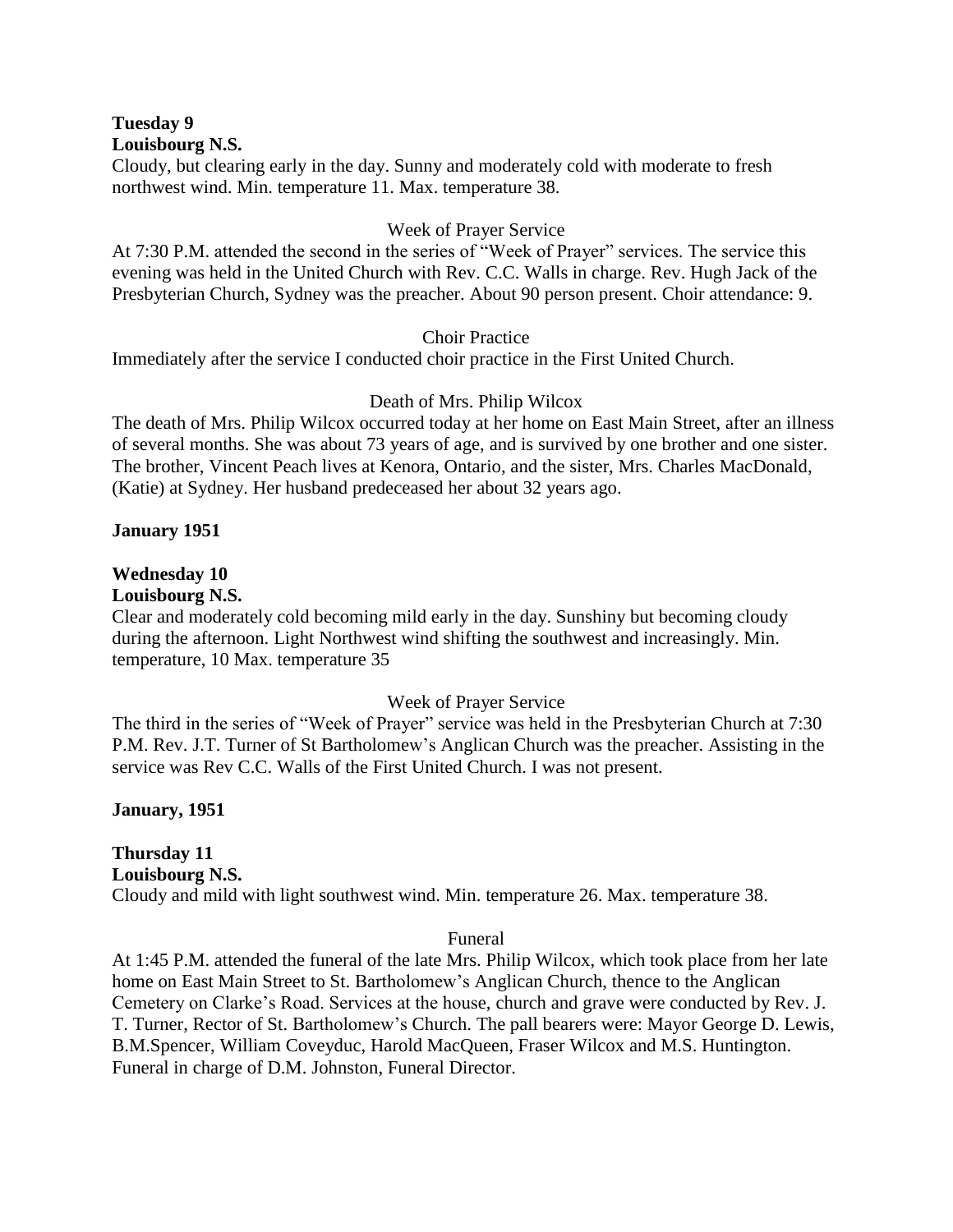#### Week of Prayer Service

At 7:30 P.M. attended the fourth in the series of "Week of Prayer" services. The service this evening was held in St. Bartholomew's Anglican Church, with Rev. J. T. Turner in charge. Rev. Mr. Evans of the Presbyterian Church at Sydney Mines was the preacher. The service was well attended.

#### **January, 1951**

## **Friday 12 Louisbourg N.S.**

Cloudy and mild with light southerly winds, shifting to northeast in the evening and increasing to strong in the early part of the night. Rain mixed with snow began to fall at about 8:30 P.M. Min. temperature 26. Max. temperature 38.

## Week of Prayer Service

At 7:30 P.M. attended the fifth and last of the "Week of Prayer" services, which was held in the First United Church. Rev. C. C. Walls was in charge of the service with Rev. J. T. Turner as the preacher. About 90 persons present. Choir attendance: 14.

At this service Dan F. Nicholson and I sang a duet, "Take up thy Cross". Emeline was not present at any of the services, except the one on Monday night, owing to having a sprained ankle. Dr. A. L. Saunders bandaged it this evening.

## C.G.S. Edward Cornwallis

Canadian Government Edward Cornwallis arrived in the afternoon and docked at the Freight wharf.

## **January, 1951**

# **Saturday 13**

## **Louisbourg N.S.**

Moderate northeast gale and snow storm in the morning. Wind continued strong all day but moderated in the early part of the night. Snowfall about 4 inches. Partly clear in the afternoon. Min. temperature 18. Max. temperature 33. Ground covered by about 4 inches of frozen snow.

#### Death of Mrs. Caleb W. Huntington

The death occurred today at her home at Rock Elm of Mrs. Caleb W. Huntington, the former Miss Flora Ann MacKinnon, aged 57 after an illness of several months. She is survived by her husband, two sons and two daughters. The sons are: John at home and Charles in Ontario. The daughters, Mrs. John MacKinnon, (Annie) Rock Elm and Mrs. Sid Lotherington, (Gladys) Sydney. (From Post-Record News Report)

## **January, 1951**

**Sunday 14 Louisbourg N.S.**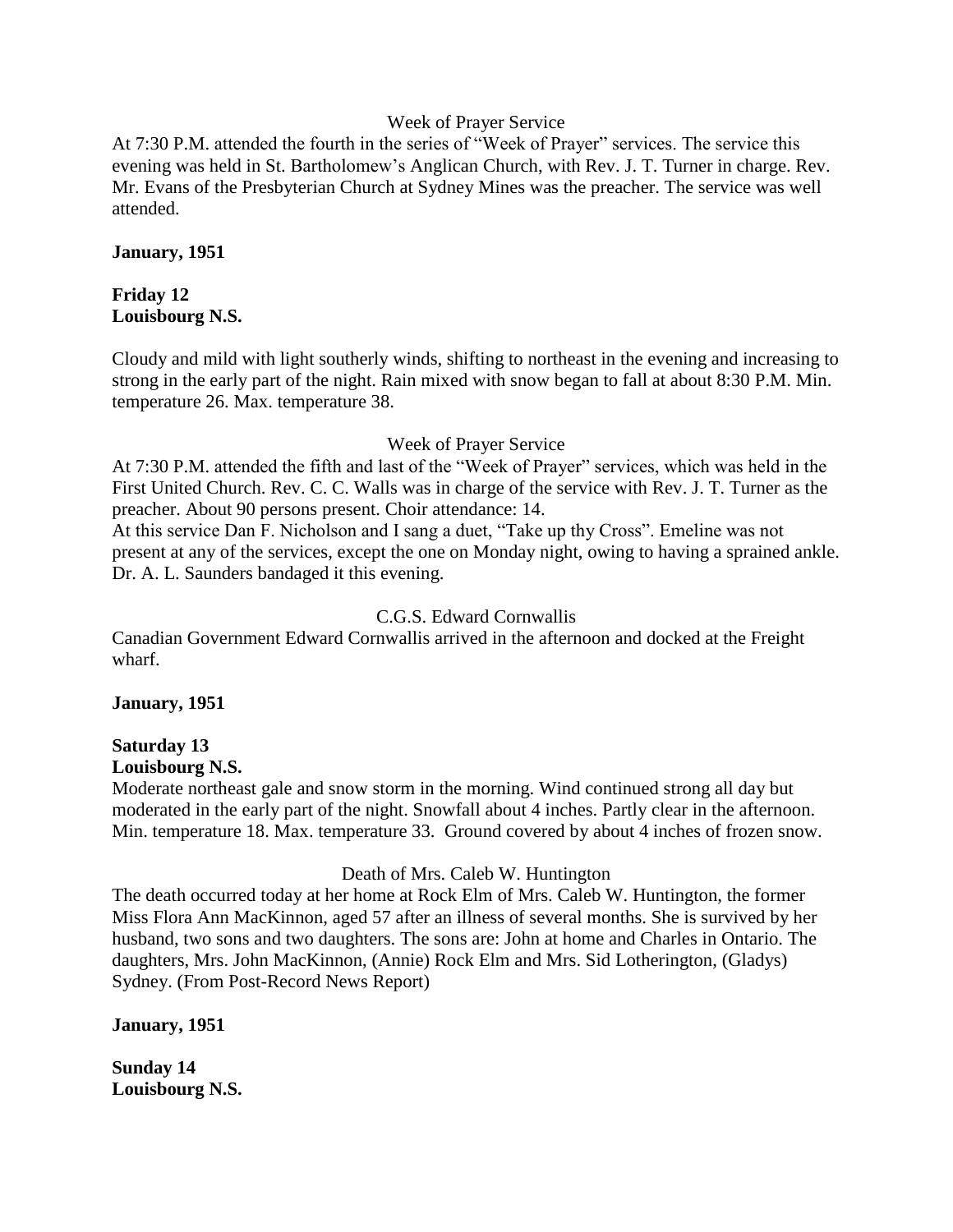Mostly clear and moderately cold with moderate northerly winds. An ideal winter day. Min. temperature 18. Max. temperature 26.

#### Church Services

At 11 A.M. and 7 P.M., attended services in the First United Church, where Rev. C.C. Walls was the preacher. Total attendance A.M., about 80, P.M. about 95. Choir attendance: A.M. 11, P.M. 18. The sacrament of the Lord's Supper was dispensed at the morning service.

## A Visit From Mr. and Mrs. John Spencer

After service in the evening, Mr. and Mrs. John Spencer of Sydney called to see us. They were accompanied by B.M. Spencer of this town, with whom they had spent the afternoon. After spending about one and a half hours with us, they left for home. We were glad to have them call.

## **January, 1951**

# **Monday 15**

## **Louisbourg N.S.**

Cloudy and chilly with light southerly wind, increasing to strong in the evening and to gale force at about 9 P.M. Snow began to fall at about 3:30P.M. followed by rain at about 7 P.M.. Snowfall about 3 inches. Min. temperature 14. Max. temperature 36.

## C.G.S. Edward Cornwallis

Canadian Government Steamer "Edward Cornwallis" sailed on buoy service in the morning, but returned to port in the evening.

## **January, 1951**

## **Tuesday 16**

#### **Louisbourg N.S.**

Rain and gale of late night ended in the early morning, but the wind continued strong westerly all day, moderating in the evening to light Streets, almost entirely bare as a result of last night's thaw. Min. temperature 26. Max. temperature 42.

#### Funeral

The funeral of the late Mrs. Caleb Huntington of Rock Elm, took place this afternoon from her late home. Services at the house and grave were conducted by Rev. Frank MacLean, pastor of St. Andrews United Church, Sydney. Burial took place at the "Birches" Cemetery. Hymns sung were: "The Lord is my Shepherd", "Jesus Lover of my Soul" and "Abide with Me". Pallbearers: Sid Lotherington, Stewart MacKinnon, Charles MacKinnon, A. MacRae, Gussie MacDonald and Alex MacGibbon. (Post-Record News Report)

## **January, 1951**

**Wednesday 17 Louisbourg N.S.**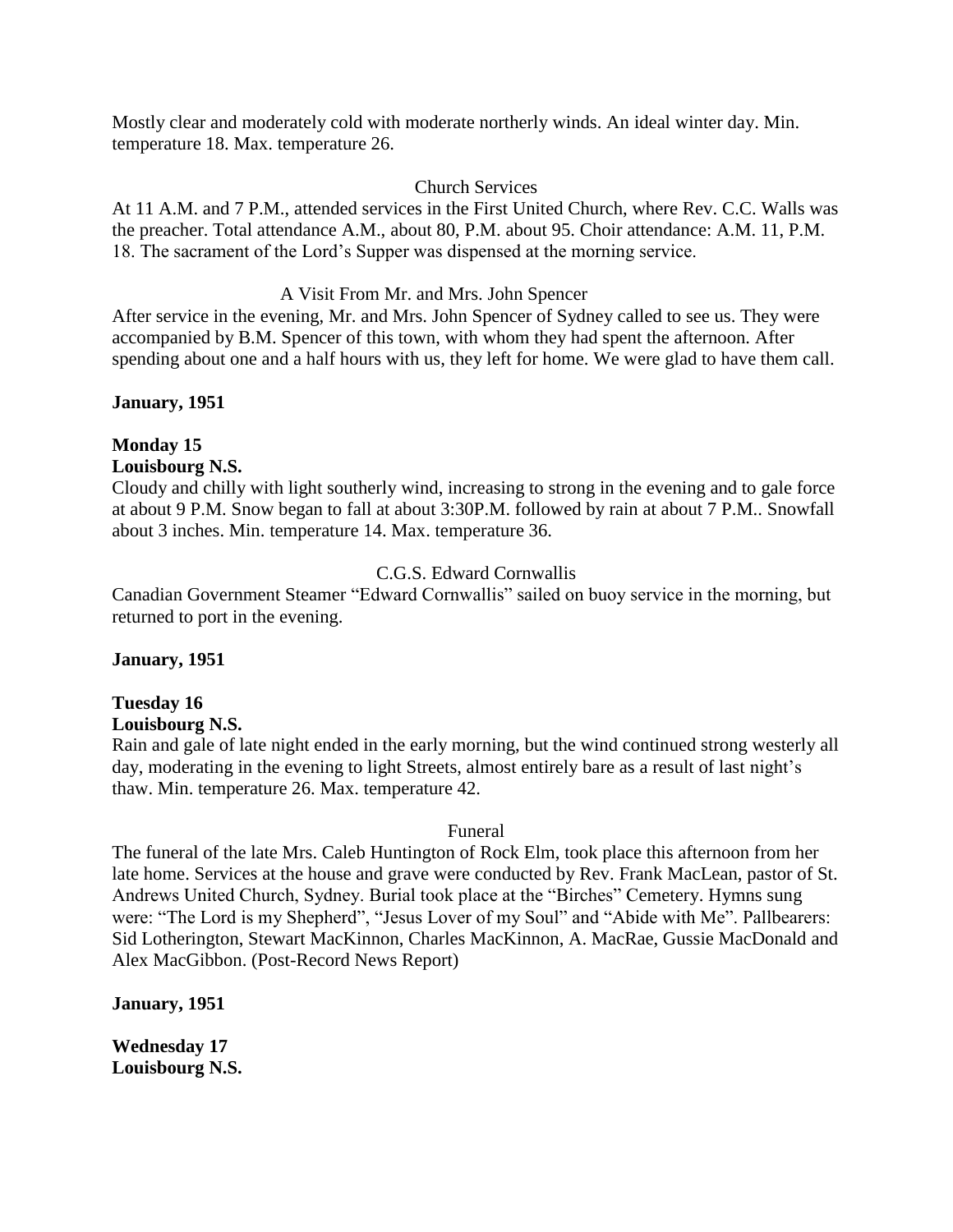Clear, becoming cloudy in the late afternoon. Moderate northwest wind. A very lovely winter day. Min. temperature 18. Max. temperature 32. Streets bare and sidewalks icy in places. Fields mostly bare.

#### Firemen's Banquet

At 6:30 P.M. attended Firemen's Banquet, held at Wong's Restaurant. Meeting adjourned at about 7:40 to meet at the home of the Fire Chief, Harvey Lewis, at 8 P.M. for the purpose of holding the annual meeting and elections of officers.

#### Choir Practice

At 8 P.M. attended and conducted choir practice in the First United Church.

#### Firemen's Banquet

Those present at the Firemen's banquet were: Harvey Lewis, (Chief) Fred Burke, (Deputy Chief) Harold Wilson, Treasurer, George Phalen, Duncan MacKay, Alex Smith, Ronald MacVicar, John C. Johnson, John MacKeigan, District fire Ranger, Mira, Deputy Mayor: Charles Bagnall, Harold Rudderham, (Chief Coal Company's Fire Brigade) William Deering. Tonight I handed in my resignation from the Brigade, having served as a fire fighter for more than fifty years. I served for over 28 years as a volunteer on the Dominion Coal Company's Brigade and on the Louisbourg Town Brigade, since its organization in the autumn of 1928, a term of 22 years. At tonight's business meeting my resignation was accepted and I was elected Honorary Chief. Owing to a sprained ankle, which occurred on March 2 last, and which is still causing me trouble I have been unable during the past ten months to take an active part in the work of the Brigade.

#### **January, 1951**

#### **Thursday 18**

#### **Louisbourg N.S.**

Clear and sunny with light westerly winds. A perfect winter day. Min. temperature 19. Max. temperature 34.

#### **January, 1951**

# **Friday 19**

## **Louisbourg N.S.**

Clear, sunny and mild with light westerly winds. Wind shifted to southwest in the early part of the night. A very lovely day. Min. temperature 18. Max. temperature 38.

#### Board of Stewards

At 8 P.M. attended a regular meeting of the Board of Stewards of the First United Church, held at the home of Mr. and Mrs. Edison Skinner, with the chairman, Edison Skinner, presiding. Those present were: John H. Skinner, William Hilchey, Gervin MacLean, William Stewart, (Treasurer) Charles Bagnall, Roderick MacLeod, Alex MacKinnon and M. S. Huntington. In the absence of Oscar Harris, Mr. Hilchey acted as Secretary.

#### **January, 1951**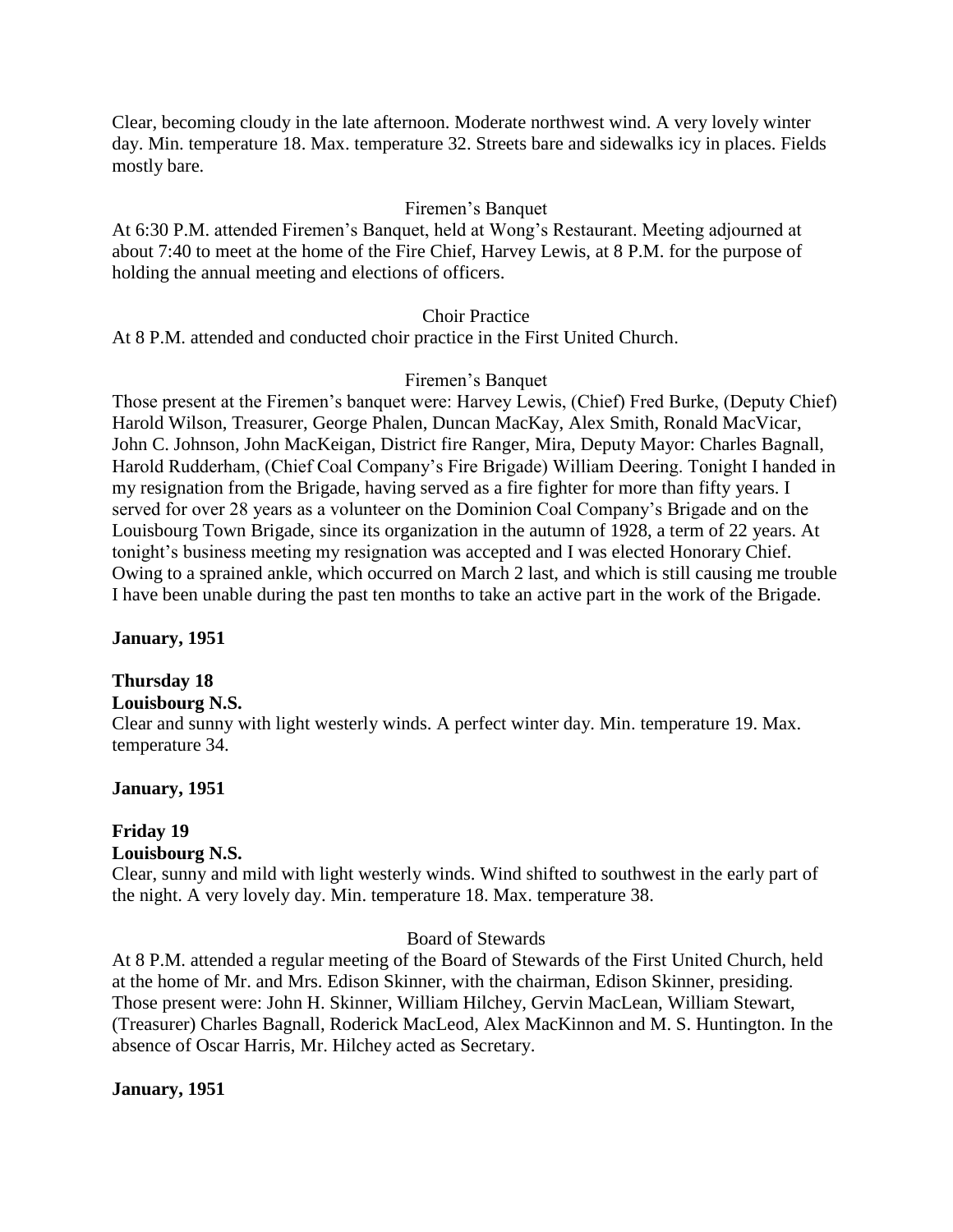#### **Saturday 20 Louisbourg N.S.**

Sunny, remarkably clear but becoming cloudy in the evening. Light winds, mostly westerly. An ideal day. Min. temperature 28. Max. temperature 38.

## Meeting of Official Board

At 8 P.M. attended a meeting of the Official Board of the First United Church, held in the church with Rev C. C. Walls, presiding. Those present were: Arthur M. Townsend, Secretary; John H. Skinner, Edward Levy, Edison Skinner, Charles Bagnall, William Stewart, Rev C.C. Walls and M.S. Huntington.

## Death of Mrs. Vincent O'Toole

The death of Mrs. Vincent O'Toole occurred today at her home on Wolfe Street, after a short illness. She was about 73 years of age, and is survived by two sons and two daughters. The sons are: Donald and Lawrence, both in Louisbourg, the daughters: Mrs. James Price of West Louisbourg and Miss [blank] of Montreal who has been home during her mother's illness.

## **January, 1951**

## **Sunday 21**

#### **Louisbourg N.S.**

Cloudy and very foggy with light to moderate southwest wind. A few showers in the late afternoon. Mild. Min. temperature 31. Max. temperature 45.

#### Church Services

At 11 A.M. and 7 P.M. attended services in the First United Church, where Rev. C.C. Walls was the preacher. About 55 present at 11 A.M. and about 65 in the evening. Choir attendance: A.M. 9, P.M. 15.

## Death of Mrs. Arnold Severance

The death of Mrs. Arnold Severance occurred at about 11 P.M. at the home of her daughter and son-in-law Mr. and Mrs. Raymond Martell, Warren Street. She was in the 93<sup>rd</sup> year of her age and had been ailing for several months.

#### **January, 1951**

## **Monday 22**

#### **Louisbourg N.S.**

Mild and cloudy in the early morning but clearing in the forenoon. Sunny during the afternoon with the temperature falling rapidly. Light westerly winds, increasing to fresh in the early part of the night. Min. temperature 12. Max. temperature 44.

Streets in Bad Condition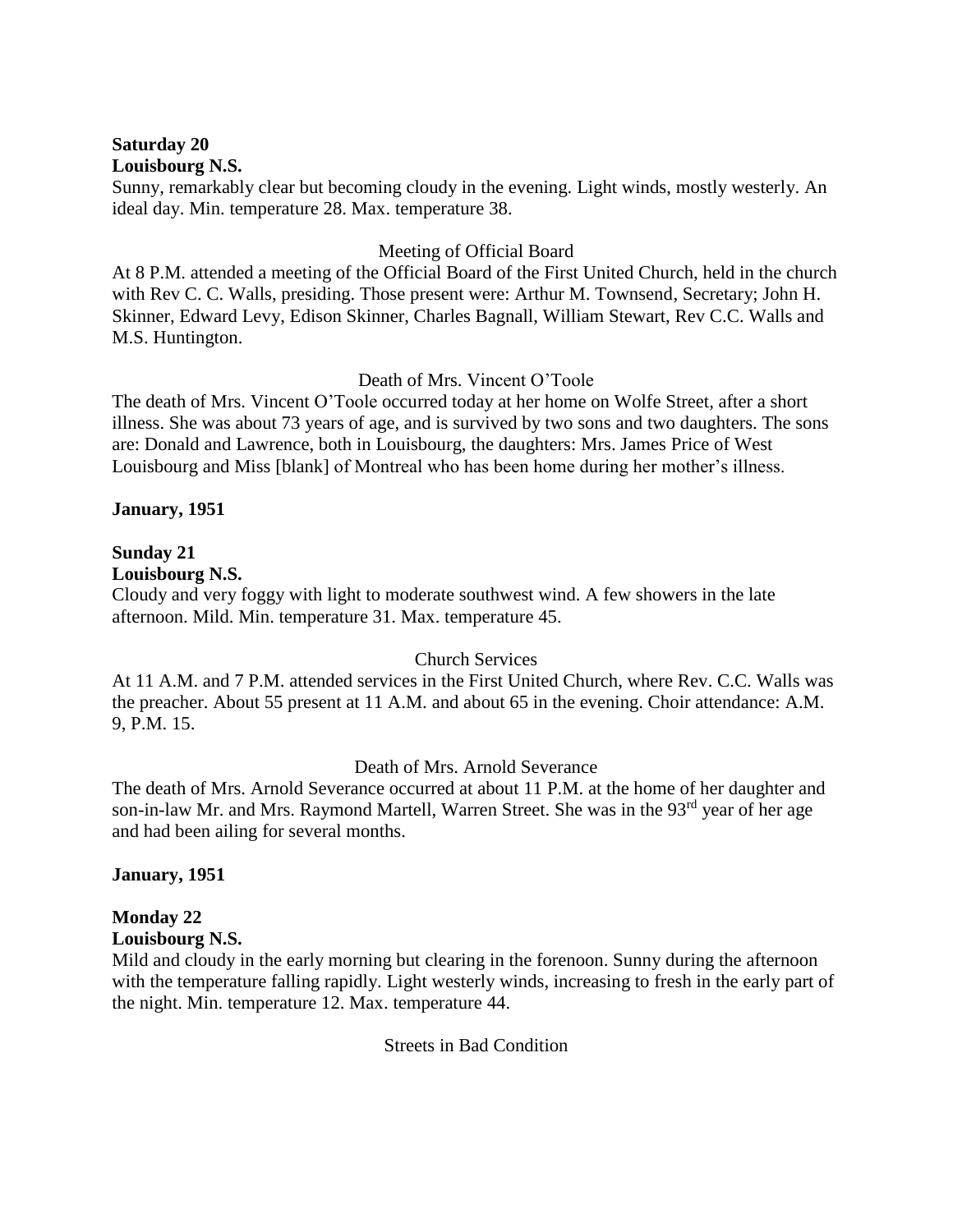Streets very soft as a result of the mild weather. Cars and trucks getting bogged where the frost is coming out the ground. Levatte's grader arrived in the forenoon and while here scraped the Main Street, improving it to some extent.

#### **January, 1951**

## **Tuesday 23**

## **Louisbourg N.S.**

Clear, sunny and cold with fresh and gusty westerly, which moderated to light before noon. A typical winter day, except for the absence of snow. Streets entirely bare, as well as the fields and clearings with the exception of a few small patches. Min. temperature 6. Max temperature. 18.

#### Nomination Day

This is nomination day for candidates for the office of Town Councillors. The following were nominated: Arthur M. Townsend, Sam Levy, Edward Levy, Donald Beaver, Alex C. MacDonald, and Dr. Allison Saunders. The three former are the retiring Councillors. No election for Mayor this year.

#### Marriage

The marriage of Norman Kennedy of this town to Miss Mary Burke of Little Lorraine took place today at Sydney. Mr. and Mrs. Kennedy will reside at Louisbourg.

## Death of Thomas Bagnall

The death of Thomas Bagnall, occurred at his home at Havenside, Louisbourg, shortly before midnight. He was about years of age.

#### Funeral

The funeral of the late Mrs. Vincent O'Toole took place this morning from her late home on Wolfe Street to Stella Maris Roman Catholic Church. Services at the church and grave were conducted by Rev. Father M. J. MacSween. Burial in the Roman Catholic Cemetery near the church. Funeral in charge of D.M. Johnston, Funeral Director.

#### **January, 1951**

## **Wednesday 24**

#### **Louisbourg N.S.**

Clear with light northeast wind which shifted to southerly in the forenoon and increasing to fresh and to strong during the night. Cloudy in the afternoon and evening. Rain began to fall at about 10 P.M. Min. temperature 8. Max. temperature 36.

#### Choir Practice

At 8 P.M. attended and conducted choir practice in the First United Church.

#### Funeral

At 2 P.M. attended the funeral of the late Mrs. Arnold Severance, which was held from the residence of her daughter and son-in-law, Mr. and Mrs. Raymond Martell, Warren Street.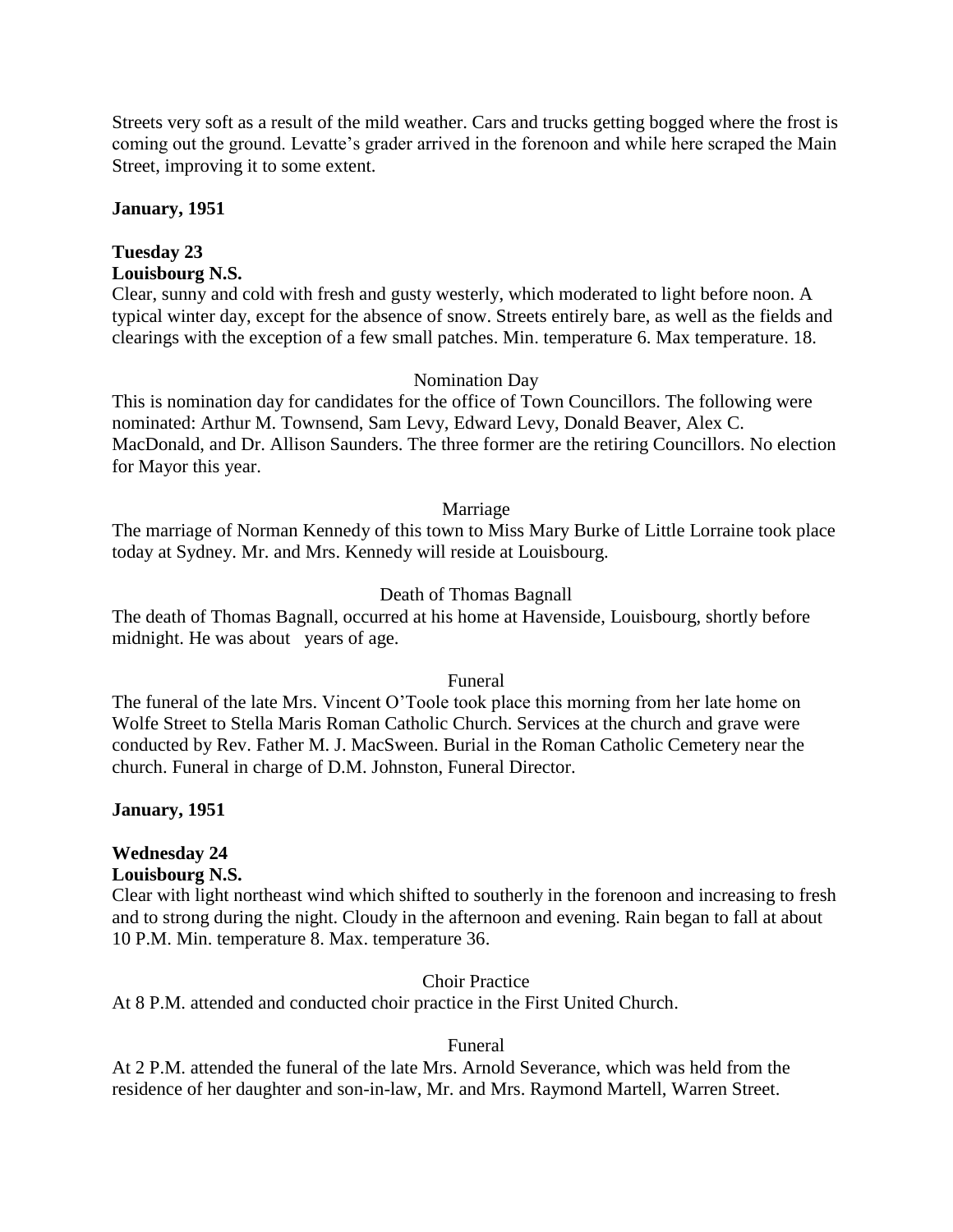Services at the house and grave were conducted by Rev. J. T. Turner of St. Bartholomew's Anglican Church. Burial in Willow Grove Cemetery. Funeral in charge of D. M. Johnston, Funeral Director.

#### **January, 1951**

## **Thursday 25**

## **Louisbourg N.S.**

Rain with strong southerly winds in the early morning. Showers during the forenoon with moderate southwest wind. Foggy and misty during the remainder of the day. Min. temperature about 35. Max. temperature 49.

#### Death of Miles Hutt

The death of Miles Hutt, infant son of Mr. and Mrs. Gordon Hutt, occurred today, at the home of his parents. He was about 1 month old.

#### Death of Baby Kennedy

The death of an infant daughter of Mr. and Mrs. Wallace Kennedy, occurred today at Sydney where it had been taken for treatment. It was about four months old.

#### **January, 1951**

## **Friday 26**

#### **Louisbourg N.S.**

Cloudy, showery and foggy with moderate northeast wind which shifted to southwest in the evening. Showery and misty all day. Min. temperature 31. Max. temperature 44. Rainfall since Wednesday night, 1 1/4 inch.

#### Funeral

At 2 P.M. in company with Mayor George Lewis, attended the funeral of the late Thomas Bagnall, which took place from his late home at Havenside to St. Bartholomew's Anglican Church. Services at the house, church and grave were conducted by Rev. J. T. Turner, Rector of the St. Bartholomew's Church. Members of Samuel Moody Orange Lodge of which the late Mr. Bagnall was a member attended in a body. As well as the Ladies Auxiliary of the same lodge. Funeral in charge of D. M. Johnston, Funeral Director.

#### Funeral

The funeral of an infant child of Mr. and Mrs. Gordon Hutt took place in the late afternoon.

#### Annual Meeting

At 7:30 P.M. attended the regular Annual Meeting of the congregation of the First United Church held in Calvin hall with Rev. C. C. Walls, Pastor of the church, presiding. On motion of the meeting, I was elected Secretary, This is the  $18<sup>th</sup>$  year in which I have served in that capacity at Annual Meetings. At the close of the meeting the Ladies of the MacMillan Club served lunch to all present. The meeting was attended by 25 persons.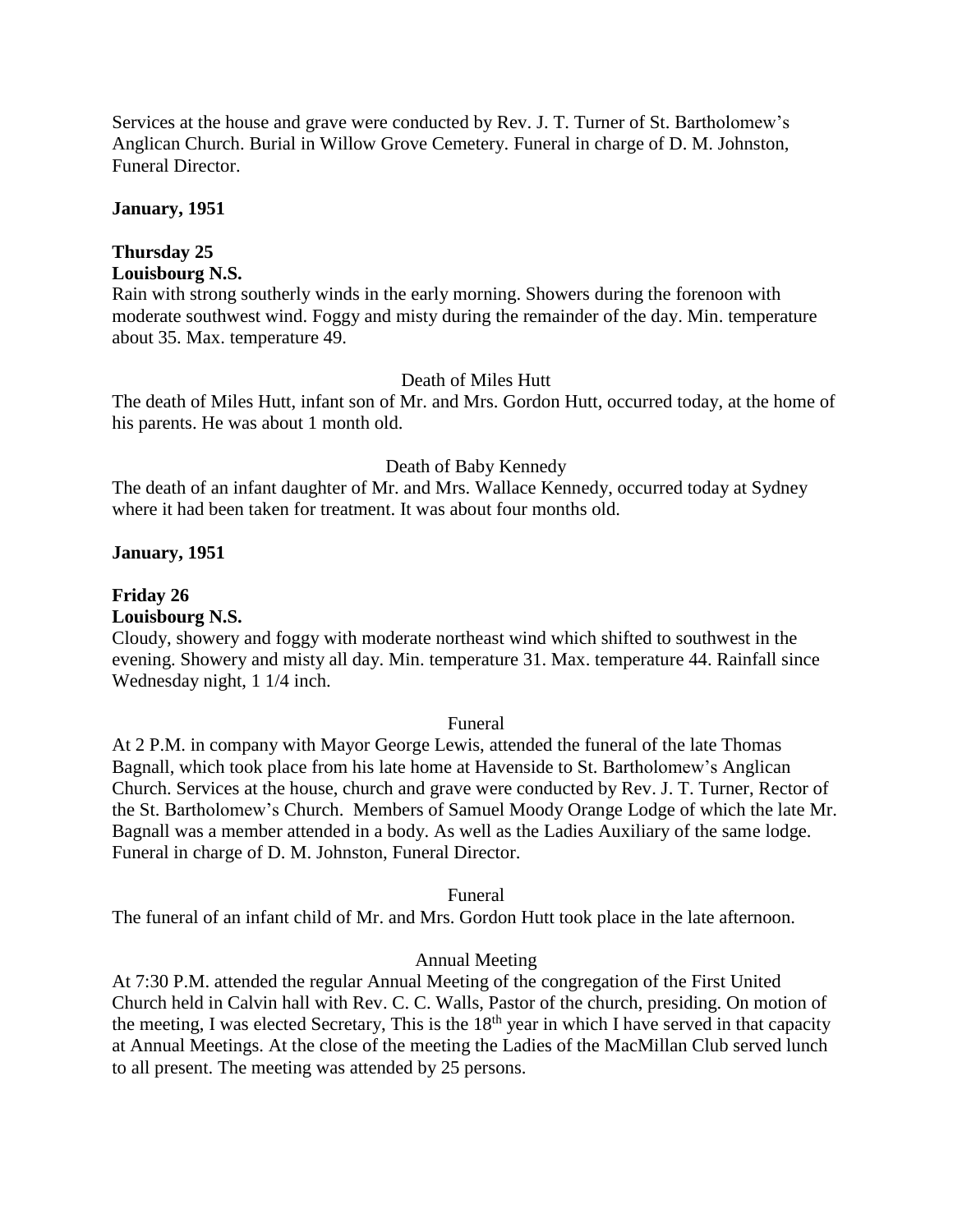#### Funeral

The funeral of Baby Kennedy took place today. Burial in the Roman Catholic Cemetery.

#### **January, 1951**

## **Saturday 27**

## **Louisbourg N.S.**

Cloudy, clearing early in the forenoon. Fresh to strong westerly winds, becoming colder during the day. Light snow squalls during the night. Min. temperature 20. Max. temperature 42.

## Streets in Bad Conditions

Streets almost impassable for heavy traffic owing to rain and unusually mild weather.

## **January, 1951**

# **Sunday 28**

## **Louisbourg N.S.**

Clear, with fresh westerly wind, moderating to light in the late afternoon. Min. temperature 9. Max. temperature 20.

## Church Services

At 11 A.M. and 7 P.M., attended services in the First United Church where Rev C. C. Walls was the preacher. About 50 persons present in the morning and about 95 in the evening. Choir attendance: am 9, P.M. 16.

#### Street Grader Arrives

The Main Street which was badly torn up by car and truck traffic during the past few days of mild weather are now frozen, making it very difficult for motor traffic. A road scraper arrived shortly before noon and scraped Main Street during the afternoon, making it so that cars and trucks can use it without danger of ripping the bottom out of the vehicles.

#### **January, 1951**

## **Monday 29**

#### **Louisbourg N.S.**

Snow storm beginning in the early morning continued until about 1 P.M. Then followed by light drizzle of snow until the late afternoon. Light variable winds, northeast in the late afternoon. Snowfall 3 ½ inches. Min. temperature 14. Max. temperature 25.

#### **January, 1951**

# **Tuesday 30**

## **Louisbourg N.S.**

Clear and sunny with light to moderate northwest wind, increasing to strong during the early part of the night. Min. temperature 6. Max. temperature 26.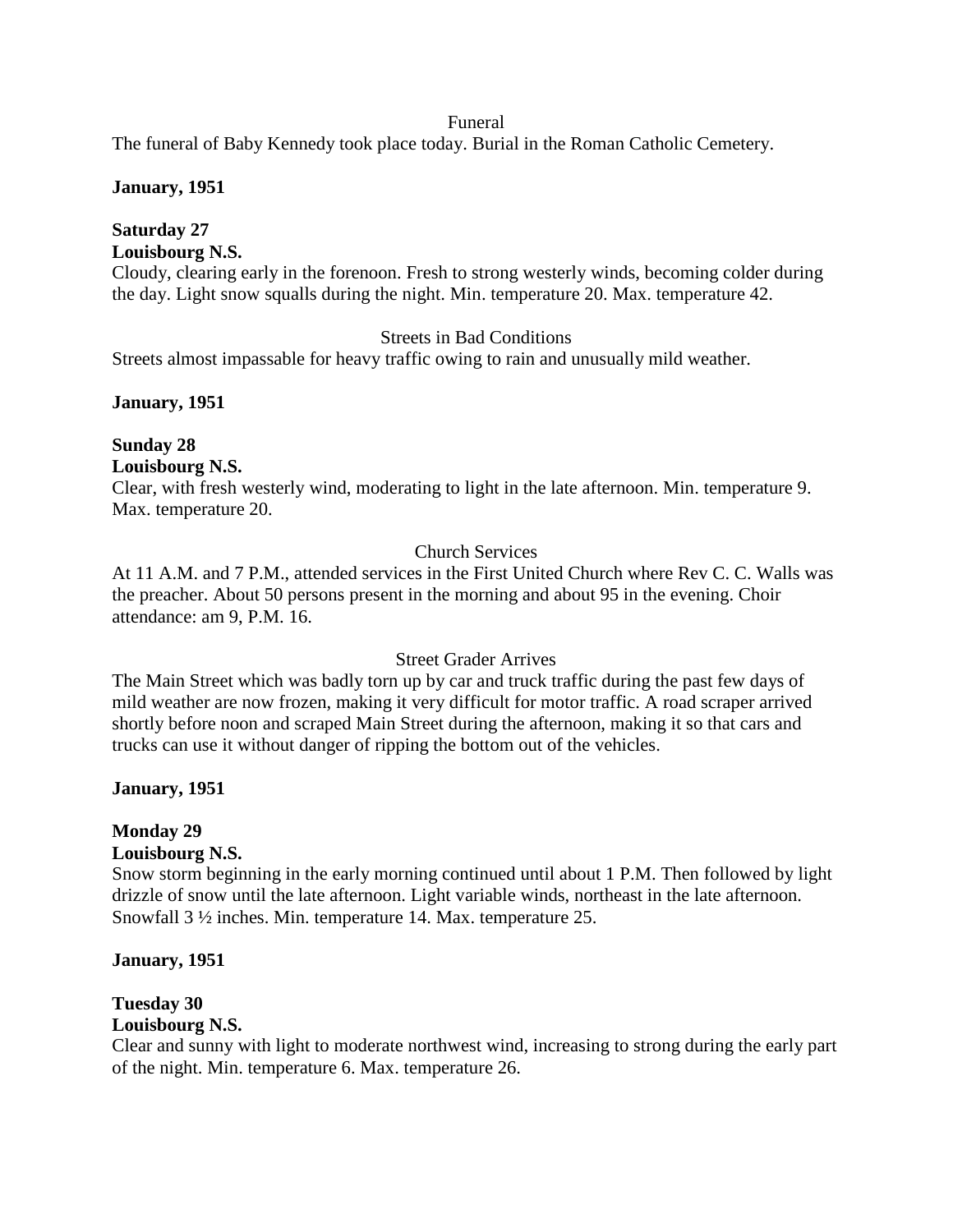#### Marriage

The marriage of Colin MacLean of Sydney to Miss Margaret Lahey of this town took place this afternoon in Stella Maris Roman Catholic Church. The ceremony was performed by Rev Father M. J. MacSween.

#### Canadian Parliament

The Canadian Parliament opened today at Ottawa, under the Premiership of Louis St. Laurent, with George Drew as Leader of the Conservative Opposition.

#### Nomination Day

The following candidates filed nominations for the Civic elections which are to take place in the Town of Louisbourg on next Tuesday, February 6.

Arthur M. Townsend, Edward Levy, Samuel Levy, Alex C. MacDonald, Dr. Allison L. Saunders, and Donald Beaver.

There will be no election for the office of Mayor this year, Mayor George D. Lewis, having been elected a year ago for a two year term.

#### **January, 1951**

#### **Wednesday 31**

#### **Louisbourg N.S.**

Clear, sunny and cold with light to moderate northwest wind. A typical winter day. Min. temperature 4 below zero. Max. temperature 15.

#### Choir Practice

At 8 P.M. attended and conducted choir practice in the First United Church.

Total snowfall for this month: 19 ½ inches.

Total rainfall for this month: about 2 inches.

Low and high temperatures during January, 4 below zero on the  $31<sup>st</sup>$  and 49 above zero on the  $5<sup>th</sup>$ and  $25<sup>th</sup>$ .

#### **February, 1951**

## **Thursday 1**

## **Louisbourg N.S.**

Snow storm beginning at about 6 A.M. continued moderately until about noon, when it was followed by moderate rain which ended at about 5 P.M. Light to moderate southeast wind. Snowfall about 4 inches. Rainfall about ½ inch. Min. temperature early morning, 1 below zero, Max. temperature 42.

To Sydney and Return by Bus

Went to Sydney on the 10:30 A.M. trip of the Highland Lines Bus to keep an appointment with Dan MacKeen, representing the Anglo-Canadian Mercantile Co. Mr. MacKeen met me at the bus station with his car, and drove me to the Isle Royale Hotel, where we had lunch. After lunch went to the sample room, where I placed an order with him for shipments of chinawear,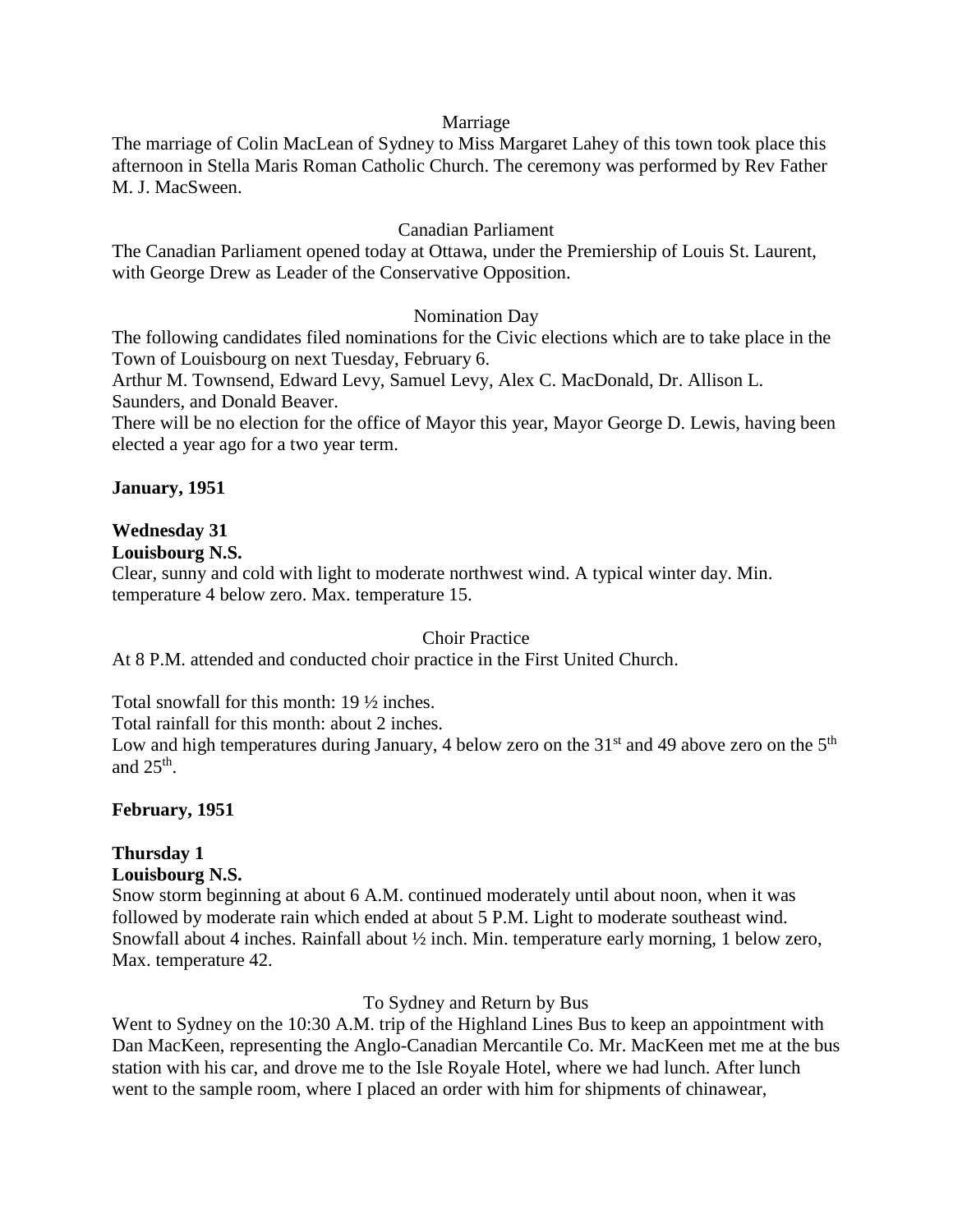glassware, etc. Made a number of other business calls during the afternoon. Before leaving for home, called at Dr. Richmond's office and had two teeth extracted. Returned home on the Highland Lines Bus leaving Sydney at 4:30 P.M.

## **February, 1951**

## **Friday 2**

## **Louisbourg N.S.**

Cloudy, foggy and mild with moderate to fresh southwest wind. Showers in the early morning and throughout the day, with some steady rain in the evening. Min. temperature 32. Max. temperature 49. Streets, fields and clearings entirely free from snow and ice as a result of the thaw and mild weather.

## Streets in Bad Condition

Streets very muddy and difficult for motor traffic.

#### Fishermen In Port

10 fishing vessels in port for shelter from the rough weather outside.

## **February, 1951**

## **Saturday 3**

#### **Louisbourg N.S.**

Partly clear and moderately cold with moderate north west wind. Ground frozen and bare with the streets very rough. Min. temperature 16, Max. temperature 32.

## TUG CRUISER

British Empire Steel and Coal Company's Tug, "Cruiser", Capt., Cabbman, arrived here at about 4 P.M. from Sydney for the purpose of taking up her duties at this port.

## **February, 1951**

## **Sunday 4**

## **Louisbourg N.S.**

Snowfall of about ½ inch in the early morning, followed by a light drizzle of hail and rain in the forenoon and by heavy rain at noon, ending in the evening. Foggy. Fresh easterly winds moderating the light and shifting to southwest, increasing to strong in the evening. Rainfall about 3/8 inch. Min. temperature about 18. Max. temperature 44.

## Church Services

At 11 A.M. and 7 P.M., attended services in the First United Church, where Rev. C. C. Walls was the preacher. Attendance in the morning: 43, in the evening 50. Choir attendance: am 9, P.M. 10.

## **February, 1951**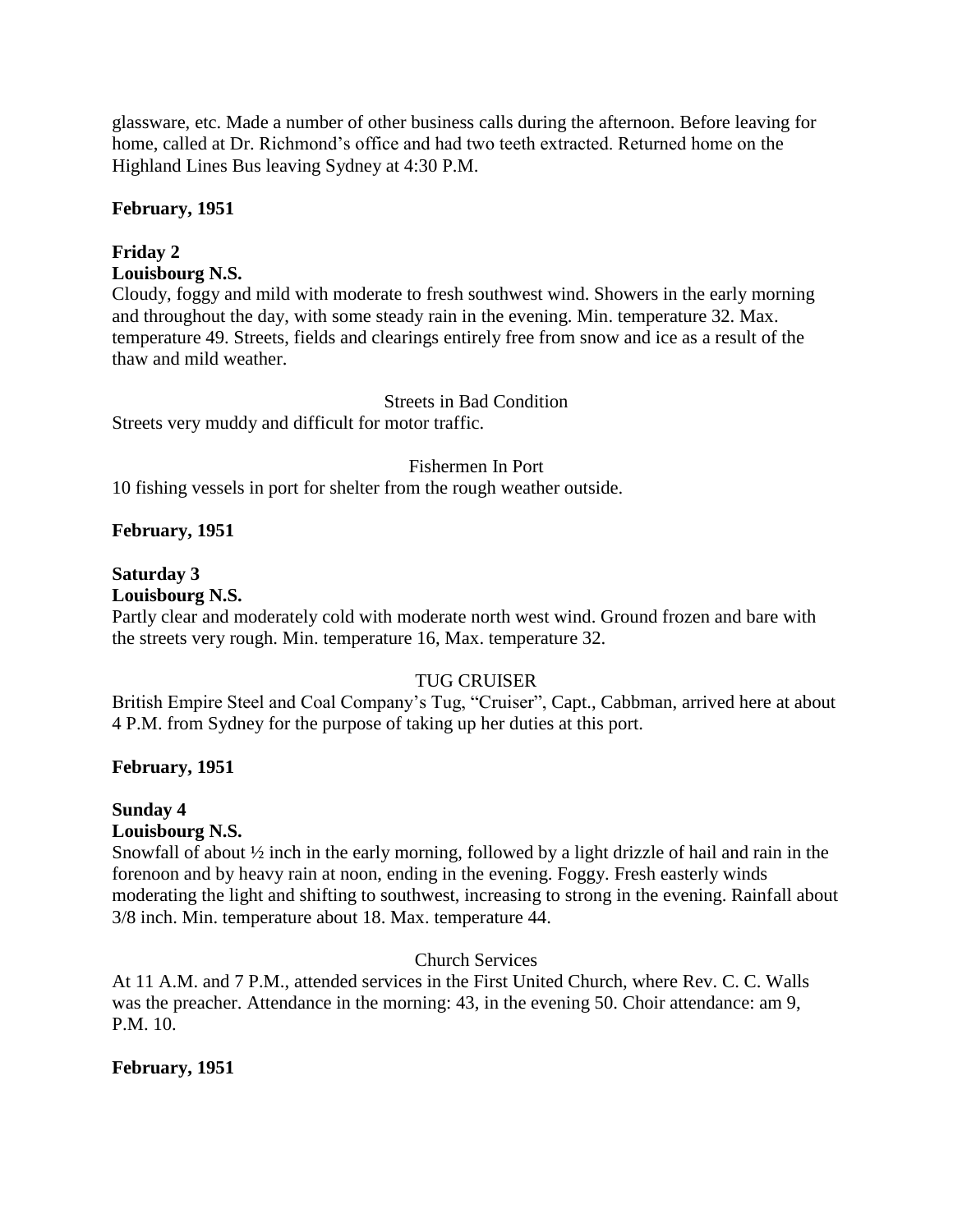## **Monday 5**

**Louisbourg N.S.**

Mild and mostly cloudy with light variable wind, mostly northeast. Ground bare. Min. temperature 24. Max. temperature 37.

## **February, 1951**

## **Tuesday 6**

## **Loiusbourg N.S.**

New Moon Today

Moderately cold and mostly clear with light to moderate northwest wind and a few light snow squalls. Min. temperature 10, Max. temperature 38.

#### Town Elections

This is Civic Election Day throughout the Province. The result in Louisbourg as follows:

| Dr. Allison L. Saunders |  | 342  |
|-------------------------|--|------|
| Donald Beaver           |  | 274  |
| Alex C. MacDonald       |  | 22.1 |
| Arthur M. Townsend      |  | 160  |
| Samuel Levy             |  | 85   |
| <b>Edward Levy</b>      |  | 69   |

The first three were elected. The last three named were members of the last Council. Dr.

Saunders and Donald Beaver are new men on the Board while Alex C. MacDonald served on the Council Board several years ago.

The new Council shall consist of;

## George D. Lewis, Mayor

Charles Bagnall, Earl Lewis, Duncan MacKay, Dr. Allison Saunders, Alex C. MacDonald and Duncan MacKay. A total of 433 votes were polled.

## **February, 1951**

## **Wednesday 7**

**Louisbourg N.S.**

Moderately cold in the morning and partly clear. Cloudy, mild and foggy in the afternoon. Fresh to strong south and southwest wind. Min. temperature 7, Max. temperature 35.

## Louisbourg Dragger Wrecked

Word received today that the Louisbourg Dragger, "Cassiville" was wrecked near Liscombe. The Cassiville was owned by Lewis & Company of this town and was fishing out of Halifax.

## Have a Cold Today

Have a cold today but did not give up until evening when I went home and retired early. Was not out to church practice this evening as in my usual custom on Wednesday night.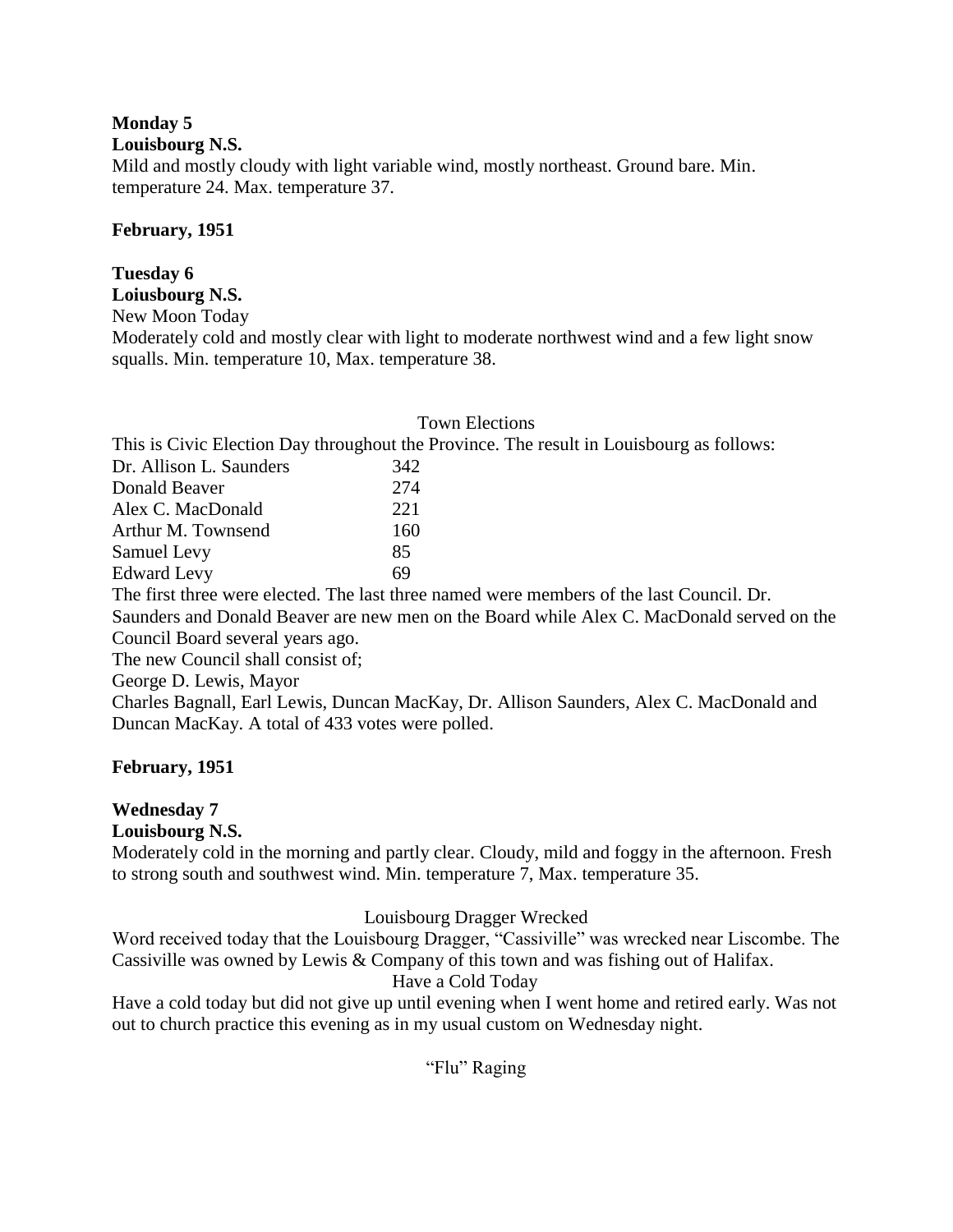A great number of our people in town laid up with colds, or what is generally known as "Flu" including our local doctor, who has been confined to his home for several days.

#### **February, 1951**

## **Thursday 8**

## **Louisbourg N.S.**

Southwest gale of the early morning, continued until late in the afternoon. Heavy showers in the afternoon followed by snow squalls in the evening, very mild. Min. temperature 31. Max. temperature 47.

## **February, 1951**

## **Friday 9**

#### **Louisbourg N.S.**

Clear and sunny, light to moderate northwest wind. Light snow squalls in the early morning about ½ inch of snow, just enough to give the landscape a wintery appearance. Min. temperature 6. Max. temperature 33.

## **February, 1951**

## **Saturday 10**

#### **Louisbourg N.S.**

Sunny and cold with light northwest wind. A very lovely winter day. Streets bare with just a light skit of snow in the open spaces. Min. temperature 7, Max. temperature 18.

#### **February, 1951**

## **Sunday 11**

#### **Louisbourg N.S.**

Cold in the morning, but moderating early in the day. Cloudy with light to moderate southwest wind. Light snow squalls in the evening and early part of the night. Min. temperature 2. Max. temperature 32.

#### Church Services

The regular services were held in the First United Church with Rev. C. C. Walls as the preacher. Owing to my not having yet recovered from a cold I developed last week, Emeline and I were not out to church today. Evelyn attended church at 11 A.M.

#### **February, 1951**

## **Monday 12**

#### **Louisbourg N.S.**

Cloudy with a few clear intervals. Light to moderate variable winds and some fog at night, mild. About 1 inch of snow on the ground in the morning as a result of the snow squalls of last night. This snow nearly all disappeared during the day. Min. temperature 31. Max. temperature 41.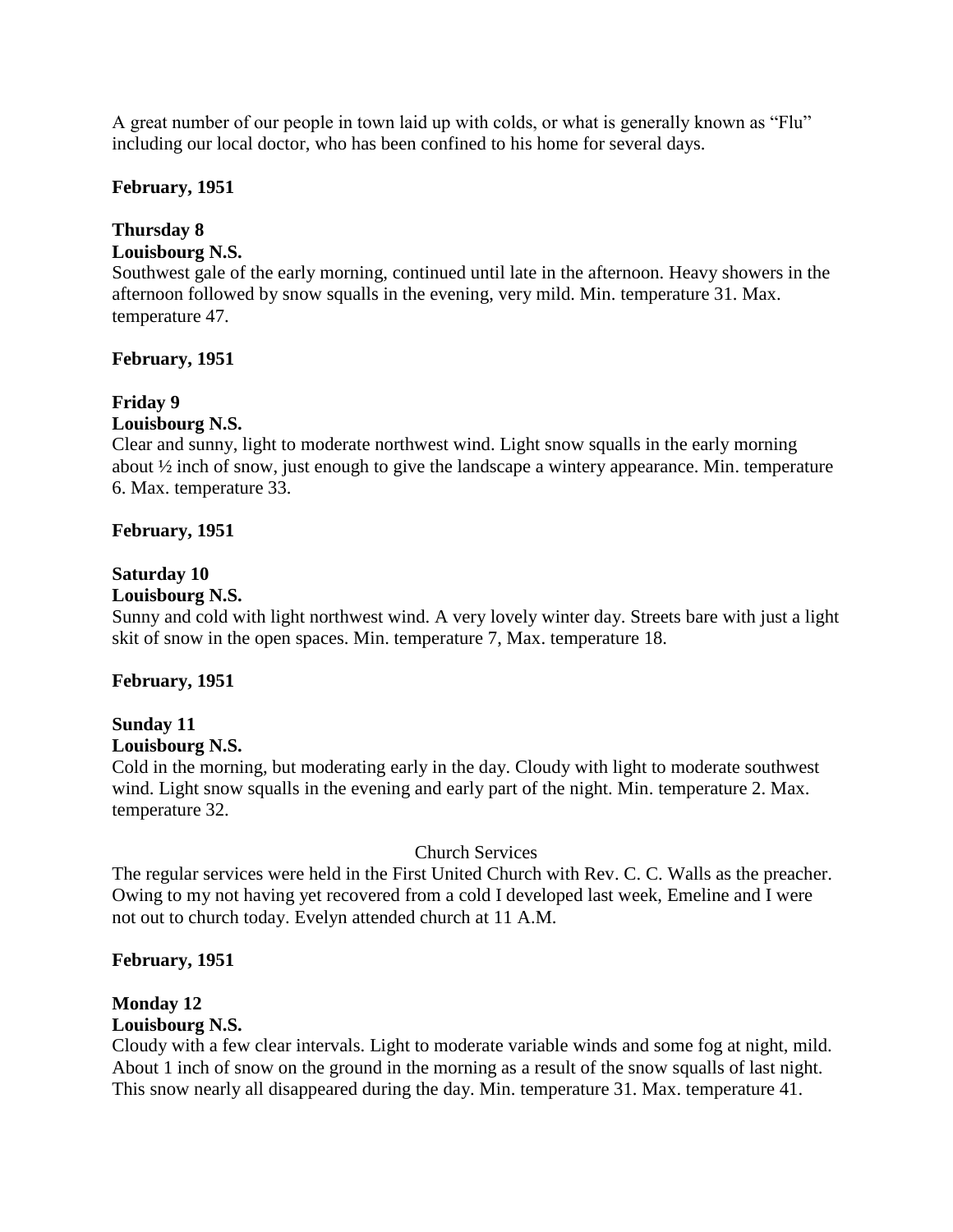## C.G.S "Lady Laurier"

Canadian Government Steamer "Lady Laurier" which has been in and out of this port for the last few days sailed in the morning, but returned before noon.

#### Vessels in Port

Several Fishing Vessels in port for shelter during the last few days.

#### Schools Closed

No school in town, in operation today as a result of the "Flu" epidemic which seems to have our town in its grasp.

#### Partly Recovered from Flu

Today, I resumed my duties in the shop, owing to my clerk, Evelyn, having developed a severe attack of the Flu. I should have remained off work a few day longer, but owing to the circumstances, I could not do otherwise than return to the shop.

#### **February, 1951**

**Tuesday 13 Louisbourg N.S.** Cloudy, mild and foggy with light winds. Min. temperature 30, Max. temperature 40.

#### Streets Bare and Muddy

A road grader scraped Main Street today.

#### **February, 1951**

# **Wednesday 14**

## **Louisbourg N.S.**

Cloudy and comparatively mild with light to moderate northeast to north winds. Light drizzle of snow beginning shortly after noon and continuing until after nightfall. Total snowfall about 2 inches. Min. temperature 17. Max. temperature 38.

#### Choir Practice

At 8 P.M., closed shop and attended and conducted choir practice in the First United Church.

#### Provincial Legislature Opened

The Provincial Legislature opened at Halifax today for its regular annual session, under the Premiership of Hon Angus L. MacDonald and Hon Robert L. Stanfield as Leader of the Conservative Opposition.

**February, 1951**

**Thursday 15 Louisbourg N.S.**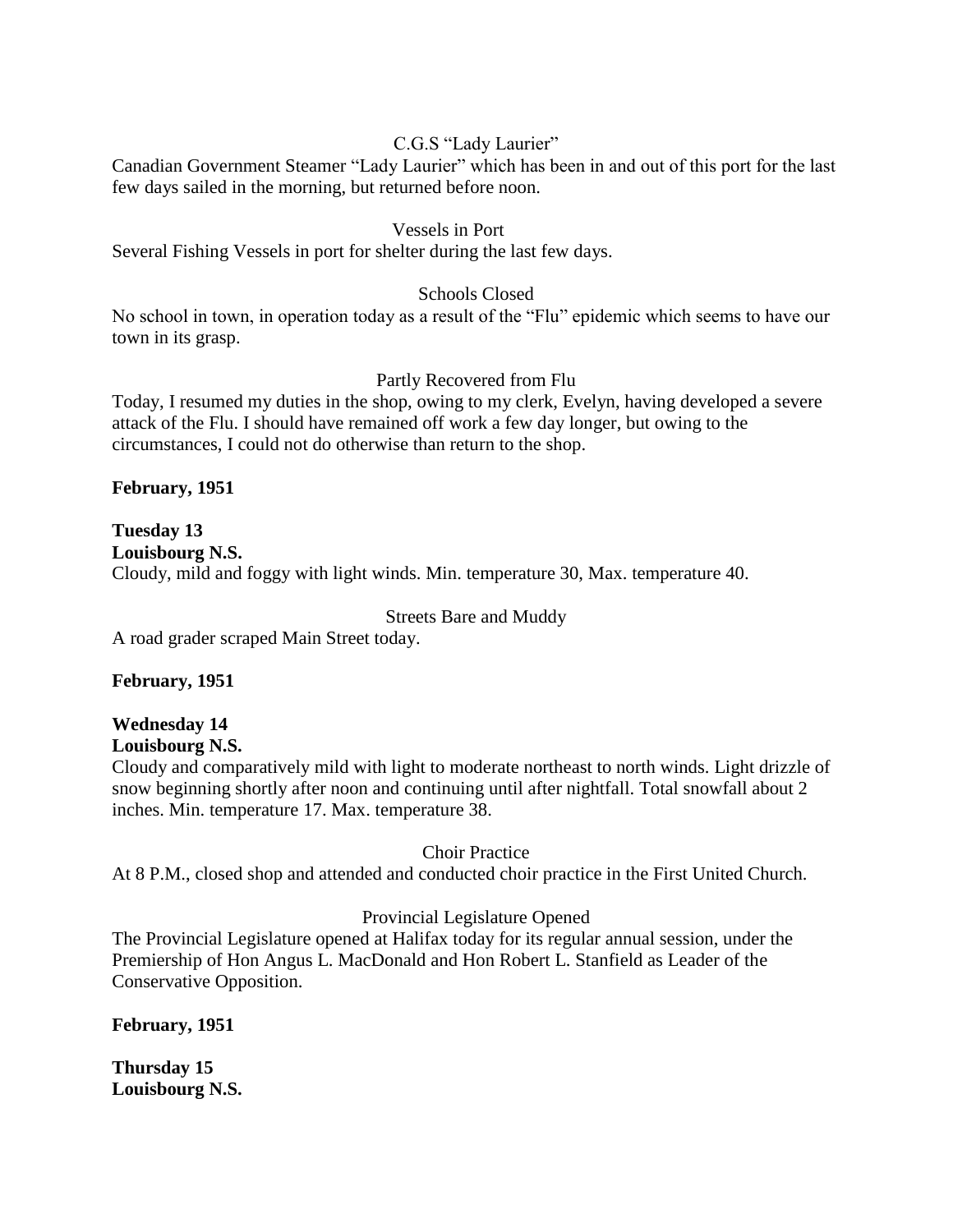Mostly cloudy and very chilly with moderate to fresh northeast to north winds and a few light snow squalls. Min. temperature 12. Max. temperature 20.

#### Fire

At about 10:15 A.M. the fire siren sounded for a fire at the former "Dundonald Inn" on Main Street. The Fire Brigade responded quickly and after a stiff fight the fire was under control shortly after noon and "All out" at about 1P.M. The fire did not break through to the outside but was confined to the interior. The building was seriously damaged particularly the west end. The building at present is owned by M. R. Chappell of Sydney, and was occupied by Mr. and Mrs. George Phalen of this town. Recently it has been used as a Marine Hospital, and there were five or six patients in the building when the fire started, all of whom were removed safely.

## Death of Mrs. George Harris

The death of Mrs. George Harris of this town, occurred today at the City Hospital, Sydney, after a brief illness of several months. She was about 67 years of age and is survived by her husband and two sons. The sons are Lloyd and Roland, both of this town.

## **February, 1951**

## **Friday 16**

#### **Louisbourg N.S.**

Remarkably clear, sunny with light northwest wind, shifting to southwest in the afternoon. Min. temperature 2. Max. temperature 28. A perfect winter day, except for the absence of snow.

#### S. S. SAINT MALO

Steamer "Saint Malo", Captain Ben Pope arrived at about 2:30 P.M. for a cargo of coal.

#### First Steamer for Cargo

The first boat to load coal here this season was the "Saint Malo" which arrived this afternoon and began loading a cargo of coal at about 4 o'clock.

#### **February, 1951**

## **Saturday 17**

**Louisbourg N.S.**

Remarkably clear with light winds, mostly westerly. An ideal day. Min. temperature 12. Max. temperature 33.

#### S. S. SAINT MALO

Steamer "Saint Malo" Capt. Ben Pope, sailed in the late afternoon with a cargo of coal. First cargo of coal to leave Louisbourg by water this season.

#### **February, 1951**

**Sunday 18 Louisbourg N.S.**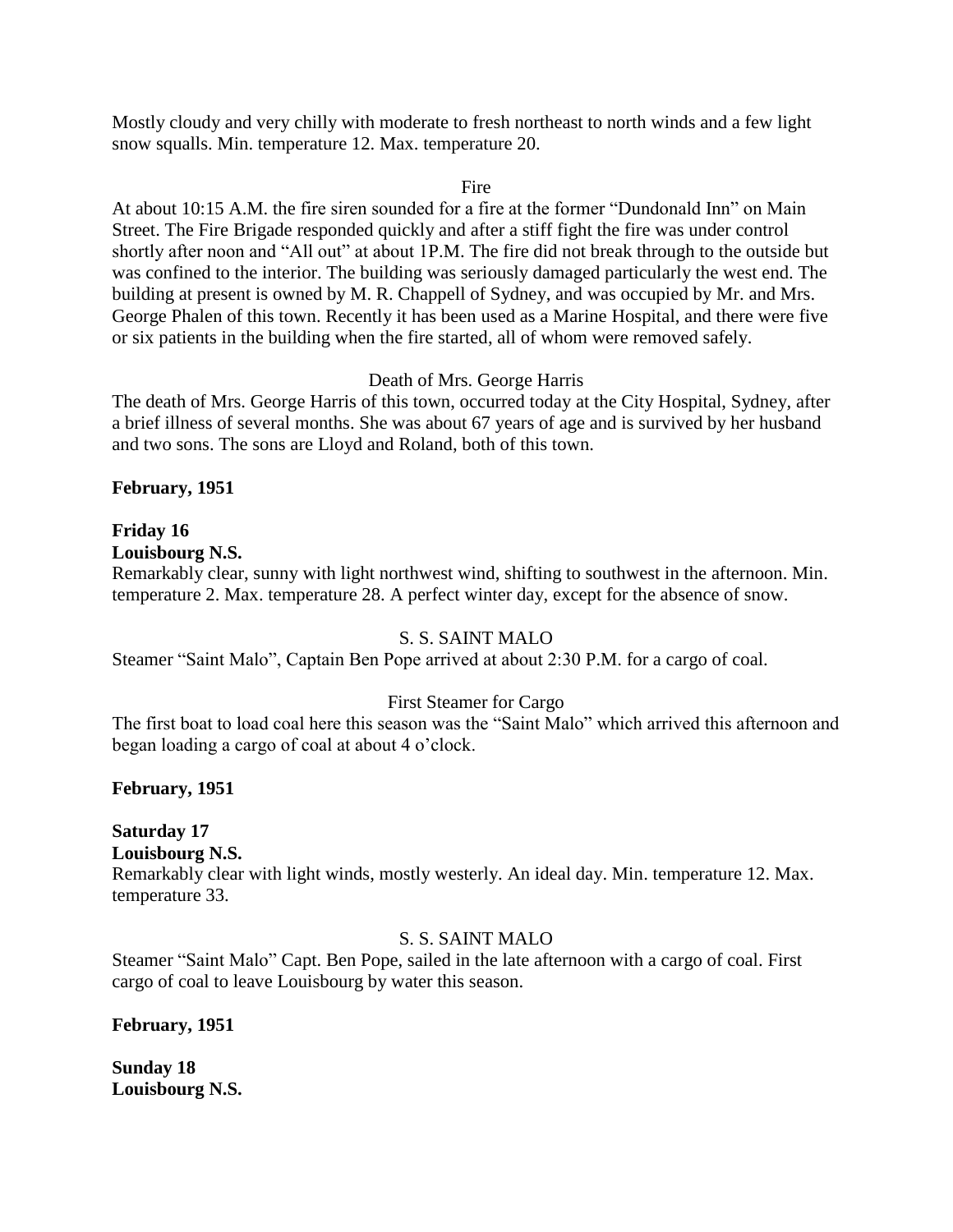Remarkably clear with light variable winds. An ideal day. Min. temperature 14. Max. temperature 38.

## Church Services

At 11 A.M. and 7 P.M. in company with Emeline, attended services in the First United Church, where Rev. C. C. Walls was the preacher. Attendance in the morning: 40, evening about 65. Choir attendance: A.M. 10, P.M. 14.

#### Funeral

At 2:15 P.M. in company with Emeline, attended the funeral of the late Mrs. George Harris, which took place from her late residence on Main Street to the First United Church. Services at the house, church and grave were conducted by Rev C.C. Walls, pastor of the United Church. Members of the Orange Lodge and L.O.B.A. paraded to church in a body. Funeral in charge of Funeral Director D. M. Johnston.

## **February, 1951**

## **Monday 19**

#### **Louisbourg N.S.**

Clear but becoming partly cloudy in the late afternoon. Light northeast wind increasing to moderate in the evening. Min. temperature 24. Max. temperature 37.

## Death of Ernest Dowling

The death of Ernest Dowling, occurred this forenoon at the home of his son, Sam on Warren Street. Mr. Dowling who was 75 years of age, was a native of Channel, Newfoundland, but has lived at Louisbourg for about 30 years. He is survived by three sons and one daughter. The sons are: Albert and Samuel at Louisbourg and Cecil in California. The daughter, Mrs. Gladys Scott at Halifax. His second wife, Miss Isabel Murphy of this town, died a number of years ago. Mr. Dowling followed the sea, until his retirement a few years ago.

> Returned to Work [blank]

**February, 1951**

**Tuesday 20 Louisbourg N.S.** Cloudy and chilly with moderate northeast wind and at times a light drizzle of snow. Min. temperature 27. Max. temperature 34.

#### S. S. LA GRANDE HERMINE

Steamer "La Grande Hermine" arrived and docked on the east side of the coal pier.

## C. G. S. C.D. HOWE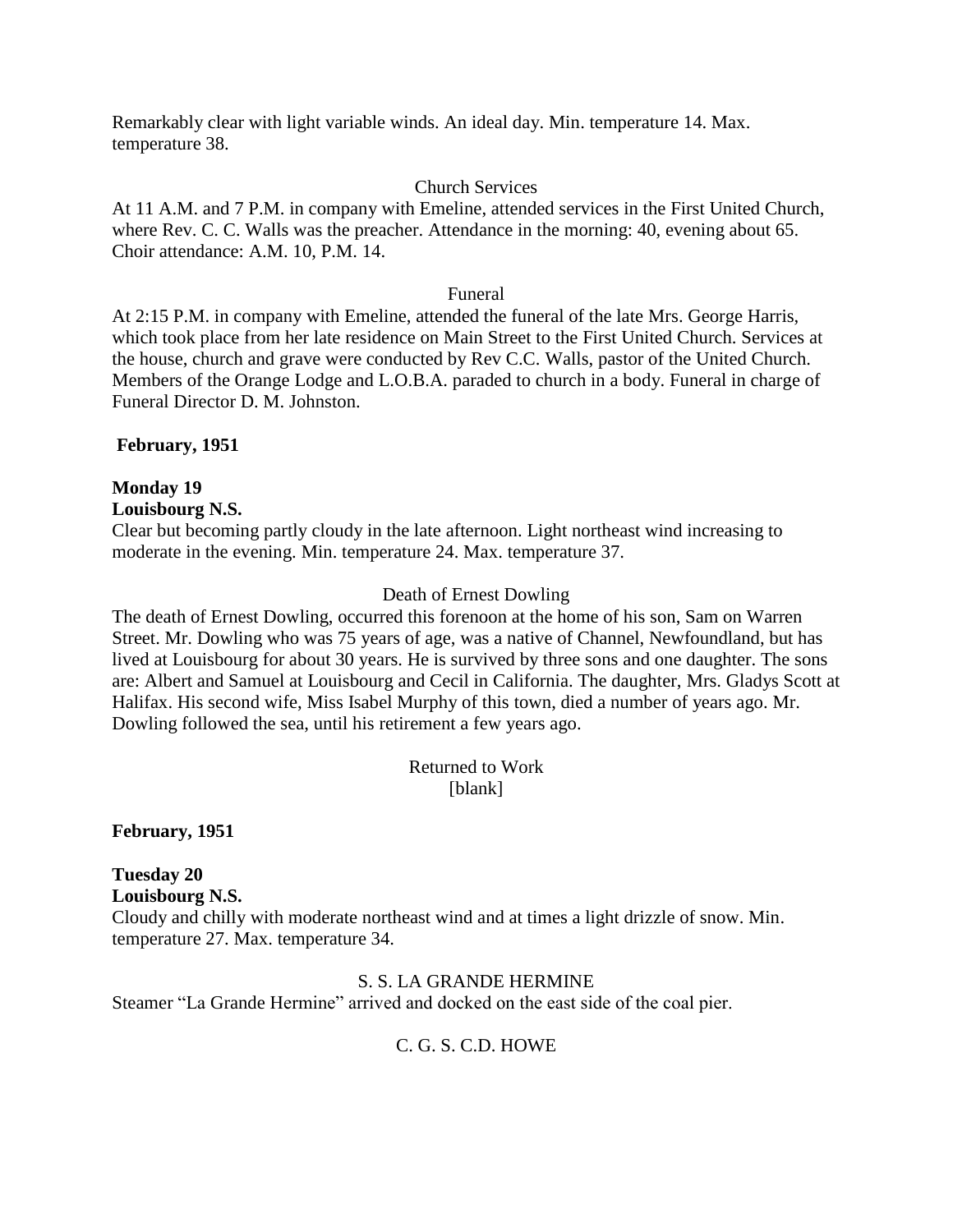Canadian Government Steamer "C. D. HOWE" arrived in the afternoon and docked on the east side of the Freight Wharf. This Government Ice Breaker was launched about a year ago and is her first visit to this port.

#### **February, 1951**

## **Wednesday 21**

#### **Louisbourg N.S**

Cloudy and mild with light easterly winds. Light mist and drizzle in the early part of the night. Min. temperature 28. Max. temperature 34.

#### Funeral

At 2 P.M. attended the funeral of the late Ernest Dowling, which took place from the home of his son on Warren Street to St. Bartholomew's Anglican Church. Services at the house, church and grave were conducted by Rev J. T. Turner. Burial in the Anglican Cemetery on Clarke's Road. Funeral in charge of Funeral Director D.M. Johnston.

#### Choir Practice

At 8 P.M. in company with Emeline, attended and conducted choir practice in the First United Church.

#### **February, 1951**

## **Thursday 22**

#### **Louisbourg N.S.**

Cloudy and mild with light freezing drizzle in the morning. Light to moderate northeast wind. Min. temperature 29. Max. temperature 41.

#### S. S. LA GRANDE HERMINE

Steamer "La Grande Hermine" began loading a cargo of coal in the afternoon.

#### **February, 1951**

#### **Friday 23**

**Louisbourg N.S.**

Rain in the early morning with showers throughout the day. Moderate northeast wind and some fog. Misty at night. Rainfall about 1 inch. Min. temperature 33. Max. temperature 38.

#### **February, 1951**

#### **Saturday 24**

#### **Louisbourg N.S.**

Cloudy and misty with a few light showers and drizzle. Fresh northeast wind, moderating in the forenoon and shifting to south in the evening and to south west before midnight. Rainfall about 1/4 inch. Min. temperature 32. Max. temperature 39.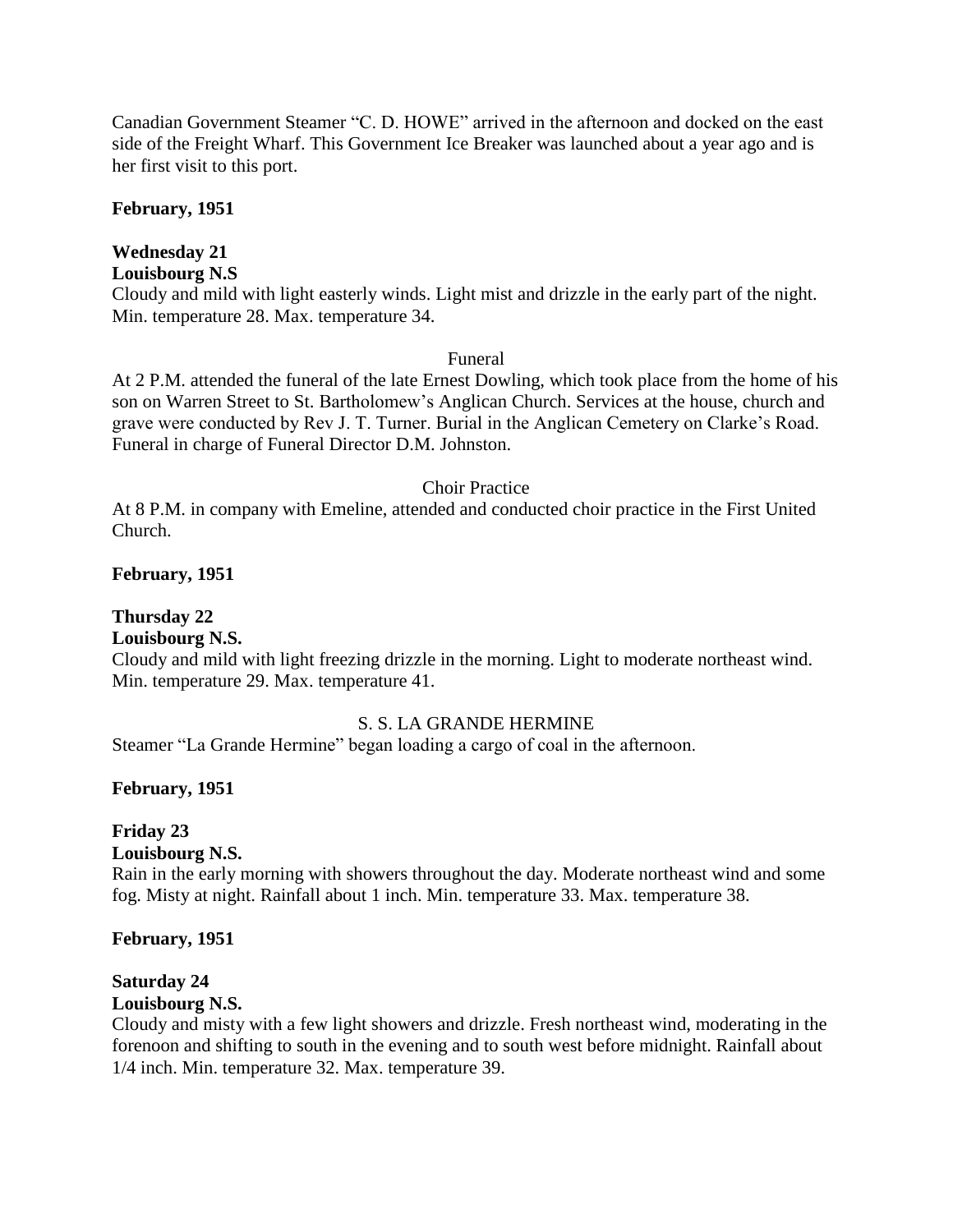## S. S. LA GRANDE HERMINE

Steamer "La Grande Hermine" Capt. Gilroy sailed in the morning with a cargo of coal.

#### **February, 1951**

## **Sunday 25**

## **Louisbourg N.S.**

Clear in the early part of the day, but becoming cloudy shortly after noon. Drizzle of rain in the afternoon. Showers and steady rain in the evening. Fresh northeast wind. Rainfall about 1/4 inch. Min. temperature 28. Max. temperature 44.

## S. S. FANAN HEAD

British Steamer "Fanan Head" arrived in the forenoon for bunker coal and docked on the east side of the coal pier.

#### In Port for Shelter

10 Fishing vessels in port for shelter.

## Church Services

At 11 A.M. and 7 P.M. in company with Emeline, attended services in the First United Church, where Rev. C.C. Walls was the preacher. Attendance in the morning about 60 and in the evening about 45. Choir attendance: A.M. 14, P.M. 11.

#### **February, 1951**

## **Monday 26**

#### **Louisbourg N.S.**

Heavy rain in the morning. Cloudy during the day, clearing during the night. Moderate to fresh northeast wind. Rainfall of last night and this morning 1 inch. Min. temperature 35. Max .temperature 41.

#### In Port for Shelter

10 fishing vessels in port for shelter.

#### Streets in Bad Condition

Main and Wolfe Streets almost impassable. Cars and trucks getting bogged in the deep mud. Never saw the street worse, at any season of the year.

#### Death of Charles D. Dickson

The death occurred this evening at the Victoria General Hospital, Halifax of Charles D. Dickson of this town, after a brief illness. Mr. Dickson, who was in the 66<sup>th</sup> year of his age, is survived by his wife and one son and three daughters. The son is Charles of this town and the daughters, Mrs. Stevens (Beatrice) living in Ontario, Etta, on the staff of a hospital in the Province of Quebec and Marguerite on the staff of the Louisbourg School. Mr. Dickson was for many years an employee of the Sydney and Louisbourg Railway, where at the time of his death, and for a long time previously he held the position of conductor.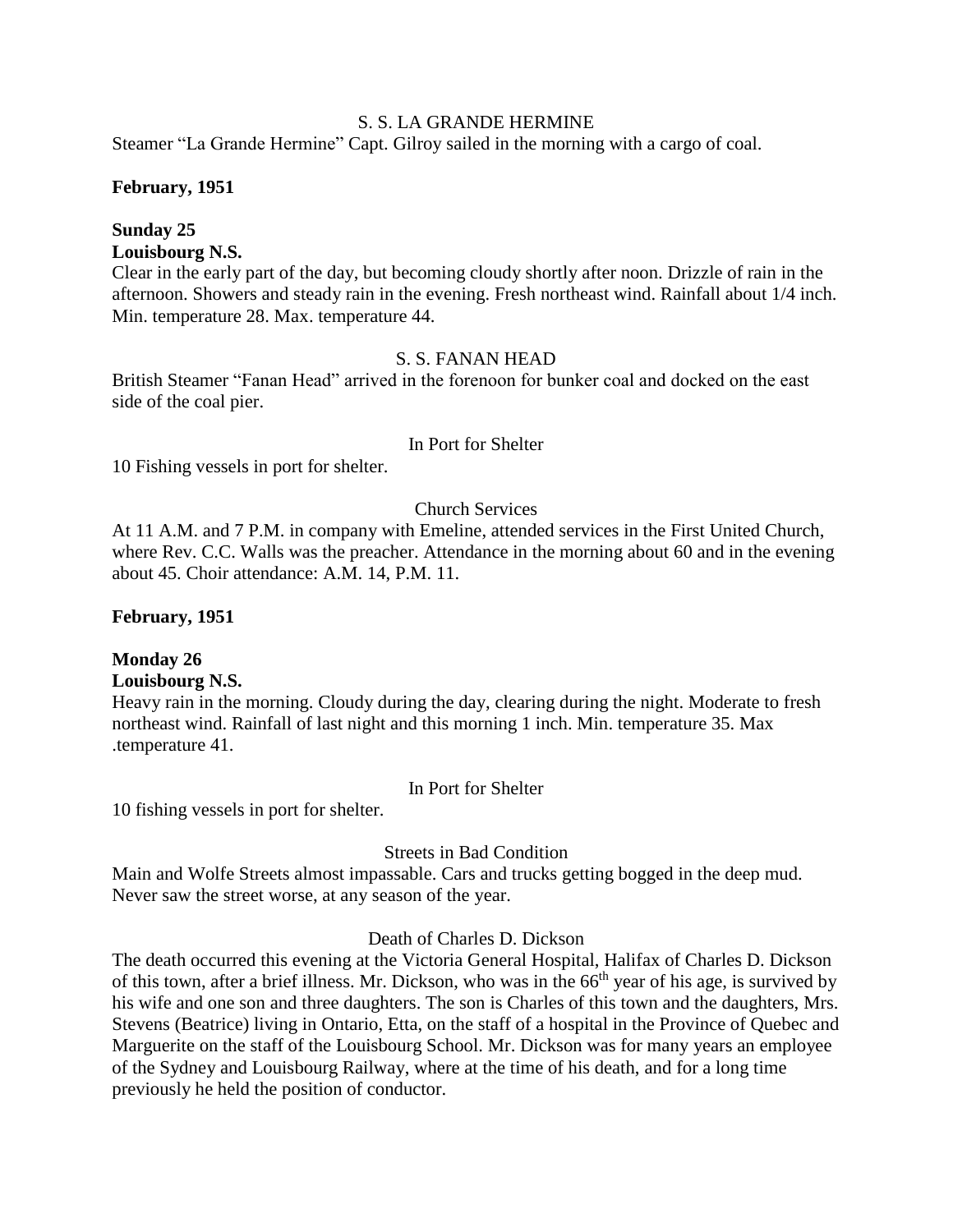#### **February, 1951**

#### **Tuesday 27 Louisbourg N.S.**

Mild and partly clear with light to moderate variable winds. Light frost in the morning and at night. Min. temperature 26. Max. temperature 38.

#### S. S. FANAN HEAD

British Steamer "Fanan Head" which bunkered yesterday, sailed at 7:30 A.M.

#### To Sydney and Return

Shortly after 10 A.M. motored to Sydney with George and Rolland Harris, Archie Hare was also a passenger. Mr. Hare and I accompanied Rolland in order to assist him in settling the estate of his late mother. At Sydney, we visited the Probate Office and also the Succession Duty Office. At the latter office we got a release for a sum of money that was held jointly by Rolland and his late mother. Returning we arrived home at 1 P.M.

#### Meeting of Session and Board of Stewards

At 8 P.M., attended a joint meeting of the Session and Board of Stewards, held in Calvin Hall, with Edison Skinner, presiding. Meeting called for the purpose of making arrangements for a general visit to the homes of the congregation on behalf of the First United Church. Those present: Alex MacKinnon, William Hilchie, Edison Skinner, John E. Mac Donald, John MacRury, A.W. Stacey, Donald Beaver, Gervan MacLean, Rev C. C. Walls.

#### **February, 1951**

#### **Wednesday 28**

#### **Louisbourg N.S.**

Cloudy and chilly with fresh northeast wind. Light drizzle of snow continuing all day. Ground partly covered with snow in the evening, as a result of today's drizzle. Min. temperature 22. Max. temperature 33.

#### Choir Practice

At 8 P.M., in company with Emeline, attended and conducted choir practice in the First United Church.

#### Remains Arrive

The remains of the late Charles D. Dickson, arrived at Sydney from Halifax on the morning train, and were transferred to his home at Louisbourg by Funeral Director, D. M. Johnston.

Total snowfall for the month ending today: 8 inches. Rainfall about 4 inches. Lowest thermometer reading was on the  $1<sup>st</sup>$  when the temperature dropped to 1 below zero. The highest reading was on the  $2<sup>nd</sup>$ , 49 degrees.

#### **March 1951**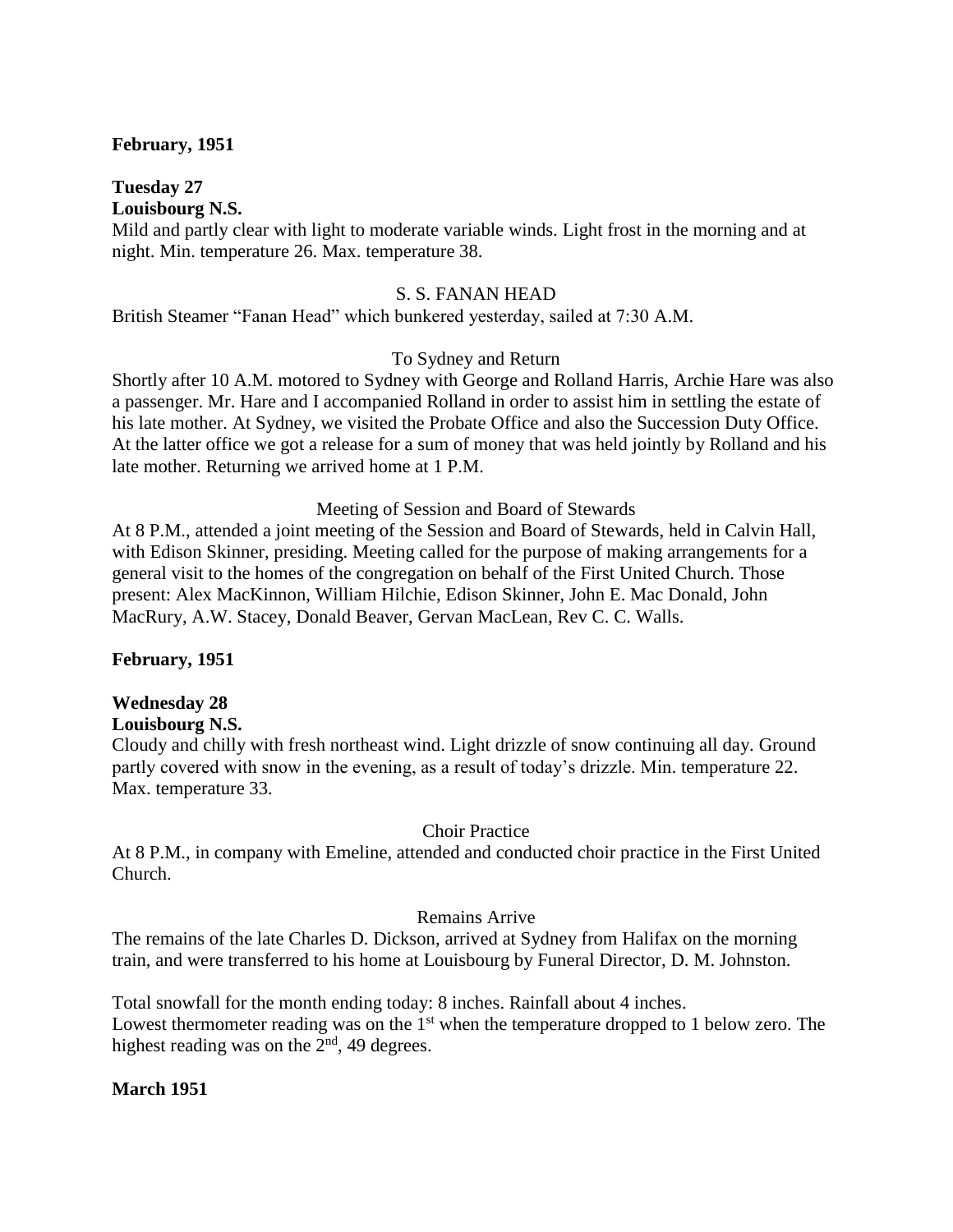#### **Thursday 1 Louisbourg N.S.**

Cold and partly clear with fresh to strong north wind and light drizzle of snow lasting all day. Min. temperature 14. Max. temperature 25. Streets bear but fields and clearings partly covered with snow.

#### In Port for shelter

Nine or ten fishing vessels in port for shelter.

## Visited the Dickson Family

In the evening, in company with Emeline, visited the home of the late Charles D. Dickson, the funeral of whom takes place tomorrow at 2:30 P.M.

## Occupies New Office

Dr. A. L. Saunders moved his practice into his new office today. The new office is located just west of the Royal Bank of Canada, on land formerly owned by Mrs. A.A. Martell. Since coming to Louisbourg in the summer of 1948, his office has been in his residence, the MacPhail building, opposite the Crowdis Hotel on Main Street. The builder of the new office is John MacIntryre of Mira Ferry, who is now engaged in building a dwelling for the Doctor, on Wolfe Street.

## **March, 1951**

**Friday 2 Louisbourg N.S.**

Chilly and partly clear with moderate winds, mostly southeast. Occasional light snow squalls. Min. temperature 16. Max. temperature 27.

#### Funeral

At 2:30 P.M. attended the funeral of the late Charles D. Dickson, which took place from his late home on Main Street to St. Bartholomew's Anglican Church. The pall bearers were members of Aberdeen Oddfellows Lodge of Glace Bay. A special Sydney and Louisbourg Railway train, brought the Lodge members, as well as members of the Railway brotherhood, and of the  $36<sup>th</sup>$ Battery of Artillery with which he served overseas in the First World War. The members of the Louisbourg branch of the Canadian Legion also attended in a body. Services at the church and grave were conducted by Rev. J. T. Turner, Rector of St. Bartholomew's Anglican Church. Burial took place in the Anglican Cemetery. Funeral in charge of Funeral Director, D. M. Johnston.

Crocuses, Daffodils and Tulips in our garden are showing their leaves above the ground. Remarkably early even for these hardy plants to be making their appearance.

#### **March, 1951**

**Saturday 3**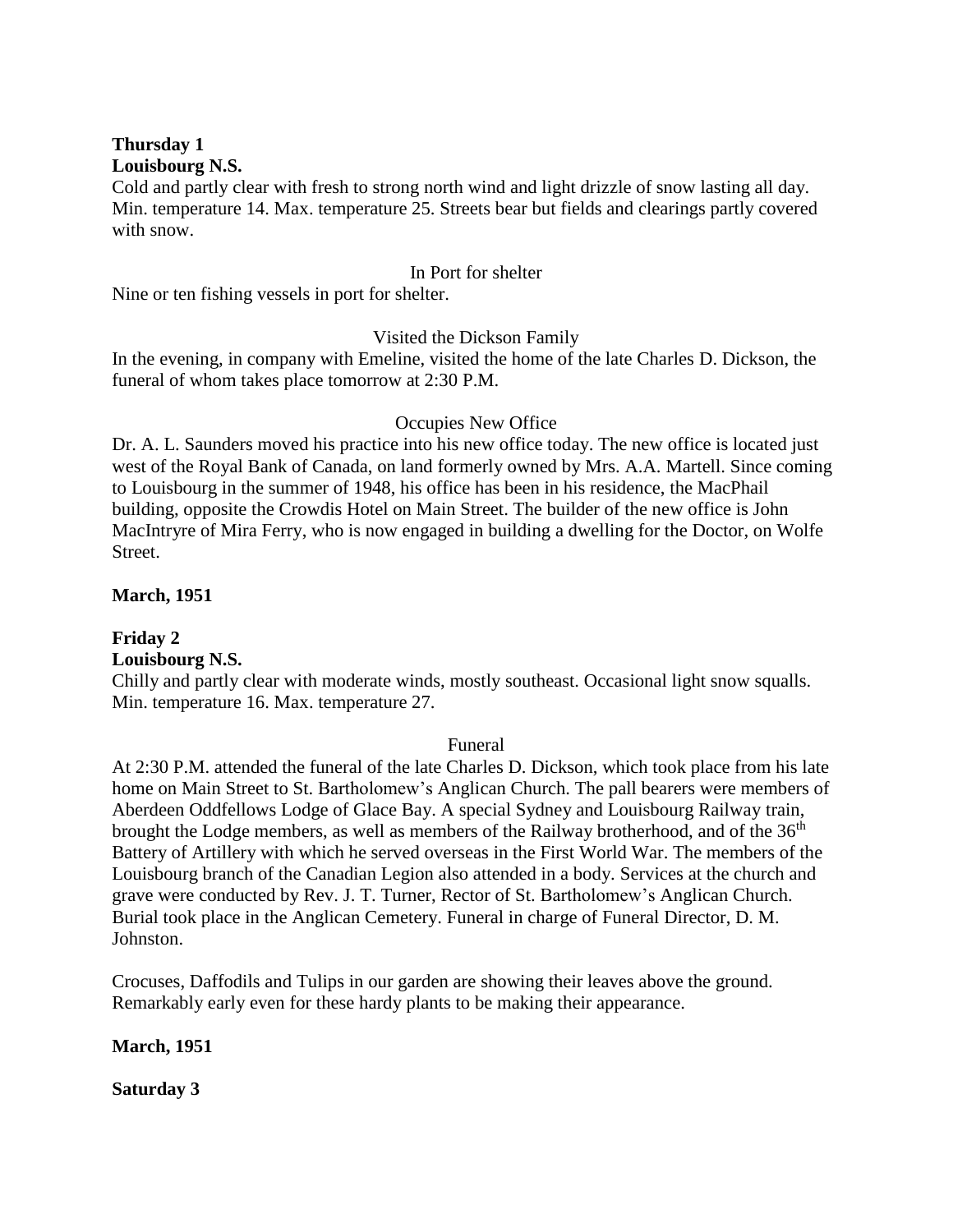#### **Louisbourg N.S.**

Cold and mostly clear with fresh to strong north east wind. Min. temperature 18. Max. temperature 30.

#### S. S. LA PETITE HERMINE

Steamer "La Petite Hermine" Capt., Guy, arrived during the night, for bunker coal.

#### **March, 1951**

## **Sunday 4**

#### **Louisbourg N.S.**

Cloudy and chilly with moderate to fresh easterly winds. Min. temperature 24. Max. temperature 33.

#### Church Services

At 11 A.M. and 7 P.M. in company with Emeline, attended services in the First United Church where Rev. C. C. Walls was the preacher. A congregation of about 50 in the morning and about 60 in the evening. Choir attendance: A.M. 9, P.M. 10.

## Vessels in Port

A number of fishing vessels in port for shelter.

## **March, 1951**

## **Monday 5**

#### **Louisbourg N.S.**

Cloudy, clearing in the evening. Light drizzle of snow in the early morning followed by sleet and snow ending at about 10 A.M. Snowfall about 1inch. Min. temperature 26. Max. temperature 35. Moderate to light easterly winds, shifting to northerly shortly after noon.

Streets Bare

Streets bare in the evening with just a trace of snow in the fields and clearing.

#### S. S. LA PETITE HERMINE

Steamer "La Petite Hermine" which arrived here late Saturday night bunkered in the early morning and sailed at about 6:30 A.M. She has on board a cargo of paper, and is enroute to a United States port.

#### **March, 1951**

## **Tuesday 6**

## **Louisbourg N.S.**

Chilly and mostly clear with fresh to strong northerly winds, moderating in the evening. Min. temperature 22. Max. temperature 35.

## C.G.S. C.D. HOWE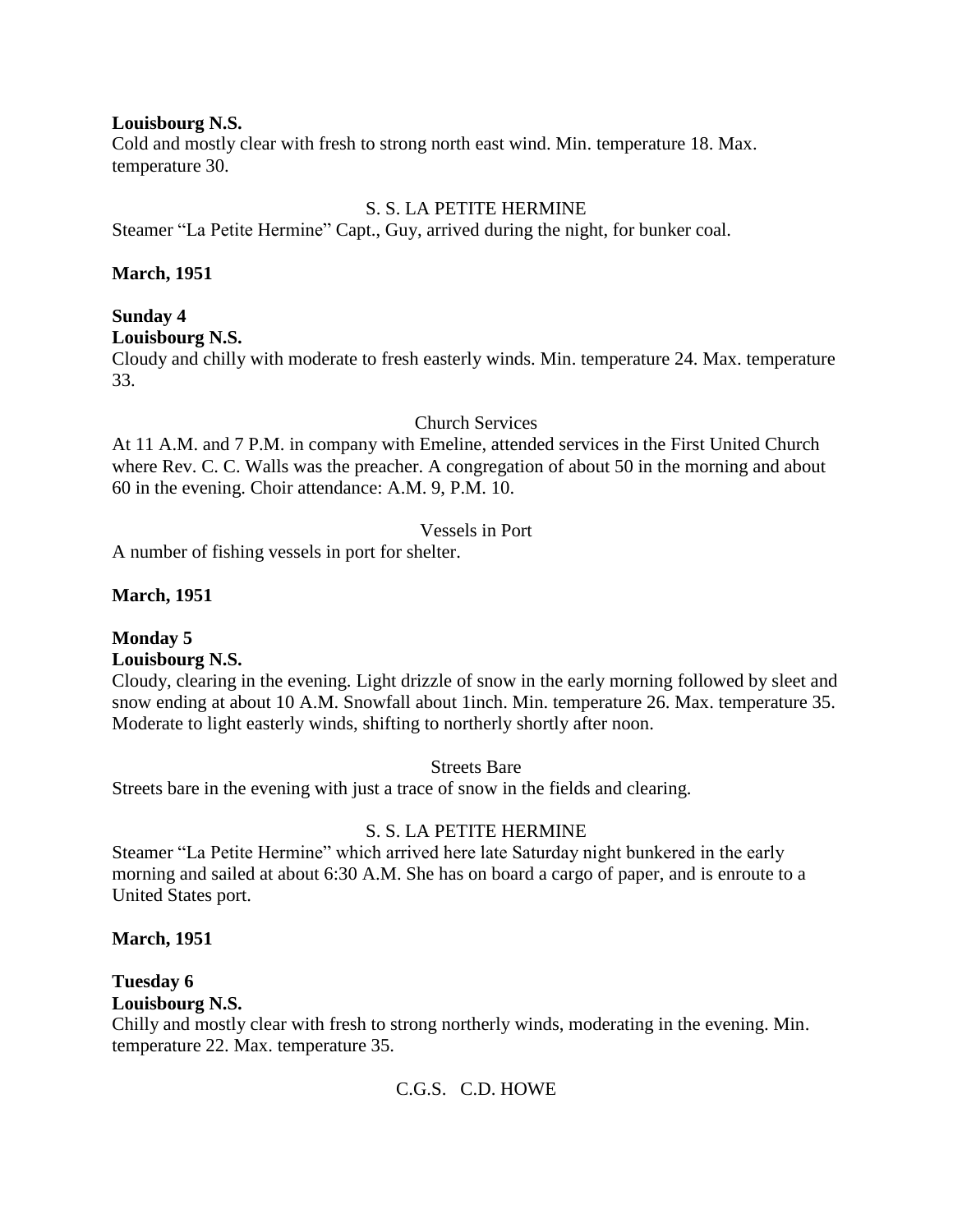Canadian Government Steamer "C. D. HOWE" which has been here since February 20, sailed in the forenoon but returned to port in the evening.

**March, 1951**

**Wednesday 7 Louisbourg N.S. New Moon**

Clear and sunny with light to moderate northwest wind. An ideal winter day, except for the absence of snow. Min. temperature 18. Max. temperature 35.

Choir Practice

At 8 P.M. in company with Emeline, attended and conducted Choir practice in the First United Church.

**March, 1951**

## **Thursday 8**

## **Louisbourg N.S.**

Light drizzle of snow and rain in the morning. Cloudy with some fog and light winds during the day. Min. temperature 18. Max. temperature 36.

## To Sydney and Return

In company with Emeline and Aunt Jeanette Spencer went to Sydney on the 10:30 A.M. trip of the Highland Lines Bus Service. Made a number of business calls at Sydney during the afternoon. Returned home on the bus leaving Sydney at 4:30 P.M.

#### **March, 1951**

**Friday 9 Louisbourg N.S.** Cloudy and chilly with fresh northerly winds. Snow began to fall at about 8:30 P.M. Min. temperature 22. Max .temperature 33. Snowfall about ½ inch.

## Harvesting Ice

The first attempt at harvesting ice, this season was made today by Donald Beaver who began storing ice in the ice house of Lewis and Company. The ice crop this winter has been a failure owing to the unusually mild weather. The ice which I saw in Beaver's truck today was about 6 inches thick. I understand this ice came from Stewart's Lake.

**March, 1951**

**Saturday 10 Louisbourg N.S.**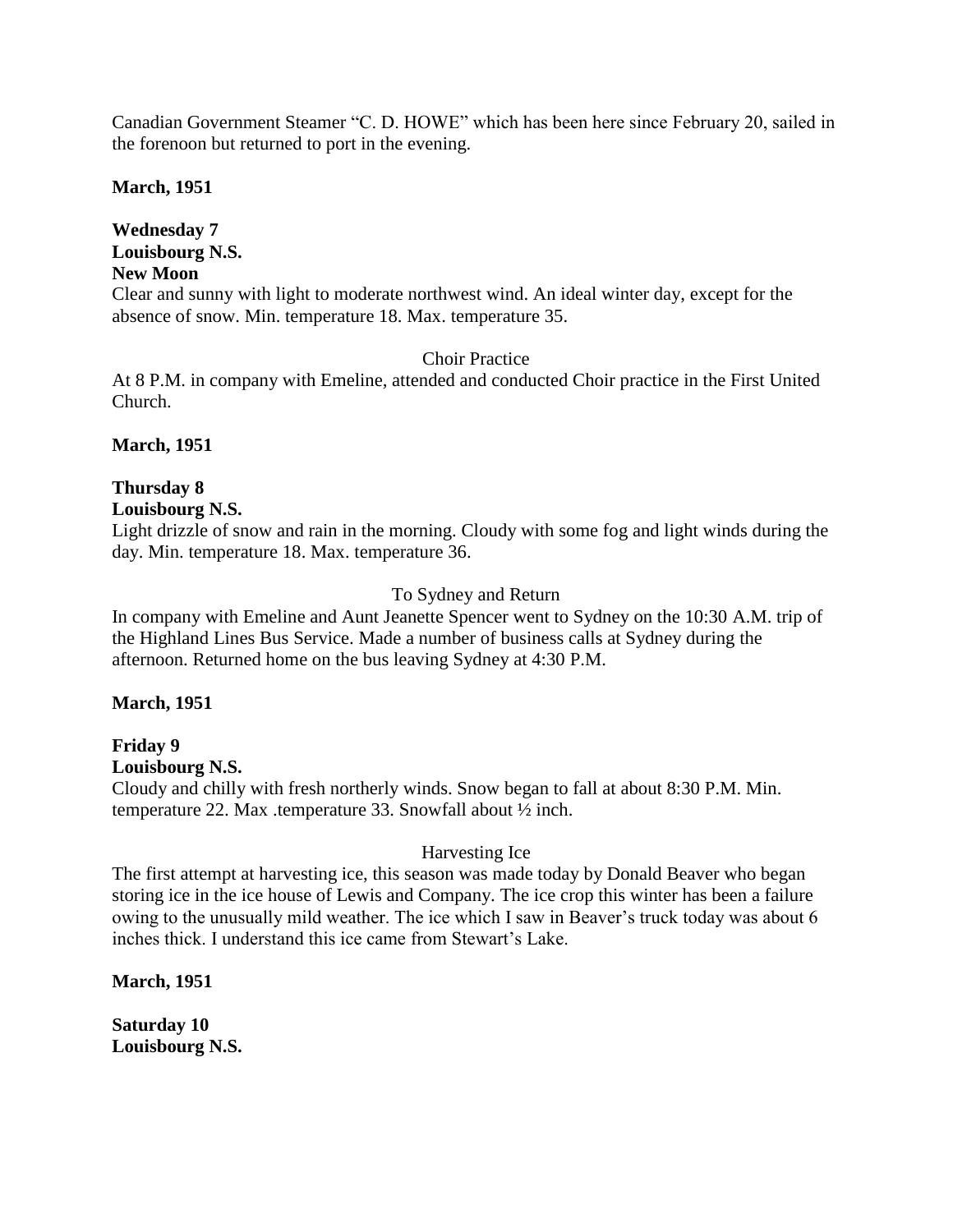Cloudy with mist and light drizzle of rain and snow. Showery in the late afternoon and evening. Fresh to strong northerly winds shifting to easterly in the evening and increasing. Min. temperature 23. Max. temperature 38.

## Ground Bare

Ground covered by about  $\frac{1}{2}$  inch of snow in the morning which all disappeared during the day. No trace of snow in the evening. Streets muddy.

#### **March, 1951**

# **Sunday 11**

## **Louisbourg N.S.**

Rain in the early morning and showers during the forenoon. Cleared in mid-afternoon. Northeast wind of moderate gale force lasting all day. Rainfall of yesterday, last night and today,  $\frac{1}{2}$  inch. Min. temperature 28. Max. temperature 38.

## Church Services

At 11 A.M. and 7 P.M. in company with Emeline, attended services in the First United Church, where Rev. C. C. Walls was the preacher. 38 present at the morning service and about 65 in the evening. Choir attendance: A.M. 9, P.M. 15.

## **March, 1951**

## **Monday 12**

## **Louisbourg N.S.**

Light drizzle of snow in the early morning. Cloudy during the forenoon, clearing at about noon. Sunny in the afternoon. Fresh to strong northeast wind. Ground covered in the morning by about ½ inch of snow, which disappeared early in the day. Min. temperature 31. Max. temperature 41.

## **March, 1951**

## **Tuesday 13**

#### **Louisbourg N.S.**

Clear and cool with moderate to fresh northeast wind. Min. temperature 24. Max. temperature 37.

#### S. S. LA PETITE HERMINE

Steamer "La Petite Hermine" Capt., Ben Pope, sailed in the morning with a cargo of coal.

## Visited Mr. Spencer

Called to see B.M. Spencer in the afternoon. Found him much improved in health following his recent illness. He had been confined to his bed for about two weeks but is now up and around the house.

#### **March, 1951**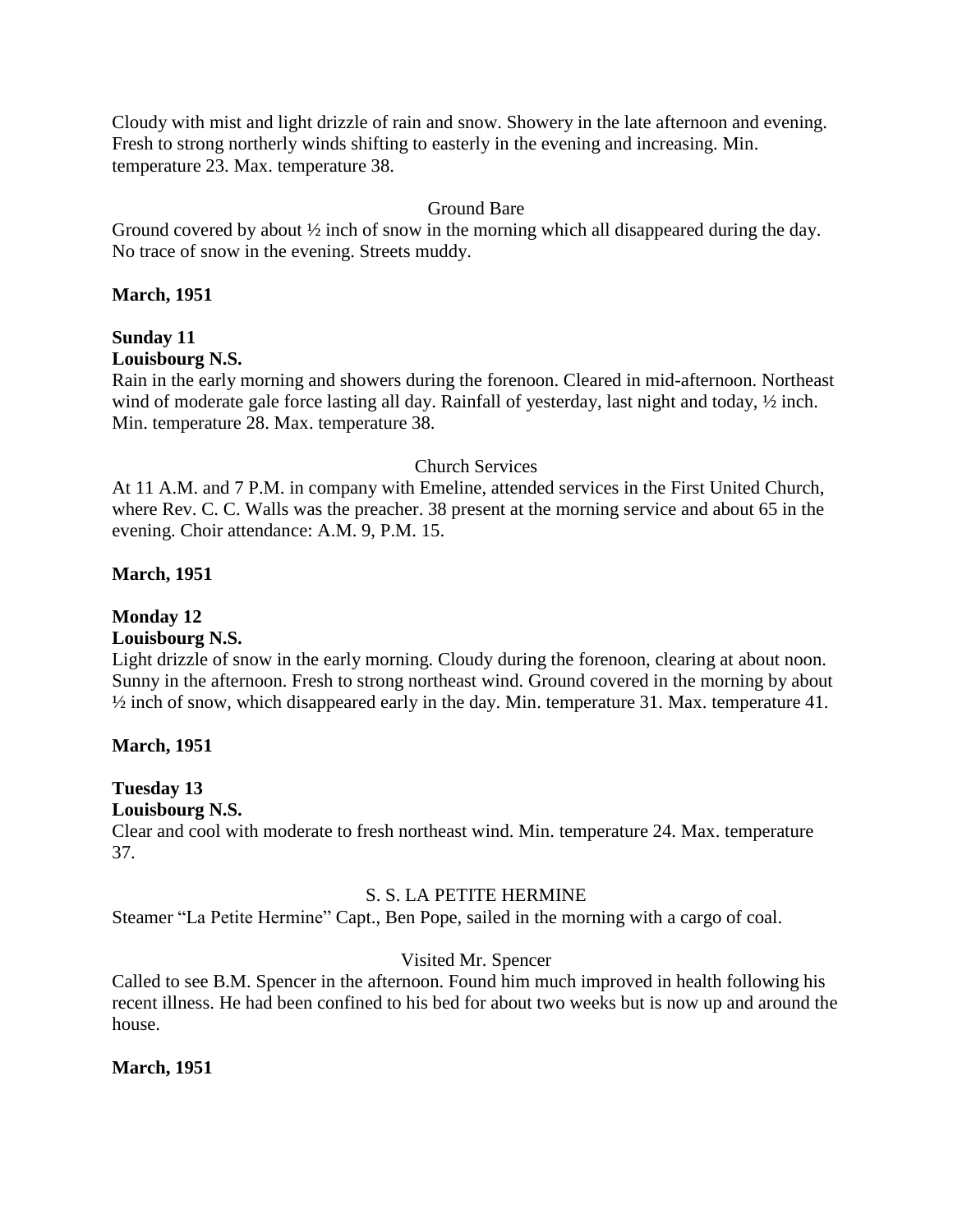## **Wednesday 14**

#### **Louisbourg N.S.**

Cloudy and cool with moderate easterly and southerly winds. Min. temperature 26. Max. temperature 39.

## **March, 1951**

# **Thursday 15**

## **Louisbourg N.S.**

Cloudy with moderate east winds, shifting to southeast and increasing to strong early in the night. Rain beginning at about 6 P.M. continued during the night. Min. temperature 31. Max. temperature 39.

## Supper and Sale

At about 5 P.M. in company with Emeline, attended Turkey Supper and Fancy Sale held in Calvin Hall under the auspices of the MacMillan Club of the First United Church.

## **March, 1951**

## **Friday 16**

## **Louisbourg N.S.**

Cloudy and mild with moderate easterly winds. Moderate rain beginning in mid-afternoon, followed by wet snow at about 8 P.M. Min. temperature 30, Max. temperature 40. Rainfall of last night and today 1 1/2 inches. Snowfall about 1 inch, the greater part of which melted on reaching the ground.

## **March, 1951**

# **Saturday 17**

## **Louisbourg N.S.**

Cloudy and mild with light winds, mostly easterly. Min. temperature 30. Max. temperature 37. Streets bare with just enough snow to give landscape a wintery appearance, about ½ inch. This snow disappeared early in the day.

## **March, 1951**

## **Sunday 18 Louisbourg N.S.** Cloudy and cool with moderate northeast wind. Min. temperature 28, Max. temperature 35.

## Church Services

At 11 A.M. and 7 P.M. in company with Emeline, attended services in the First United Church where Rev. C. C. Walls was the preacher. Morning congregation about 50, evening about 75. Choir attendance: A.M. 11, P.M. 15.

## **March, 1951**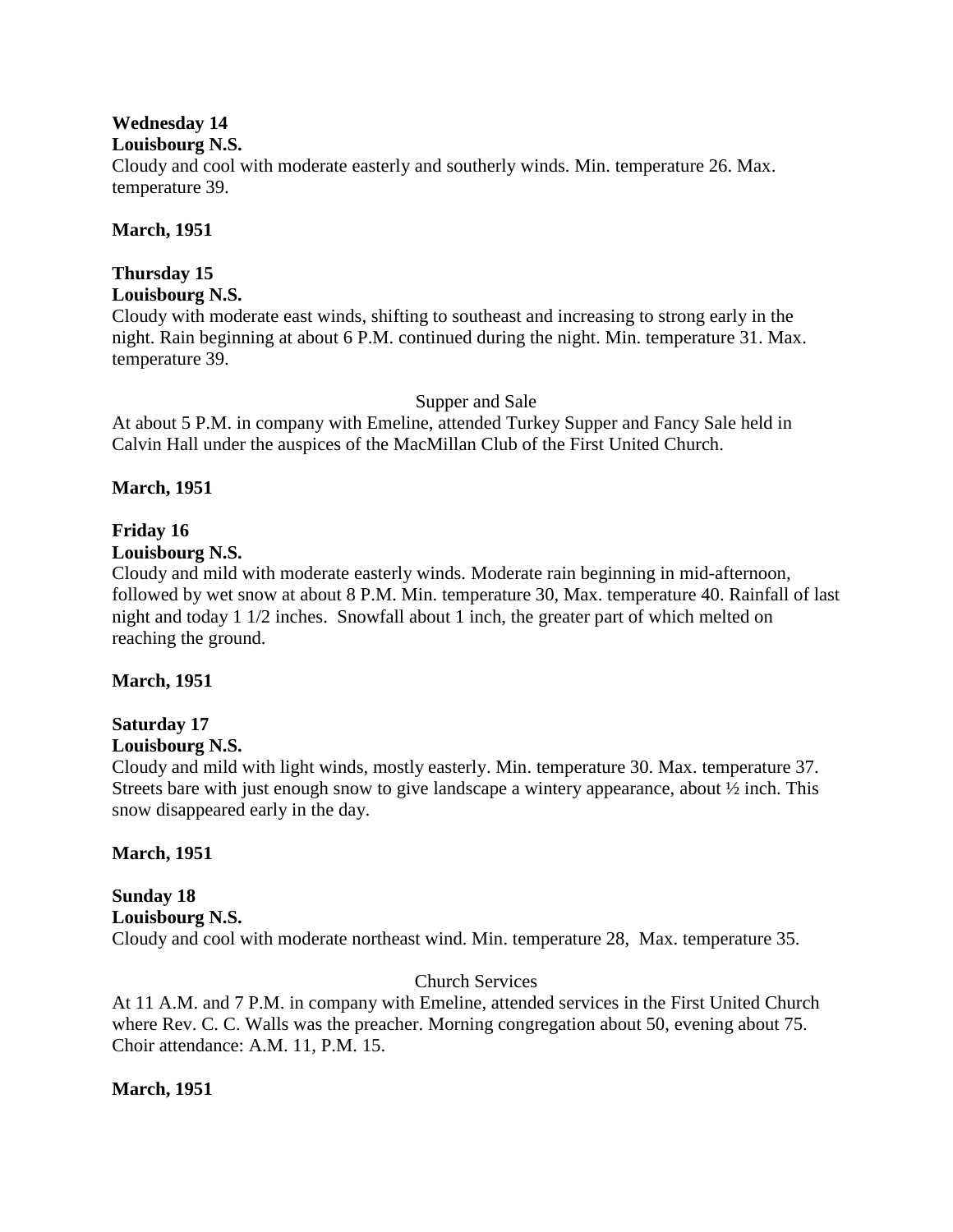#### **Monday 19 Louisbourg N.S.**

Clear and cool with moderate to fresh northeast and north winds. Min. temperature 24. Max. temperature 38.

#### Snapshots

Took snapshots of the Fish Plant, now under construction from United Church tower and street scene looking west from Church tower. Also two street scenes, west and east from the roof of Lewis and Company store.

In the afternoon, went to Slattery's Point and Slattery Street where I took two snapshots of the Fish Plant looking northeast.

## Main Street Scraped

Levatte's road machine arrived in town at about noon and scraped Main Street, improving it greatly for traffic.

## **March, 1951**

## **Tuesday 20**

#### **Louisbourg N.S.**

Clear and cool becoming cloudy in the afternoon. Moderate easterly winds shifting to southerly in the afternoon. Min. temperature 18. Max. temperature 39.

#### **March, 1951**

## **Wednesday 21**

## **Louisbourg N.S.**

Cloudy with moderate to fresh winds. Min. temperature 26. Max. temperature 43. Light rain in the early morning.

#### Holy Week Service

At 7:30 P.M. in company with Emeline, attended the first in a series of three Holy Week services held in the First United Church. Rev. C. C. Walls was in charge of the service with Rev. M. A. MacDonald of the First United Church, Sydney as guest preacher. A total of about 65 persons present at this service. Choir attendance, 14.

#### **March, 1951**

# **Thursday 22**

## **Louisbourg N.S.**

Cloudy and cool with moderate easterly winds. Min. temperature 23, Max. temperature 37.

#### Holy Week Service

At 7:30 P.M. in company with Emeline, attended the second in the series of Holy Week Services held in the First United Church. The service was in charge of the regular pastor, Rev. C. C. Walls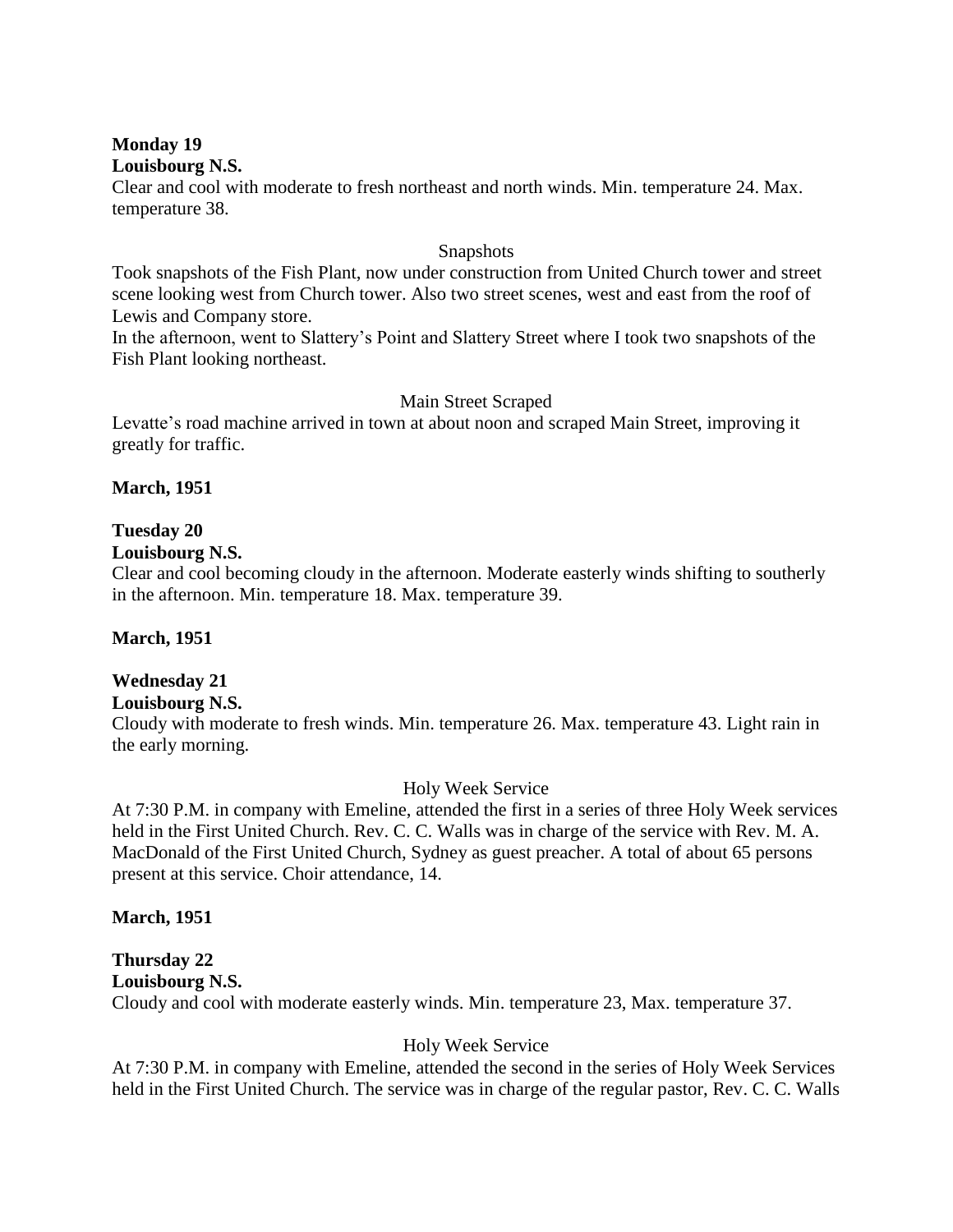while Rev. Frank MacLean of St. Andrew's United Church, Sydney was the special speaker. Total number present about 70. Choir attendance: 15.

#### **March, 1951**

## **Friday 23**

**Louisbourg N.S.**

Clear and cool with moderate north-northeast wind. A very lovely early spring day. Min. temperature 26. Max. temperature 40.

#### Open for Business

Had open until 6:30 P.M. for the convenience of newspaper and magazine customers.

#### Holy Week Service

At 7:30 P.M. in company with Emeline, attended the third and last of the First United Church, Holy Week services. The preacher was the regular pastor, Rev. C. C. Walls. Total number present about 75. Choir attendance: 14.

## S. S. SAINT MALO

Steamer "Saint Malo" Captain Ben Pope arrived in the early morning for a cargo of coal.

## **March, 1951**

## **Saturday 24**

## **Louisbourg N.S.**

Cloudy with light easterly to southerly winds and some fog. Rain began to fall at about 11:30 A.M. turning to part snow for a short time in the early afternoon. Rainfall about 1/4 inch. Min. temperature 29. Max. temperature 42.

#### **March, 1951**

#### **Sunday 25**

#### **Louisbourg N.S.**

Cloudy and foggy with fresh southwest wind. A few light showers in the forenoon. Cool at night. Min. temperature 29. Max. temperature 43.

#### S.S SAINT MALO

Steamer "Saint Malo" Capt. Ben Pope sailed in the morning with a cargo of coal.

#### Church Services

At 11 A.M. and 7 P.M. in company with Emeline, attended services in the First United Church where Rev C. C. Walls was the preacher. Reception and communion services were held at the 11 A.M. service. Those received into the membership of the church on profession of faith were: Mrs. Claude O'Hara and Mr. and Mrs. Victor Harpell. The rite of Baptism was administered to Victor Harpell. Dr. A. L. Saunders was received into the membership of the church by letter.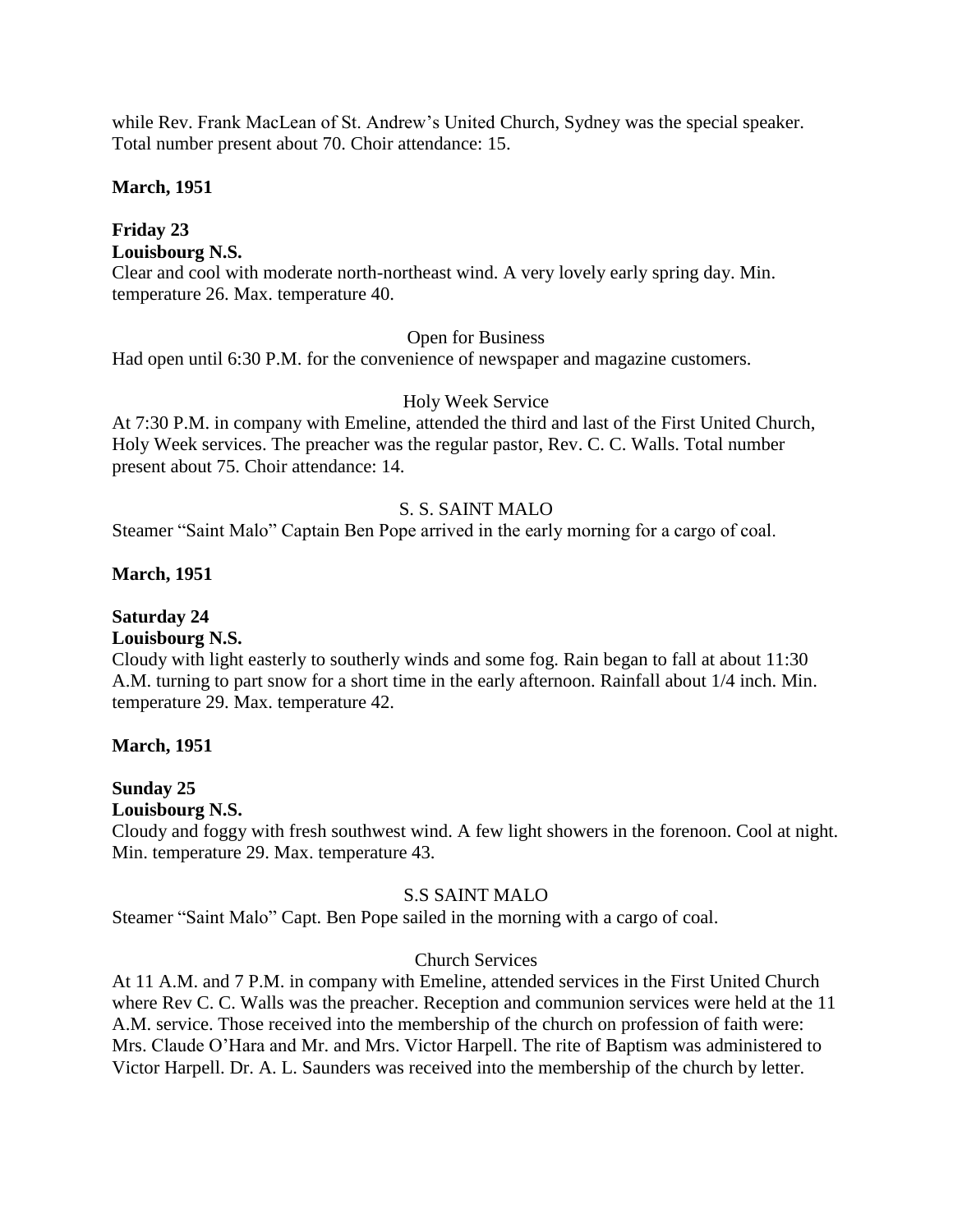About 120 present at the morning service and about 110 at the evening service. Choir attendance: A.M. 12, P.M. 14.

## **March, 1951**

## **Monday 26**

**Louisbourg N.S.**

Cloudy, clearing in the late afternoon. A very lovely afternoon but becoming cloudy in the evening. Light to moderate northwest wind, shifting to easterly in the late afternoon. Min. temperature 27. Max. temperature 44.

## Grackles have arrived

I saw a Grackle in the back yard today, the first spring bird to come to my attention this season.

## **March, 1951**

## **Tuesday 27**

## **Louisbourg N.S.**

Snow storm in the morning followed by clearing and sunny skies with the snow melting fast. By noon it has all disappeared. Partly cloudy in the afternoon with light snow squalls in the evening. Light north-northeast wind increasing to fresh. Snowfall about 2 inches. Min. temperature 24. Max. temperature 42.

#### **March, 1951**

**Wednesday 28 Louisbourg N.S.** Cloudy and cool with fresh northerly winds. Min. temperature 27. Max. temperature 39.

## Choir Practice

At 8 P.M. in company with Emeline, attended and conducted choir practice in the First United Church.

## Tug sails for Sydney

British Empire Steel and Coal Company's tug, Cruiser, Capt. Cabbman, which has been stationed here since February 3, last sailed for Sydney this morning.

## **March, 1951**

# **Thursday 29**

**Louisbourg N.S.**

Cloudy but clearing in the forenoon. A very lovely afternoon and evening. Light variable winds, increasing to moderate in the evening. Min. temperature 30. Max. 44.

Arrived from Huntington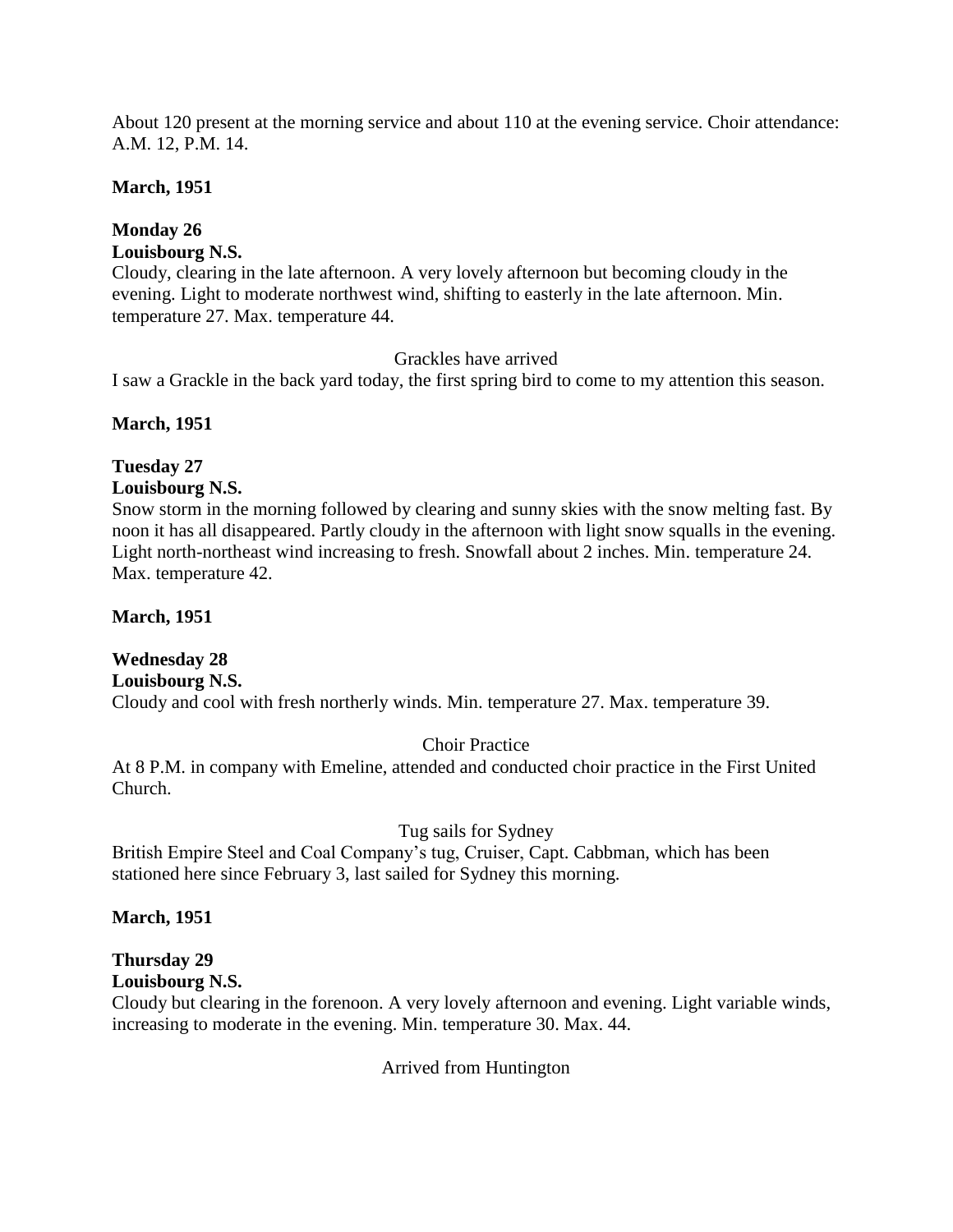Fred Huntington, (my nephew) and his son, Merrill arrived in the forenoon, had dinner with us and left for home at about 1 P.M.

## Meeting of Brotherhood

At 8 P.M. attended a meeting of the Brotherhood of the First United Church, held in Calvin hall where we spent a social evening.

#### **March, 1951**

## **Friday 30**

**Louisbourg N.S.**

Cloudy but becoming clear and sunny shortly before noon. A very lovely afternoon and evening. Light to moderate north to northeast winds. Min. temperature 35. Max. temperature 51.

#### S.S. SAINT MALO

Steamer "Saint Malo" Capt. Ben Pope, arrived at 1 P.M. for a cargo of coal.

## Song Sparrows Have Arrived

This morning I saw song sparrows in the back yard and heard their sweet songs. First of the season. Robins are reported to have come but I have not seen any yet.

## Crocuses in Bloom

Today, I saw three crocuses in bloom in the garden of Mayor George D. Lewis. My crocuses, daffodils and tulips for the last three weeks have been showing their leaves above ground but I have no blooms yet. This is unusually early for these plants to be so far advanced.

#### **March, 1951**

## **Saturday 31**

#### **Louisbourg N.S.**

Cloudy with considerable fog in the afternoon and evening. Light to moderate easterly and southerly winds. Min. temperature 32. Max. temperature 46.

## S.S. SAINT MALO

Steamer "Saint Malo" Capt. Ben Pope, sailed in the afternoon with a cargo of coal.

Total snowfall for this month about 6 inches. Total rainfall for this month about 2 ½ inches. The low and high temperatures for this month were: 14 on the  $1<sup>st</sup>$  and 51 on the  $30<sup>th</sup>$ .

#### **April, 1951**

## **Sunday 1**

## **Louisbourg N.S.**

Cloudy and mild with light to moderate easterly winds with some fog and mist in the evening. Min. temperature 34. Max. temperature 48.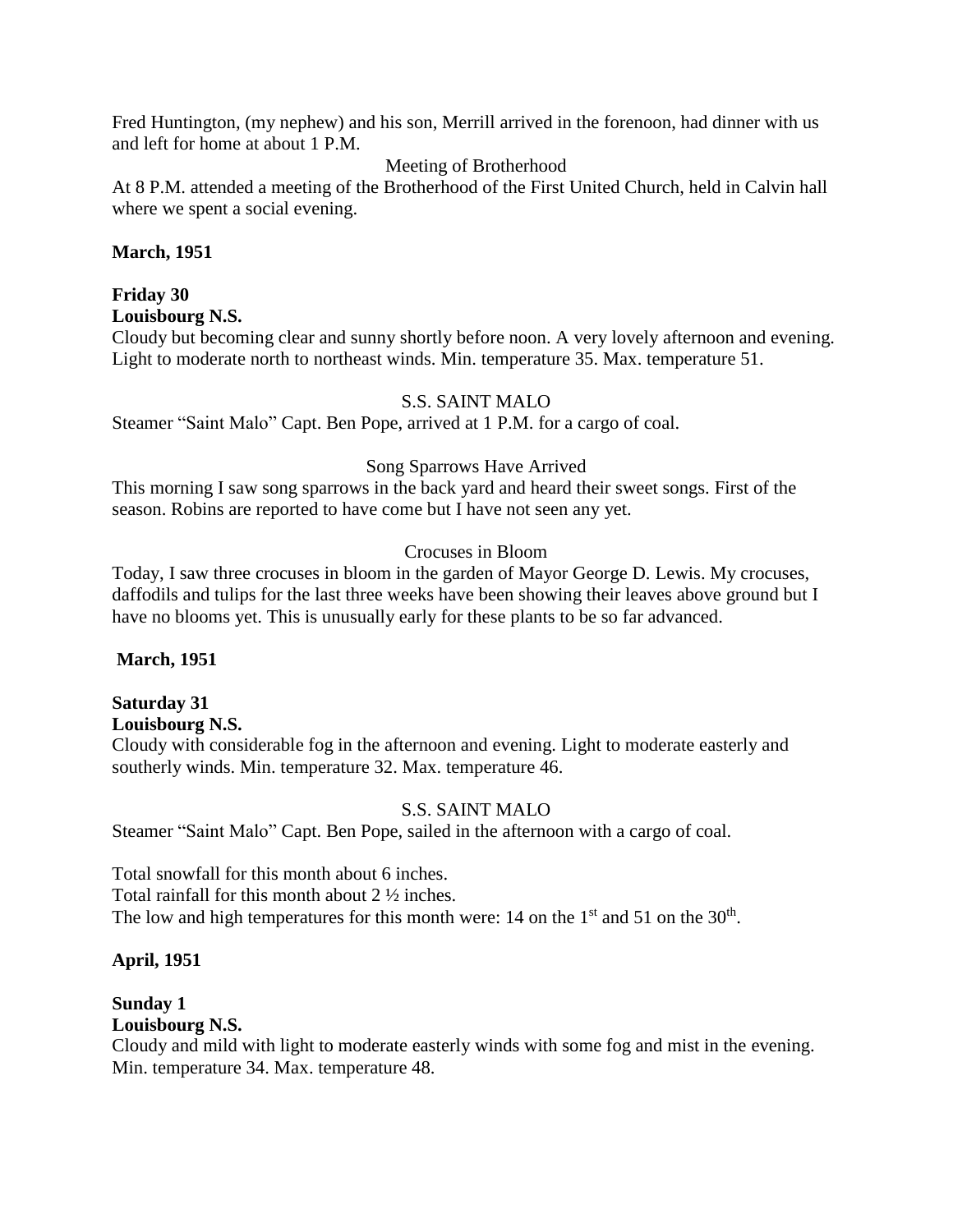## Church Services

At 11 A.M. and 7 P.M., attended services in the First United Church, where Rev. C. C. Walls was the preacher. About 60 persons present in the morning and about 75 in the evening. Choir attendance: A.M. 12, P.M. 13.

## **April, 1951**

# **Monday 2**

**Louisbourg N.S.**

Cloudy with light to moderate northeast wind. Min. temperature 35. Max. temperature 46.

## Daffodils in Bud

Today, I noticed in the yard of James Crowdis, Daffodils in bud. Also in our own yard a small clump with buds. This I believe is at least a month earlier than usual for daffodils to be so far advanced.

## **April, 1951**

# **Tuesday 3**

## **Louisbourg N.S.**

Cloudy with light to moderate southerly winds. Partly clear for a short time in the forenoon. Fog and light mist during the night. Min. temperature 32. Max. temperature 47.

## **April, 1951**

## **Wednesday 4**

#### **Louisbourg N.S.**

Cloudy and foggy with light to moderate southeast wind. Moderate rain and occasional heavy showers during part of the forenoon and afternoon, with some rain during the night. Min. temperature 33. Max. temperature 38.

#### Choir Practice

At 7:30 P.M. attended and conducted choir practice in the First United Church. Ten persons present. I held choir practice one half hour earlier than usual in order to accommodate those who wished to attend a concert in the Navy Hut starting at 8:15.

#### Concert

A concert was held in the Navy Hut, by a Sydney Orchestra, under the auspices of the Louisbourg Home and School Association at 8:15 P.M.

**April, 1951**

**Thursday 5 Louisbourg N.S.**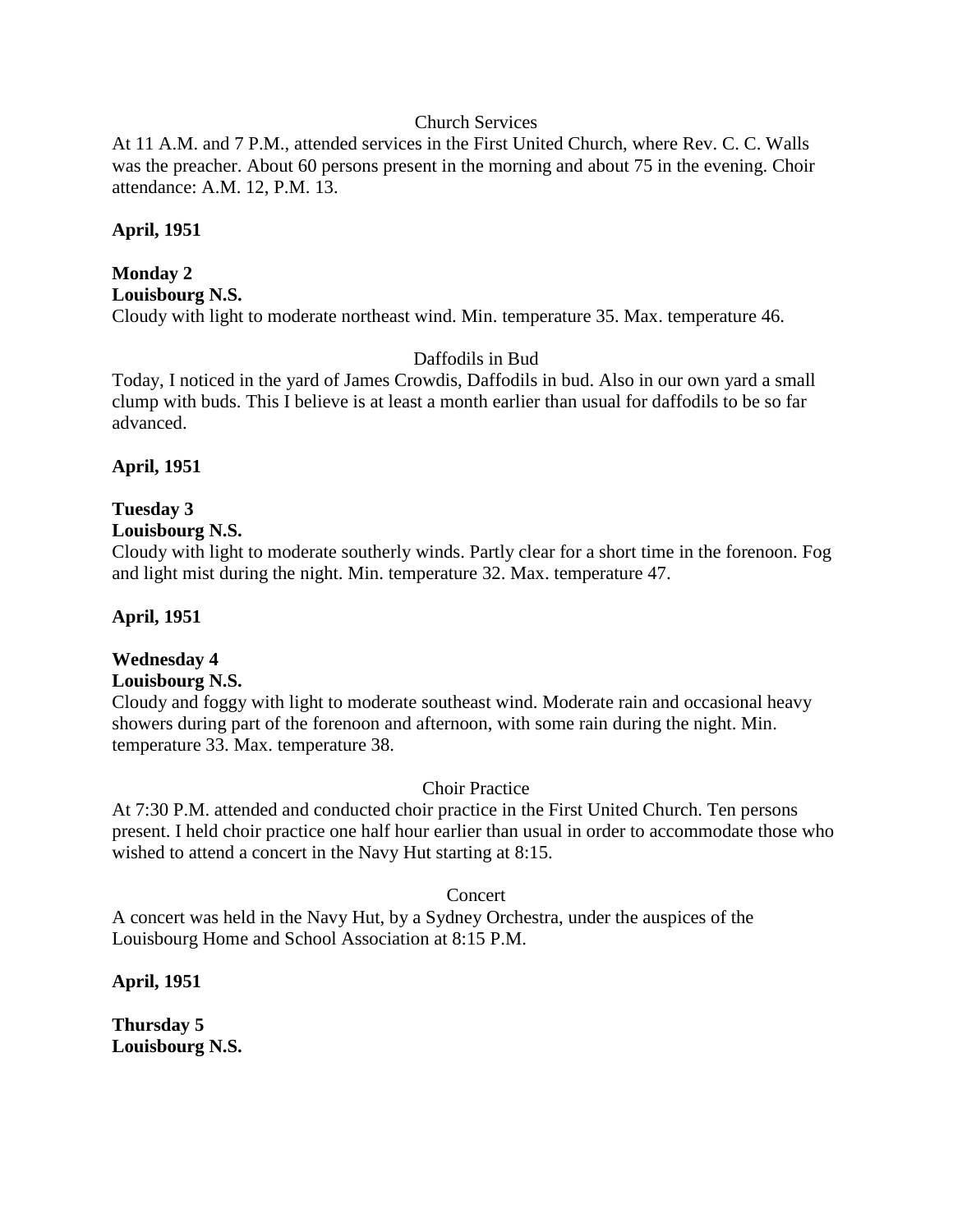Cloudy with some fog. Light to moderate southerly winds, shifting to northeast in the late afternoon. Total rainfall of yesterday and last night 3/4 of an inch. Rain began to fall at about 5 P.M. and continued during the night. Min. temperature 32. Max. temperature 49.

## **April, 1951**

## **Friday 6**

- **Louisbourg N.S.**
- New Moon today

Rain that began yesterday evening ended in the early morning. Cloudy and foggy during the day. A light shower in the afternoon, misty in the evening. Moderate to fresh southeast wind. Rainfall of last night about 2 inches. Min. temperature 34. Max. temperature 45.

## **April, 1951**

## **Saturday 7**

## **Louisbourg N.S.**

Cloudy with moderate northeast wind. Misty during the evening and night. Min. temperature 35. Max. temperature 51.

## C.G.S. C.D. HOWE

Canadian Government Steamer "C. D. HOWE" (Icebreaker) which arrived here on the 20<sup>th</sup> of February last, sailed this morning for St. Paul's Island. The C.D. Howe is in command of Captain Chiniard.

## Legislature Prorouged

Nova Scotia Legislature which opened on February 14, prorouged today.

## **April, 1951**

#### **Sunday 8 Louisbourg N.S.**

Cloudy with moderate to fresh northeast wind. Light showers in the early morning. Misty during the day and night. Min. temperature 37. Max. temperature 49.

## Church Services

At 11 A.M. and 7 P.M. in company with Emeline, attended services in the First United Church where Rev. C.C. Walls was the preacher. About 60 present at the morning service and about 85 present in the evening. Choir attendance: A.M. 12, P.M. 16.

## Crocuses in Bloom

We have today, in our garden about a dozen crocuses in bloom. This is unusually early for these flowers to put in an appearance. However mine are not the earliest for this town, as Mayor George Lewis had a number of these beautiful spring flowers in bloom more than a week ago.

## Frogs Peeping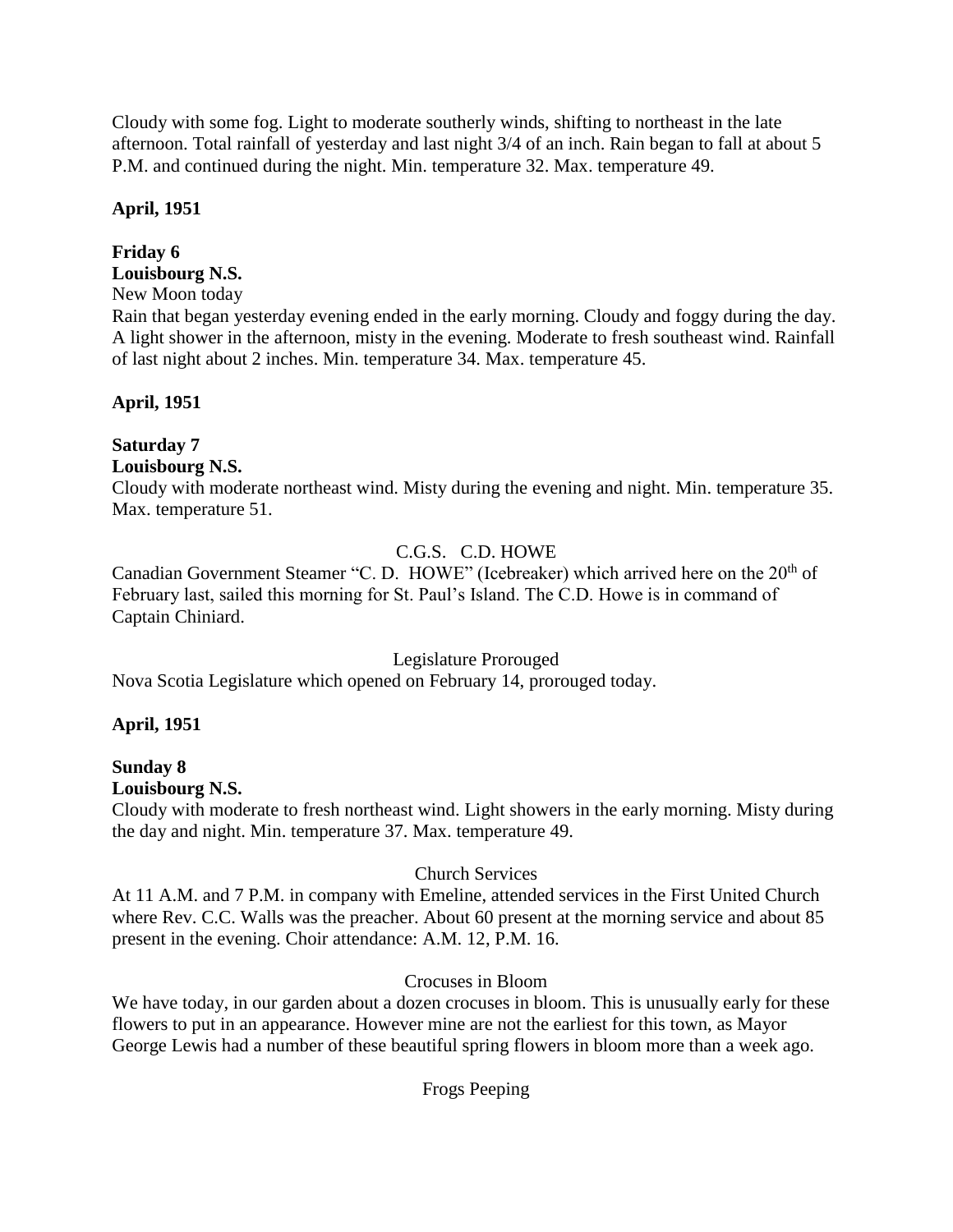Tonight, I heard frogs peeping in a bog near Kent Street.

## **April, 1951**

## **Monday 9**

## **Louisbourg N.S.**

Cloudy, cool and misty with some fog. Moderate easterly winds and occasional light showers. Min. temperature 36. Max. temperature 42.

## Death of William Tanner

The death of William Tanner, a former citizen of this town occurred today at Glace Bay. He was born at Louisbourg about 68 years ago but for the last 30 years has lived at Glace Bay, where he was employed by the Dominion Coal Company until his retirement a few years ago. He was the son of the late Mr. and Mrs. Alfred Tanner of this town; He is survived by his wife, six sons and five daughters. He is also survived by four sisters and one brother. The sisters are: Mrs. Jeremiah Smith, Mrs. William MacGillivray, Mrs. Gordon Parsons of Louisbourg and Mrs. Tom Leslie, Queens County, N.S. The brother John Simeon lives in Halifax, N.S.

During the first World War he served with a detachment of the 94<sup>th</sup> Battalion Canadian Infantry, while it was on garrison duty at the wireless station, West Louisbourg.

## **April, 1951**

## **Tuesday 10**

#### **Louisbourg N.S.**

Cloudy with showers, mist and drizzle. Steady light rain for a while in the afternoon. Moderate north-northeast wind. Min. temperature 37. Max. temperature 44.

## **April, 1951**

## **Wednesday 11**

#### **Louisbourg N.S.**

Cloudy, foggy, misty in the morning and evening. Light southwest wind. Min. temperature 34. Max. temperature 45.

#### Choir Practice

At 8 P.M. in company with Emeline, attended and conducted choir practice in the First United Church.

## Fields Turning Green

The grass is very far advanced for so early in the season. The fields and lawns are already turning green.

## **April, 1951**

**Thursday 12 Louisbourg N.S.**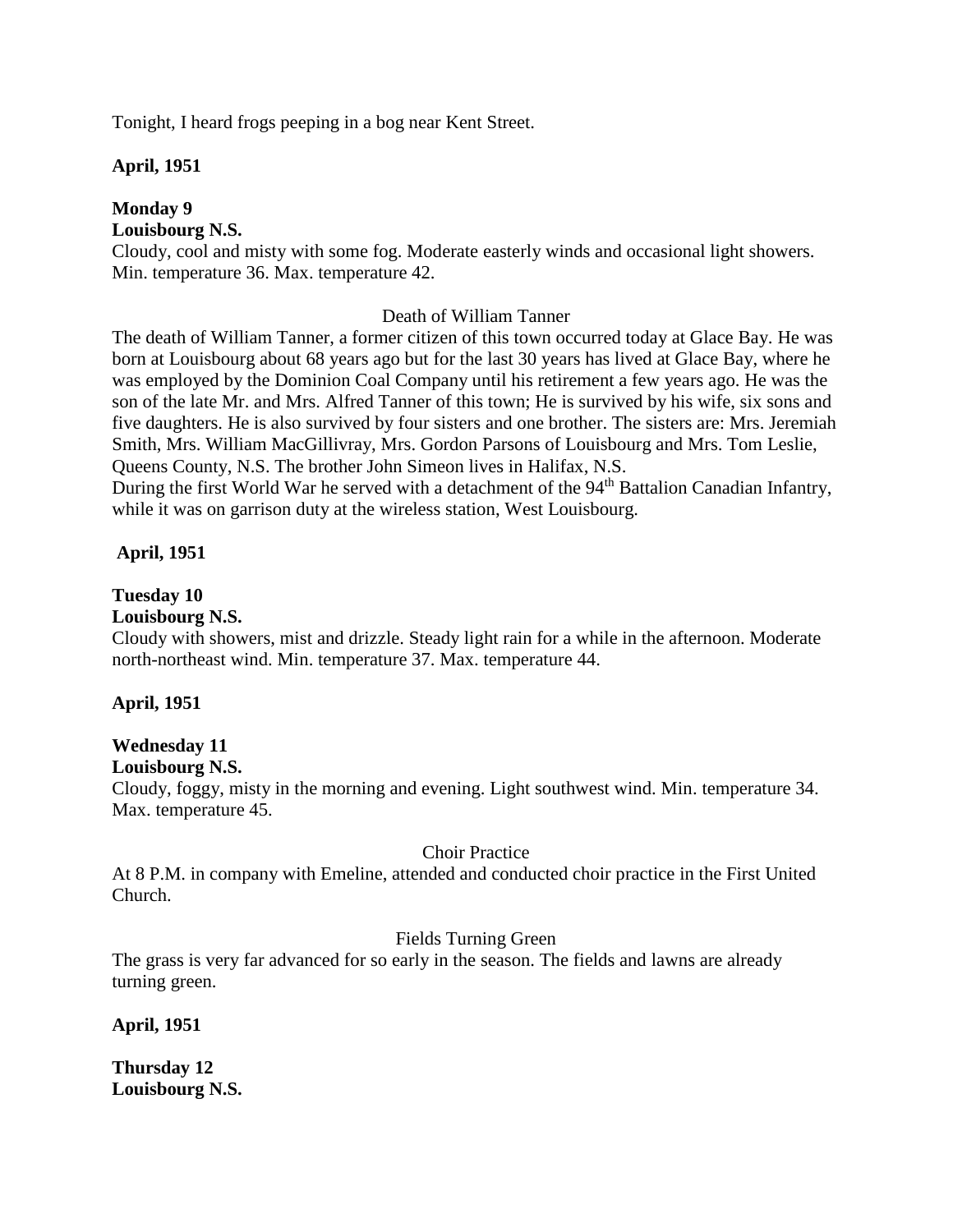Cloudy with moderate northerly winds, clearing for a short period in the afternoon, but becoming cloudy in the evening and misty during the night. Min. temperature 36. Max. temperature 46. Total fall of rain, showers and mist since early last Sunday morning 5/8 of an inch.

## Supper and Sale

At 5 P.M. in company with Emeline, attended supper and sale held in the Parish hall, under the auspices of the ladies of St. Bartholomew's Anglican Church.

## **April, 1951**

# **Friday 13**

**Louisbourg N.S.**

Cloudy, but clearing in the forenoon. Cool and mostly clear during the remainder of the day. Moderate east south east wind. Cloudy at night. Min. temperature 36. Max. temperature 46.

## Went to Glace Bay

My clerk, Evelyn Huntington, went to Glace Bay by train this morning, on business. She will likely return tomorrow evening.

## Death of Thomas M. Pattillo

The death of Thomas Murray Pattillo of Truro, N.S. occurred at the Victoria General Hospital, Halifax, N.S. today. He was 66 years and for 45 years had been a traveling salesman for the business firm of T.S. Pattillo and Company Ltd of Truro, N. S. I have met him on many occasions, but here and at Sydney on his visits to Cape Breton, in the interests of his firm. He is survived by his widow, the former Miss Harriett Dodge, four sisters and three brothers.

## **April, 1951**

## **Saturday 14**

## **Louisbourg N.S.**

Showers in the early morning, misty and during the day with light to moderate southeast wind. Min. temperature 36. Max. temperature 46.

## **April, 1951**

## **Sunday 15**

## **Louisbourg N.S.**

Mist ending in the early morning. Cloudy with some fog. Light southwest wind. Cleared before noon. Mostly sunny, during the afternoon. Cloudy in the evening. Min. temperature 34. Max. temperature 51.

## Church Services

At 11 A.M. and 7 P.M. in company with Emeline, attended services in the First United Church. Rev. C. C. Walls was the preacher at the morning service. At 7 P.M. the Women's Missionary Society's Thank offering Service was held with Mrs. MacQueen, President of the Cape Breton Presbyterial, as the speaker. The service was in charge of Mrs. C. C. Walls, President of the local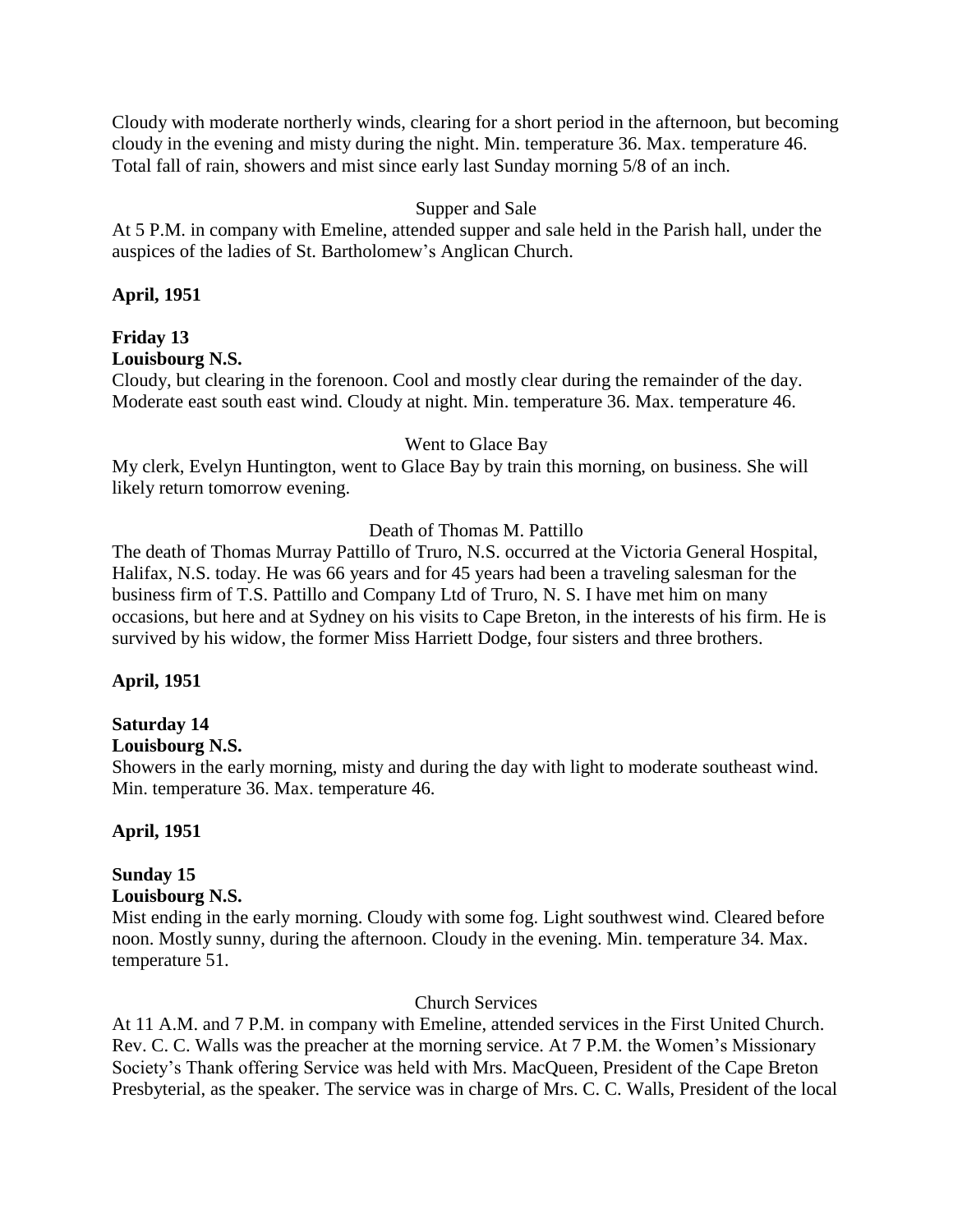Missionary Society. Present at morning service, about 60. At the evening service about 70. Choir attendance: A.M. 10, P.M. 13.

## **April, 1951**

## **Monday 16**

## **Louisbourg N.S.**

Clear in the morning but becoming cloudy in the forenoon and continuing cloudy and cool during the afternoon and evening. Light showers in the early morning. Rainfall about 1/8 inch. Fresh to strong westerly winds. Moderating in the evening. Min. temperature 36. Max. temperature 50.

## **April, 1951**

## **Tuesday 17**

## **Louisbourg N.S.**

Rain in the early morning, ended at about 8:30 am. Cloudy and cool during the day, partly clearing in the evening. Moderate northeast wind shifting to north in the afternoon. Min. temperature 30. Max. temperature 44.

## **April, 1951**

## **Wednesday 18**

## **Louisbourg N.S.**

Cool and partly clear with moderate to fresh westerly winds. Min. temperature 34. Max. temperature 50.

#### Choir Practice

At 8 P.M. in company with Emeline, attended and conducted choir practice in the First United Church.

## **April, 1951**

## **Thursday 19**

#### **Louisbourg N.S.**

Mostly clear, becoming cloudy in the afternoon. Rain began to fall at about 7 P.M. Fresh to strong northwest wind, becoming light and variable in the afternoon. Rainfall about 1/4 inch. Min. temperature 32. Max. temperature 55.

#### Meeting of Brotherhood

At 8 P.M., attended a regular meeting of the United Church Brotherhood, held in Calvin Hall with Edward Levy, presiding. Those present were: John Skinner, Alex MacKinnon, Arthur Townsend, Rev C. C. Walls, Chas Bagnall, Edward Levy and M.S. Huntington.

## **April, 1951**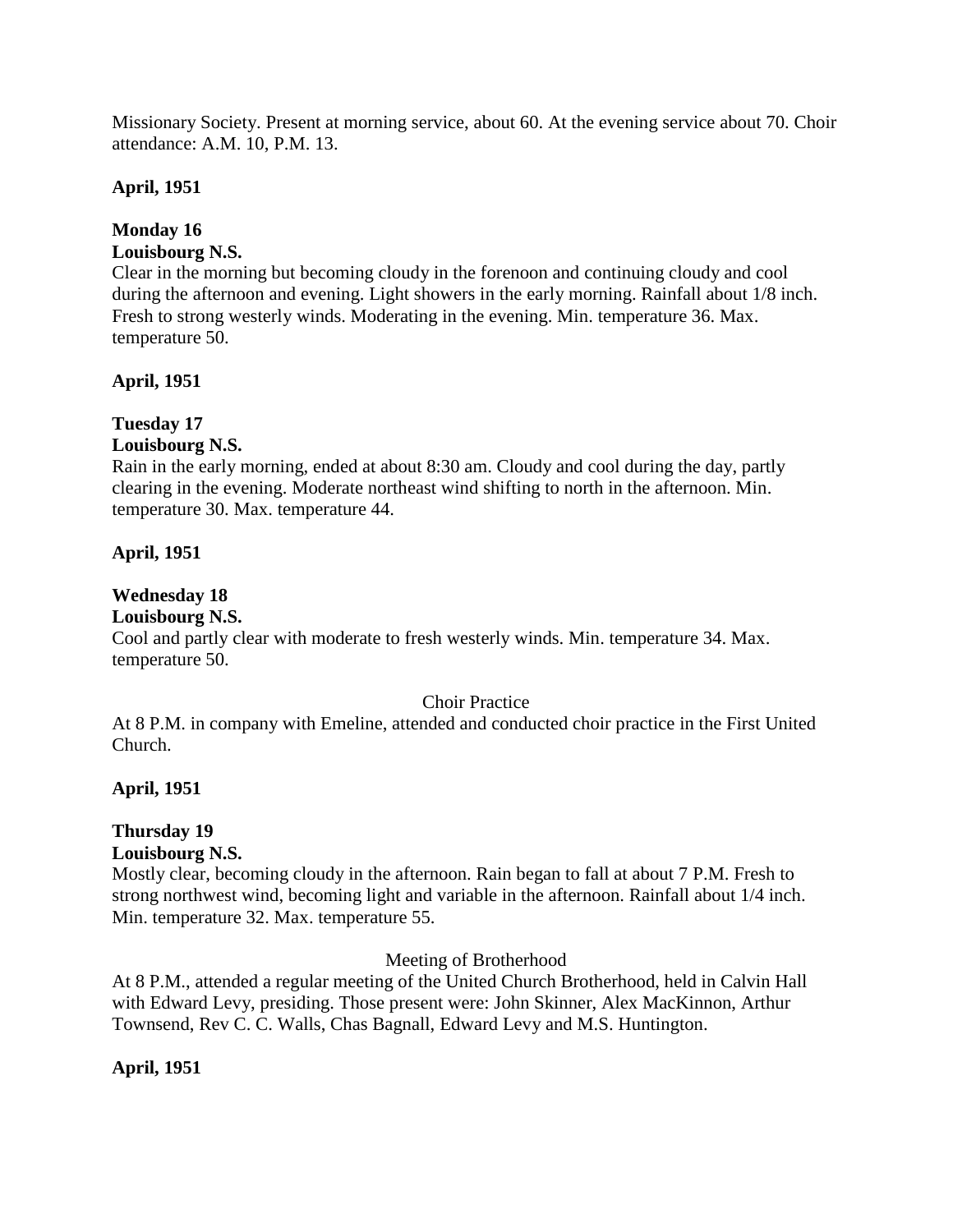# **Friday 20**

#### **Louisbourg N.S.**

Rain of last night ended in the early morning. Cloudy and foggy all day. Rainfall of last night 1/4 inch. Light southwest wind, shifting to northeast at night and increasing. Rain began to fall at about 7 P.M. Min. temperatures 35. Max. temperature 54.

#### Concert

At 8 P.M. the pupils of Mrs. Ernest Baines, Music Teacher, with Mrs. Baines as Director gave a concert in the Navy Hut. This concert was held under the auspices of the Home and School Association.

## Daffodils in Bloom

Today in the yard of James Crowdis, I saw two daffodil bloom, with more than a dozen buds about ready to open. I do not remember of every seeing daffodils in bloom so early in the season at Louisbourg,

## **April, 1951**

#### **Saturday 21 Louisbourg N.S.**

Cool and partly clear with moderate variable winds. Rain of last night ended in the early morning with a rainfall of about 1/4 inch. Min. temperature 29. Max. temperature 46.

## Given up for Lost

According to Press and Radio reports, the British Submarine, "Affray" missing since last Monday has been given up for lost. The Affray, took a dive in the English Channel and so far has failed to come to the surface. Her crew consisted of about 75 officers and ratings.

## **April, 1951**

#### **Sunday 22 Louisbourg N.S.**

Cool and remarkably clear with light to moderate northerly winds, shifting to southwest. A very lovely day followed by perfect moonlight night. Min. temperature 25. Max. temperature 46.

## Church Services

At 11 A.M. and 7 P.M., in company with Emeline, attended services in the First United Church, where Rev. C. C. Walls was the preacher. About 65 present in the morning and about 75 in the evening. Choir attendance: 11 at each service.

## **April, 1951**

## **Monday 23**

## **Louisbourg N.S.**

Cloudy and cool with moderate southwest wind, increasing to fresh in the afternoon. Light drizzle of rain beginning at about 7 P.M. Min. temperature 31. Max. temperature 52.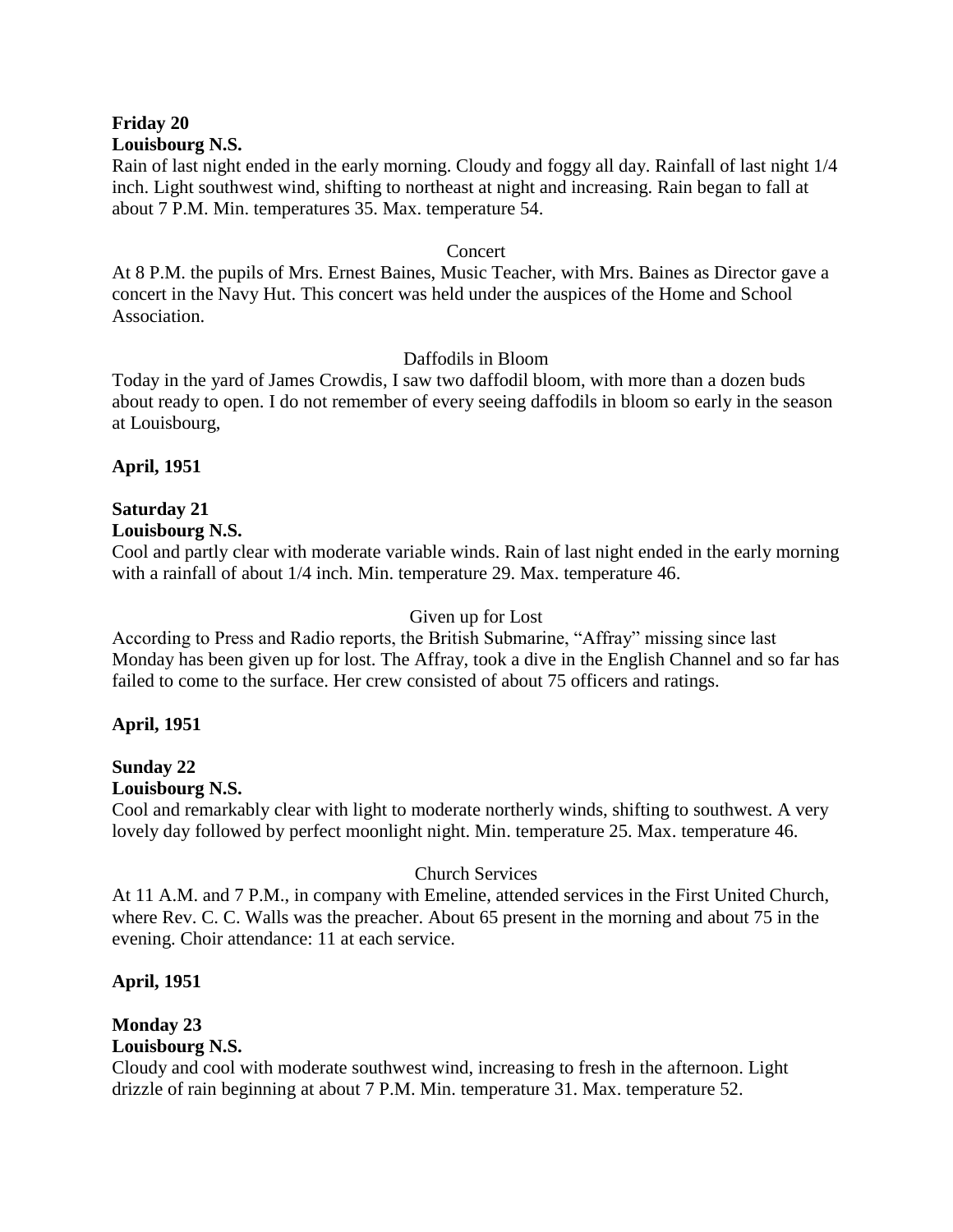## **April, 1951**

## **Tuesday 24**

## **Louisbourg N.S.**

Clear with light to moderate variable winds. A very lovely spring. Rainfall of last night 1/4 inch. Min. temperature 34. Max. temperature 56.

## Daffodil in Bloom

Today, I have a daffodil in bloom and a number of buds about ready to open. Very much earlier than usual for daffodils to be in bloom.

## **April, 1951**

#### **Wednesday 25 Louisbourg N.S.**

Clear and cool with moderate variable winds, becoming cloudy in the late afternoon. Min. temperature 29. Max. temperature 56.

## Choir Practice

At 8 P.M. in company with Emeline, attended and conducted choir practice in the First United Church.

## **April, 1951**

## **Thursday 26**

#### **Louisbourg N.S.**

Rain began to fall at about 9:30 A.M. and continued until late in the afternoon followed by mist and fog. Heavy showers at about 4 P.M. accompanied by thunder and lightning. Rainfall about ½ inch. Moderate southerly wind, increasing to fresh and reaching moderate gale force in the afternoon, moderating to light in the evening. Min. temperature 31. Max. temperature 40.

#### **April, 1951**

## **Friday 27**

#### **Louisbourg N.S.**

Heavy northerly gale in the early morning. Moderating to some extent, but wind continued strong all day, but decreasing to light at nightfall. Min. temperature 26. Max. temperature 42. Early risers reported snow squalls, shortly before dawn. Reserve airport the wind reaching a velocity of 70 miles an hour in guest, between 2 and 3 A.M. and an average of about 50.

#### Minstrel Show

At 8:15 in company with Emeline, attended a minstrel show in the Parish hall. The Minstrel party was composed of members of the Brotherhood of St. Paul's Anglican Church, Port Morien.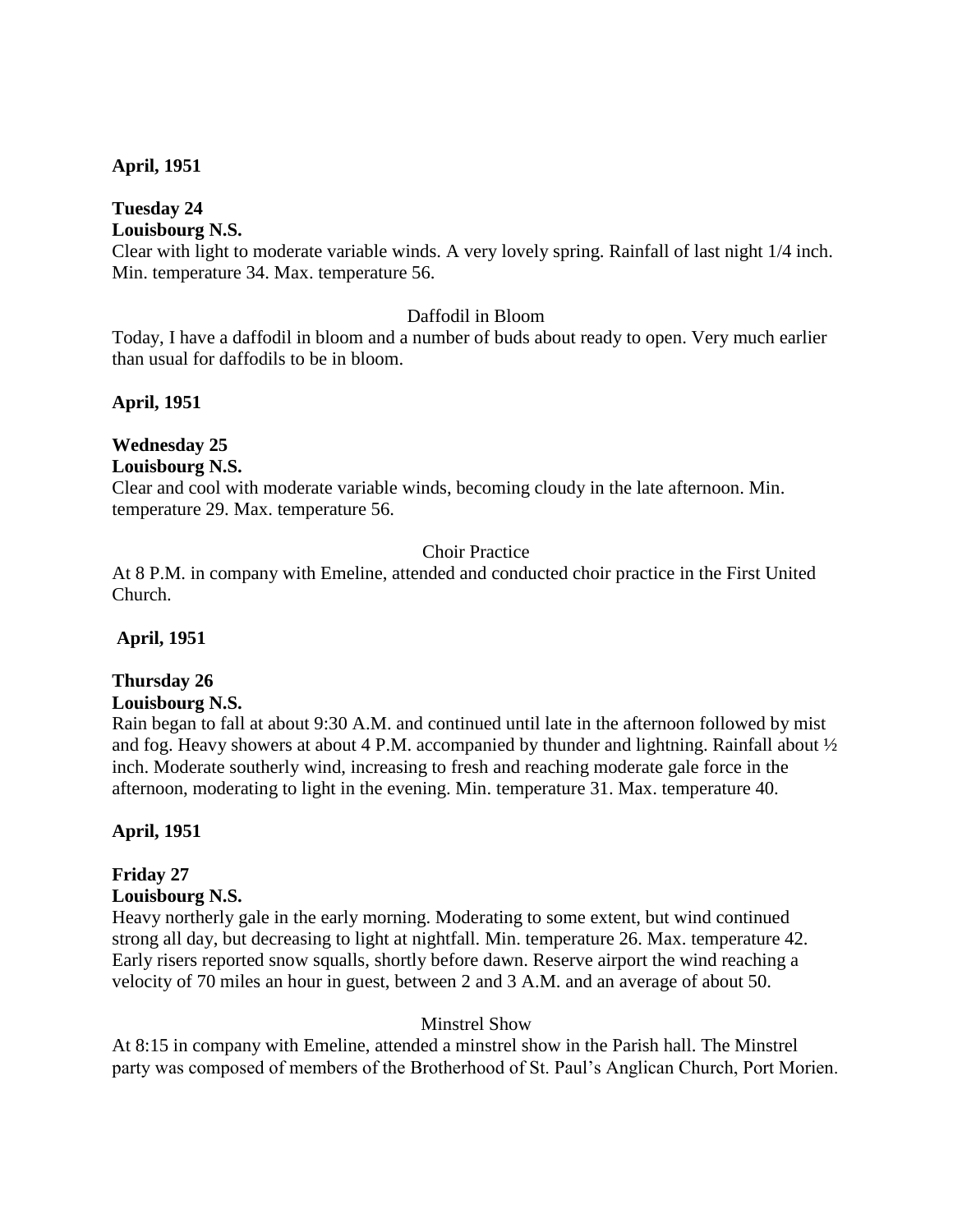#### **April, 1951**

#### **Saturday 28 Louisbourg N.S.**

Clear and with moderate variable winds, mostly southwest. Min. temperature 29. Max. temperature 49.

## Daylight Saving Time

Daylight Saving Time shall become effective immediately after midnight tonight, at Louisbourg as well as in many other communities on Cape Breton Island and the Mainland of Nova Scotia.

## **April, 1951**

# **Sunday 29**

## **Louisbourg N.S.**

Clear with light winds, becoming cloudy before noon with moderate southwest wind becoming fresh in the evening. Foggy during the afternoon, misty in the evening. Rain began to fall at about 9:30 P.M. accompanied by thunder and lightning. Min. temperature 38. Max. temperature 53.

## Church Services

At 11 A.M. and 7 P.M. in company with Emeline, attended services in the First United Church, where Rev. C.C. Walls was the preacher. Congregation of about 55 at each service. Choir attendance: A.M. 11, P.M. 11.

## Daylight Saving Time

Daylight Saving Time became effective immediately after midnight last night in this town as well as many other towns on the Island of Cape Breton and the Mainland of the Province.

## **April, 1951**

## **Monday 30**

#### **Louisbourg N.S.**

Cloudy and foggy in the morning with light southwest wind. Cleared early in the day, with wind shifting to northwest and increasing to fresh in the afternoon. Rainfall of last night, about 1/4 inch. Min. temperature 31. Max. temperature 51.

#### Went to Sydney

Evelyn Huntington, and daughter, Jane went to Sydney on the 6:30 P.M. trip of the Highland Lines Bus Service. Jane who is a pupil of Mrs. Ernest Baines at 10:30 A.M. tomorrow is to sing a solo in the musical competitive Festival**,** to be held in St. Andrew's Church hall.

Today ends a very remarkable month as far as weather is concerned. According to radio and press reports it was the warmest April on record, in this part of the country. According to the report, for April, by Roland Richard, at the Reserve Airport, the min temperature was 29, max temperature 62. Average temperature, 41.1 with a trace of snow. Rainfall 6.67. At Louisbourg,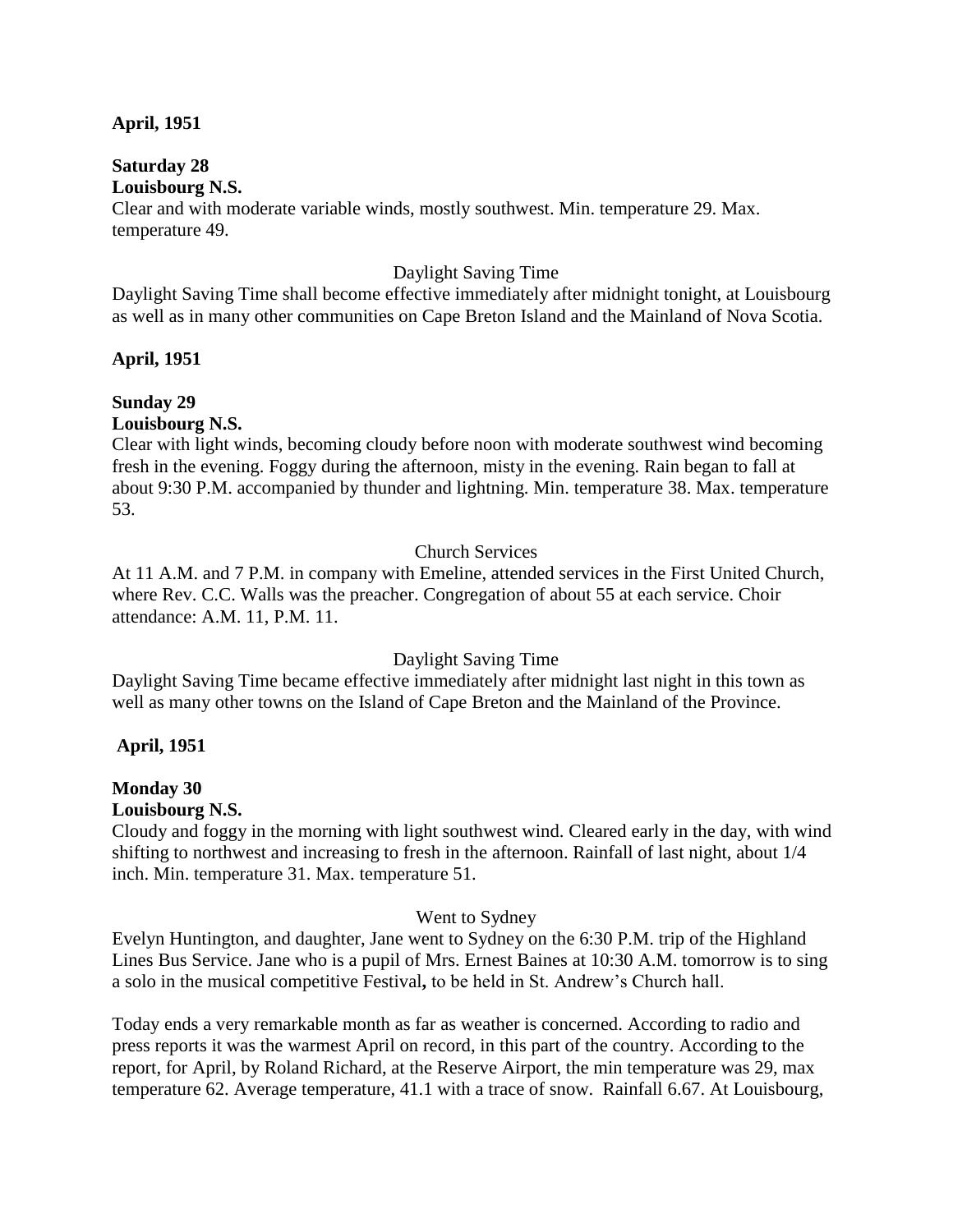according to my record: the min temperature was 25, on the  $22<sup>nd</sup>$ . Max temperature 56 on the  $24<sup>th</sup>$ and  $25<sup>th</sup>$ . Rainfall 5 1/4 inches. I did not see any snow during the month, but early risers on the morning of the 27, report a snow squall shortly before dawn, which left no trace at sunrise. During the month the weather was remarkably cloudy, very little sunshine during the entire month.

One thing I noticed this month was the absence of Fox Sparrows, which usually arrive here about the first of the month, and remain here about three weeks before continuing on their northerly journey to their nesting grounds. I did not see one this season.

## **May, 1951**

## **Tuesday 1**

## **Louisbourg N.S.**

Very chilly, with moderate northwest wind, increasing to strong and continuing until late in the afternoon. Partly clear with occasional light snow squalls. A very unpleasant day. Min. temperature 25. Max. temperature 38.

## Went to Sydney

Emeline, motored to Sydney with Mrs. Sam Dowling in order to be present at the Musical Competitive Festival, being held in St. Andrew's Hall, where Jane was taking part.

## No Drift Ice

A very remarkable thing for the Cape Breton Coast was the entire absence of drift ice during the past winter.

## **May, 1951**

## **Wednesday 2**

## **Louisbourg N.S.**

Very cool with moderate to fresh northwest wind, moderating to light in the evening. Mostly clear. Min. temperature 27. Max. temperature 48.

## Choir Practice

At 8 P.M., in company with Emeline, attended and conducted choir practice in the First United Church.

## **May, 1951**

#### **Thursday 3 Louisbourg N.S.**

Cool and mostly clear with light to moderate winds, mostly southwest. Snow squalls in the evening and early part of the night. Min. temperature 25. Max temperature. 48.

## **May, 1951**

**Friday 4**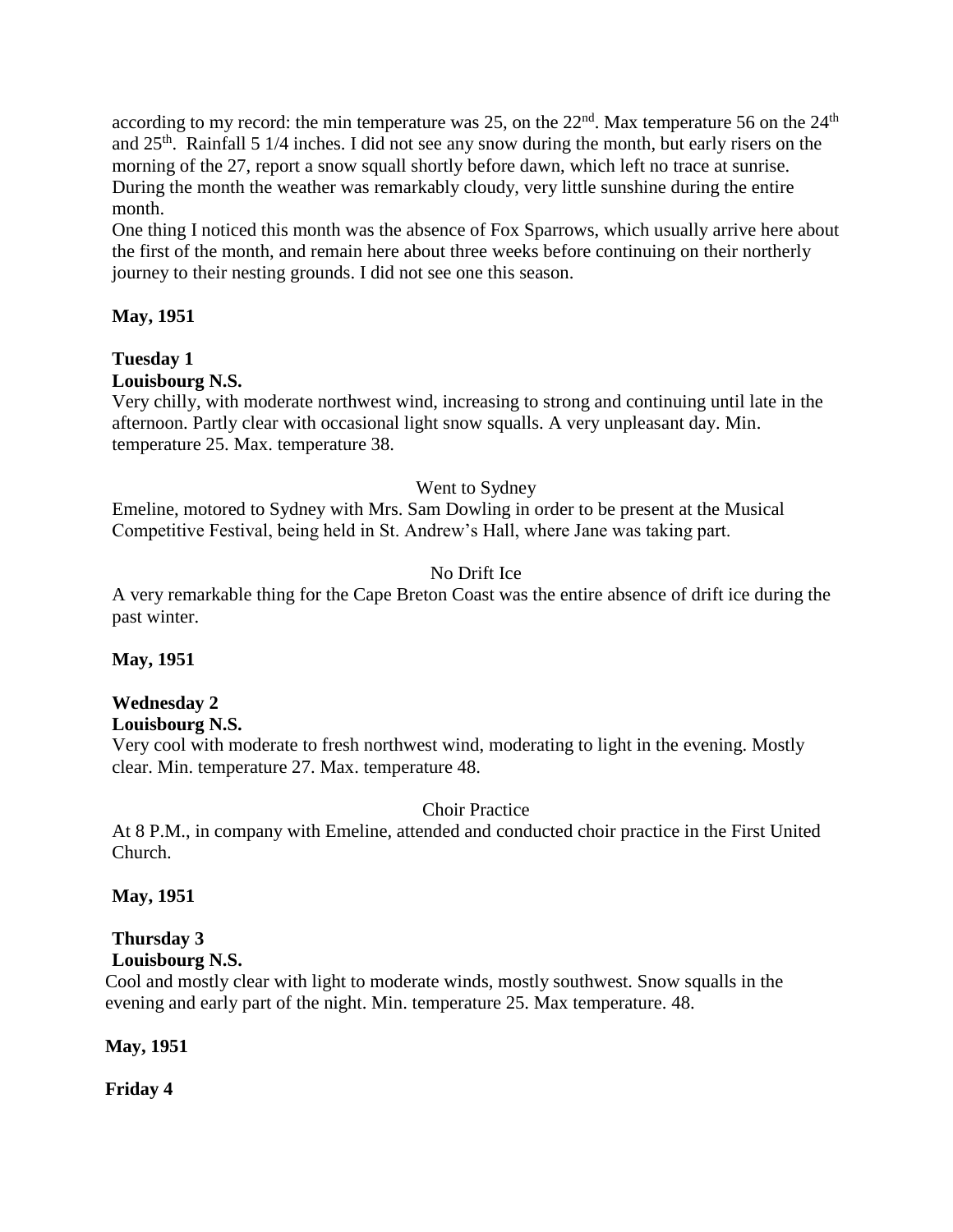#### **Louisbourg N.S.**

Variable cloudiness with fresh northwest to southwest winds. Snow squalls and rain squalls with brief intervals of sunshine. Very chilly. Min. temperature 21. Max. temperature 48.

## To Sydney and Return

Motored to Sydney. Emeline and I motored to Sydney with Dan Nicholson in the evening where the three of us attended the Annual concert of the Music Festival, which was held in St. Andrew's hall.

## **May, 1951**

#### **Saturday 5 Louisbourg N.S. New Moon today**

Mostly clear with moderate southwest wind, shifting to west and northwest. Light rain squalls in the late afternoon and evening. Min. temperature 32. Max. temperature 53.

## **May, 1951**

#### **Sunday 6 Louisbourg N.S.**

Clear with light westerly winds. An ideal day. Min. temperature 26. Max .temperature 58.

#### Church Services

At 11 A.M. and 7 P.M. in company with Emeline, attended services in the First United Church where Rev. C.C. Walls was the preacher. Present at the morning service about 65, in the evening about 60. Choir attendance: A.M. 13, P.M. 13.

#### Death of Dan Norman MacDonald

The death of Dan Norman MacDonald, occurred today at his home at Sydney, N.S. after a short illness. He was about 59 years of age and a native of Louisbourg, where he lived the greater part of his life, before moving to Sydney where he was in the employ of the Sydney and Louisbourg, Railway. He is survived by his widow and one daughter. Also his mother and four brothers.

**May, 1951**

## **Monday 7**

#### **Louisbourg N.S.**

Cloudy, followed by light showers and drizzle of rain ending in the afternoon. Partly clear in the evening. Light winds. Rainfall about 1/16 inch. Min. temperature 30. Max. temperature 54.

**May, 1951**

**Tuesday 8 Louisbourg N.S.**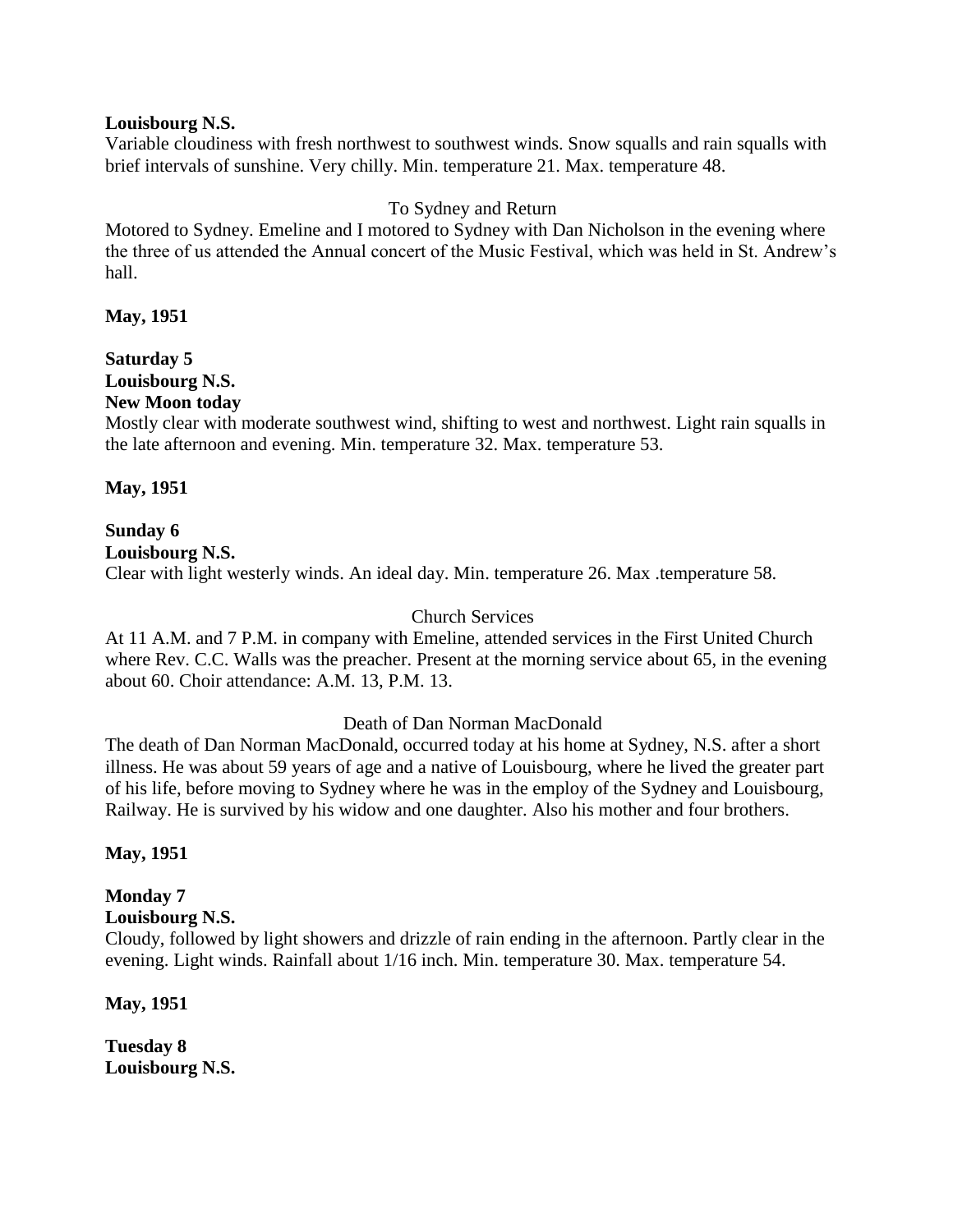Cloudy with some fog. Partly clear for brief periods. A few light showers and one or two peals of thunder. Light southerly winds. Min. temperature 34. Max. temperature 52.

## **May, 1951**

## **Wednesday 9 Louisbourg N.S.** Partly clear with light to moderate winds, variable mostly southwest. Some fog in the morning. Min. temperature 38. Max. temperature 64.

## Choir Practice

At 8 P.M. attended, and conducted choir practice in the First United church. Those present were the Men of the congregation, who are to lead the service of song on next Sunday evening.

## **May, 1951**

## **Thursday 10**

## **Louisbourg N.S.**

Cloudy, becoming partly clear. Light variable winds, mostly southwest and northwest. Min. temperature 34. Max. temperature 57.

## **May, 1951**

## **Friday 11**

## **Louisbourg N.S.**

Clear and sunny with light northwest, increasing to fresh and moderating to light in the evening. Min. temperature 32. Max. temperature 56.

## **May, 1951**

## **Saturday 12**

## **Louisbourg N.S.**

Cloudy and cool with rain beginning in the forenoon and continuing moderately until late at night. Moderate to strong southerly winds, moderating to some extent in the evening. Min. temperature 30, Max. temperature 46.

**May, 1951**

#### **Sunday 13 Louisbourg N.S.**

# Mother's Day

Cloudy and foggy with moderate southwest wind. Rainfall of yesterday and last night 1 5/8 inches. Min. temperature 39. Max. temperature 50.

Church Services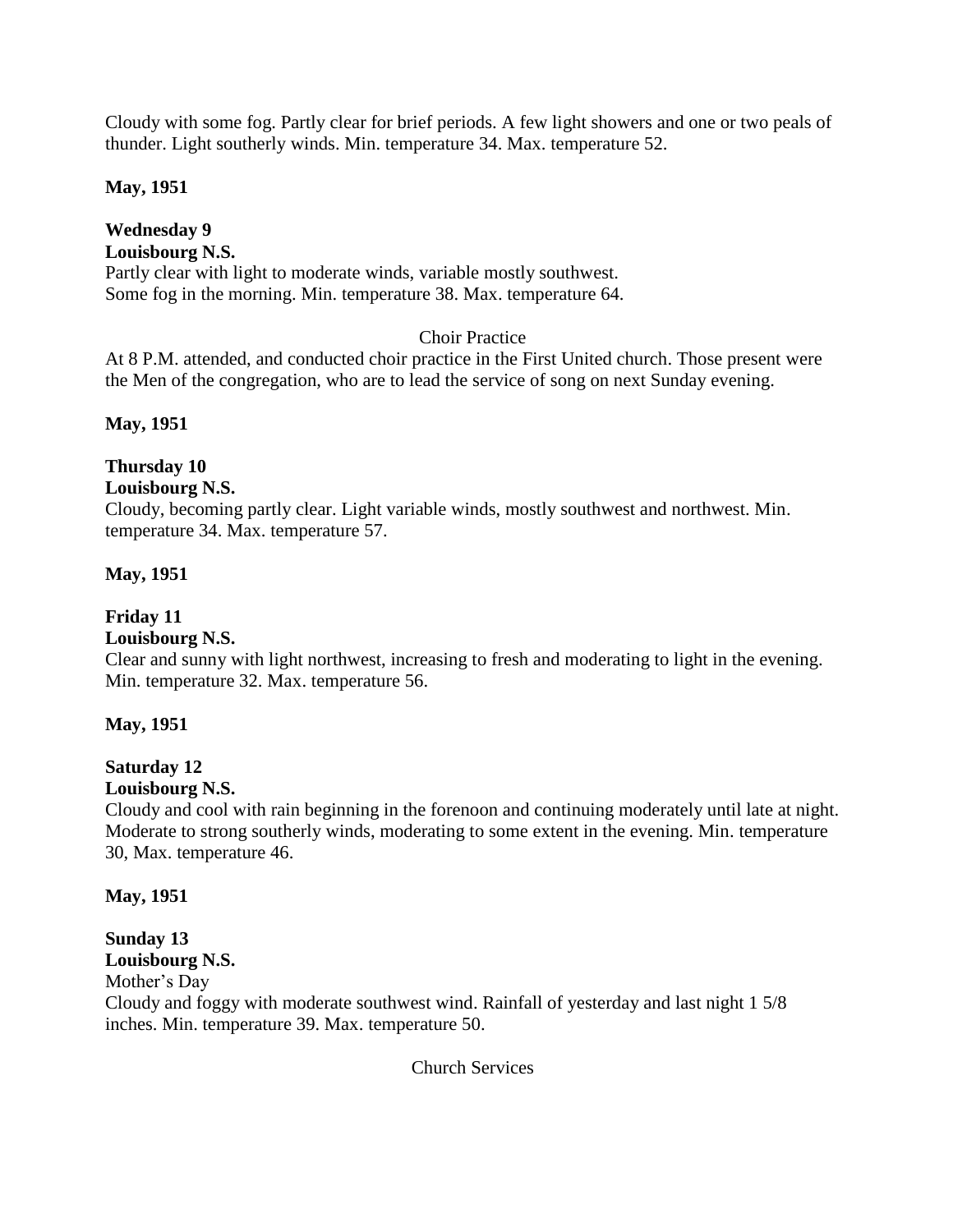At 11 A.M. and 7 P.M. in company with Emeline, attended services in the First United Church, where Rev. C. C. Walls was the preacher.

This being Mother's Day, the service in the morning was led by the Junior choir, composed of members of the Sunday School. A programme befitting the day, was carried out, led by Mr. Walls.

In the evening, the Annual Brotherhood Service was held, with a male choir consisting of members of the Brotherhood of the First United Church. Choir as follows: Edward Levy, William Hilchie, Lloyd Harris, Carl Levy, Wilson Levy, Charles Bagnall, Duncan MacKay, Dan James MacLeod, Edison Skinner, A.W. Stacey, Harold MacQueen, Dan F. Nicholson and M.S. Huntington. (Director) with Mrs. Charles Bagnall at the organ. Hymns sung: 681, 496, 405, 556, 501, 475.

## Wreck of the Dufferin Bell

The 2.874 ton Steamer, "Dufferin Bell" ran ashore at the Winging Point near Fourchu, at an early hour this morning. The crew was saved. The Dufferin Bell carried a crew of 37, and was enroute from South America, with a cargo of sulphur for Montreal.

**May, 1951**

## **Monday 14**

## **Louisbourg N.S.**

Clear and sunny with moderate northwest wind. A very lovely day. Min. temperature 31. Max. temperature 57.

## C.G. S. Edward Cornwallis

The Canadian Government Steamer Edward Cornwallis arrived here early this morning with about 30 members of the crew of the steamer, "Duffern Bell" which rain ashore in a dense fog, near Fourchu, yesterday morning.

## **May, 1951**

# **Tuesday 15**

## **Louisbourg N.S.**

Mostly clear with moderate west to southwest winds. Min. temperature 34. Max. temperature 62.

#### Planted Dahlias

Planted four Dahlia Bulbs in the afternoon. First of the season.

## S.S. FOUNDATION JOSEPHINE

Tug "Foundation Josephine" arrived in the evening from the wreck of the "Duffern Bell" and docked at the Government Wharf.

**May, 1951**

**Wednesday 16 Louisbourg N.S.**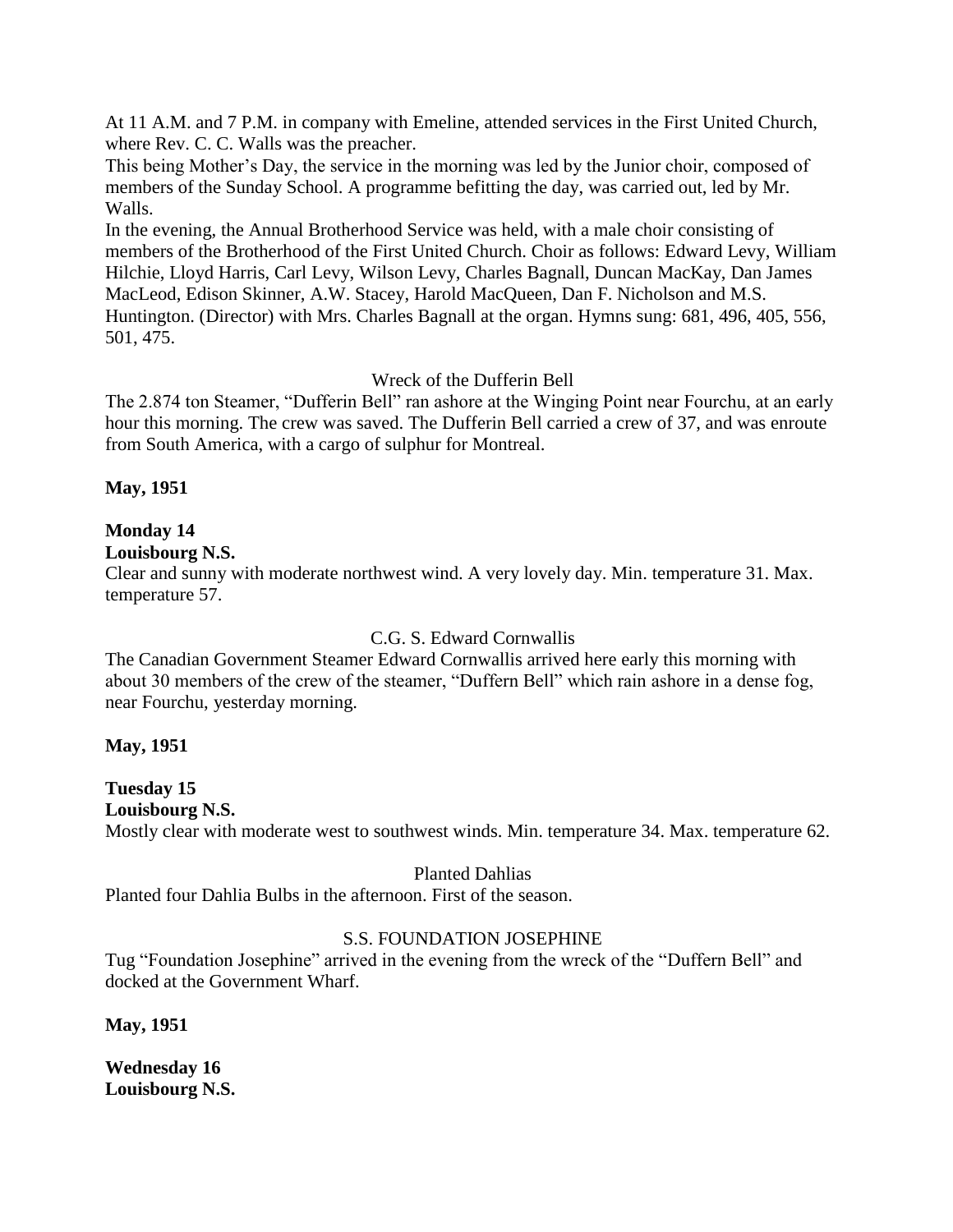Partly clear with moderate variable winds, mostly westerly**.** Min. temperature 42. Max. temperature 68.

## Choir Practice

At 8 P.M. in company with Emeline, attended and conducted choir practice in the First United Church.

## S.S. PETITE HERMINE

Steamer "Petite Hermine" Capt. Gilroy arrived in the afternoon for the purpose of landing a member of the crew who was ill.

## Left for Sydney

Members of the crew of the wrecked steamer, "Dufferin Bell" which have been staying at the Crowdis Hotel, since last Monday left here today for Sydney, by bus enroute to Halifax.

**May, 1951**

**Thursday 17 Louisbourg N.S.** Cloudy and cool with light variable winds. Min. temperature 34. Max. temperature 51.

## To Sydney and Return

Emeline and I went to Sydney on the 8 A.M. trip of the Highland Lines Bus Service. Emeline did some shopping while I had an appointment with Don MacKeen, representing the Anglo Canadian Mercantile Co. Ltd. of Montreal. I met Mr. MacKeen at 11 A.M. at the sample room and gave him an order for good, after which I had dinner with him at the Isle Royale Hotel. I also made several business calls during the afternoon before we left for home on the bus leaving Sydney at 4:30 P.M.

## Meeting of Brotherhood

At 8 P.M., I attended a regular meeting of the Brotherhood, held in Calvin hall with William Hilchie presiding. Those present were: Alex MacKinnon, Edison Skinner, Rev. C. C. Walls, A.W. Stacey, John E. MacDonald, Dan F. Nicholson, Charles Bagnall.

## Tug Foundation Josephine

Tug "Foundation Josephine" sailed presumably to the wreck of the "Dufferin Bell" and returned in the evening.

## **May, 1951**

# **Friday 18**

## **Louisbourg N.S.**

Cool, and remarkably clear with moderate northeast wind shifting to southeast in the afternoon. Min. temperature 26. Max. temperature 52.

## S.S. FOUNDATION JOSEPHINE

Tug "Foundation Josephine" sailed in the afternoon.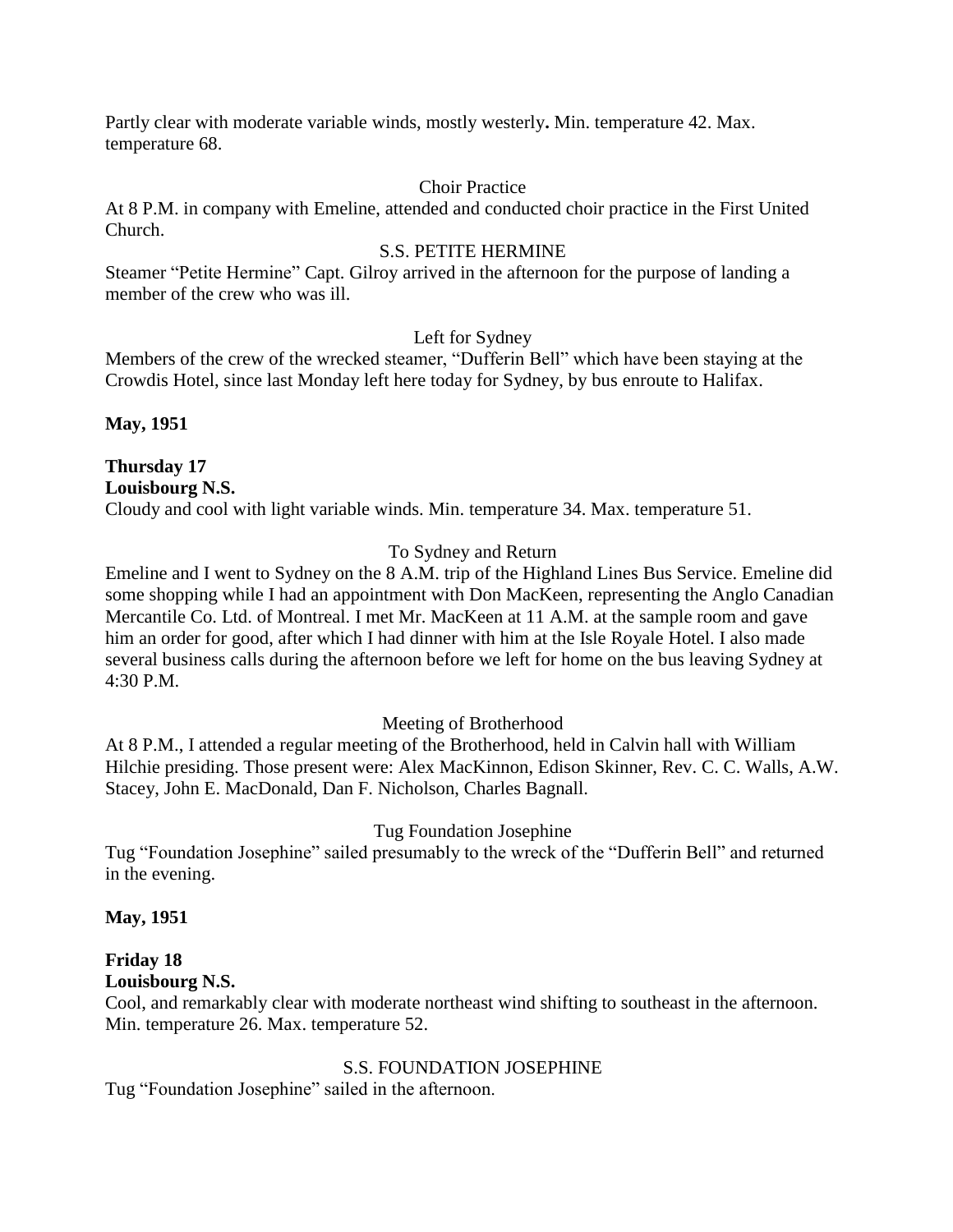#### **May, 1951**

## **Saturday 19**

#### **Louisbourg N.S.**

Sunny all day with moderate variable winds. Mostly southerly. Min. temperature 30. Max. temperature 66.

#### **May, 1951**

# **Sunday 20**

## **Louisbourg N.S.**

Sunny with light to moderate southwest wind. Min. temperature 33. Max. temperature 56.

## Church Services

At 11 A.M. and 7 P.M. in company with Emeline, attended services in the First United Church where Rev. C.C. Walls was the preacher. About 70 present at the morning service and about 60 in the evening. Choir attendance: A.M. 10, P.M. 10.

At the evening service Dan Nicholson and I sang a duet entitled, "Will there be any Stars in My Crown".

## **May, 1951**

# **Monday 21**

## **Louisbourg N.S.**

Clear and moderately warm with light to moderate southwest wind. An ideal spring day. Min. temperature 40. Max. temperature 68.

## Glee Singers

At 8:15 P.M. in company with Emeline, attended a concert in Calvin hall, staged by the Glee Singers of Glace Bay. This concert was under the auspices of the First United Church choir of Louisbourg. After the concert the ladies of the choir served a lobster supper to the choir party. The proceeds amounting to about [blank] were given to the choir.

## **May, 1951**

## **Tuesday 22**

#### **Louisbourg N.S.**

Clear and moderately warm with light to moderate winds, mostly southwest. An ideal day on shore but a bank of fog off the coast. Min. temperature 43. Max. temperature 70.

## Fish Plant Visitors

The following persons accompanied by Mayor George D. Lewis visited the Fish Plant, now under construction today.

F.M. Bundy, President Gorton Pew Co. Ltd., Dr. D. L. Cooper, Nova Scotia Department of Trade and Industry. J.G. Frost, Consulting Engineer, L.E. Smith, National Sea Products Ltd. A.N.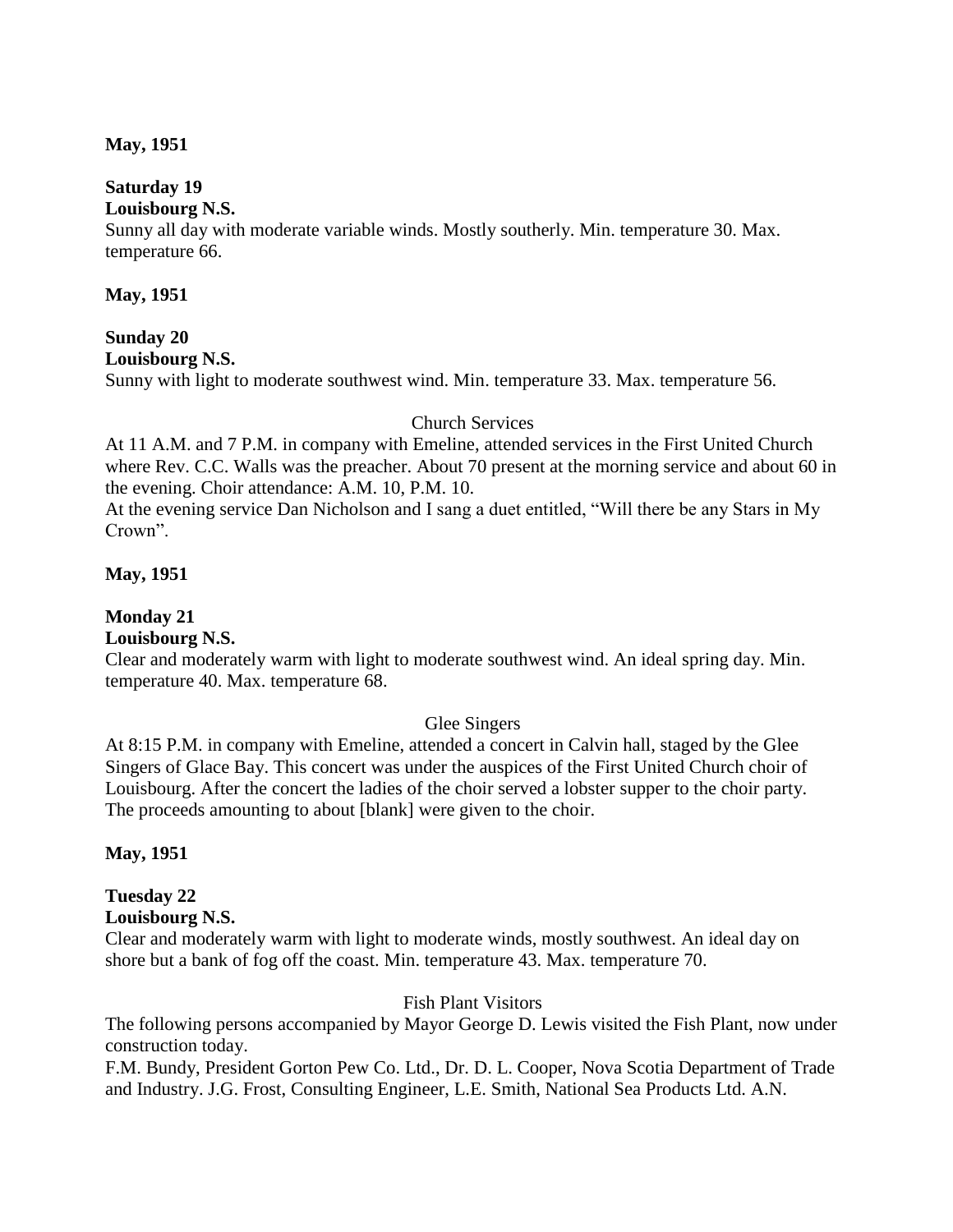Thurston, Gorton-Pew Ltd. R. Robbins, Gordon Pew Ltd. Nelson Mann, Department of Trade and Industry, J. Young, Foundation Maritimes Ltd. T.H. Potter, Construction Manager, Foundation Maritime Ltd.

## **May, 1951**

# **Wednesday 23**

# **Louisbourg N.S.**

Foggy in the morning and evening with light to moderate southwest wind, mostly clear during the greater part of the day. Min. temperature 43. Max. temperature 64.

## Choir Practice

At 8 P.M. in company with Emeline, attended and conducted choir practice in the First United Church.

## **May, 1951**

## **Thursday 24**

## **Louisbourg N.S.**

Cloudy and cool with light to moderate northeast wind. Rain beginning at about 6 am ended in the forenoon. Showers during the night. Min. temperature 40. Max. temperature 49.

## **May, 1951**

## **Friday 25**

## **Louisbourg N.S.**

Cloudy with showers. Light thunder and lightning in the morning. Light showers and mist during the day. Min. temperature 40. Max. temperature 63. Light northeast wind. Total rainfall of yesterday and today 1/4 inch.

Death of Mrs. John E. Woodworth

The death of Mrs. John Woodworth of Yarmouth took place this afternoon at the Yarmouth Hospital. She was about 86 years of age. She was the former Aimee Huntington, youngest daughter of the late Richard Huntington, who at one time resided at Sydney, where he was Editor and Proprietor of the "Cape Breton Advocate" which first appeared on August 26, 1840 and said to be the first newspaper published at Sydney**.**

## **May, 1951**

# **Saturday 26**

# **Louisbourg N.S.**

Cloudy with some fog. Light southerly winds. Min. temperature 42. Max. temperature 63.

**May, 1951**

**Sunday 27**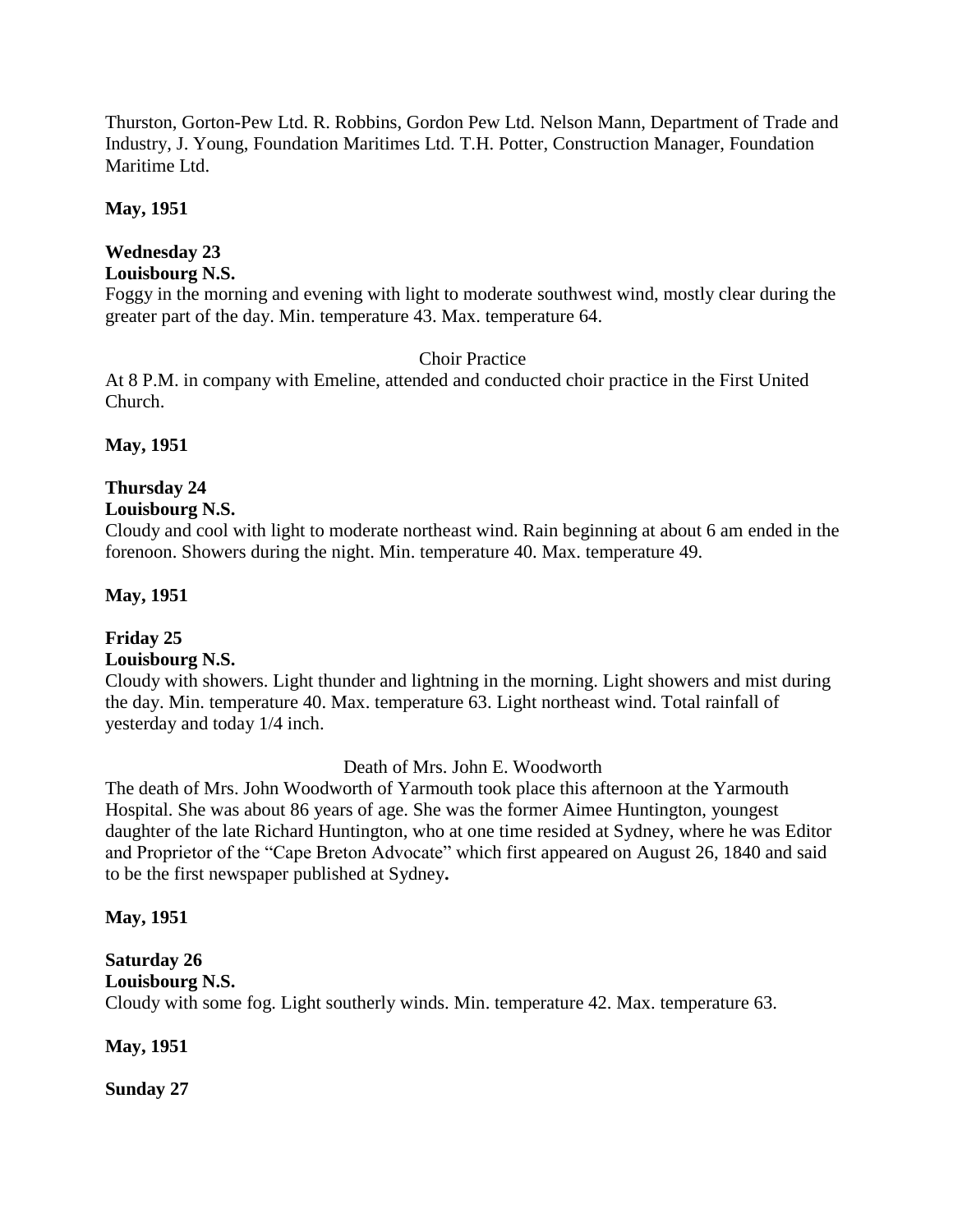#### **Louisbourg N.S.**

Cloudy with light north-northeast wind. Some fog along the coast. Min. temperature 46. Max. temperature 66.

## Church Services

At 11 A.M. and 7 P.M., in company with Emeline, attended services in the First United Church where Rev. C.C. Walls was the preacher. The Girl Guides under the leadership of Mrs. William Stewart, and the "Brownies" under Mrs. A.L. Saunders, attended the morning in a body. A total of about 90 persons present at 11 A.M. and about 60 at 7 P.M. Choir attendance: A.M. 9. P.M. 12.

## **May, 1951**

## **Monday 28**

## **Louisbourg N.S.**

Cloudy and cool with some fog off the coast. Light southerly winds. Min. temperature 43. Max. temperature 55.

## **May, 1951**

## **Tuesday 29**

## **Louisbourg N.S.**

Cloudy and cool with moderate southeast wind. Light showers in the forenoon. Fog on the coast. Min. temperature 41. Max. temperature 46.

## **May, 1951**

## **Wednesday 30**

## **Louisbourg N.S.**

Rain in the morning, followed by mist and drizzle and light showers and some fog. Moderate to light southeast wind. Rainfall 7/8 inch. Min. temperature 43. Max. temperature 57.

## Choir Practice

At 8 P.M. in company with Emeline attended and conducted choir practice in the First United church.

## **May, 1951**

# **Thursday 31**

# **Louisbourg N.S.**

Shower of rain accompanied by thunder and lightning at about 3 A.M.. Cloudy with some fog during the day. Light variable winds. Rainfall 1/16 inch. Min. temperature 47. Max. temperature 64.

## **June, 1951**

**Friday 1**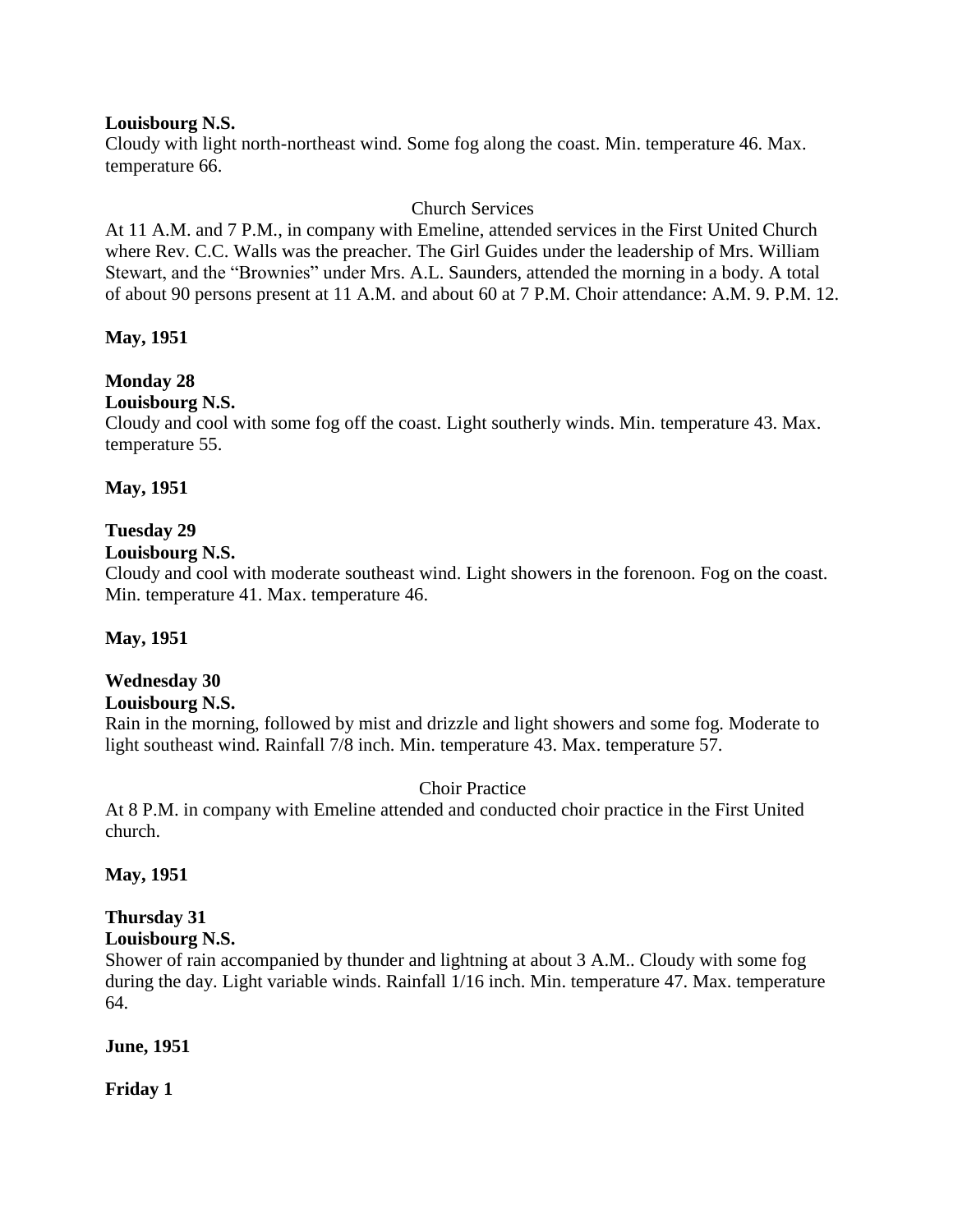#### **Louisbourg N.S.**

Cloudy but partly clearing in the forenoon and continuing partly clear during the afternoon and evening. Light to moderate northerly winds. Min. temperature 50. Max. temperature 63.

#### Congregational Meeting

At 8 P.M., in company with Emeline, attended a special meeting of the congregation of the First United Church, which was held in Calvin hall, with Rev. C. C. Walls presiding and M.S. Huntington acting as Secretary. The meeting was called for the purpose of hearing reports of two committees, which were appointed at the Annual Congregational Meeting held on January 26 of this year, one dealing with the church Cemetery question and the other with the renovating of Calvin hall. There were about 30 persons present. At the close of the meeting the ladies of the MacMillan Club served lunch to all present.

#### **June, 1951**

# **Saturday 2**

#### **Louisbourg N.S.**

Cloudy with light variable winds. Light shower followed by mist in both the forenoon and afternoon. Min. temperature 42. Max. temperature 64.

Lt. Governor Lawson of Ontario visits Louisbourg

Lieut. Governor Hon Roy Lawson, O.B.E. L.L.D. C.C.L. D.C.L. of the Province of Ontario accompanied by Mrs. Lawson arrived here in the late afternoon and made a short visit to the Louisbourg National and Historic Park. Other members of the party were: Lieut. Colonel Thomas Lawson, son and aid-de-camp of the Lieut.-Governor. Mr. and Mrs. Cullen. Mr. Cullen is managing Director of the Royal Print and Litho Co. Ltd. On the invitation of Mayor George D. Lewis, I joined the party and accompanied them to the Louisbourg Park, where I gave a short talk on old Louisbourg as well as pointing out places of interest. After about one hour at the part, Lt-Col. Lawson and Mr. Cullen, went direct to Sydney, while the rest of the party stopped off at the home of Mayor Lewis, where I joined them in having a light lunch before they proceeded to Sydney at about 6:30 P.M.

## C.G.S. LADY LAURIER

Canadian Government Steamer "Lady Laurier" arrived in the evening and docked at the Government wharf.

#### **June, 1951**

#### **Sunday 3 Louisbourg N.S.**

Cool and mostly clear with light to moderate northerly winds. Min. temperature 39. Max. temperature 59.

#### Church Services

At 11 A.M. and 7 P.M. in company with Emeline, attended services in the First United Church where Rev. C. C. Walls was the preacher. At the morning service, Charles Bagnall and William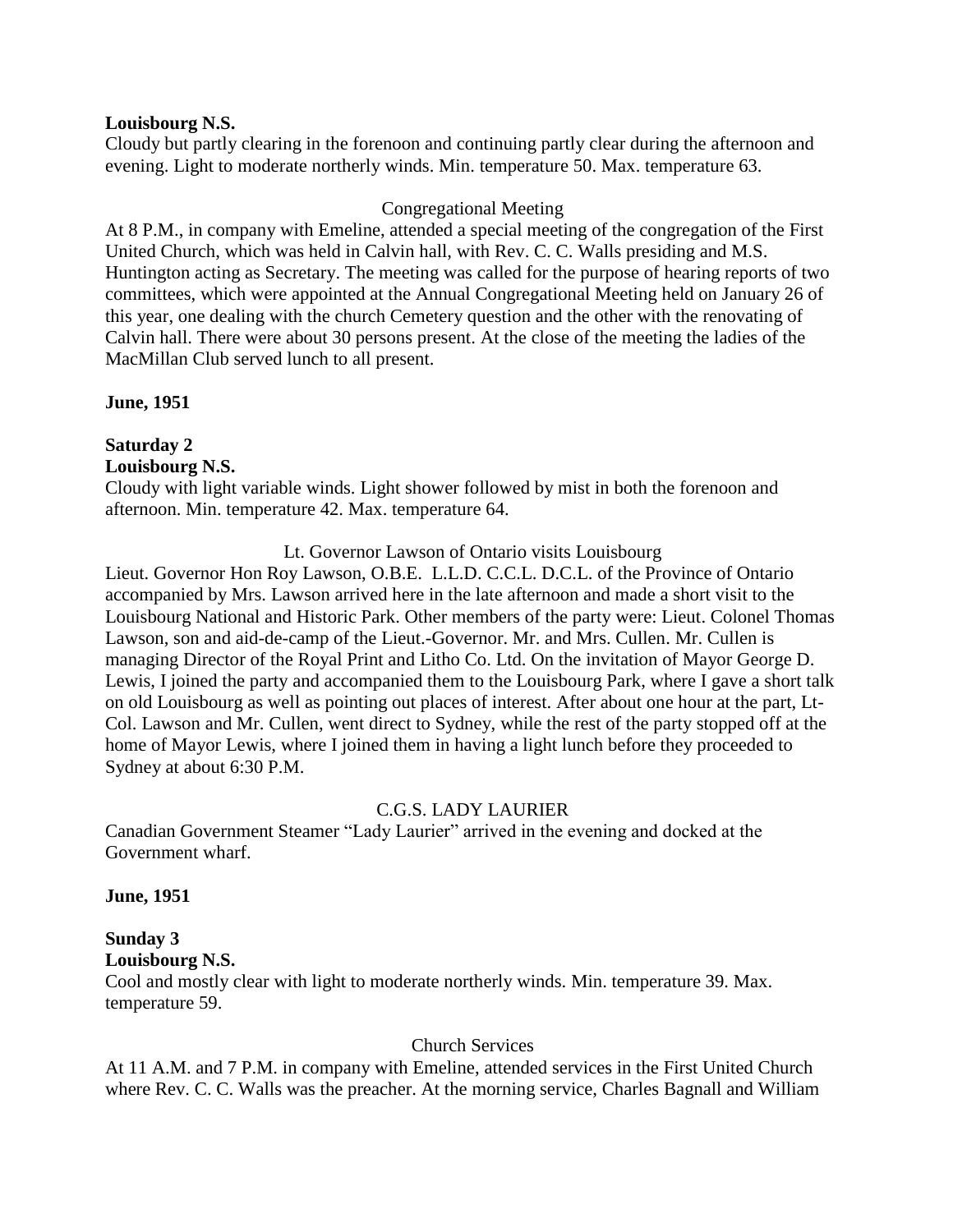Hilchie, were received and ordained as Elders of the First United Church. About 60 persons present in the morning and about 80 in the evening. Choir attendance: 10 at each service.

## Visitors from Sydney

Mr. and Mrs. John Spencer of Sydney arrived in the late afternoon and were out guests for supper, after which they accompanied us to church. At the close of the evening service, they left for home with the intention of making a short call at B.M. Spencer's.

## **June, 1951**

# **Monday 4**

#### **Louisbourg N.S.** New moon today

Clear and cool during the forenoon but becoming cloudy and warmer shortly after noon with light variable winds. Light shower at about 10:30 P.M. Min. temperature 32. Min. temperature 68.

#### Public Holiday [blank]

#### **June, 1951**

#### **Tuesday 5**

#### **Louisbourg N.S.**

Cloudy with light showers and some mist and drizzle. Light wind mostly southwest. Rainfall 1/8 inch. Min. temperature 46. Max. temperature 60.

#### **June, 1951**

# **Wednesday 6**

## **Louisbourg N.S.**

Cool and mostly clear with light to moderate southwest winds. Fog along the coast and at time over the town. Min. temperature 38. Max. temperature 57.

#### Choir Practice

At 8 P.M. in company with Emeline, attended and conducted choir practice in the First United Church.

#### Death of Mrs. D. A. Morrison

The death of Mrs. D. A. Morrison, widow of the late Dr. D.A. Morrison of Louisbourg occurred.

#### **June, 1951**

## **Thursday 7**

## **Louisbourg N.S.**

Cloudy and cool with light to moderate southwest wind. Partly clear during the afternoon. Min. temperature 38. Max. temperature 59.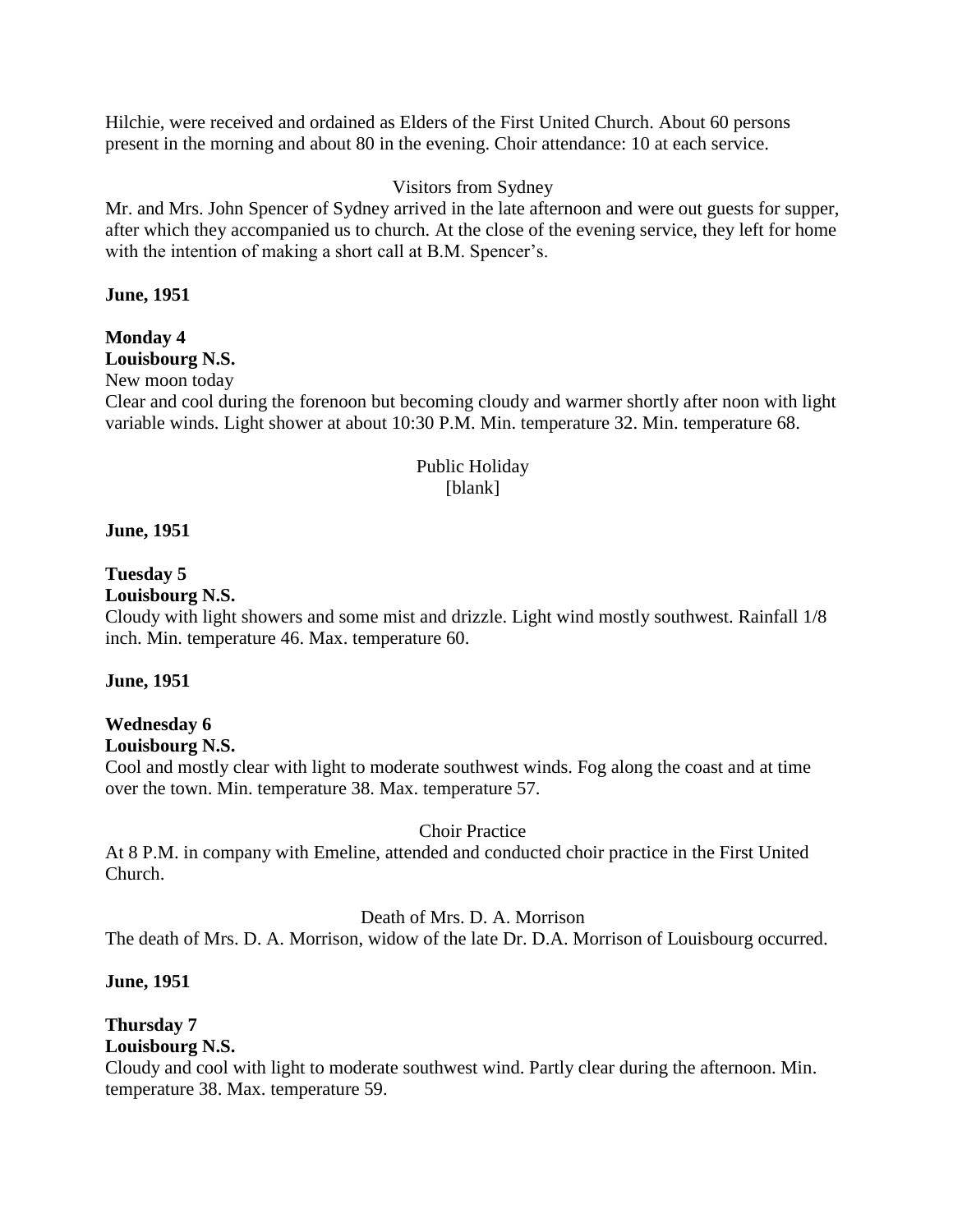## Marriage

The marriage of Percy Sheppard of this town to Miss [blank] Clarke of Catalone took place this afternoon at the First United Church Manse. The ceremony was performed by Rev. C. C. Walls, pastor of the First United Church.

## **June, 1951**

# **Friday 8**

## **Louisbourg N.S.**

Clear with partly cloudy intervals. Moderate northerly winds, shifting to southeast in the afternoon and becoming light. Light showers in the early morning. Rainfall about 1/16 inch. Min. temperature 38. Max. temperature 60.

## Funeral

At about 3:30 P.M. attended the burial of the remains of the late Mrs. D.A. Morrison, which took place in Willow Grove Cemetery, Louisbourg. On the invitation of William Lewis, James Crowdis and I motored to Albert Bridge to meet the funeral precession enroute from Sydney. After waiting about an hour at the Bridge, we joined the funeral party and proceeded to the place of burial.

## **June, 1951**

# **Saturday 9**

## **Louisbourg N.S.**

Light showers in the morning. Clear with cloudy intervals during the day. Light to moderate northerly winds. Rainfall about 1/14 inch. Min. temperature 35. Max. temperature 60.

## Death of Mrs. Joseph Magee

The death of Mrs. Joseph Magee Sr. occurred at the General Hospital, Glace Bay where she has been a patient for the past number of weeks. Mrs. Magee who was 43 years of age, is survived by her husband, seven sons and four daughters. Previous to her marriage, she was Julia Hunt, daughter of Mr. and Mrs. Charles Hunt of Louisbourg.

**June, 1951**

#### **Sunday 10 Louisbourg N.S.** Clear and cool with moderate northerly winds. Min. temperature 36. Max. temperature 62.

## Church Services

At 11 A.M. and 7 P.M. in company with Emeline, attended services in the First United Church, where Rev. C. C. Walls was the preacher. About 65 present at each service. Choir attendance: A.M. 6, P.M. 8.

## **June, 1951**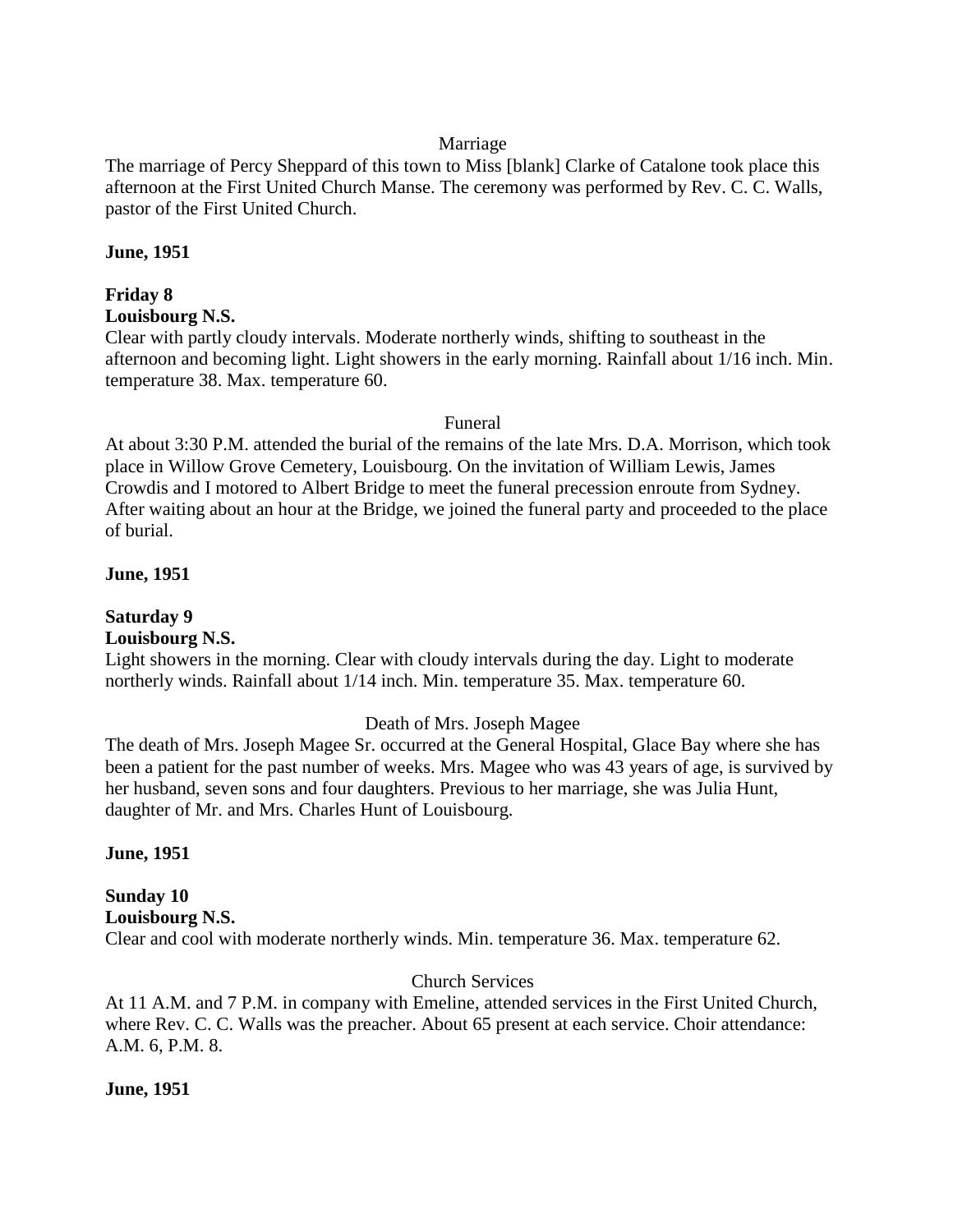#### **Monday 11 Louisbourg N.S.**

Clear and cool, partly cloudy for a short time in the forenoon. Clear and sunny during the afternoon. Moderate northeast wind, shifting to south east during the afternoon. Min. temperature 38. Max. temperature 58.

#### Funeral

At 2:30 P.M., attended the funeral of the late Mrs. Joseph Magee, which took place from the residence of Mr. and Mrs. B. M. Spencer to the United Church Cemetery (Harbor View) on Clarke's Road. Services at the Spencer home, and grave were conducted by Rev C. C. Walls, Pastor of the First United Church. Funeral largely attended.

#### School Exhibition

In the late afternoon, in company with Emeline, attended the school exhibition which was held in the Navy League Hut, under the auspices of the Home and School Association.

#### **June, 1951**

# **Tuesday 12**

**Louisbourg N.S.**

Cloudy, clearing shortly before noon. Sunny during the afternoon, but becoming cloudy in the evening. Moderate to fresh southeast wind. Min. temperature 32. Max. temperature 60.

#### Took Snapshots

Went up Wolfe Street in the afternoon as far as Dr. Saunders' house and took snapshots from the top of the Verandah, of the town with the Fish Plant in the foreground.

## Smoke stake Finished

The Smoke stack for the Powerhouse of the Fish Plant, which was begun on May 28 last, to all outward appearances has been completed. I understand that it is about 14 feet in diameter at the base, 6 feet at the top and 125 feet in height. The contracting firm that built the stack was the Francis Hinkin Co of Montreal. The foreman in charge of the work was Mr. LeClere.

## Civic Nominations

The following candidates were nominated to fill the vacancy in the Town Council caused by the resignation of Councillor Earl Lewis. Arthur M. Townsend and James Peck. The successful candidate on polling day which is the  $26<sup>th</sup>$  of this month is to serve out the balance of the unexpired two year term of Councillor which ends in February 1952.

**June, 1951**

**Wednesday 13 Louisbourg N.S.**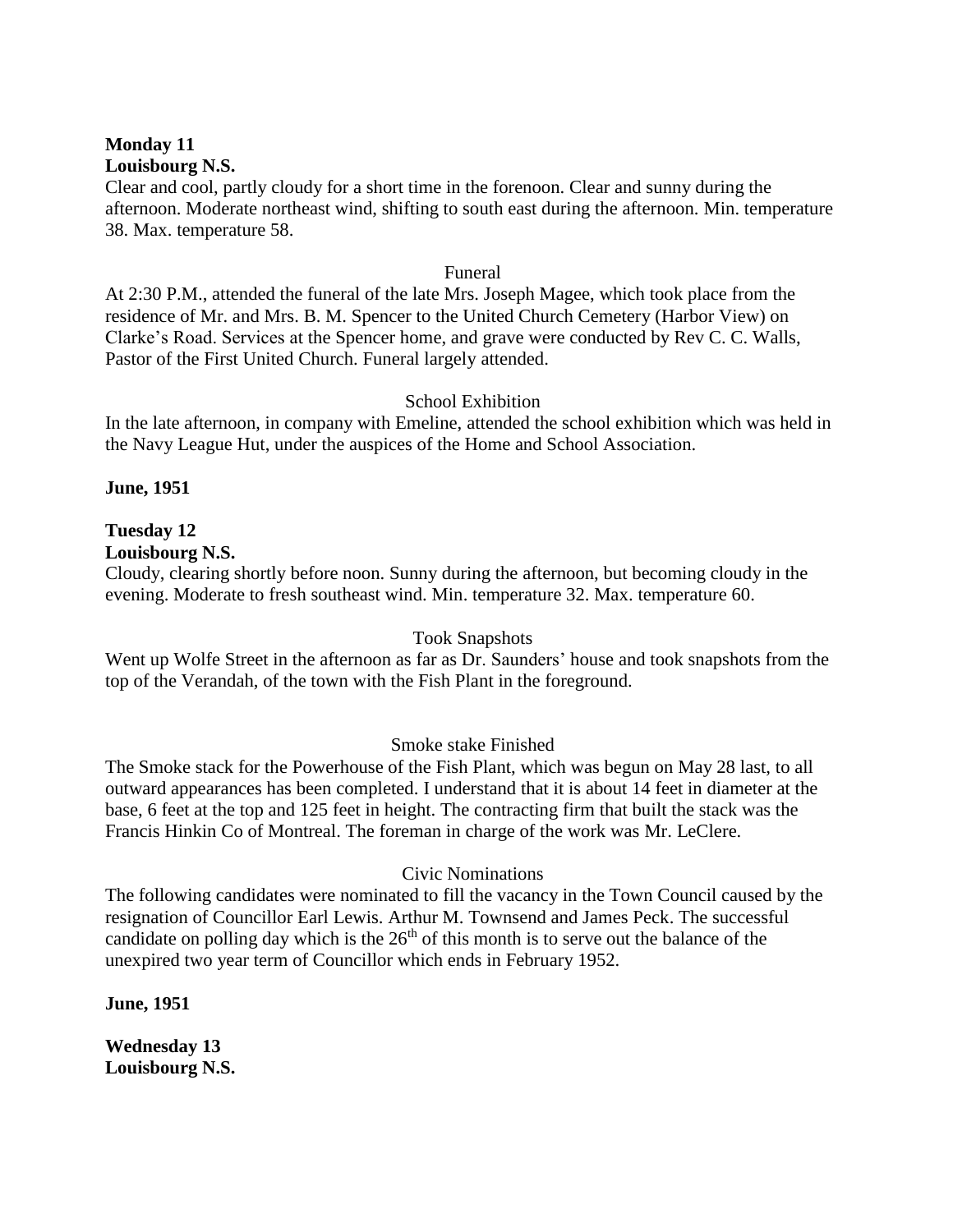Cloudy and cool, clearing in the late forenoon, mostly clear during the afternoon. Cloudy in the evening. Moderate easterly winds. Min. temperature 42. Max. temperature 56.

## Choir Practice

At 8 A.M. in company with Emeline, attended and conducted choir practice in the First United Church.

## **June, 1951**

# **Thursday 14**

## **Louisbourg N.S.**

Cloudy, clearing in the forenoon. Partly clear during the afternoon and evening. Moderate easterly winds. Min. temperature 42. Max. temperature 58.

## To Sydney and Return

James Peck, Emeline and I motored to Sydney with Dan F. Nicholson in the evening and attended an open air concert held in Wentworth Park by the Royal Canadian Airforce Band.

## **June, 1951**

# **Friday 15**

## **Louisbourg N.S.**

Cloudy and cook, becoming partly clear. Cloudy in the evening. Light rain began to fall at about 10:30 P.M. Moderate easterly winds. Min. temperature 43. Max. temperature 61.

## Visited The Stacey's

On the invitation of Mrs. A.W. Stacey, Emeline and I visited the Stacey home in the evening. Others present were: Mrs. Ernest Baines, Mr. and Mrs. Freeman and Dan F. Nicholson. We spent a very enjoyable musical evening with all hands taking part.

## **June, 1951**

# **Saturday 16**

## **Louisbourg N.S**

Light rain and drizzle lasting all day. Light to moderate easterly winds. Min. temperature 47. Max. temperature 52.

## **June, 1951**

# **Sunday 17**

# **Louisbourg N.S.**

Light rain and drizzle ending early in the forenoon. Cloudy during the day with light easterly winds. Min. temperature 47. Max. temperature 61. Rainfall of the last 48 hours, about 3/4 inch.

Church Services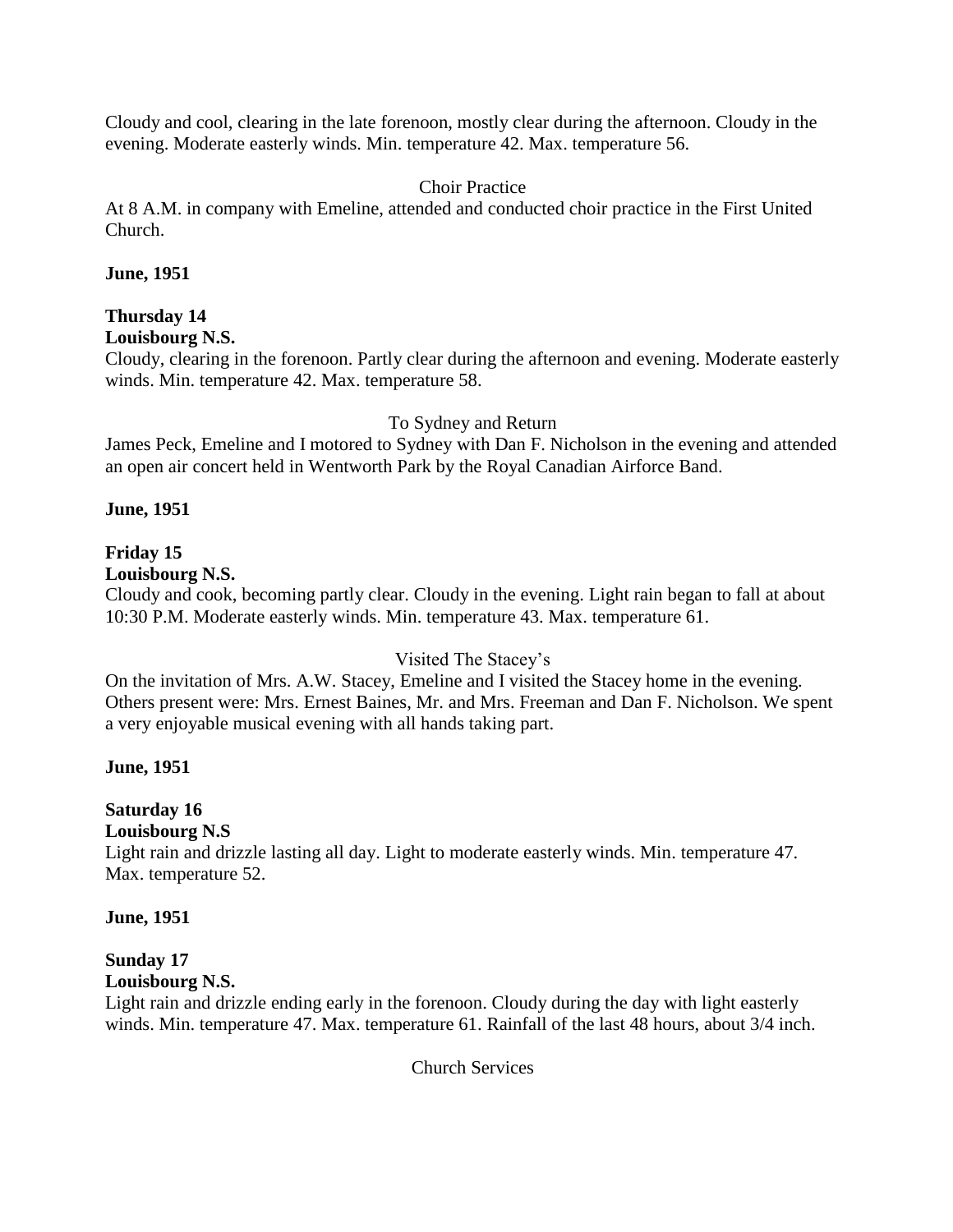At 11 A.M. and 7 P.M. in company with Emeline, attended services in the First United Church, where Rev. C.C. Walls was the preacher. Choir attendance: A.M. 10, P.M. 12. Total attendance A.M. about 55, P.M. about 65.

## Visitor From Sydney

William Spencer of Sydney, formerly of Horne's Road, Mira called to see us in the afternoon, and remained a short time. He is a son of the late Mr. and Mrs. Edwin Spencer of Horne's Road, Mira and a first cousin to my late mother. He is now 79 years of age and appears to be in good health.

#### **June, 1951**

## **Monday 18**

## **Louisbourg N.S.**

Cloudy, clearing shortly after noon. Cloudy and foggy at night. Very light southerly winds. Min. temperature 49. Max. temperature 65.

## **June, 1951**

# **Tuesday 19**

## **Louisbourg N.S.**

Clear with light to moderate variable winds. An ideal day. Min. temperature 44. Max. temperature 66.

#### To Sydney and Return

Went to Sydney on the am trip of Highland Lines Bus for the purpose of meeting H.G. Kelly, representing T.S. Pattillo Co. Ltd. of Truro, N.S. Arrived at Sydney 8:45 A.M. Kept my appointment with Mr. Kelly at 9 A.M. and placed with him an order for goods, mostly Christmas stock. After we had finished at the Sample room had dinner with Mr. Kelly at the Isle Royale Hotel. Made two or three business calls in the afternoon. Arrived home at about 5:20 P.M. on the bus leaving Sydney at 4:30 P.M.

## **June, 1951**

# **Wednesday 20**

**Louisbourg N.S.**

Clear and moderately warm with light variable winds. Light southeast in the afternoon. A very lovely day. Min. temperature 45. Max. temperature 70.

## To Mira Ferry and Return

Went to Mira Ferry on the 8 A.M. trip of the Highland Lines Bus Service for the purpose of taking snapshots of beauty spots at Mira Ferry and vicinity. Returned at about 1:15 P.M. by bus. Took a number of shots, all of which included the Mira Ferry Presbyterian Church.

Birthday Celebration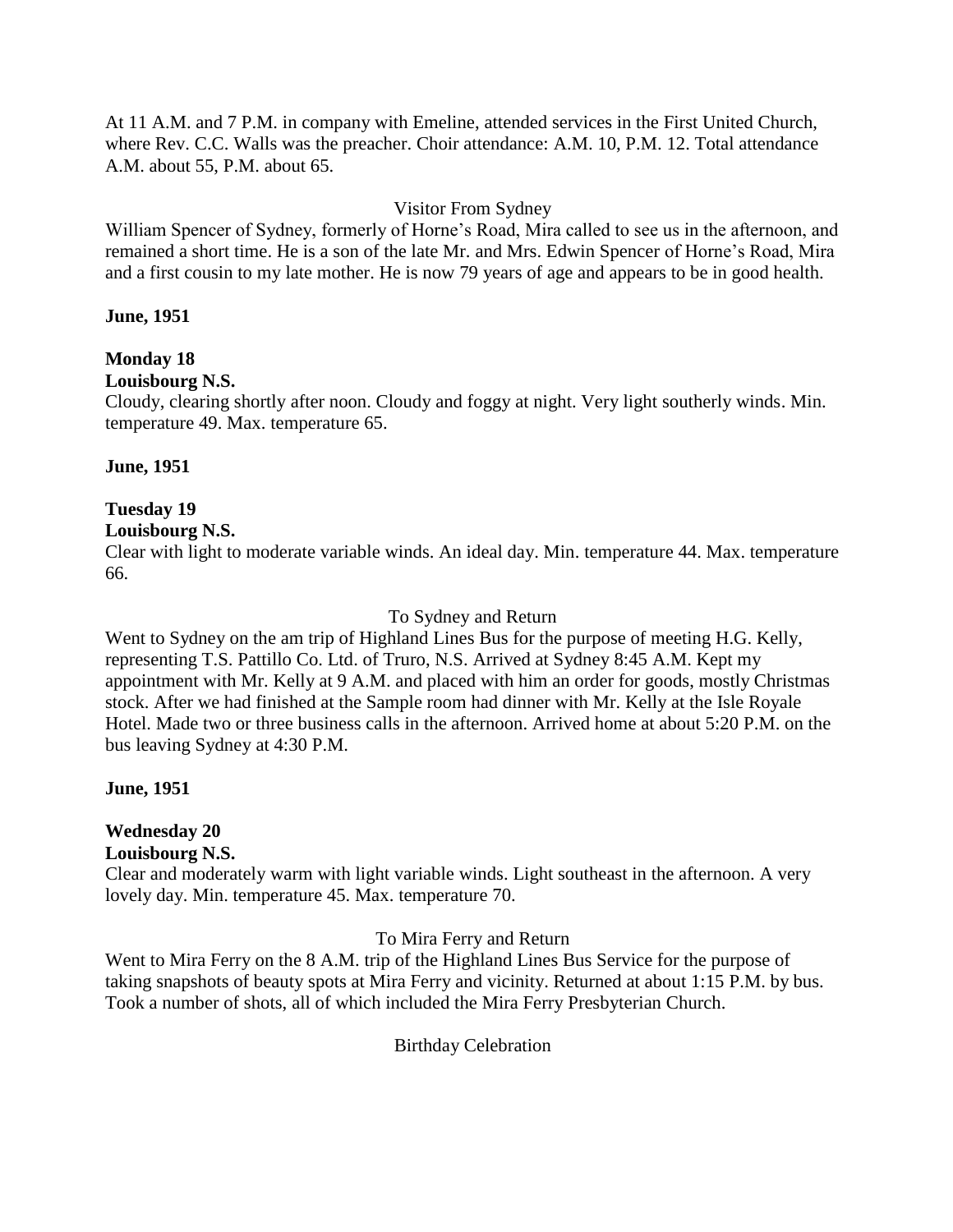In the afternoon, Emeline, Mrs. Edison Skinner, Mrs. Dan Townsend and Mrs. Arthur Townsend motored to Glace Bay with Mrs. Fletcher Townsend for the purpose of visiting Mrs. Priscilla Townsend, who is nearing her 97<sup>th</sup> Birthday. They all returned shortly before 9 P.M.

## **June, 1951**

## **Thursday 21**

## **Louisbourg N.S.**

Cloudy but clearing before noon. Partly clear during the afternoon, foggy at night. Light to moderate southerly winds. Min. temperature 48. Max. temperature 66.

## Preparatory Services

At 7:30 P.M. in company with Emeline, attended the Quarterly Preparatory Service held in the First United Church and led by Rev. C. C. Walls. A total of 18 person present. Choir attendance: 5.

## **June, 1951**

## **Friday 22**

## **Louisbourg N.S.**

Cloudy with some fog, clearing in the forenoon. Mostly clear during the afternoon. Cloudy in the evening. Light to moderate southerly winds, shifting to northerly in the evening. Min. temperature 50. Max. temperature 75.

#### Recital

Mrs. Ernest Baines, Music Teacher held her annual Recital in the Navy League Building at 8 P.M.

## **June, 1951**

#### **Saturday 23 Louisbourg N.S.**

Warm with variable cloudiness and light to moderate easterly winds. Sprinkles of rain in the evening. Fog along the coast. Min. temperature 54. Max. temperature 75.

## **June, 1951**

#### **Sunday 24 Louisbourg N.S.**

Cloudy, warm and foggy. Showers in the morning. Partly clearing in the evening. Min. temperature 54. Max. temperature 68.

#### **June, 1951**

**Monday 25 Louisbourg N.S.**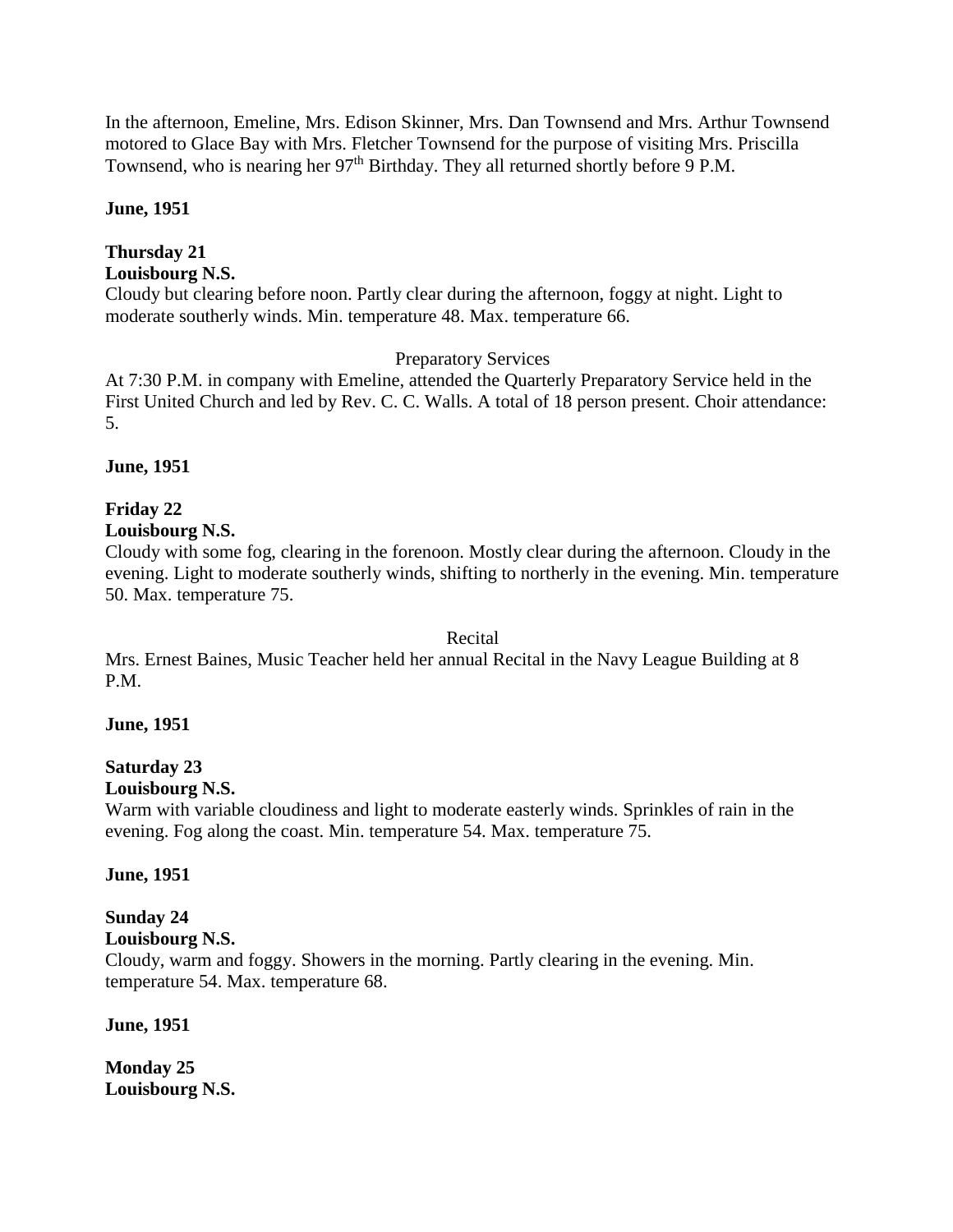Mostly cloudy with light variable wind, mostly southeast. Fog along the coast. Min. temperature 55. Max. temperature 75. Rain began to fall at about 9 P.M.

## Ratepayer's Meeting [blank]

**June, 1951**

# **Tuesday 26**

**Louisbourg N.S.**

Rain of last night ended in the early morning. Partly clearing in the forenoon. Rain and wind squall at 2 P.M., accompanied by thunder and lightning. Cloud and sunshine in the late afternoon and evening. Rainfall of last night and today, at least 3/4 inch.

## Civic Election

A Civic By-election was held here today to fill the vacancy caused by the resignation of Councillor Earl Lewis. Result as follows: Arthur Townsend: 216 James Peck: 207 Majority for Townsend 9.

**June, 1951**

## **Wednesday 27**

## **Louisbourg N.S.**

Cool and mostly cloudy with fresh northwest wind gusty. Light showers at intervals during the day. Min. temperature 46. Max. temperature 64.

## Choir Practice

At 8 P.M. in company with Emeline, attended and conducted choir practice in the First United Church.

#### **June, 1951**

## **Thursday 28**

## **Louisbourg N.S.**

Clear with cloudy intervals. Fresh, northerly winds. Moderating in the evening. Min. temperature 46. Max. temperature 66.

#### **June, 1951**

#### **Friday 29 Louisbourg N.S.** Mostly clear with light to moderate southeast wind. Min. temperature 48. Max. temperature 67.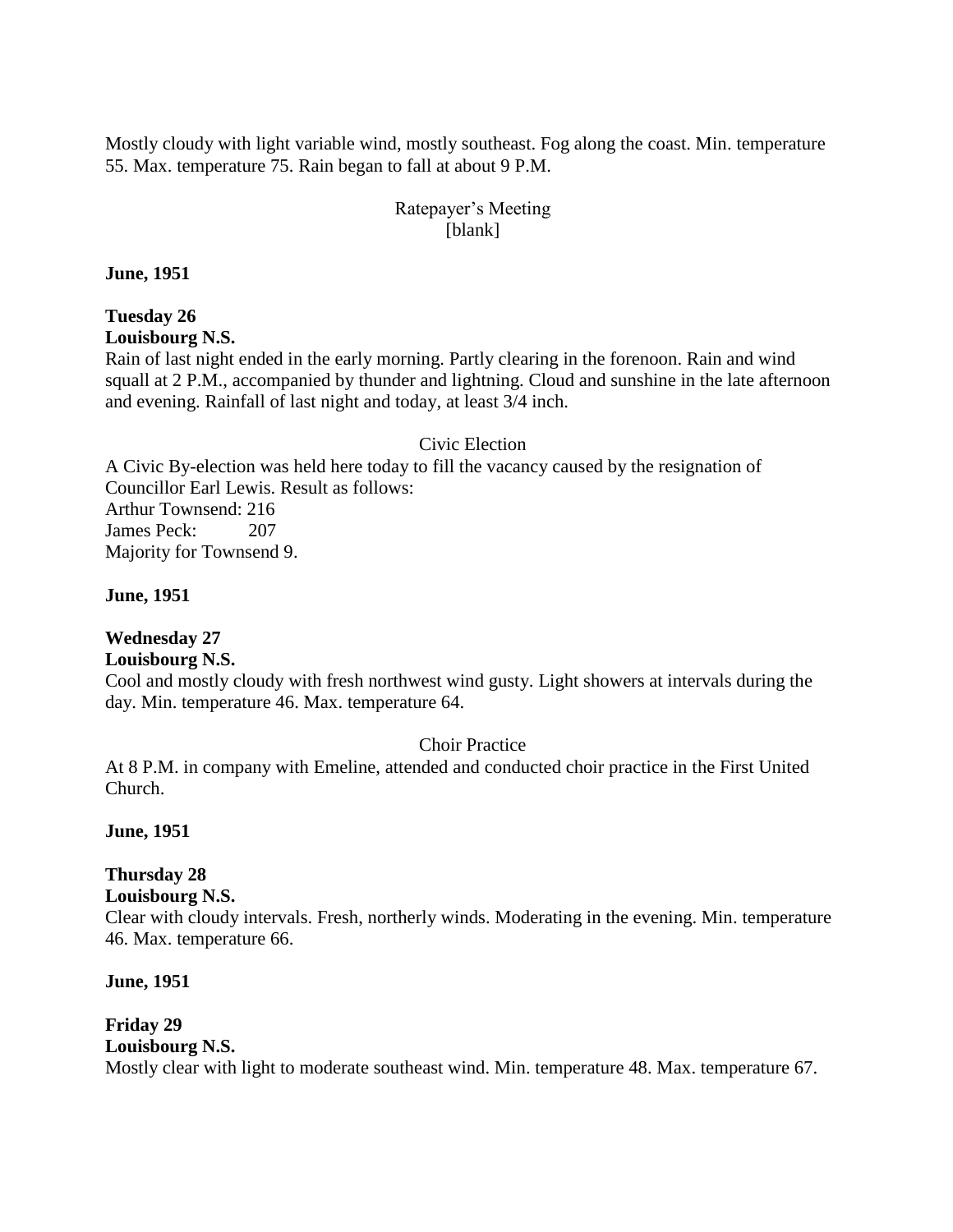#### **June, 1951**

## **Saturday 30**

**Louisbourg N.S.**

Mostly cloudy with moderate southwest wind. Min. temperature 53. Max. temperature 66.

## **July, 1951**

#### **Sunday 1 Louisbourg N.S.**

Cloudy with partial clearing for part of the day. Cloudy with fog in the evening. Light showers beginning at about 10:30 P.M. Min. temperature 52. Max. temperature 73.

## Church Services

At 11 A.M. and 7 P.M., regular services were held in the First United Church with Rev. C.C. Walls as the preacher. Was present in the evening but not in the morning. Emeline attended both services. Persons present in the evening, about 65. Choir attendance: at 7 P.M. 13.

#### Went to Hillside

On the invitation of Rev. H. G. Hadder of the Anglican Church, North Sydney, addressed a conference of the Anglican Young People's Association at "Bretondean", Hillside Mira at 11 A.M. Subject: "Rise and Fall of Louisbourg".

#### **July, 1951**

# **Monday 2**

## **Louisbourg N.S.**

Cloudy with some fog, but clearing in the forenoon. Light southwest wind, shifting to northwest early in the afternoon and the temperature rising to 80 degrees. A very lovely afternoon and evening. Min. temperature 58. Max. temperature 80.

#### Boat Races

#### Drowned at Mira

Conan Doyle, 7 year old son of Mr. and Mrs. James Doyle of MacKay's Corner, Glace Bay was accidently drowned near Mira Ferry today when a boat overturned. A brother, Sammy 4 years old was rescued. The Doyle children were attending a picnic with their parents and a party of friends when the drowning took place. Sammy was rescued by Gordon MacLeod of Mira. The body of Conan was recovered by Charles Brown of Glace Bay about 90 minutes after the accident.

**July, 1951**

**Tuesday 3 Louisbourg N.S.**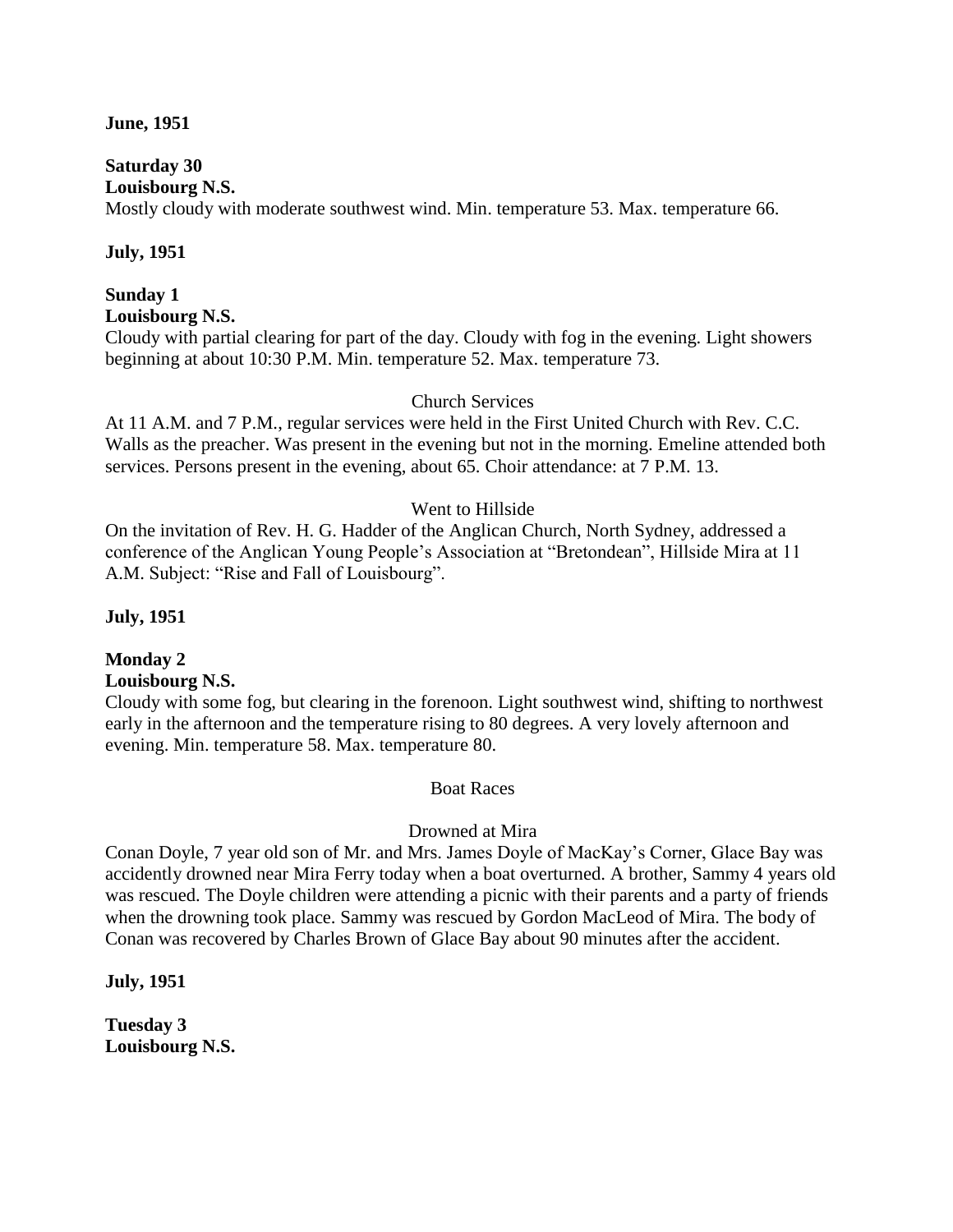Clear and warm with light to moderate winds, mostly southwest. Rain squalls accompanied by a few peals of thunder in the afternoon, which passed off the southward of our town. Alternate cloud and sunshine in the late afternoon and evening. Min. temperature 56. Max. temperature 76.

## Meeting of Parks Commission [blank]

**July, 1951**

# **Wednesday 4**

**Louisbourg N.S.**

New Moon Today

Clear and warm with moderate to fresh northwest wind, moderating in the evening. A lovely summer day. Min. temperature 54. Max. temperature 77.

## Congregational Picnic

The Annual Picnic of the congregation of the First United church was held at Mira Gut today. The Picnicers went on the morning train and returned by the evening train.

## Choir Practice

At 8 P.M. in company with Emeline, attended and conducted choir practice in the First United Church.

## **July, 1951**

# **Thursday 5**

#### **Louisbourg N.S.**

Cloudy and threatening with moderate south west wind, shifting to southeast and increasing to strong moderating to light at night. Heavy rain beginning at about 1 P.M. and continuing until late in the evening. Foggy at night. Min. temperature 54. Max. temperature 72.

## **July, 1951**

# **Friday 6**

## **Louisbourg N.S.**

Cloudy and foggy. Heavy showers during the forenoon. Partly clear for a short time in the evening. Light southwest wind shifting to westerly and increasing to fresh. Rainfall of yesterday and today 2 1/4 inches. Min. temperature 56. Max. temperature 70.

## **July, 1951**

# **Saturday 7**

## **Louisbourg N.S.**

Cloudy, clearing shortly before noon. Clear and sunny during the afternoon and evening. Light winds. Min. temperature 52. Max. temperature 71.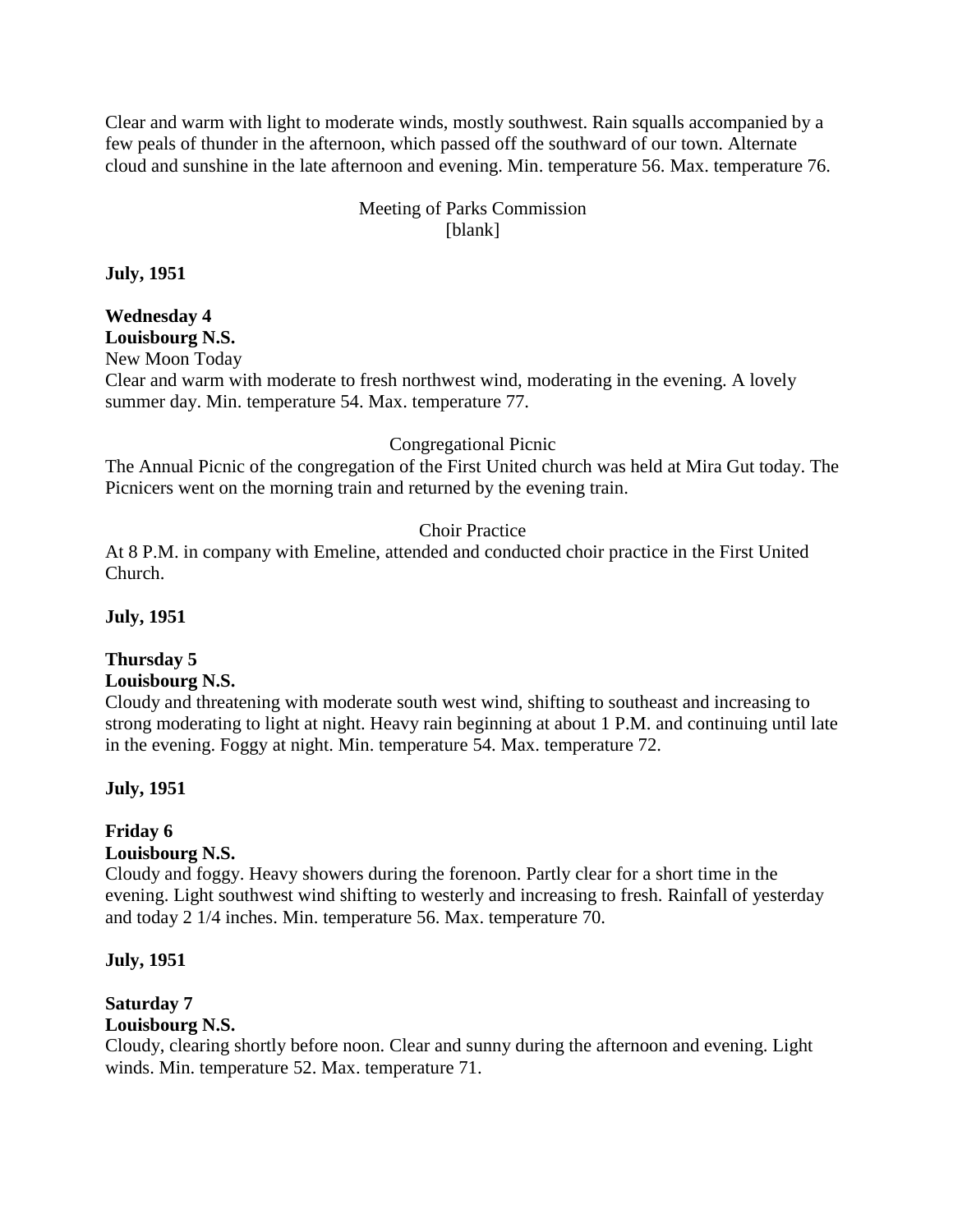#### **July, 1951**

**Sunday 8 Louisbourg N.S.** Clear with light southwest wind. An ideal day. Min. temperature 50. Max. temperature 70.

Anniversary Services

At 11 A.M., 3 P.M. and 7 P.M. in company with Emeline, attended Anniversary Services of the First United Church. Rev. W. S. MacLeod of Knox United Church, Glace Bay was the special preacher at each of the three services. Rev. C. C. Walls the regular pastor was present at 11 A.M. and 3 P.M. but occupied the pulpit of Knox United Church**,** Glace Bay at 7 P.M. Total attendance at the services as follows: 11 A.M. about 100, 3 P.M. about 90, 7 P.M. about 110. Choir attendance: 11 A.M. 15, 3P.M. 16, 7 P.M. 17. Miss Tila Skinner sang "The Holy City" at the evening service.

**July, 1951**

**Monday 9 [blank]**

**July, 1951**

**Tuesday 10 [blank]**

**July, 1951**

**Wednesday 11 Huntington, N.S. [blank]**

**July, 1951**

**Thursday 12 Huntington, N.S. [blank]**

**July, 1951**

**Friday 13, [blank]**

**July, 1951**

**Saturday 14 [blank]**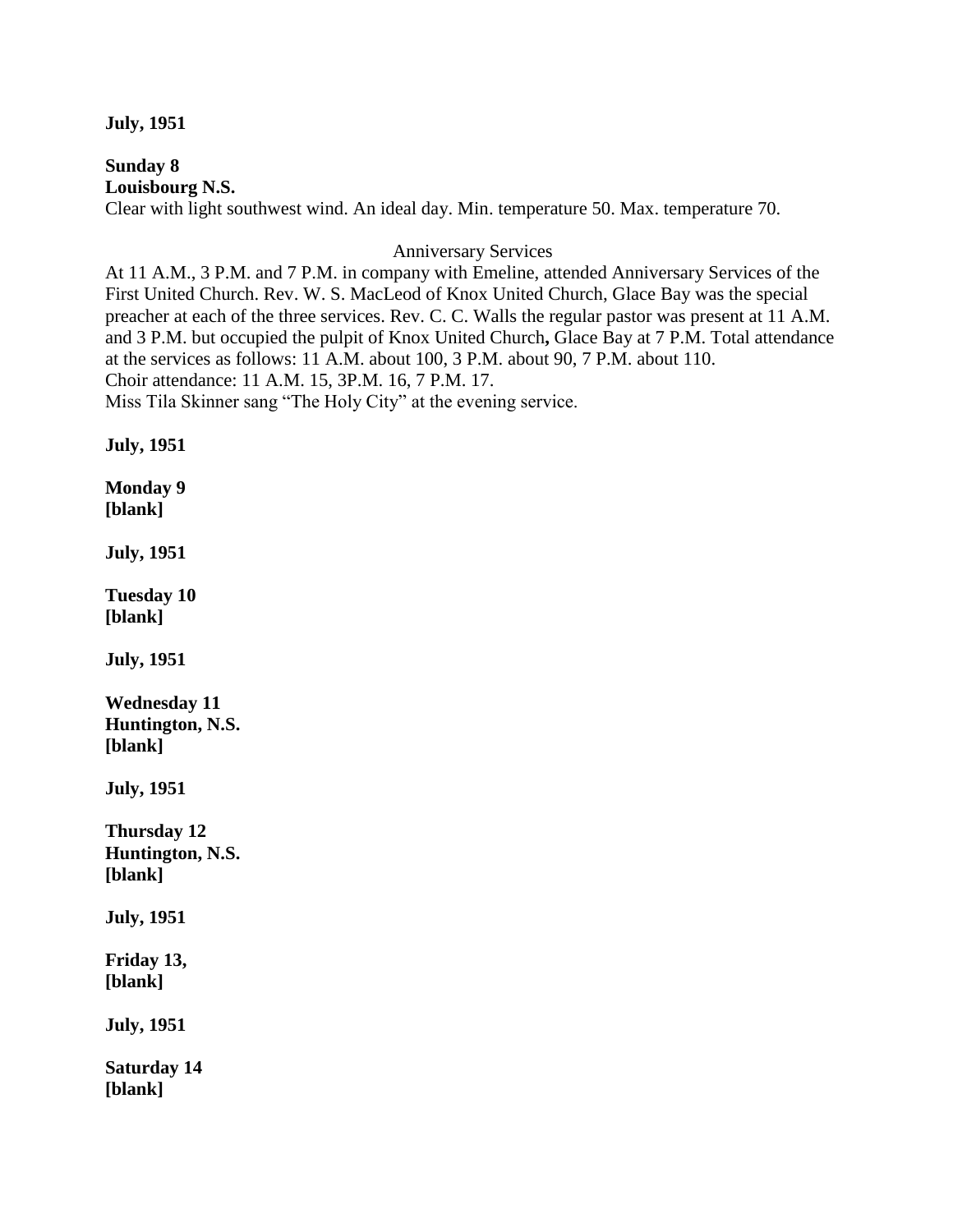**July, 1951**

**Sunday 15 Huntington, N.S. [blank]**

**July, 1951**

**Monday 16 Huntington, N.S. [blank]**

**July, 1951**

**Tuesday 17 Huntington, N.S [blank]**

**July, 1951**

**Wednesday 18 Huntington, N.S.** Cloudy but clearing at noon. Light easterly winds. Max temperature about 75.

Huntington To Louisbourg

Maud Huntington, (my niece) and I left Huntington at about 4 P.M. enroute to Louisbourg with Fred Huntington, (my nephew) on his return from his regular mail delivery. Mrs. Clifford Huntington (my sister) accompanied us to Marion Bridge, where she was making a call.

#### **July, 1951**

# **Thursday 19**

**Louisbourg N.S.**

Clear and moderately warm with moderate to fresh southerly winds. Cloudy in the evening and night. Min. temperature 48. Max. temperature 72.

C. G. S. Edward Cornwallis

Canadian Government Steamer "Edward Cornwallis" sailed in the forenoon.

#### **July, 1951**

# **Friday 20**

## **Louisbourg N.S.**

Cloudy, moderately warm with fresh to strong southerly winds. Light drizzle of rain and mist in the forenoon. Foggy during the afternoon and evening. Wind moderating to light in the evening. Min. temperature 62. Max. temperature 68.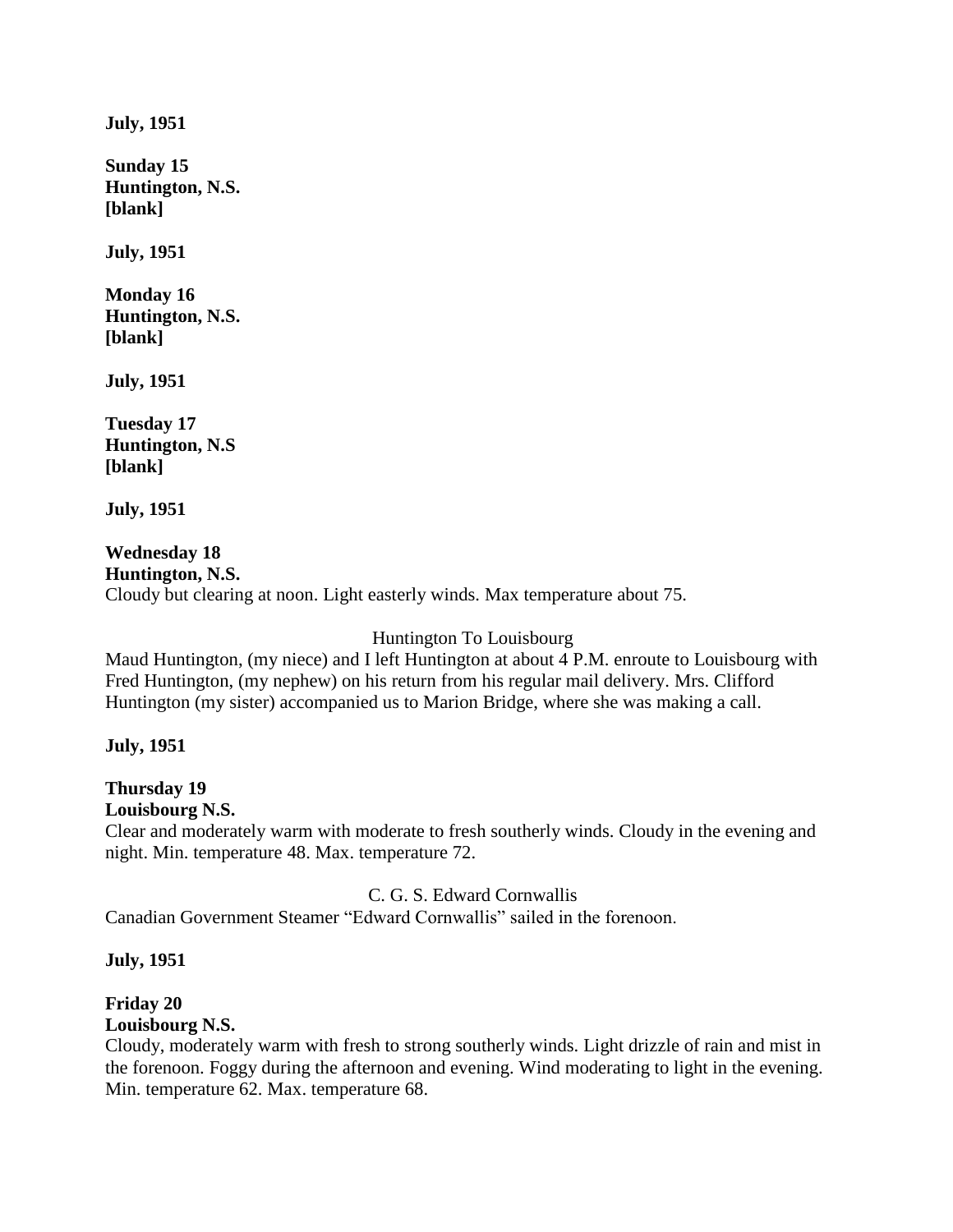#### **July, 1951**

## **Saturday 21**

#### **Louisbourg N.S.**

Clear and warm with fresh northwest wind, decreasing to light in the late afternoon. Min. temperature 55. Max. temperature 66.

## **July, 1951**

## **Sunday 22**

#### **Louisbourg N.S.**

Clear and moderately warm becoming cloudy shortly after noon. Fresh to strong southwest wind decreasing in the evening. Min. temperature 50. Max. temperature 73.

## Church Services

At 11 A.M. and 7 P.M. in company with Emeline, attended services in the First United Church, where Rev. C.C. Walls was the preacher. Attendance at the A.M. service about 55. At the P.M. service about 45. Choir attendance: A.M. 11, P.M. 9.

## **July, 1951**

## **Monday 23**

## **Louisbourg N.S.**

Cloudy and warm with some fog. Partly clear in the afternoon and evening. Light variable winds, mostly southwest. Min. temperature 52. Max. temperature 80.

## Death of Hector MacLean

The of Hector, a native and life long resident of Marion Bridge, N. S. occurred today. He was about 51 years of age and for the past number of years had been in the employ of the Department of Highways.

#### **July, 1951**

## **Tuesday 24**

#### **Louisbourg N.S.**

Clear and warm with moderate northwest wind, increasing to fresh in the afternoon, decreasing to light in the evening. Min temperature 50. Max temperature 79.

## Repairing Shop

Had Alex MacKinnon repairing shop back porch.

## Tarring Roof

Was to work for a while in the afternoon tarring roof of shop, where several leaks have recently developed.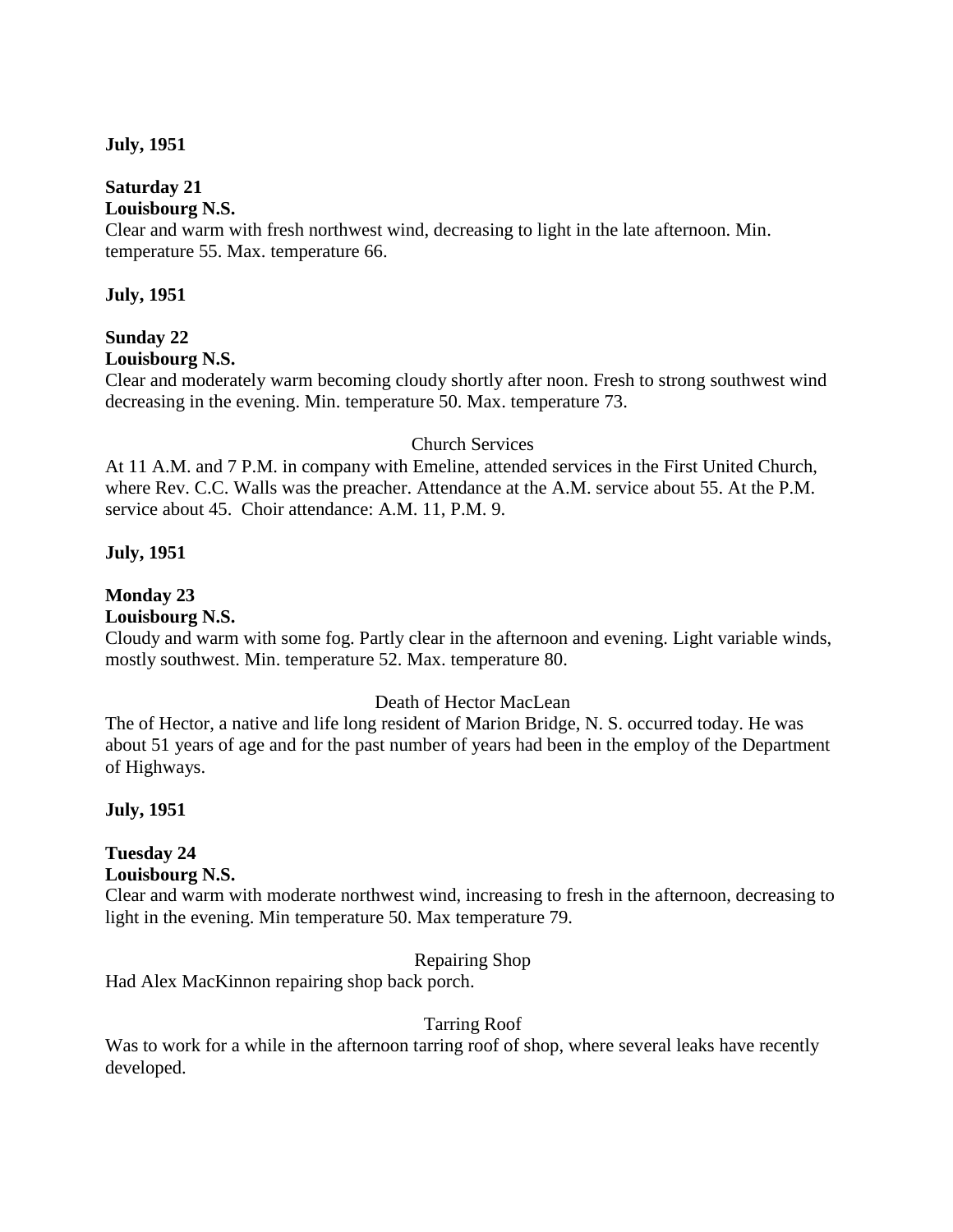#### Board of Stewards

At 8 P.M., attended a meeting of the Board of Stewards of the First United Church, held at the home of Charles Bagnall. Those present were: Edison Skinner, (Chairman) Charles Bagnall. Rev. C. C. Walls, William Stewart, Donald Beaver, and M.S. Huntington.

## First Swordfish

The first Swordfish to be caught locally this season was brought in today by Mr. Ernest Harpell of this town. Several swordfish were landed here previous to today's fish but were caught a long distance from this port, some as far away as Sable Island.

## **July, 1951**

# **Wednesday 25**

## **Louisbourg N.S.**

Clear and warm with moderate to fresh westerly winds. Min. temperature 51. Max. temperature 74.

## Choir Practice

At 8 P.M., in company with Emeline, attended and conducted choir practice in the First United Church.

## **July, 1951**

# **Thursday 26**

## **Louisbourg N.S.**

Some fog off the coast but mostly clear in shore. Moderate to fresh southwest wind. Min. temperature 57. Max. temperature 75.

## **July, 1951**

#### **Friday 27 Louisbourg N.S.**

Cloudy with some fog off shore but clearing shortly before noon. Moderate to fresh southwest wind. Min. temperature 52. Max. temperature 78.

## Visit from Lester W. Huntington [blank]

## **July, 1951**

**Saturday 28 Louisbourg N.S.** Clear and warm with light winds. An ideal day. Min. temperature 54. Max. temperature 76.

Working at Athletic Field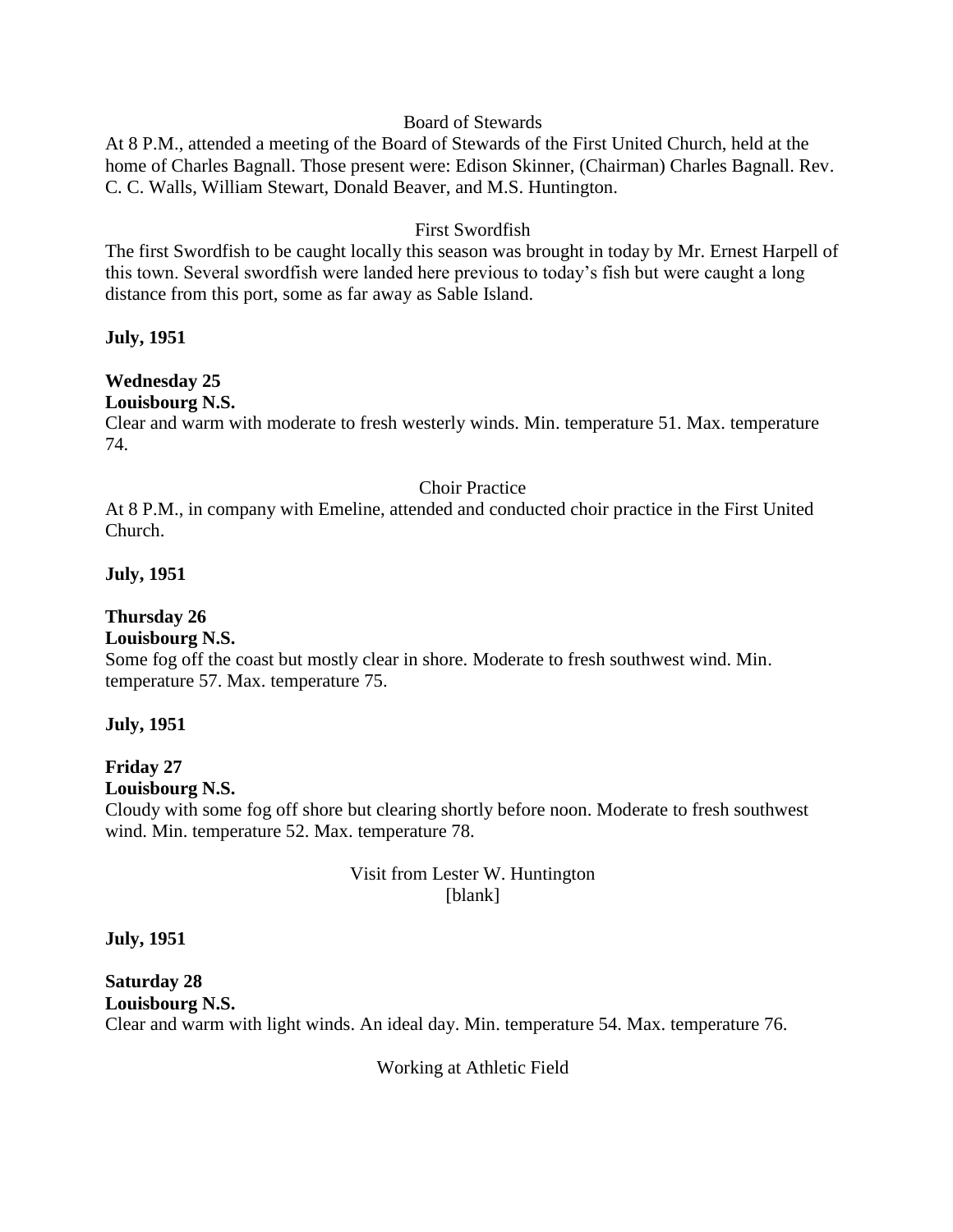In the afternoon, as Chairman of the Parks Commission, went to the Athletic field in the afternoon and directed the placing of five posts, 15 feet high for a back stop for the Ball diamond. Fred Kelly and I dug the holes and set the posts.

## **July, 1951**

## **Sunday 29**

## **Louisbourg N.S.**

Rained moderately from about 7 A.M. until late in the afternoon. Light southerly winds, increasing to fresh during the afternoon and decreasing in the evening. Rainfall about 3/4 inch. Min. temperature 57. Max. temperature 65.

## Church Services

At 11 A.M. and 7 P.M. in company with Emeline, attended services in the First United Church where Rev. C. C. Walls was the preacher. A.M. attendance: about 40, P.M. about 65. Choir attendance: A.M. 10, P.M. 12.

## **July, 1951**

## **Monday 30**

## **Louisbourg N.S.**

Cloudy with some fog in the morning. Cleared shortly after noon, sunny during the afternoon and evening. Light southwest wind, increasing to fresh in the afternoon and decreasing to calm in the evening. Light shower of rain at about 8:30 P.M. Min. temperature 62. Max. temperature 77.

## **July, 1951**

# **Tuesday31**

#### **Louisbourg N.S.**

Clear with moderate to fresh northwest wind, becoming variable and decreasing to light. Min. temperature 52. Max. temperature 75.

## **August, 1951**

# **Wednesday 1**

## **Louisbourg N.S.**

Cloudy and moderately warm with moderate to fresh southerly winds. Light shower of rain in the forenoon. Min. temperature 54. Max. temperature 72.

#### On Vacation

Evelyn Huntington, (my clerk) began her holidays today. She motored to Huntington, this afternoon with Mrs. Sam Dowling. She was accompanied by her daughter, Jane. They intend camping for two weeks in a vacant building, near Clifford Huntington's.

Turkey Supper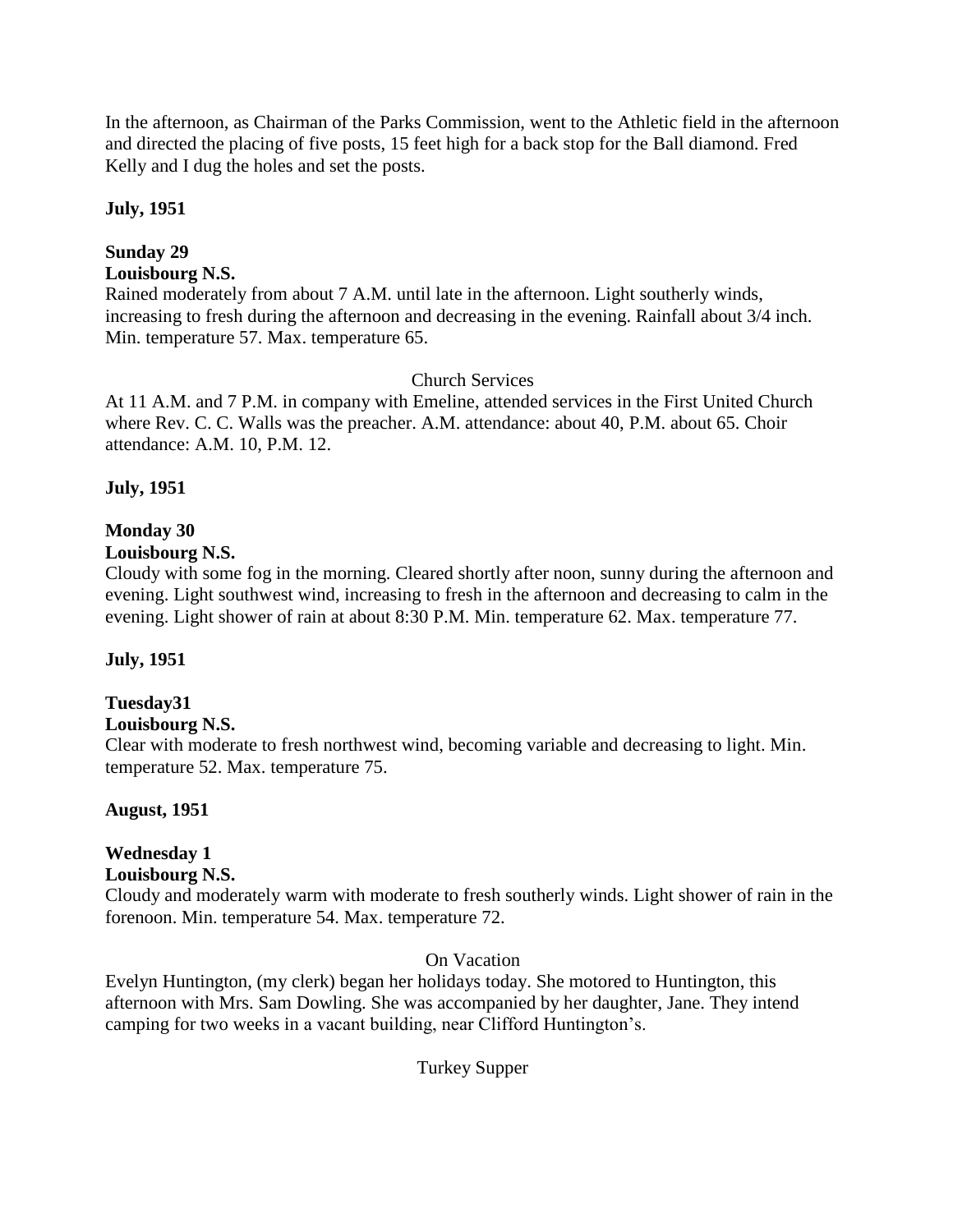At about 5 P.M., Emeline and I attended the Turkey supper, held in the Navy hut, under the auspices of Stella Maris Roman Catholic Church.

## Choir Practice

At 8 P.M. in company with Emeline, attended and conducted choir practice in the First United Church.

#### S. S. BLUE MASTER

At an early hour this morning, the Norwegian Steamer "Blue Master" (about 10,000 tons) arrived for the purpose of landing a member of her crew, who was ill. She sailed at about 7 AM.

## **August, 1951**

**Thursday 2 Louisbourg N.S. New Moon Today**

Rainfall of about 1/4 inch in the early morning. Cleared early in the forenoon. Mostly cloudy in the afternoon, clearing in the evening. Moderate northwest wind during the day. Min. temperature 52. Max. temperature 74.

## Death of Leo MacGrath

The death of Leo MacGrath, occurred at his home at West Louisbourg, this morning after a brief illness. He was the son of the late Mr. and Mrs. Thomas MacGrath and was about 65 years of age.

#### Death of Miss Annie Ferguson

The death occurred today at the Cape Breton Hospital, Sydney River, of Miss Annie Ferguson, who at one time was a resident of Louisbourg, where the Ferguson family lived for several years, after coming here from New Boston, C.B. She was about 49 years of age. The remains were brought to Louisbourg this evening and are at the Johnston Funeral Home.

#### Marriage

The marriage of Miss Myrtle Fleet, daughter of Mr. and Mrs. Holland Fleet, of this town, to Greencorn of Glace Bay, took place at about 10:30 A.M. in Stella Maris Roman Catholic Church. The ceremony was performed by Rev Father MacSween.

#### **August, 1951**

# **Friday 3**

**Louisbourg N.S.**

Clear and warm with moderate to fresh south west wind. Min. temperature 52. Max. temperature 74.

**August, 1951**

**Saturday 4 Louisbourg N.S.**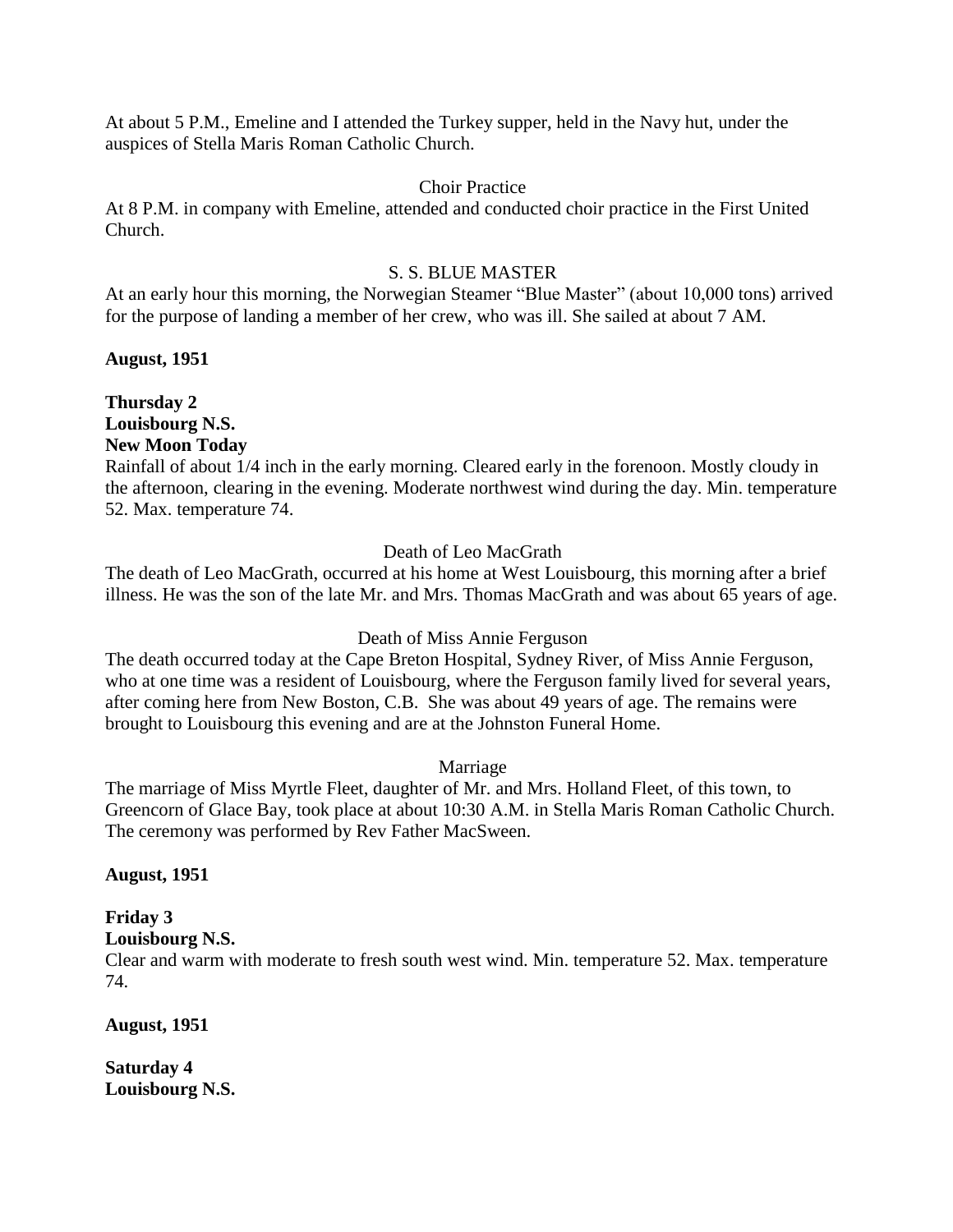Rain beginning at about 7 A.M. followed by occasional light showers during the day. Light southerly winds with some fog. Min. temperature 62. Max. temperature 73.

Funeral

The funeral of the late Leo MacGrath [blank]

## **August, 1951**

#### **Sunday 5 Louisbourg N.S.**

Cloudy and cool with moderate to fresh north east wind. Rain beginning at about 7 A.M. ended before noon with a fall of about 1/4 inch. Clearing in the evening.

## Church Services

At 11 A.M. and 7 P.M. in company with Emeline, attended services in the First United Church where Rev. Arthur Lewis of the United Church at Keswick, New Brunswick was the preacher. Mr. Lewis supplied today for the regular pastor. Rev. C. C. Walls, who left on last Wednesday for his annual vacation. 38 present at the morning service and about 75 at the evening service. Choir attendance: A.M. 9, P.M. 13.

## Funeral

At 2 P.M. with Rev. Arthur Lewis, attended the funeral of the late Miss Annie Ferguson, which was held from the Funeral Parlor of D.M. Johnston. Services at the Funeral home and grave were conducted by Rev Arthur Lewis. Interment took place in Catalone Cemetery. Funeral in charge of D.M. Johnston, Funeral Director.

Our Guests

Rev. Arthur Lewis was our guest for dinner today. He had supper at Catalone, where he was visiting in the afternoon.

Guests for dinner also were: Mr. and Mrs. Gordon Townsend and Mrs. Townsend's sister, Miss Mary MacPherson. Mr. and Mrs. Townsend, former resident of Louisbourg, for many years have lived in Montreal. They are now on their annual holiday.

## **August, 1951**

## **Monday 6**

## **Louisbourg N.S.**

Cloudy and cool with moderate to fresh northerly winds. Clearing for a short period in the afternoon. Min. temperature 54. Max. temperature 68.

## **August, 1951**

#### **Tuesday 7 Louisbourg N.S.**

Cloudy and cool partly clearing in the afternoon. Moderate north northwest wind shifting to northeast in the early afternoon. Min. temperature 52. Max. temperature 69.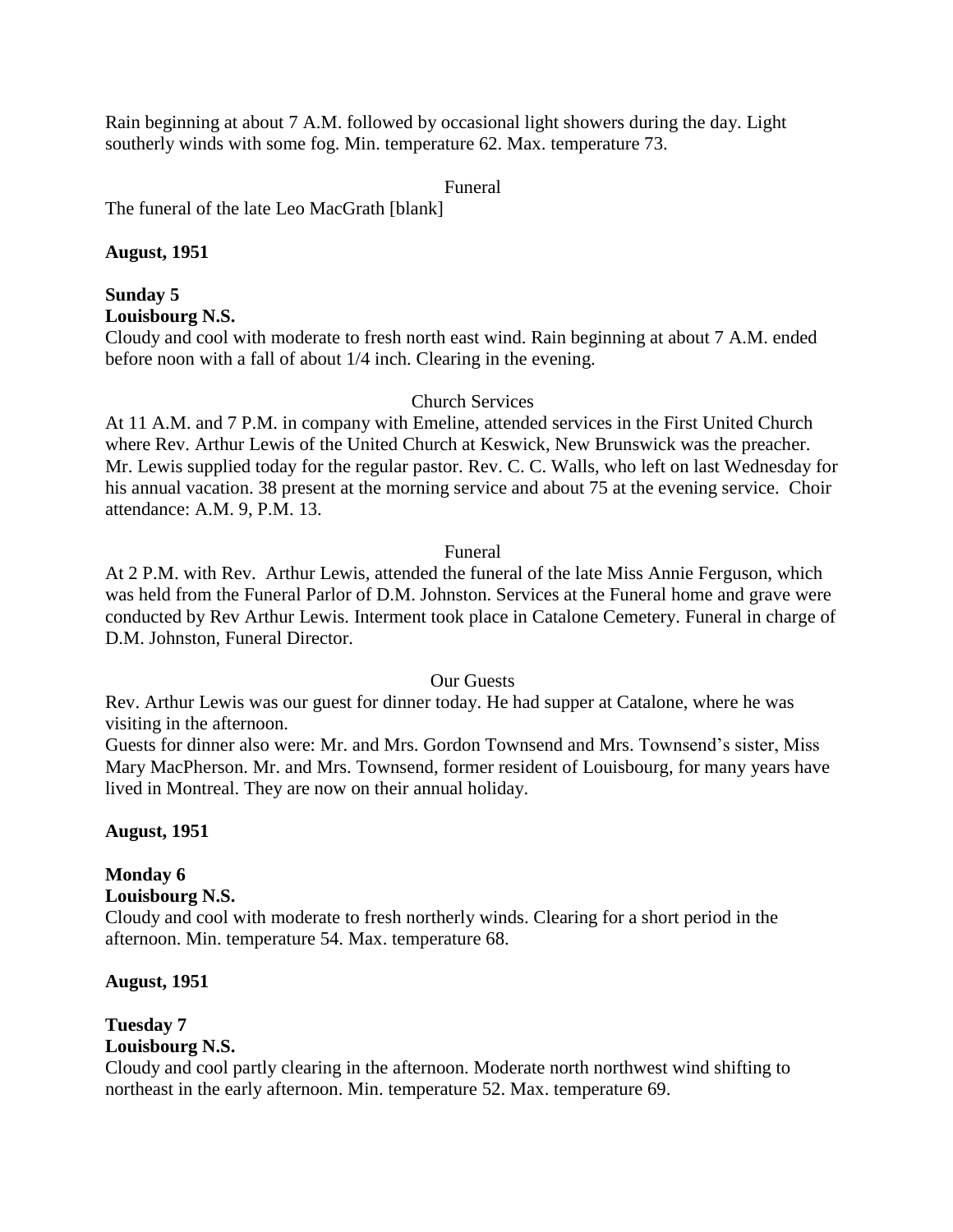## Painting Shop

Today, Edward MacVicar began the job of painting my shop, color: Tobacco Brown.

## **August, 1951**

# **Wednesday 8**

## **Louisbourg N.S.**

Clear with light southwest wind. Sunny and warm. A perfect summer day, followed by a lovely night. Min. temperature 44. Max. temperature 72.

## Choir Practice

At 8 P.M., in company with Emeline, attended and conducted choir practice in the First United Church.

## **August, 1951**

## **Thursday 9**

## **Louisbourg N.S.**

Cloudy and warm with light southerly winds, increasing to moderate in the afternoon and to strong in the evening. Rain began to fall at about 6.00 P.M. followed by heavy showers at short intervals. Min. temperature 59. Max. temperature 74.

## **August, 1951**

## **Friday 10 Louisbourg N.S.**

Cloudy and warm. Partly clearing at intervals during. Light westerly winds. Rain of last night ended in the early morning with a fall of ½ inch. Min. temperature 59. Max. temperature 78.

> Death of D.W. Morrison [blank]

**August, 1951**

# **Saturday 11**

#### **Louisbourg N.S.**

Cloudy and warm with light southwest wind and some fog. Partly clearing at intervals during the afternoon. Light shower at about 7 P.M. Min. temperature 63. Max. temperature 78.

**August, 1951**

**Sunday 12 Louisbourg N.S.**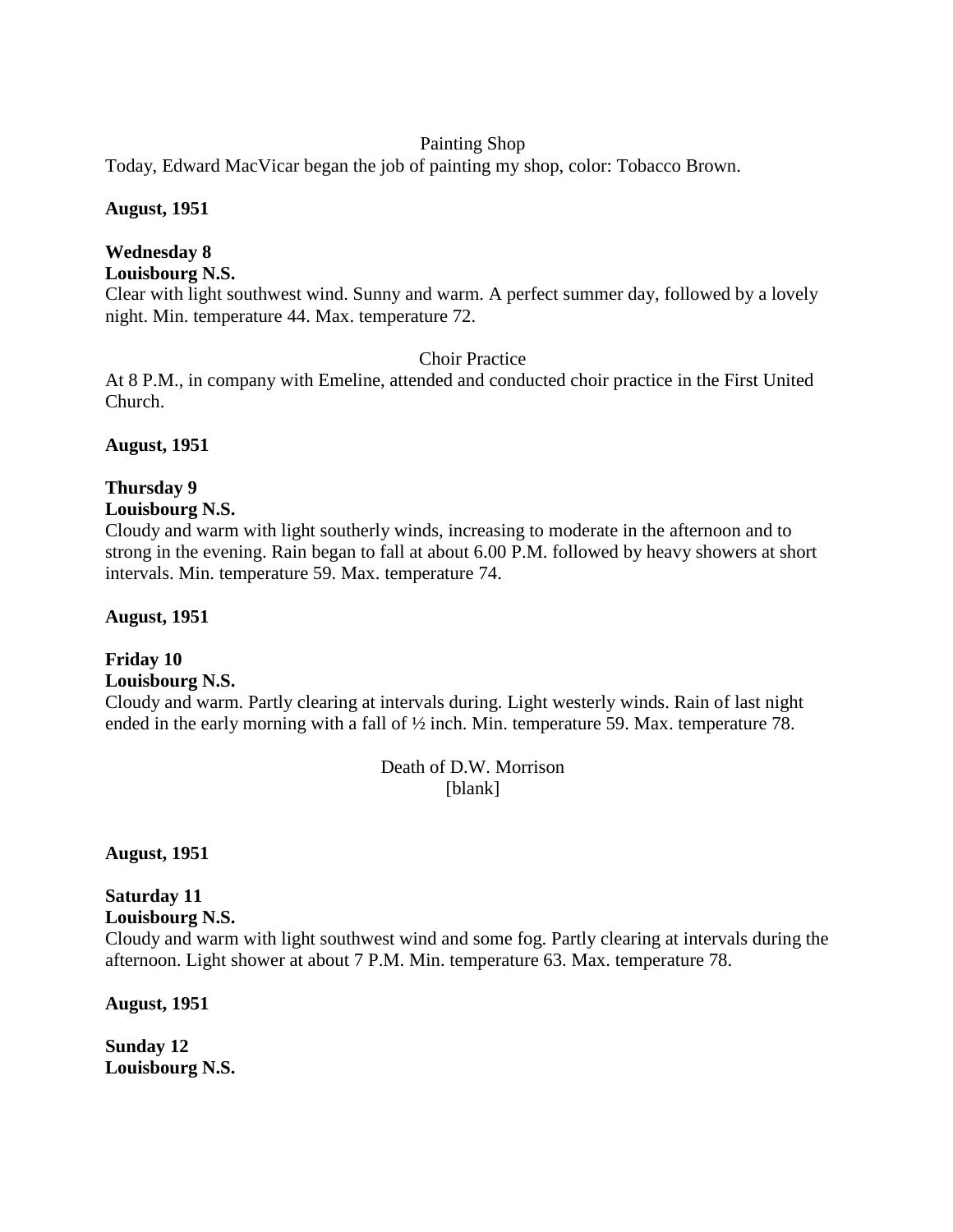Cloudy, warm and foggy with light south west wind and a few sprinkles of rain **o**n one or two occasions. Min. temperature 64. Max. temperature 76.

#### Church Services

At 11 A.M. and 7 P.M., in company with Emeline, attended services in the First United Church, where Rev. Grant MacDonald of St. James United Church, Dartmouth, N.S. was the preacher. Mr. MacDonald is supplying for Rev. C.C. Walls, the regular pastor who is absent on vacation. Attendance in the morning about 60, in the evening about 80. Choir attendance: 10 at each service.

## **August, 1951**

# **Monday 13**

#### **Louisbourg N.S.**

Cloudy, foggy and warm with a few light showers in the morning. Rainfall about 1/16 inch. Partly clearing at noon. Winds very light and variable. Mostly sunny during the afternoon. Min. temperature 64. Max. temperature 80.

## **August, 1951**

## **Tuesday 14**

## **Louisbourg N.S.**

Clear and warm with light winds, mostly southwest. An ideal summer day. Min. temperature 63. Max. temperature 76.

## Finished Painting Shop [blank]

## **August, 1951**

#### **Wednesday 15 Louisbourg N.S.**

Cloudy, and warm with some fog. Partly clear at noon. Showers at about 7:30 P.M. accompanied by a few heavy peals of thunder and very vivid lightning. Rainfall about 1/4 inch. Min. temperature 64. Max. temperature 79.

#### Death of Mrs. Elbridge M. Dickson

The death of Mrs. (Capt.) E. M. Dickson, occurred this morning at her home, 104 Whitney Avenue, Sydney, N. S. after a long illness. Mrs. Dickson who was about 78 years of age was a daughter of the late Mr. and Mrs. Henry Spencer, of Homeville, C.B. County, N.S. who was an uncle to my father, being a brother to his mother. Mrs. Dickson who for many years lived in the Town of Louisbourg, is survived by one son, Dr. Henry Dickson of [blank] and one sister, Mrs. James Howie, widow of the late James Howie, formerly of Glace Bay, but for the last two years living at La Chine, near Montreal.

## **August, 1951**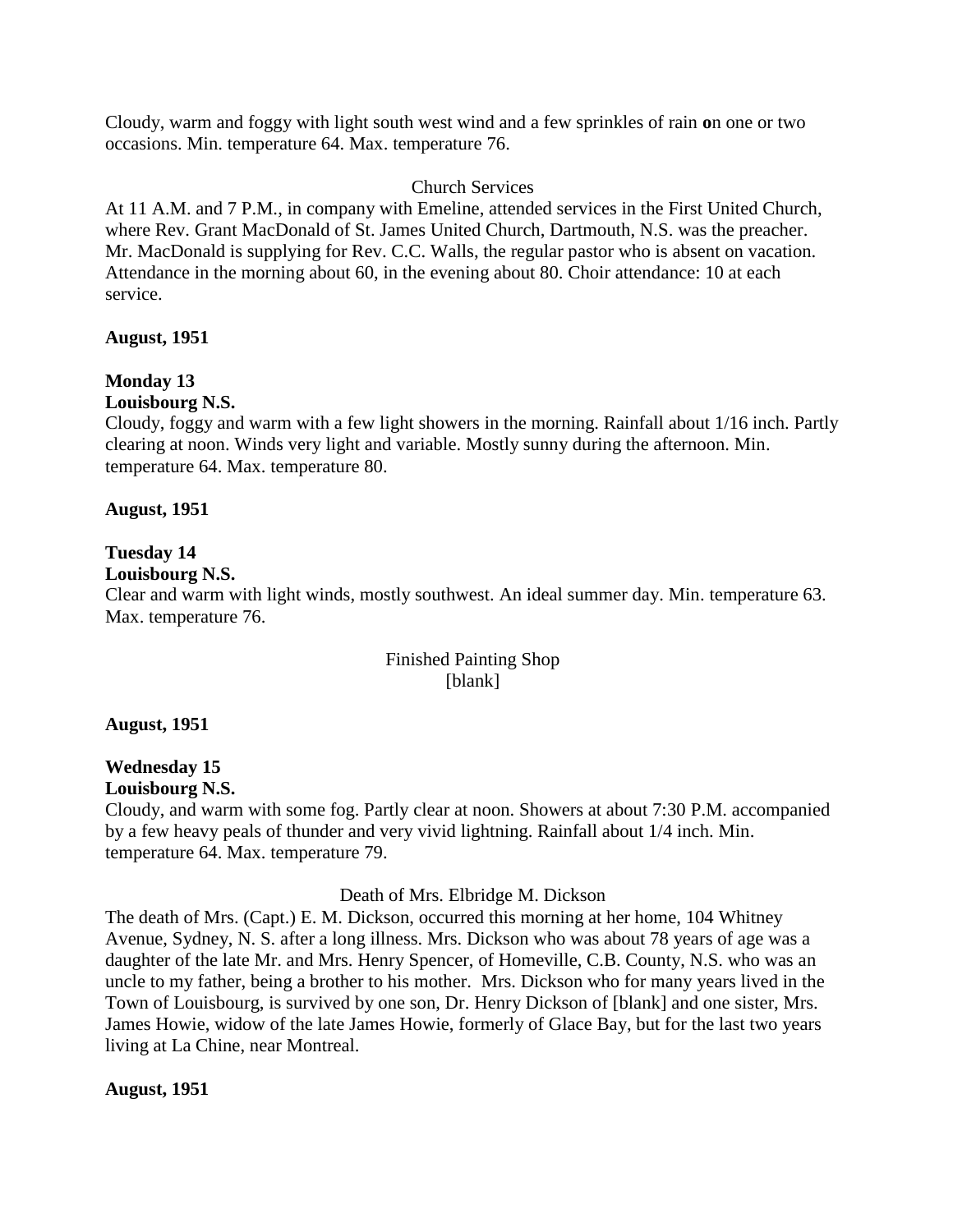#### **Thursday 16 Louisbourg N.S.**

Clear with moderate northerly winds, shifting to southerly in mid-afternoon, becoming cloudy in the evening. Min. temperature 60. Max. temperature 71.

## Farmers Picnic

Attended the Annual Farmer's Picnic held at Hillside, Mira. Left here by Highland Lines Bus at 8 A.M. Left the bus at the end of the Hillside road and walked from there to the Picnic grounds, a distance of about two miles (James MacDonald's Field)

## **August, 1951**

**Friday 17 Louisbourg N.S.**

Cloudy and showery with moderate to fresh winds. Mostly easterly. Min. temperature 53. Max. temperature 61.

## To Sydney and Return

Motored to Sydney with Mr. and Mrs. William Lewis, where we visited the home of the late Mrs. (Capt.) E.M. Dickson, No. 104 Whitney Avenue. From the Dickson house, I went to the City Hospital where I paid a short visit to Robert A. Peters, who has been a patient there for quite a long time. Found him cheerful and looking well. From the hospital, I returned to the Dickson home where I remained until 4 o'clock, when I left to catch the bus for home. Mr. Lewis went to the Reserve Airfield where he met Dr. and Mrs. Henry Dickson.

#### **August, 1951**

## **Saturday 18**

#### **Louisbourg N.S.**

Cloudy with rain, fog, drizzle and mist. Moderate to fresh easterly wind, decreasing to light in the evening. Min. temperature 58. Max. temperature 66.

#### Funeral

At about 12:15 P.M. motored to Sydney with Mayor and Mrs. George Lewis and Mrs. Roy Ingraham, where at 2 P.M. we attended the funeral of the late Mrs. E. M. Dickson, which took place from her late home, 104 Whitney Avenue to Christ Church (Anglican). Services at the house, church and grave were conducted by Rev. Archdeacon Arnold.

#### **August, 1951**

**Sunday 19 Louisbourg N.S.** Mostly clear with light to moderate northwest wind. Min. temperature 53. Max. temperature 77.

Church Services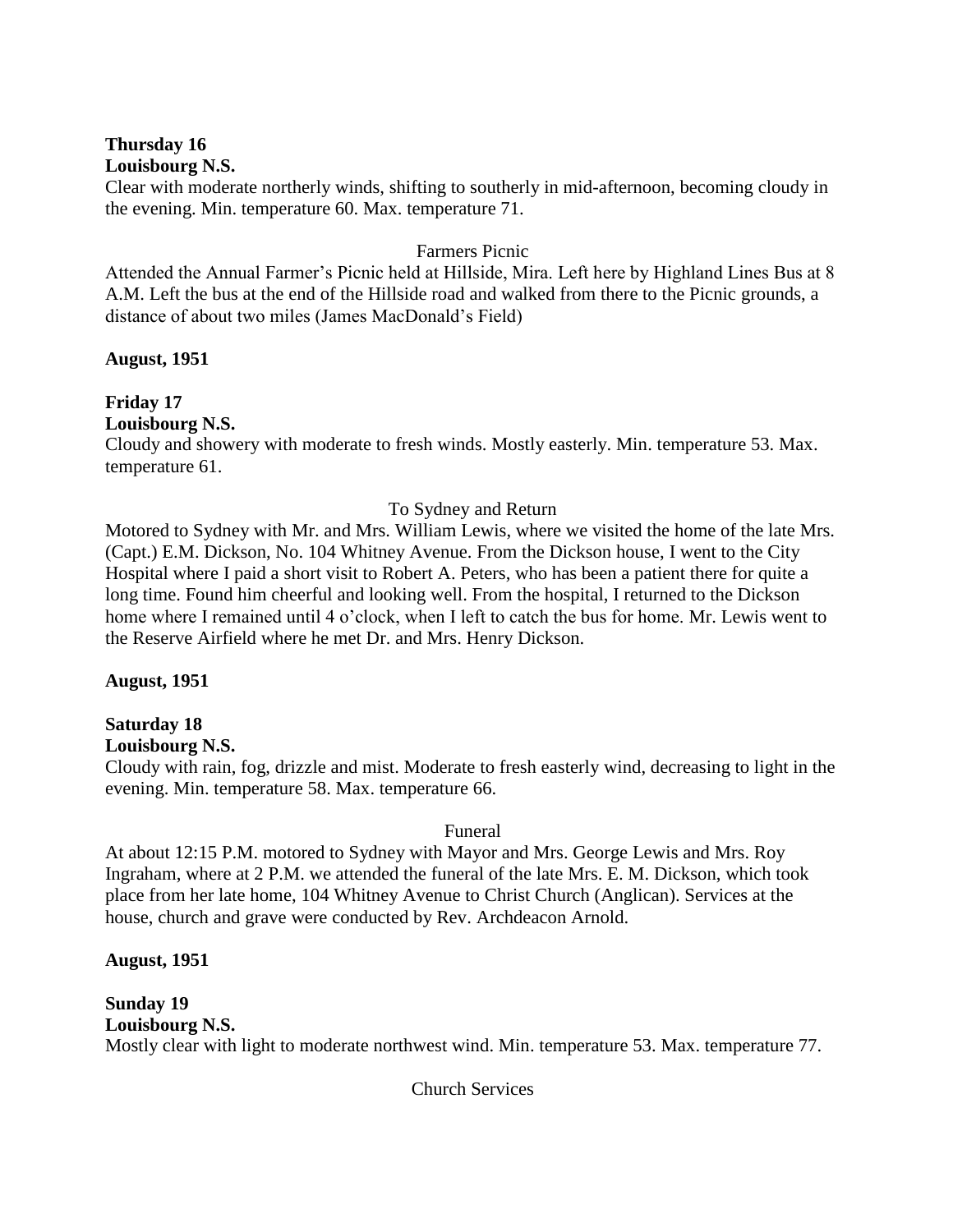At 11 A.M. and 7 P.M. in company with Emeline, attended services in the First United Church where Rev. Grant MacDonald of St James United Church, Dartmouth, N.S. was the preacher. Mr. MacDonald last Sunday and today supplied for the regular pastor, Rev. C.C. Walls, who is absent on his vacation. About 60 present at each service. Choir attendance: A.M. 9, P.M. 7.

## **August, 1951**

## **Monday 20**

## **Louisbourg N.S.**

Clear and moderately warm with light to moderate westerly winds. Min. temperature 54. Max. temperature 72.

## **August, 1951**

## **Tuesday 21**

## **Louisbourg N.S.**

Cloudy but partly clearing in the forenoon, Sunny in the afternoon, mostly cloudy at night. Light southwest winds, increasing to moderate in the evening. Min. temperature 56. Max. temperature 75.

## To Sydney and Return

Emeline and Jane went to Sydney on the 8 A.M. trip of the Highland Lines Bus, returning on the bus leaving Sydney at 12:15 P.M.

#### **August, 1951**

## **Wednesday 22**

#### **Louisbourg N.S.**

Cloudy with light southwest wind, increasing to moderate in the afternoon and to fresh in the evening. Rain began to fall at about 1 P.M. Heavy showers during the afternoon and evening. Min. temperature 62. Max. temperature 72.

**August, 1951**

# **Thursday 23**

## **Louisbourg N.S.**

Cloudy, becoming partly clear in the forenoon. Sunny in the afternoon. Cloudy at night. Light southwest wind. Heavy showers in the early morning. Rainfall of yesterday and last night 1 3/8 inches. Min. temperature 62. Max. temperature 72.

**August, 1951**

**Friday 24 Louisbourg N.S.** [blank]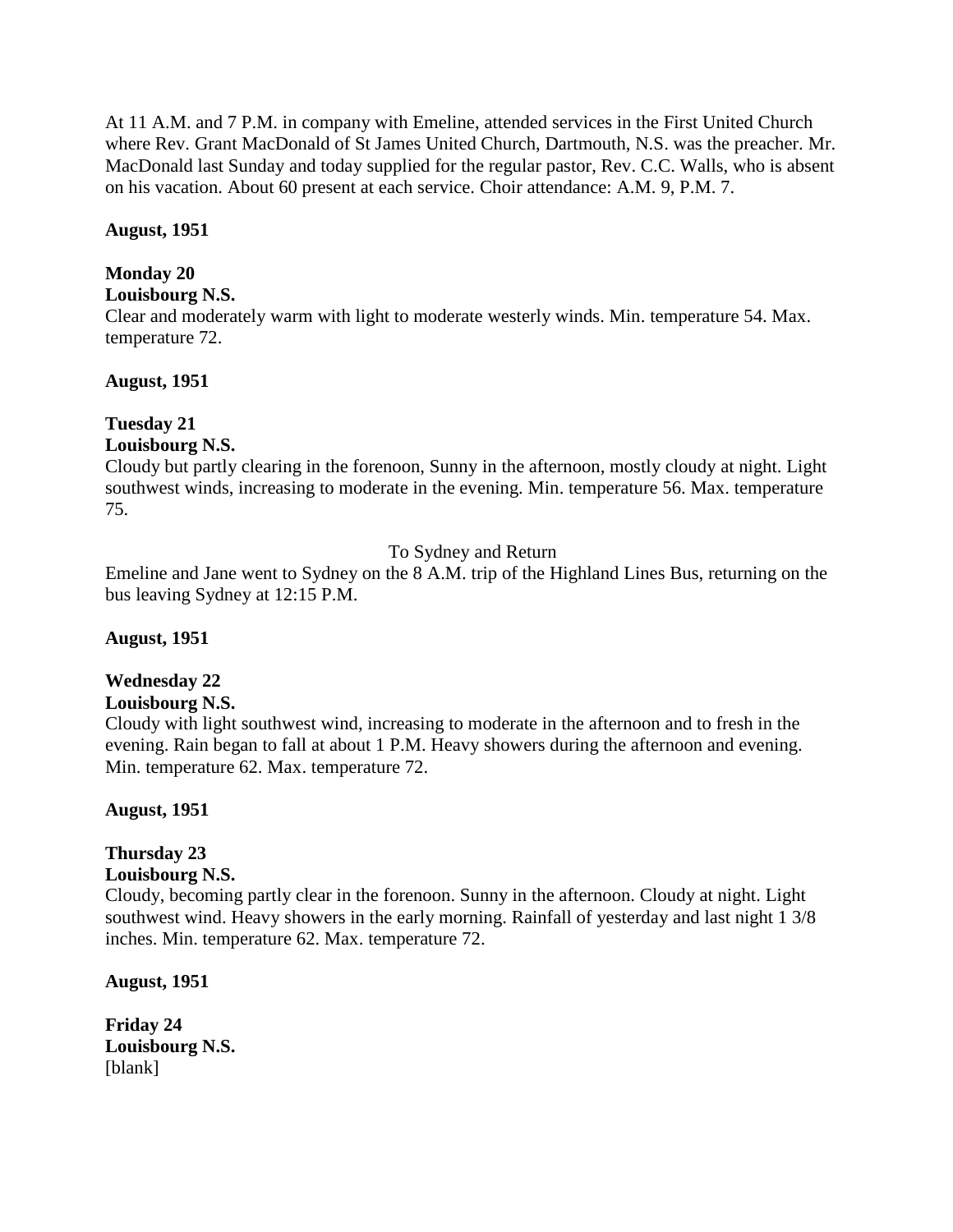**August, 1951**

**Saturday 25 Ingonish Beach, Victoria Co. N.S.** [blank]

**August, 1951**

**Sunday 26 Ingonish Beach, Victoria Co. N.S.** [blank]

**August, 1951**

**Monday 27 Ingonish Beach, Victoria Co. N.S.** [blank]

**August, 1951**

**Tuesday 28 Dingwall Road, Victoria Co. N.S.** Warm and sunny with some cloudy intervals. Light to moderate southwest wind, shifting to northwest by mid afternoon.

**August, 1951**

**Wednesday 29 Dingwall Road, Victoria Co. N.S.** Warm and mostly clear with moderate winds.

**August, 1951**

#### **Thursday 30 Dingwall Road, Victoria Co. N.S.**

Clear and warm with light to moderate winds. Cloud and sunshine during the afternoon. Max. temperature about 80.

Left Highland Lodge on the Dingwall road at about 8:15 A.M. on the Mount Cabot Bus enroute to Beinn Mara Lodge, Ingonish Beach. Arrived at the Lodge at about 9:30 A.M. where we intend to remain until tomorrow, when we shall take the Mount Cabot bus arriving here at about 9 A.M. and proceed to Sydney on our way home.

**August, 1951**

**Friday 31 Ingonish Beach, Victoria Co. N.S.**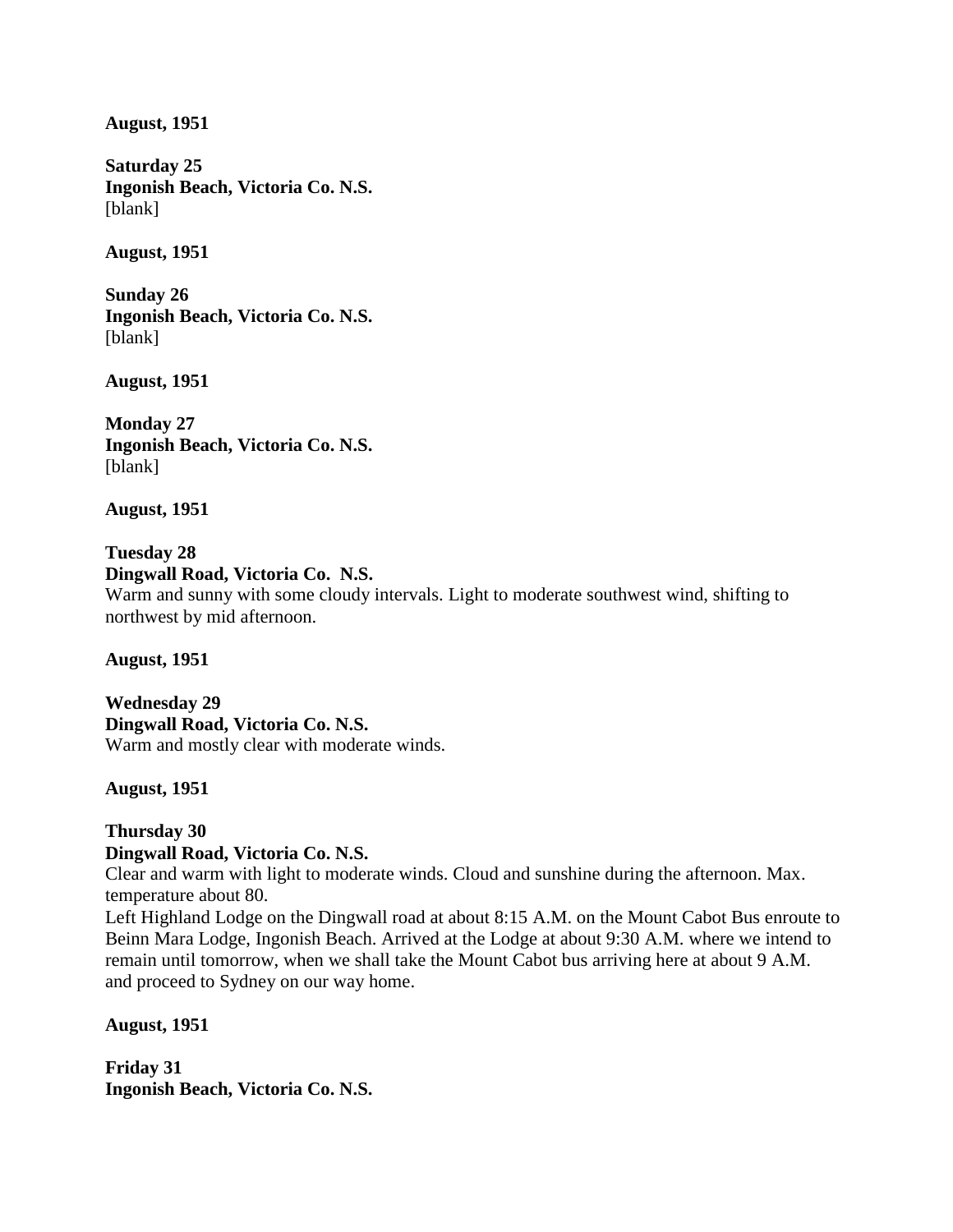Clear and warm with light westerly winds. Cloudy at Louisbourg in the evening. Light showers beginning at about 10 P.M.

## Ingonish Beach to Louisbourg

At about 9:15 A.M. left Ingonish Beach on the Mount Cabot Bus enroute for Sydney, via St Ann's Ross Ferry, and North Sydney. Arrived at Sydney at about 1 P.M. Left Sydney on the 4:30 trip of the Highland Lines Bus for Louisbourg, arriving at about 5:30 P.M.

#### **September 1951**

# **Saturday 1**

# **Louisbourg, N.S.**

## **New moon Today**

Rain in the early morning, ending at about 8 A.M. Cloudy and cool clearing at about noon. Light winds. Rainfall of last night about 3/4 inch. Min. temperature 42. Max. temperature 66.

#### **September 1951**

## **Sunday 2**

## **Louisbourg N.S.**

Clear in the morning, but becoming mostly cloudy in the forenoon with a few very light showers. Alternate cloud and sunshine during the afternoon. Cool with light northerly winds. Min. temperature 42. Max. temperature 64.

#### Church Services

At 11 A.M. and 7 P.M. in company with Emeline, attended services in the First United Church where Rev. C. C. Walls who has just returned from his vacation was the preacher. About 55 persons present at the morning service and about 70 in the evening. Choir attendance: A.M. 8, P.M. 13.

#### Presbyterian Anniversary

At 3 P.M. in company with Emeline, attended the Anniversary service of the Louisbourg Presbyterian Church, Rev. MacKinnon of Little Narrows Presbyterian Church was the preacher. Mr. MacKinnon held three services, Gaelic at 11 A.M., English at 3 and 7 P.M. A male trio from the Salvation Army Corps at Glace Bay rendered three numbers at the 3 P.M. service.

#### **September 1951**

# **Monday 3**

# **Louisbourg N.S.**

Cloudy and cool with some showers and light rain in the afternoon and evening. Light southeast wind, increasing to moderate and to fresh during the night. Min. temperature 52. Max. temperature 68.

#### **September 1951**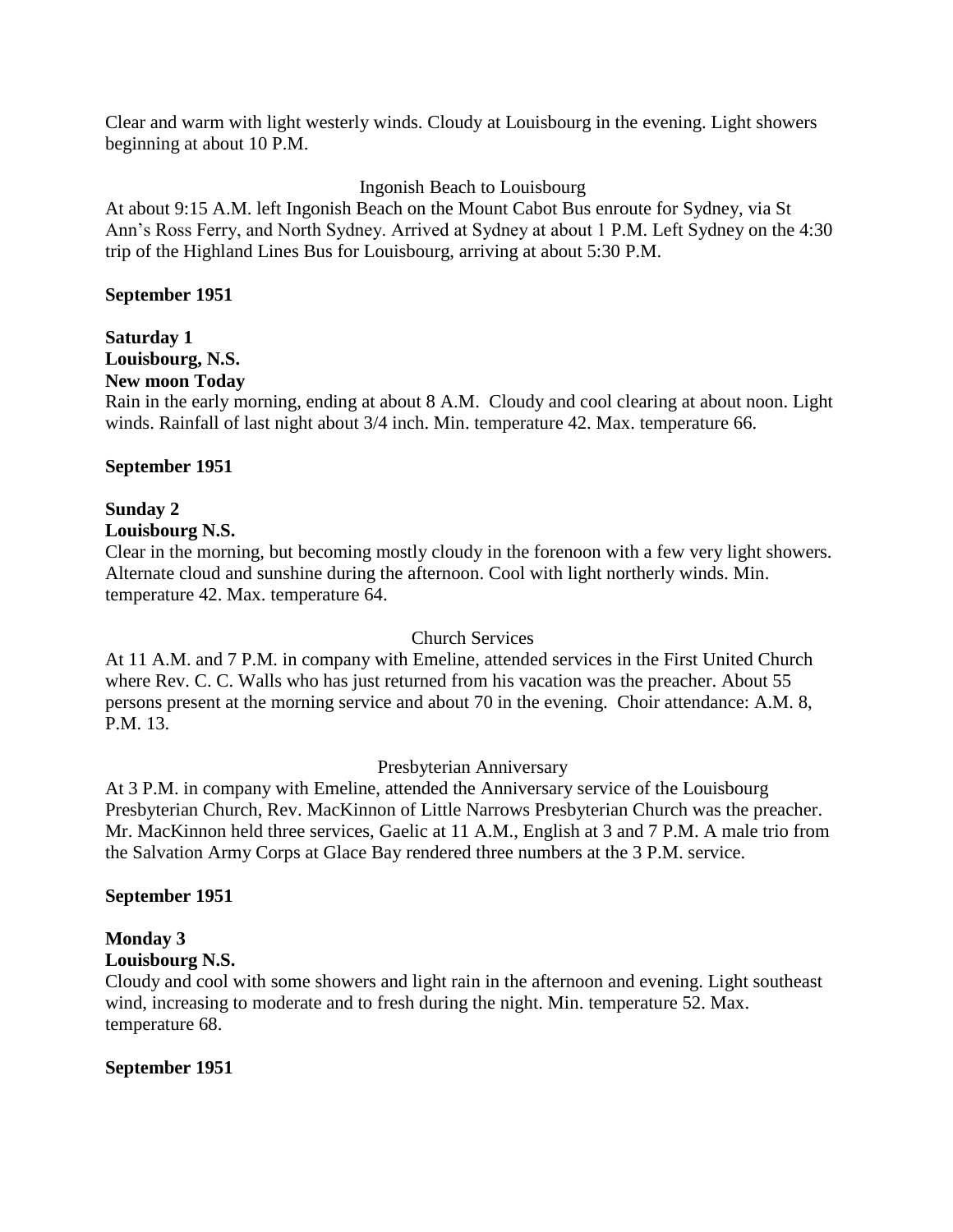#### **Tuesday 4 Louisbourg N.S.**

Light rain followed by showers in the forenoon. Partly clear during the late afternoon and evening. Min. temperature 52. Max. temperature 68. Light southwest wind shifting to northerly in the afternoon. Rainfall of last night and today, 1/4 inch.

#### Marriage

The marriage of Miss Lila Skinner of this town to John Miller of Moncton, N.B. took place this afternoon at the home of the Bride on Warren Street. The ceremony was performed by Rev. C. C. Walls, Pastor of the First United Church. Miss Skinner is the daughter of Mr. and Mrs. Edison Skinner.

## **September 1951**

## **Wednesday 5**

## **Louisbourg N.S.**

Cool and mostly clear with moderate northwest wind. Min. temperature 43. Max. temperature 67.

46<sup>th</sup> Annual Convention of the Union of Nova Scotia Municipalities opened at Sydney at 10 A.M. today with the President J. F MacManus, L.L. B. of Halifax, N.S. presiding. The meeting was held in the Convention hall of the new addition of the "Isle Royale Hotel". It is estimated that about 300 delegates will be present during the sessions which are to end on next Friday. I understand that this is the first meeting to be held in the new assembly room of the "Isle Royale". While in session, the delegates are the guests of the City of Sydney, Municipality of the County of Cape Breton and the Towns of Glace Bay, North Sydney, Sydney Mines, New Waterford, Dominion and Louisbourg.

## **September 1951**

## **Thursday 6**

#### **Louisbourg N.S.**

Cool and mostly clear with light to moderate southwest wind. Min. temperature 42. Max. temperature 68.

## Municipal Delegates Visit Louisbourg

In the late afternoon, about 150 delegates who are attending the  $46<sup>th</sup>$  Annual Convention at Sydney of the Union of Nova Scotia Municipalities motored to the Louisbourg National and Historic Park. Also as part of the entertainment programme, on the return to Sydney they attended a picnic on the Kiwanis grounds at Mira Ferry, where lunch was served to about 150 guests. On the invitation of Mayor George D. Lewis of this town, I met the delegates on their arrival, where I gave a talk on Louisbourg and its early history as well as pointing out places of historic interest to the visitors. I also accompanied the party to the picnic at Mira, after which I proceeded to Sydney with Mayor and Mrs. George D. Lewis. Other occupants of the Lewis car were: Warden and Mrs. Seaman of the Municipality of Cumberland County, N.S. I returned to Louisbourg with Mayor and Mrs. Lewis at about 11:30 P.M. Councillor Arthur Townsend of Louisbourg was also a passenger on the way home.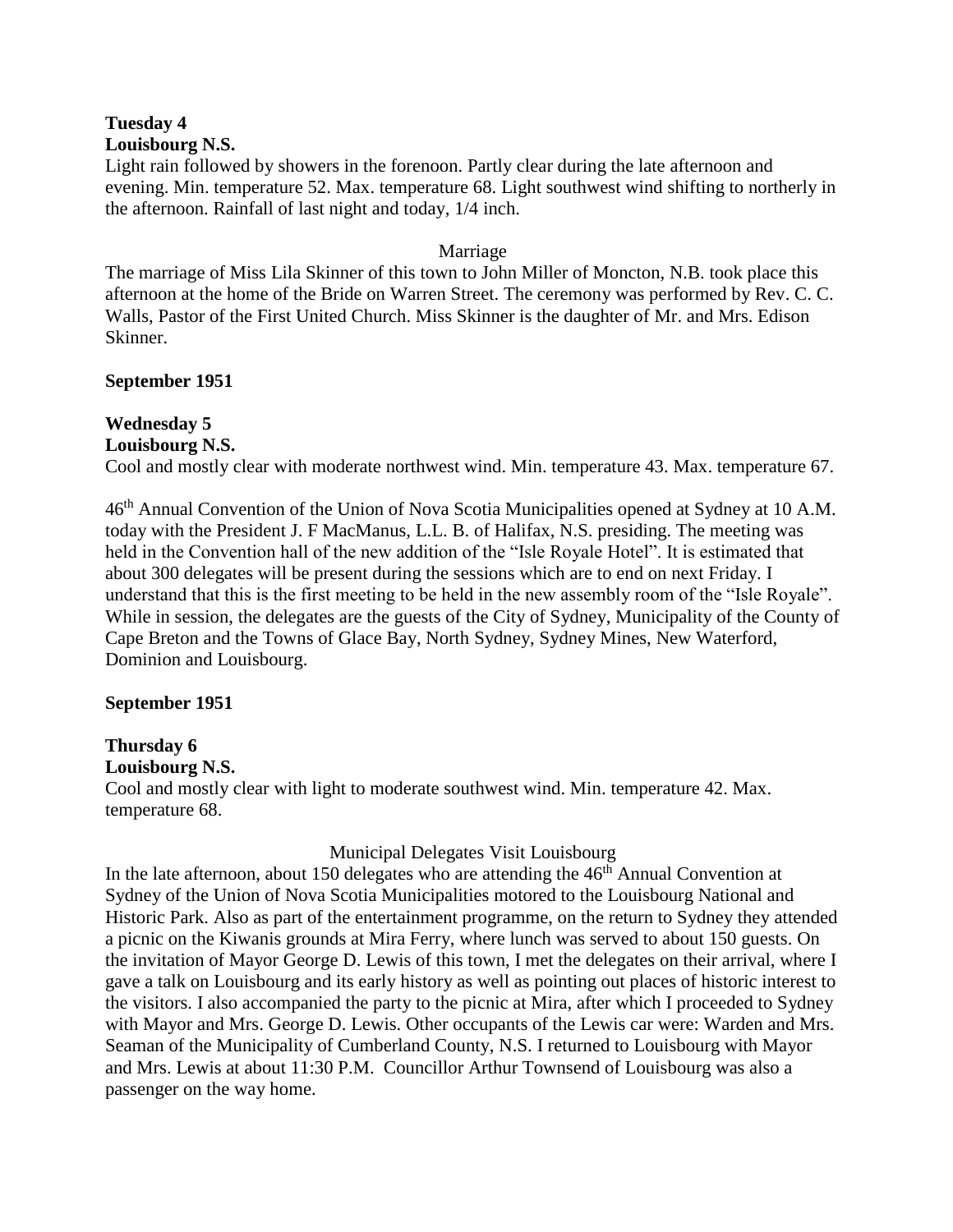#### **September 1951**

## **Friday 7**

#### **Louisbourg N.S.**

Cloudy. Light showers in the forenoon. Clearing for brief periods in the afternoon. Cloudy with some fog in the evening. Southerly winds, variable in force, strong at times. Min. temperature 62. Max. temperature 73.

## Convention Closed

The 46<sup>th</sup> Annual Convention of the Union of Nova Scotia Municipalities held at Sydney closed its final session today, when most of the delegates departed for their homes. Before closing the following officers were elected for the coming year: President: H.E. Chisholm, Warden of Digby County, N.S.

Secretary-Treasurer: Catherine Roberts, widow of the late Judge Arthur Roberts, Vice-President: P. G. Muise, Mayor of New Waterford.

## **September 1951**

## **Saturday 8 Louisbourg N.S.** Cloudy and warm with light winds. Min. temperature 50. Max. temperature 73.

## **September 1951**

#### **Sunday 9 Louisbourg N.S.**

Sunny and cool with light to moderate variable winds. An ideal late summer day. Min. temperature 45. Max. temperature 66.

#### Church Services

At 11 A.M. and 7 P.M. in company with Emeline, attended services in the First United Church where Rev. C. C. Walls was the preacher. Attendance at the morning service: about 65. At the evening service about 45. Choir attendance: A.M. 8, P.M. 10.

## Water Pipe Connections Made

At an early hour this morning, Water pipe connection was made between the Main water line on Main Street and the new Fish Plant. The connection was made about 100 feet east of Gerrard's Bridge on the South side of the street. The water was turned off at 9 o'clock last night and turned on again at about 5:30 A.M. today after the connection had been completed. The work of making the connection was in charge of the T.C. Gorman Co. of Halifax, N.S.

#### **September 1951**

**Monday 10 Louisbourg N.S.**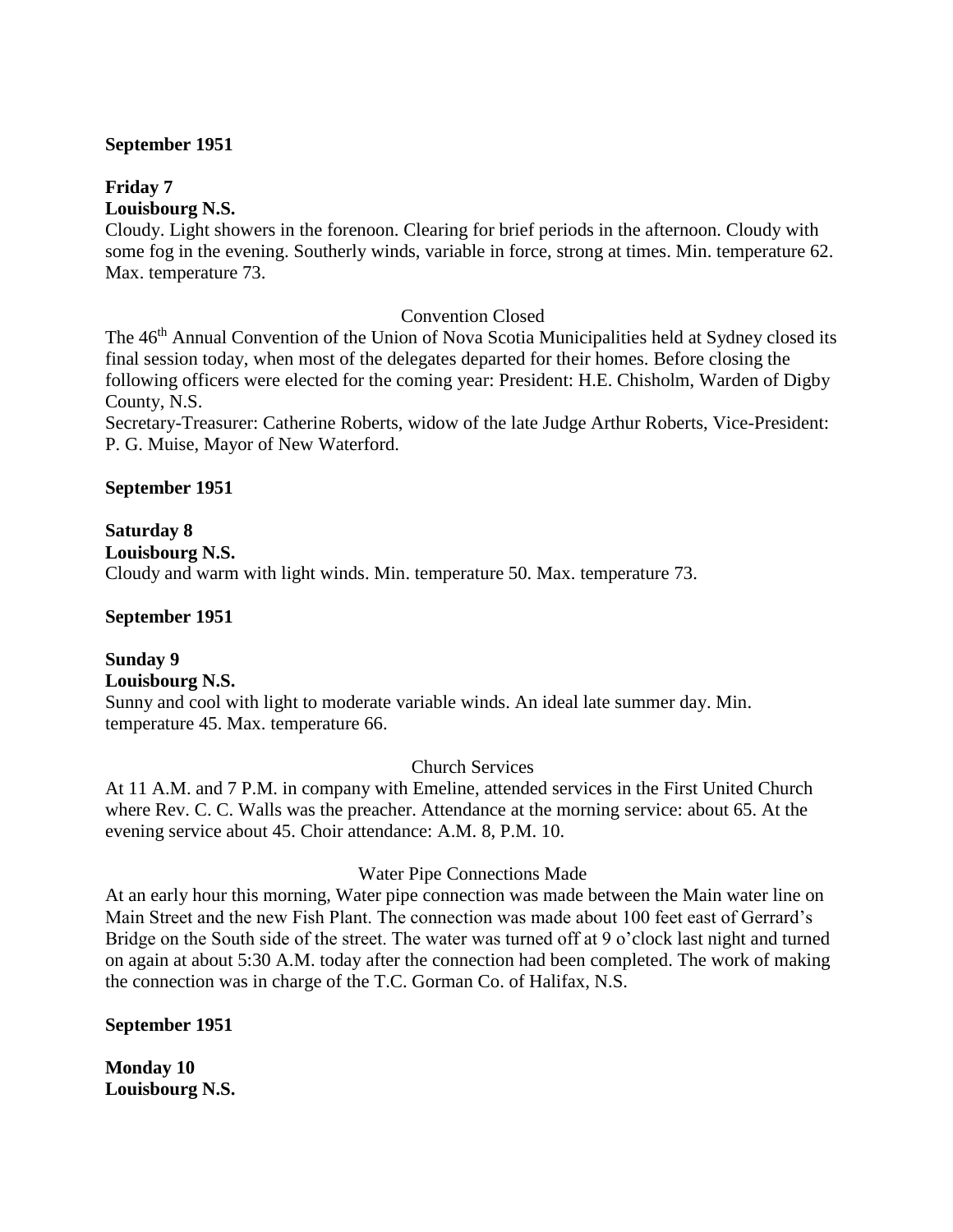Moderately warm and remarkably clear with light to moderate southwest wind which shifted to northeast in the evening. An ideal September day. Min. temperature 52. Max. temperature 74. Very heavy surf breaking along the coast as a result of a heavy gale many miles off shore.

## Went to Lighthouse Shore

In the afternoon, walked to the south shore and took snapshots of the tremendous seas that were breaking along the coast. Have seldom seen conditions so good for taking surf pictures. Returned by motor car with Mr. and Mrs. Wilfred Covey at about 5 P.M. Mr. Covey is the Lighthouse and Fog Alarm keeper at Louisbourg Point, a position he has occupied for many years.

## **September 1951**

# **Tuesday 11**

**Louisbourg N.S.**

Clear and cool with moderate southerly winds. An ideal day. Min. temperature 48. Max. temperature 64.

## **September 1951**

## **Wednesday 12**

**Louisbourg N.S.**

Clear but becoming cloudy early in the forenoon. Warm with moderate southwest wind, clearing at night. Min. temperature 57. Max. temperature 68.

## Community Fair

Emeline, Mrs. Spencer (Aunt Jeanette) and I motored to Marion Bridge, where we attended the Annual Community Fair. Left home at 11 A.M. and arrived back at about 5:40 P.M.

## Choir Practice

At 8 P.M. in company with Emeline, attended and conducted choir practice in the First United Church.

## New Boiler Installed

Had Mark Connington, of West Louisbourg employed in installing a new kitchen boiler and making repairs and replacements to the plumbing in the basement, kitchen and bathroom.

## **September 1951**

## **Thursday 13**

## **Louisbourg N.S.**

Cloudy and warm with a light shower of rain in the forenoon. Clear and sunny during the afternoon and evening. Winds variable increasing to fresh in the late afternoon. Min. temperature 57. Max. temperature 77.

Installed a New Stove (Steel Range)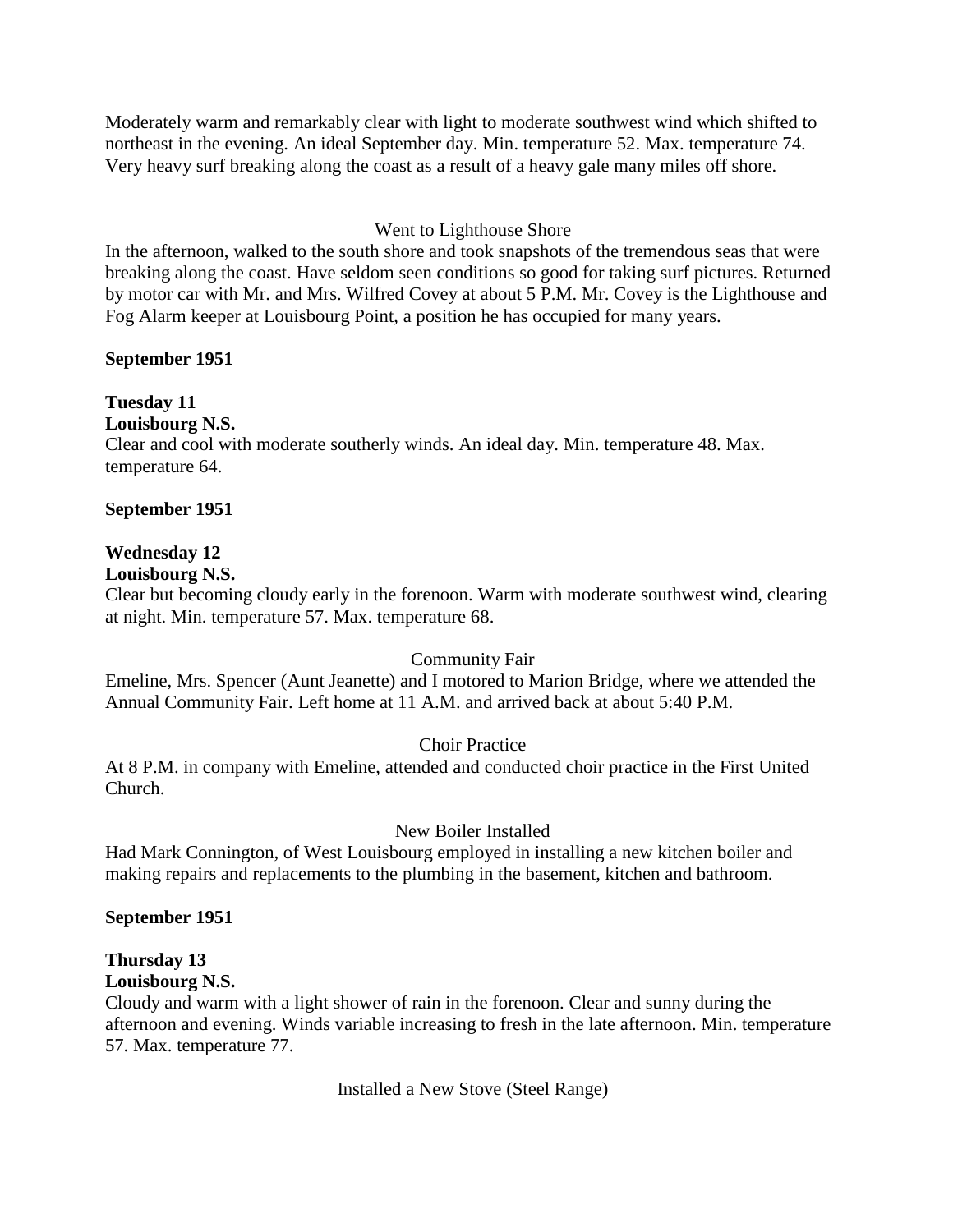Purchased and installed a new kitchen range and Enterprise "Coronet". Purchased the range from Lewis & Company of this town. Price \$209.00.

Had Mark Connington assisting in the installation and repairing and replacing the plumbing in the kitchen and bathroom.

#### **September 1951**

## **Friday 14**

### **Louisbourg N.S.**

Cloudy and moderately warm with light southwest wind. Min. temperature 59. Max. temperature 69.

### Community Fair

Emeline and I motored to Mira Ferry with Mrs. Fletcher Townsend, where we attended the Annual Community Fair, held on the Kiwanis grounds. I entered three exhibits: Dahlias, Gladioli and Cosmos and was successful in winning a first prize for each one. The prizes were one dollar each. We returned home shortly after 5 P.M.

### **September 1951**

## **Saturday 15**

## **Louisbourg N.S.**

Cloudy but clearing during the forenoon. Sunny and warm in the afternoon and evening. Light southwest wind. Min. temperature 59. Max. temperature 73.

## **September 1951**

#### **Sunday 16 Louisbourg N.S.**

Cloudy and warm with light southwest wind, which increased to moderate in the evening. Min. temperature 57. Max. temperature 71.

#### Church Services

At 11 A.M. and 7 P.M. in company with Emeline, attended services in the First United Church where Rev. C. C. Walls was the preacher. Present at the morning service about 55. At the evening service about 60. Choir attendance: A.M. 8, P.M. 12.

#### **Visitors**

In the afternoon a party of nine relatives and friends of Evelyn Huntington (My sister-in-law) called to see us. They were: Mr. and Mrs. Cyril Dawe of Glace Bay and Marion Bridge (Evelyn's Mother and step-father) Mrs. Mark, Toronto, Mr. and Mrs. Gordon Mark, Toronto, Mrs. Budge, Neil's Harbor, Mrs. Crocker, Glace Bay and two children, one belonging to Mrs. Crocker. Evelyn accompanied them on a visit to the Louisbourg National Park. On their return from the Park and after having a lunch they left for home. Evelyn accompanied them to the home of her mother and step-father at Marion Bridge.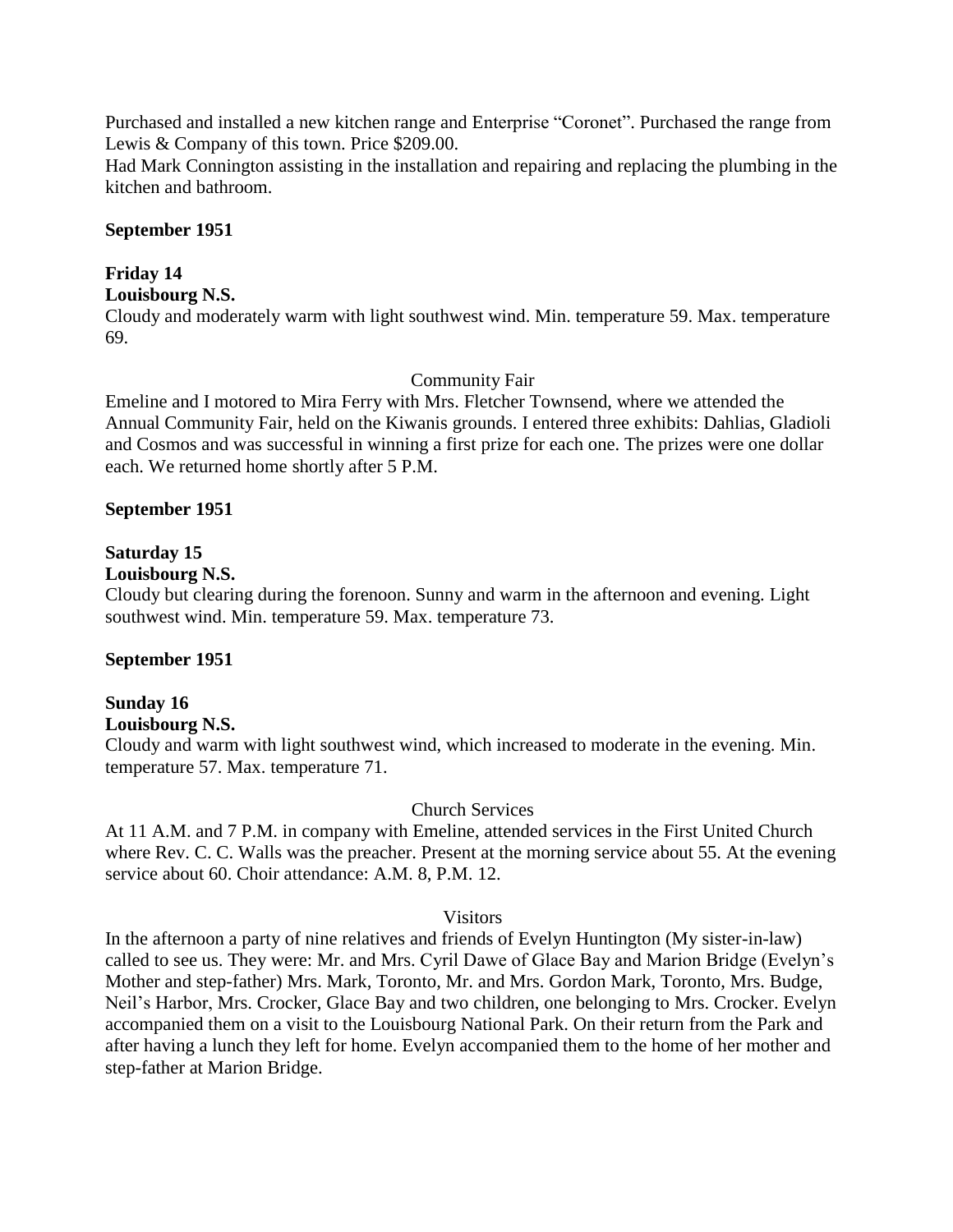### **September 1951**

## **Monday 17**

**Louisbourg N.S.** Cloudy and warm with a few light showers and some fog. Light southerly winds. Min.

temperature 63. Max. temperature 70.

## **September 1951**

## **Tuesday 18**

**Louisbourg N.S.**

Light rain in the early morning, cleared before noon, mostly clear during the afternoon and evening. Light winds. Rainfall about 1/16 inch. Min. temperature 56. Max. temperature 76.

### **September 1951**

## **Wednesday 19**

### **Louisbourg N.S.**

Clear and moderately warm with moderate to fresh southwest wind, which moderated to light in the evening. Min. temperature 48. Max. temperature 68.

## Choir Practice

At 8 P.M. in company with Emeline attended and conducted choir practice in the First United Church.

#### **September 1951**

## **Thursday 20**

#### **Louisbourg N.S.**

Clear and cool with light to moderate variable winds. An ideal day. Min. temperature 48. Max. temperature 69.

## **September 1951**

## **Friday 21**

#### **Louisbourg N.S.**

Clear and cool with light to moderate southwest wind. A very lovely day. Min. temperature 37. Max. temperature 62. Light frost reported in some sections of the town.

#### **September 1951**

## **Saturday 22**

## **Louisbourg N.S.**

Clear and moderately warm with light to moderate southwest wind. A very lovely early autumn day. Min. temperature 48. Max. temperature 73.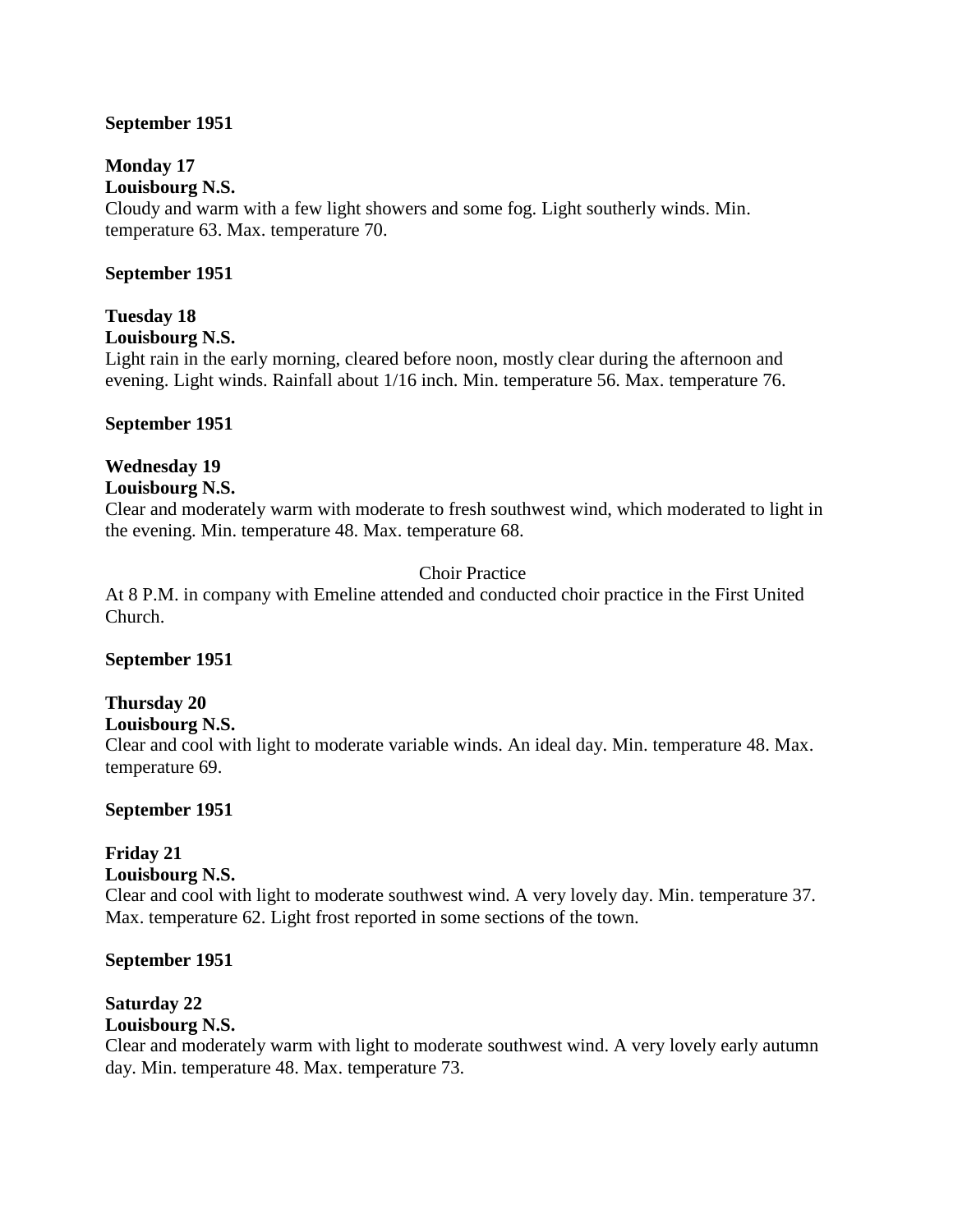#### Population of Louisbourg 1.112

According to a news item in the Sept 21, 1951 issue of the Halifax Chronicle-Herald dealing with the result of the Dominion Census of 1951 as it effected the cities and Towns of the Province of Nova Scotia, Louisbourg population was given at 1,112. The population of Louisbourg according to the 1941 census as reported in the press was 1.008.

#### **September 1951**

# **Sunday 23**

**Louisbourg N.S.**

Clear and warm but becoming cloudy and hazy in the afternoon. Moderate to fresh southwest wind. Min. temperature 56. Max. temperature 74.

#### Church Services

At 11 A.M. and 7 P.M. in company with Emeline attended services in the First United Church where Rev. C.C. Walls was the preacher. An attendance of about 80 in the morning, and about 60 in the evening. Choir attendance: A.M. 9, P.M. 8.

#### **Visitors**

Mr. and Mrs. John Spencer of Sydney were our guest. They had dinner and supper with us before leaving for home at about 6 P.M. In the afternoon, Evelyn and daughter, Jane, Emeline and I motored with them to the Louisbourg National Park, where we spent about two hours before returning.

#### **September 1951**

#### **Monday 24**

#### **Louisbourg N.S.**

Clear and cool with light to moderate northwest wind. Sunny. Rainfall of about 1/8 inch in the early morning. Min. temperature 42. Max. temperature 65.

#### **September 1951**

# **Tuesday 25**

**Louisbourg N.S.**

Clear and sunny, becoming mostly cloudy in the afternoon and evening. Moderate to fresh southwest wind. Min. temperature 39. Max. temperature 66.

#### To Sydney and Return

In the evening, Emeline and I motored to Sydney with Dan F. Nicholson, other passengers in the car were: Mrs. Neil Morrison and Blanche Cross. At Sydney we attended one of the evangelistic services being conducted in the Sydney Forum by Rev. Dr. and Mrs. Charles B. Templeton of Toronto. There were about 3000 persons present at tonight's service. This evangelistic campaign, which is sponsored by the Sydney Ministerial Association began on the  $19<sup>th</sup>$  of this month is to continue until the evening of the  $30<sup>th</sup>$ .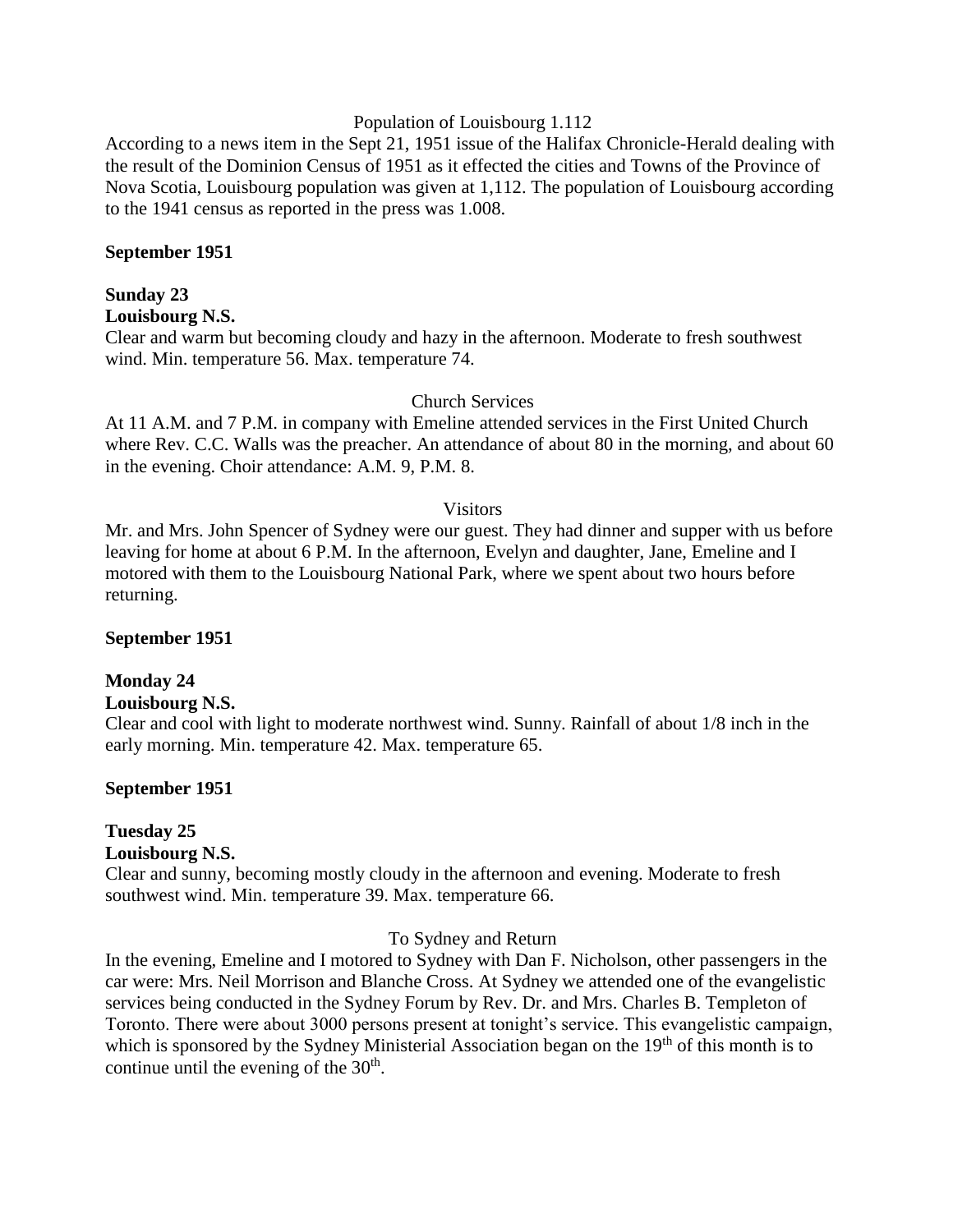#### **September 1951**

#### **Wednesday 26 Louisbourg N.S.**

Cloudy but becoming clear and sunny early in the day. Moderate to strong westerly winds with occasional rain squalls in the late afternoon. Very cool in the afternoon and evening. Min. temperature 35. Max. temperature 66.

#### Choir Practice

At 8 P.M. in company with Emeline, attended and conducted choir practice in the First United Church.

### **September 1951**

# **Thursday 27**

### **Louisbourg N.S.**

Clear, sunny and cool with fresh westerly winds, which moderated in the afternoon. Min. temperature 39. Max. temperature 60.

## To Sydney and Return

Went to Sydney on the 8 A.M. trip of the Highland Lines Bus. At Sydney met Don MacKeen, representing Anglo-Canadian Mercantile Co. Ltd. of Montreal and gave him an order for merchandise. Returned in the early afternoon, leaving Sydney on the 12:15 trip of Highland Lines Bus.

#### **September 1951**

#### **Friday 28 Louisbourg N.S.**

Cloudy with moderate to fresh southwest wind. A few light showers and some fog and mist. Min. temperature 36. Max. temperature 65.

Dragger Arrives

The recently built Fishing Dragger, "Fort Louisbourg" arrived in the early part of the night.

## **September 1951**

## **Saturday 29**

**Louisbourg N.S.**

Clear and cool with brief cloudy intervals. A few light showers, one of them part snow in the late afternoon. Moderate to fresh northwest wind, gusty. Min. temperature 38. Max. temperature 64.

## End of Daylight Time

Daylight Saving Time for 1951, which began immediately after midnight on the night of Saturday, April 28, ended tonight immediately after midnight.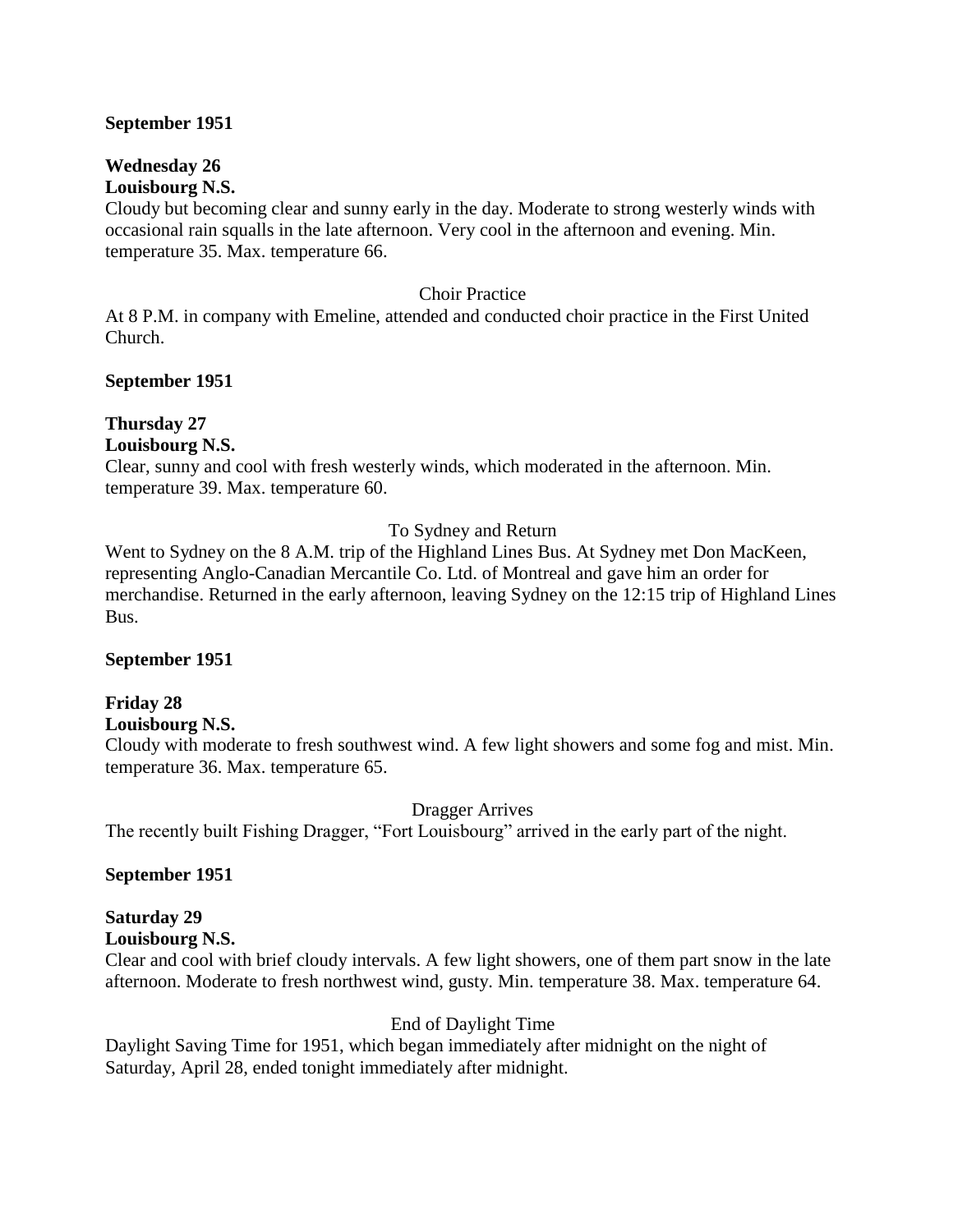#### **September 1951**

**Sunday 30 Louisbourg N.S.**

Cool and mostly clear with fresh northwest wind and a few light rain squalls. Min. temperature 32. Max. temperature 55.

#### Church Services

At 11 A.M. and 7 P.M. attended services in the First United church, where Rev. C.C. Walls was the preacher. The morning service consisted of the Sunday School Annual Rally Day Service. About 90 present at the morning service. At the evening service about 40. Choir attendance: A.M. 8, P.M. 6.

#### Catalone Anniversary Service

At 3 P.M. attended the Annual Anniversary Service of the United Church at Catalone. Service in charge of Rev. C. C. Walls with Rev. Frank MacLean of St. Andrew's United Church, Sydney, N.S. as guest speaker. Service well attended. 14 members of the United Church choir, Louisbourg were present and led the service of song. The following members of the Louisbourg choir were present: Mrs. Chas Bagnall, (organist) Mrs. Angus MacLean, Mrs. D.J. MacIntyre, Blanche Cross, Georgina MacVicar, Mrs. Dan J. MacLeod, Mrs. Harold MacQueen, Mrs. C.C. Walls, Dan F. Nicholson, John Skinner, Harold MacQueen, Edison Skinner, A.W. Stacey and M.S. Huntington (Director)

Emeline was not out to church today, owing to an injured knee.

#### Fire

At about 10:55 A.M. the fire alarm sounded for a fire on the roof of George Phalen's dwelling on Main Street. Damage was slight.

#### **October 1951**

#### **Monday 1 Louisbourg N.S.**

Cool and mostly cloudy with a few very light showers. Light northwest wind. Light frost in the morning. Min. temperature 31. Max. temperature 54.

### New Mail Service [blank]

#### **October 1951**

#### **Tuesday 2**

#### **Louisbourg N.S.**

Cloudy and cool with moderate to fresh west and southwest winds. Showers during the early part of the night. Light frost in the morning. Min. temperature 30. Max. temperature 60.

#### **October 1951**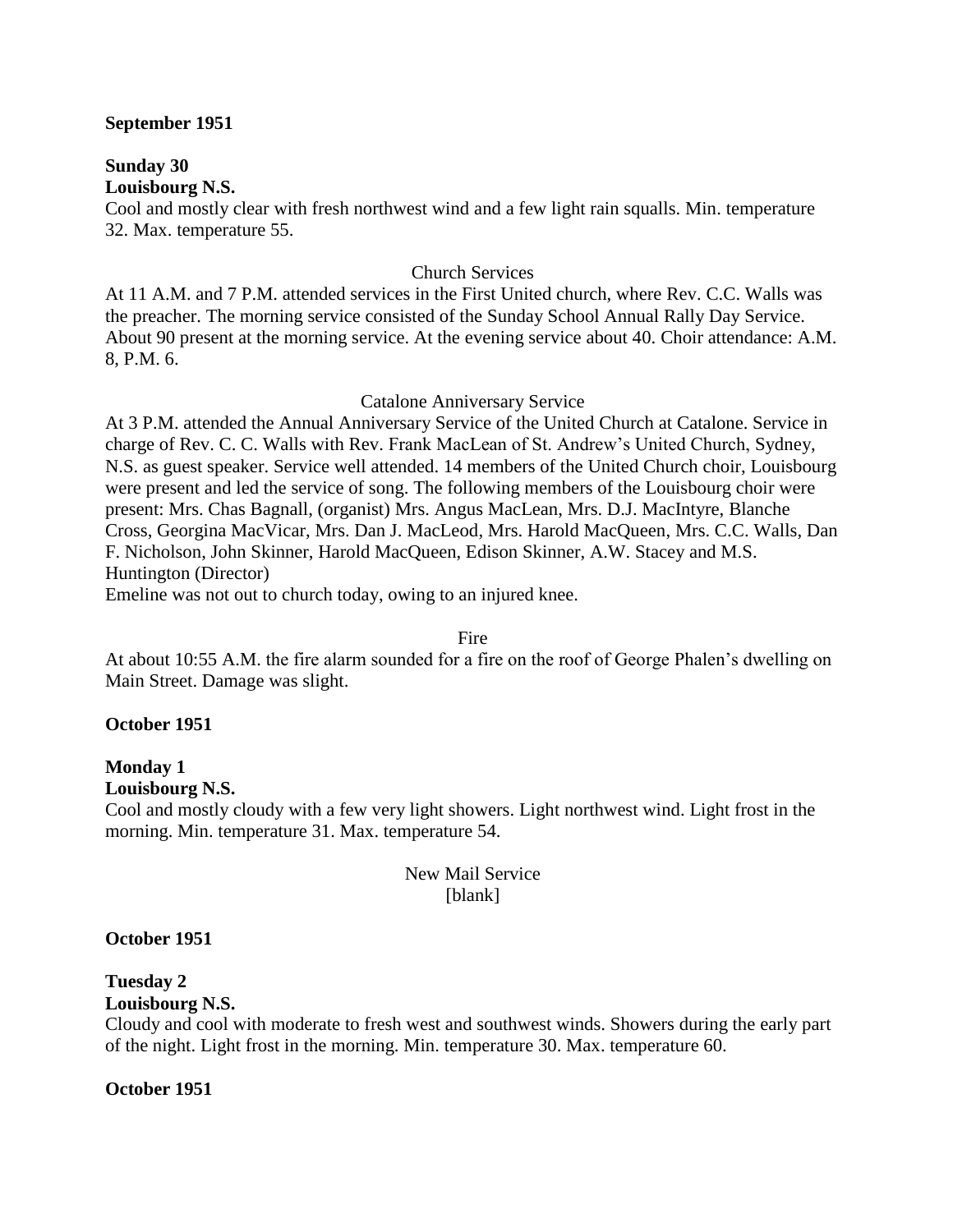# **Wednesday 3**

#### **Louisbourg N.S.**

Cool and partly clear with moderate easterly winds. Rainfall of last night about 1/16 inch. Min. temperature 37. Max. temperature 59.

Choir Practice

At 8 P.M. attended and conducted choir practice in the First United Church.

### **October 1951**

# **Thursday 4**

## **Louisbourg N.S.**

Clear but becoming cloudy early in the day. Light to moderate southwest winds. Min. temperature 36. Max. temperature 62.

## Landed at Kennington Cove

The three man crew of the Fishing boat, "INEZELOISE", Francis Corkum, 31, Morris Burke 41, and Joseph Richardson 23, landed in a dory at Kennington Cove at about noon today, after having been adrift since last Sunday night when their boat sank off the Cape Breton coast. They were engaged in fishing off Port Morien and left that port on last Friday morning to attend trawls. When some distance off the coast the boat engine broke down leaving them at the mercy of the wind and sea. On Sunday night, September 30 finding the boat on a sinking condition, they launched their dory and abandoned the boat which went to the bottom a few minutes later. From that time until they reached shore they were rowing in an attempt to reach land, or drifting helplessly. Early this morning while off Gabarus Bay, they sighted land, and with the aid of a southwest wind, reached the shore at about noon in an exhausted condition. On reaching the home of Alex MacLean, word was sent to Louisbourg. William Lewis of Louisbourg, motored to the Cove and brought the three men to this town where they were placed in the Marine Hospital where they received medical attention at the hands of Dr. A.L. Saunders. For the last several days search planes have been scouring the sea for the missing men, but failed to locate them. They will likely be confined to the hospital for at least a week. The Hospital is in charge of George Phalen.

## **October 1951**

## **Friday 5**

## **Louisbourg N.S.**

Cloudy and warm with light to moderate variable winds. Min. temperature 52. Max. temperature 75.

## Preparatory Service

At 7:30 P.M. attended the Quarterly Preparatory Service in the First United church, where Rev. C. C. Walls was the preacher. 24 persons present. Choir attendance: 6.

## **October 1951**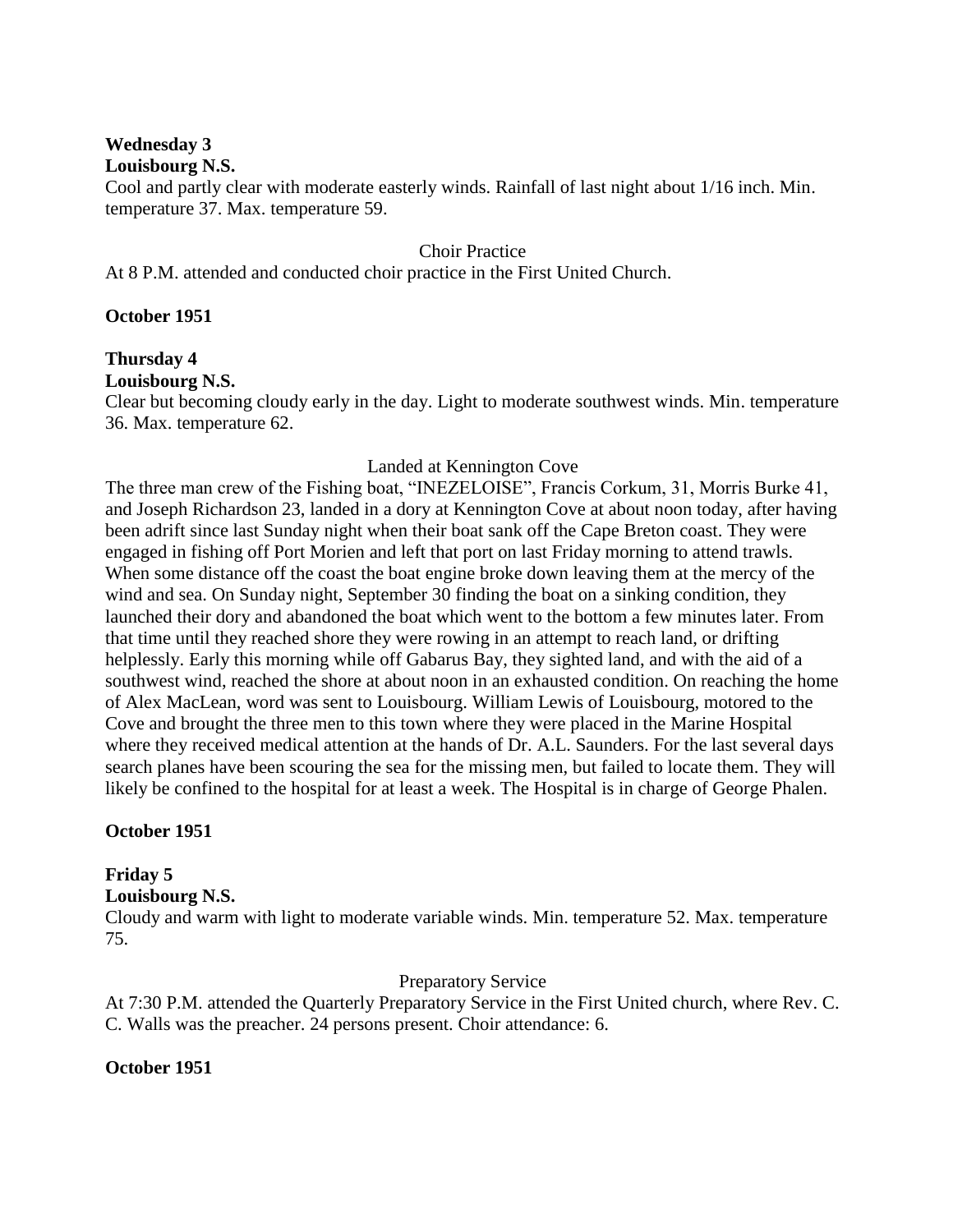# **Saturday 6**

#### **Louisbourg N.S.**

Cloudy and very cool with fresh to strong northeast wind. Mist and a few light showers. Min. temperature 42. Max. temperature 53.

#### Death of Arthur Wayne Pearl

The death of Arthur Wayne Pearl, son of Mr. and Mrs. William Pearl, Havenside, occurred today. He was thirteen months old.

### **October 1951**

# **Sunday 7 Louisbourg N.S.**

Clear and cool with moderate northerly winds. Min. temperature 31. Max. temperature 48.

## Church Services

At 11 A.M. and 7 P.M. in company with Emeline, attended services in the First United Church where the preacher in the morning was the regular pastor, Rev. C.C. Walls and in the evening, his son, Mr. Grant Walls, student minister. The Communion of the Lord's Supper was dispensed at the morning service. Present at the morning service: about 70 and at the evening service about 60. Choir attendance: A.M. 6, P.M. 8.

## **October 1951**

## **Monday 8 Louisbourg N.S. Thanksgiving Day**

Clear in the morning, but becoming cloudy and threatening early in the day. Rain began to fall at about 3 P.M. and continued during the evening and night. Thunder and lightning beginning at about 8:45 accompanied by very heavy showers. Fresh southerly winds, increasing to strong during the afternoon. Frost in the morning. Min. temperature 25, Max. temperature 61.

## Heavy Frost

Frost of last night killed the dahlias, morning glories, Nasturtiums and other tender plants in our garden. First ice and first killing frost this season.

## Arrive in Canada

Princess Elizabeth, eldest daughter of His Majesty, King George the 6<sup>th</sup>, and her husband, the Duke of Edinburgh [blank]

## **October 1951**

# **Tuesday 9**

# **Louisbourg N.S.**

Clearing in the morning and continuing sunny all day. Moderate to fresh northwest wind. Rainfall of yesterday and last night 1 1/2 inch. Min. temperature 42. Max. temperature 62.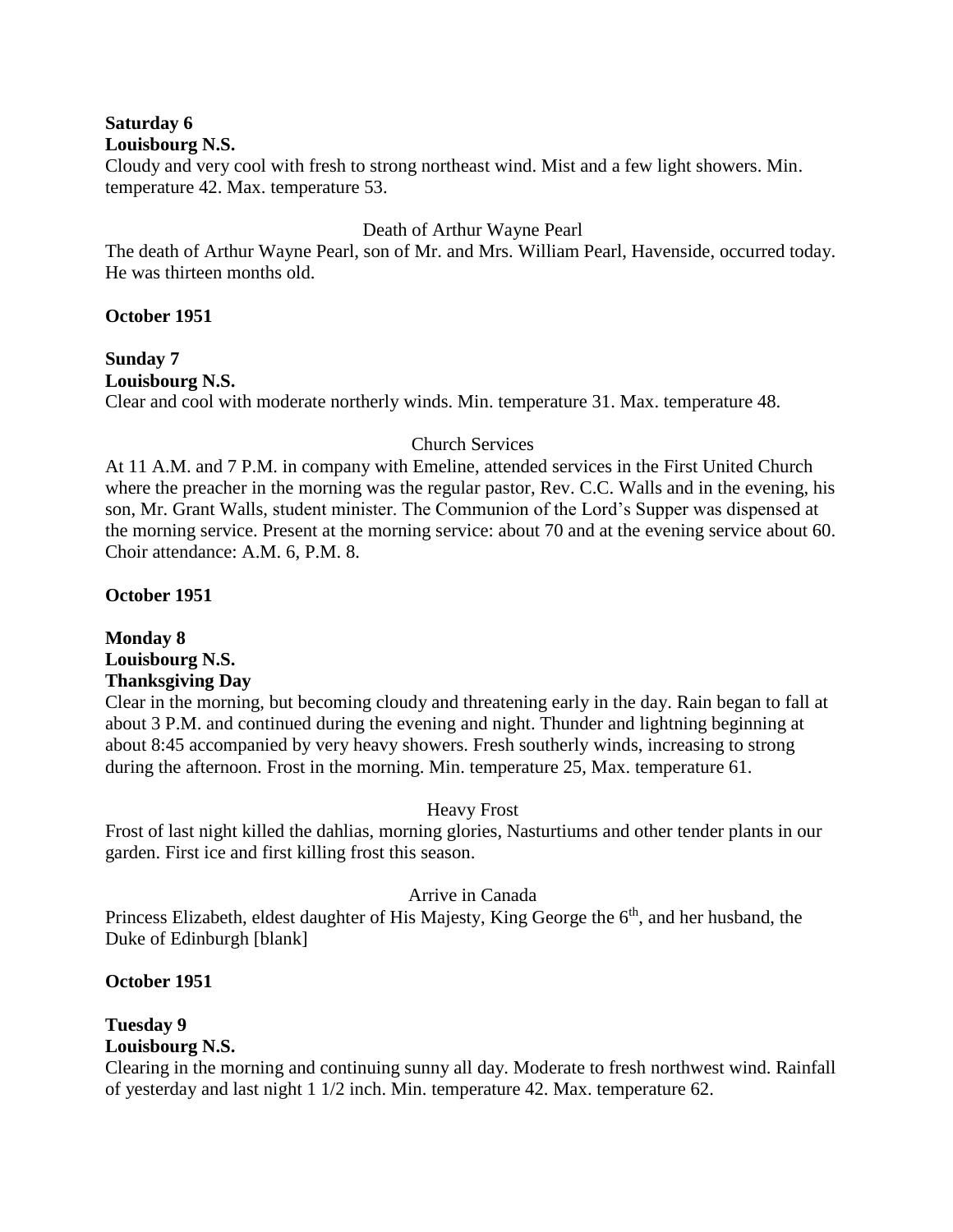#### **October 1951**

#### **Wednesday 10 Louisbourg N.S.**

Clear with light haze at times, mostly cloudy in the evening. Light to moderate northeast wind, shifting before noon to southwest. Min. temperature 38. Max. temperature 56.

#### Visited New Boston

Visited New Boston today for the purpose of taking colored photographs of the autumn leaves, which are now about at their best. I took six snaps of the forest in colors. My first experience in colored photography.

Left Louisbourg on the 8 A.M. trip of the Highland Lines Bus, Left the bus at MacIntryre's store at Catalone and walked to New Boston and back to Catalone. Returned home on the bus due here at 5:30 P.M.

#### Choir Practice

At 8 P.M. in company with Emeline, attended and conducted choir practice in the First United Church.

#### **October 1951**

#### **Thursday 11**

#### **Louisbourg N.S.**

Clear but becoming cloudy and overcast shortly before noon. Mist and light rain beginning early in the night. Min. temperature 42. Max. temperature 61.

#### **October 1951**

#### **Friday 12**

#### **Louisbourg N.S.**

Rain in the early morning and occasional light showers throughout the day, clearing at night. Cool, with moderate northerly winds. Rainfall of last night and today, about 1/4 inch. Min. temperature 29. Max. temperature 52.

#### C. G. S. Edward Cornwallis

Canadian Government Steamer, "Edward Cornwallis" arrived in the evening and docked at the Freight wharf.

#### **October 1951**

## **Saturday 13**

### **Louisbourg N.S.**

Clear and very cool with moderate to fresh northwest wind. Frost in the morning and light trace of snow on the ground. A few light snow squalls in the afternoon. Min. temperature 26. Max. temperature 45.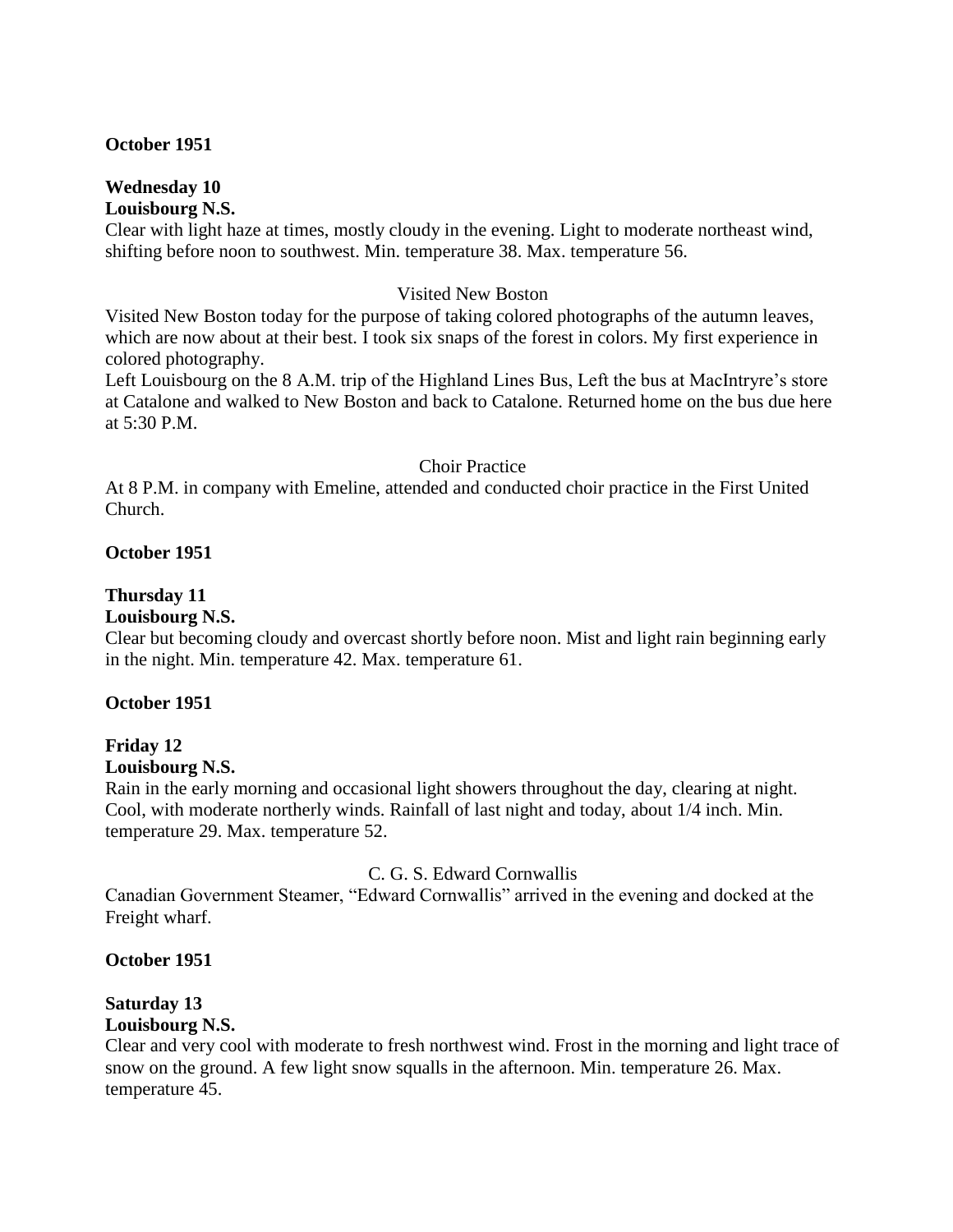#### C.G.S Edward Cornwallis

Canadian Government Steamer, "Edward Cornwallis" which arrived last evening, sailed at about 8 A.M.

### **October 1951**

# **Sunday 14**

# **Louisbourg N.S.**

Clear and cool with moderate to fresh northwest wind. Frost in the morning. Min. temperature 26. Max. temperature 53.

### Church Services

At 11 A.M. and 7 P.M. in company with Emeline, attended services in the First United Church where Rev. C.C. Walls was the preacher. Present at the morning service about 70. At the evening service about 65. Choir attendance: 12 at each service.

### **October 1951**

# **Monday 15**

**Louisbourg N.S.**

Clear with moderate westerly winds. A very lovely autumn day. Min. temperature 37. Max. temperature 63.

## TARRED ROOF

Tarred porch roof of our dwelling house in the afternoon.

## Fish Plant Construction

The erection of another building for the new Fish Plant has begun within the last few days. This building is to be on the Fish Plant wharf and I understand is to be two stories in height, and used as a receiving shed. The other building which have been under construction during the past year are not nearing completion. Foundation Maritimes Ltd. are the builders.

## **October 1951**

# **Tuesday 16**

**Louisbourg N.S.**

Clear and sunny with light southwest winds. A very lovely day. Min. temperature 37. Max. temperature 66.

## **October 1951**

# **Wednesday 17**

# **Louisbourg N.S.**

Remarkably clear with very light variable winds. A perfect autumn day followed by a perfect night, cloudless and moonlight. Min. temperature 37. Max. temperature 60.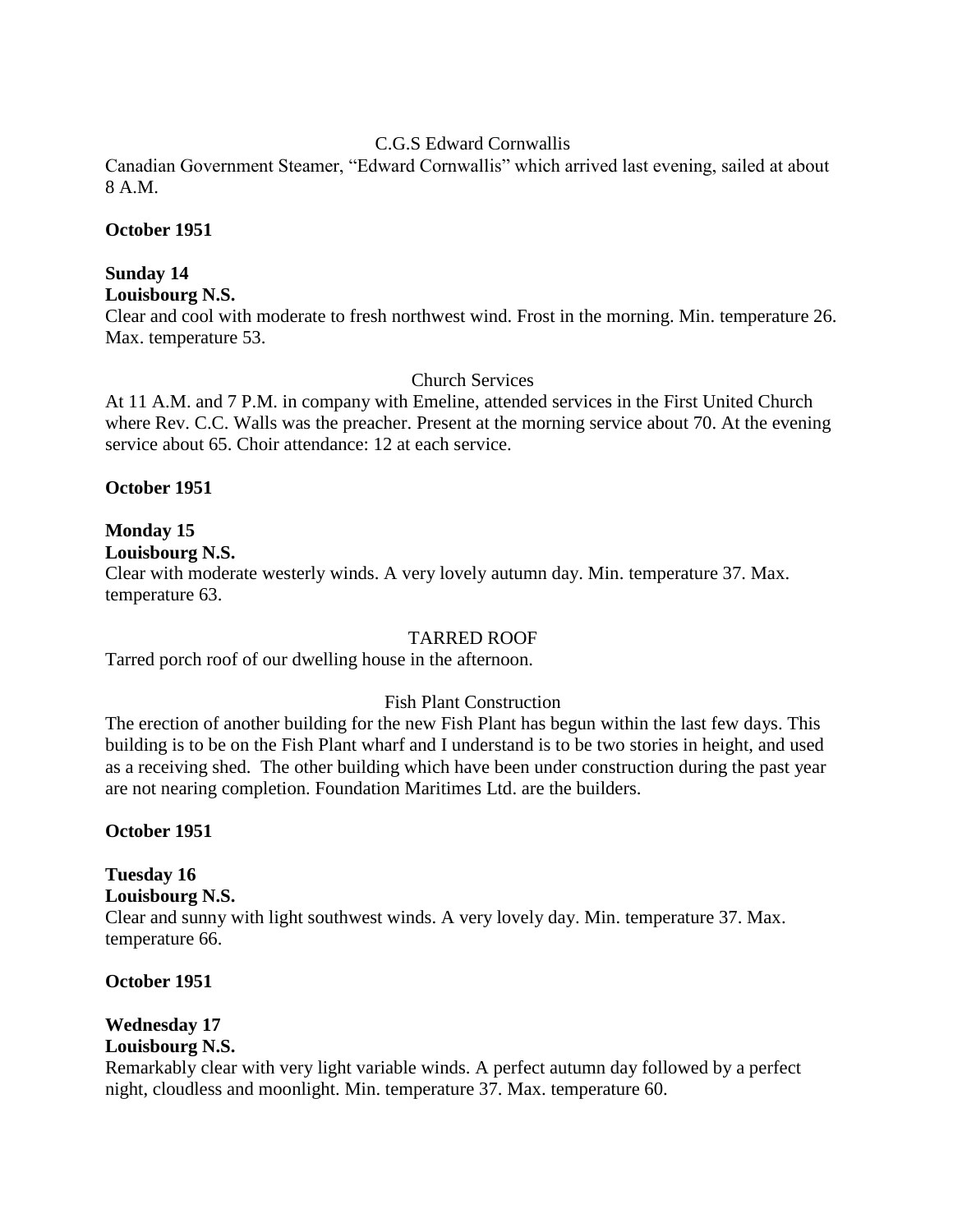### Arrived for a Visit

Mr. and Mrs. Clifford Huntington, arrived on the train in the evening for a visit. While in town they will be our guests.

## Choir Practice

At 8 P.M., in company with Emeline, attended and conducted choir practice in the First United Church.

### **October 1951**

# **Thursday 18**

## **Louisbourg N.S.**

Cloudy but clearing early in the forenoon and remaining mostly clear all day and late into the night. Moderate northeast wind. Min. temperature 39. Max. temperature 56.

## **October 1951**

# **Friday 19**

## **Louisbourg N.S.**

Cloudy with mist, drizzle and a few light showers. Fresh northeast wind. Min. temperature 44. Max. temperature 50.

An unusually heavy sea on the coast. Three fishing vessels in the harbor for shelter.

## **October 1951**

# **Saturday 20**

**Louisbourg N.S.**

Cloudy with light showers and mist in the morning, moderate northerly winds. Rainfall about 1/8 inch. Min. temperature 46. Max. temperature 54.

## Water Supply Turned Off

The Town's water supply was turned off at 3 P.M. today while preparations were being made for to clear the main pipe line leading from the intake. According to plan the water will be turned on tomorrow morning and turned off again at 1 P.M. tomorrow afternoon.

## Death of William J. Spencer

The death of William J. Spencer, New Waterford occurred last night. Mr. Spencer who was 78 years of age, was a son of the late Philip Spencer. He was born at Port Morien but for the last forty years had lived at New Waterford where until his retirement, was employed by the Dominion Coal Company. He is survived by three son and three daughters. The sons are Thomas on the New Waterford Police Force, Doug and William Jr. Daughters: Mrs. Robert Wilson, Mrs. Pat LeBlanc and Marjorie. The late Mr. Spencer's father and my Grandfather, William Spencer were brothers.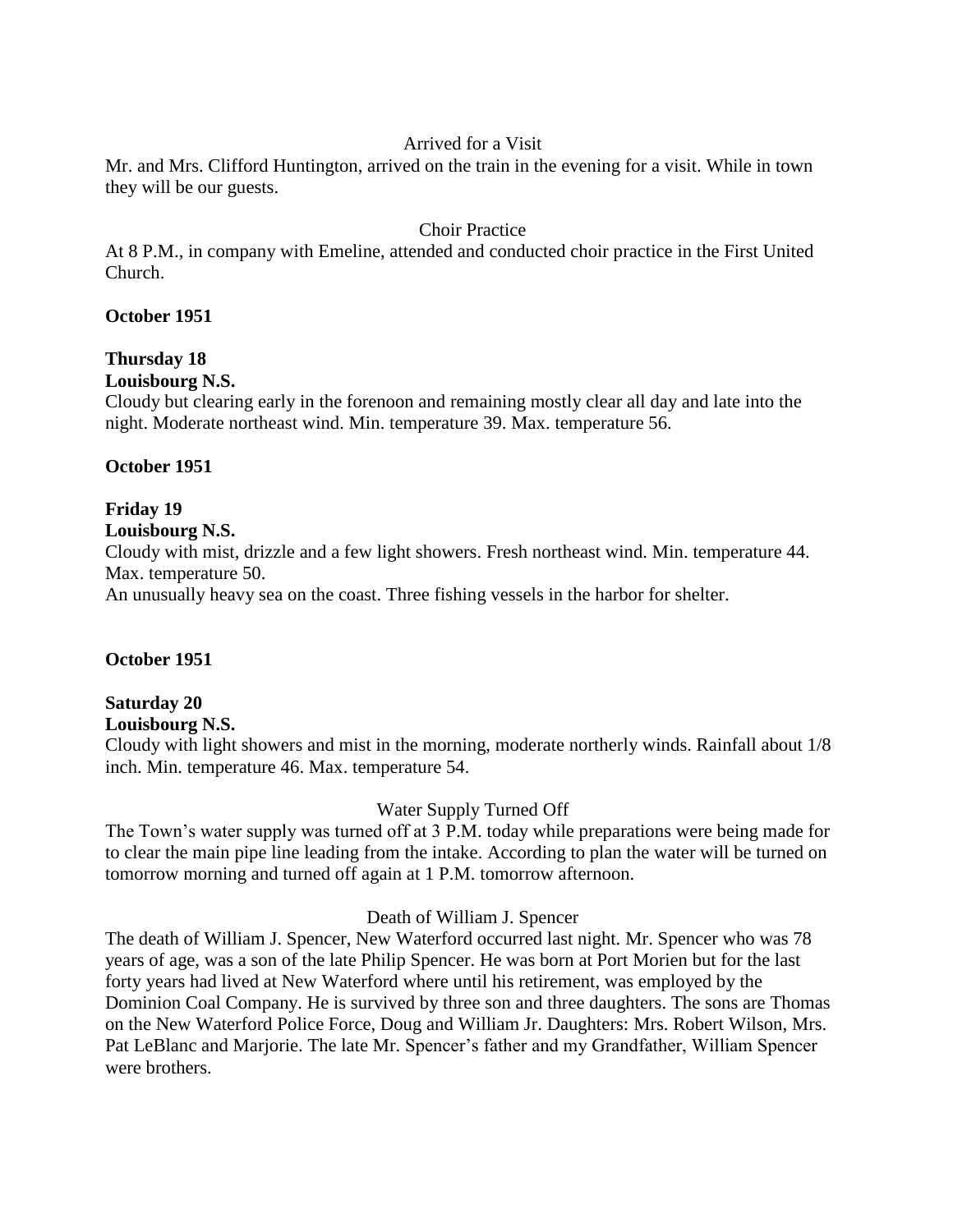#### **October 1951**

#### **Sunday 21 Louisbourg N.S.**

Cool and partly clear with fresh to strong northerly winds. Min. temperature 42. Max. temperature 54.

#### Church Services

At 11 A.M. and 7 P.M. in company with Emeline, attended services in the First United Church, where Rev. C. C. Walls was the preacher. Attendance in the morning about 75, in the evening about 65. Choir attendance: A.M. 11, P.M. 13.

#### S. S. ASTORIA

Panamanian Steamer, "Astoria" arrived for shelter at about 3 P.M. and anchored in the stream.

#### Water Turned On

The Town's water supply which was turned off yesterday afternoon in order that the water main might be cleaned, was turned on at about 6 P.M. The job is not yet completed but will likely be continued tomorrow.

#### **October 1951**

# **Monday 22**

#### **Louisbourg N.S.**

Clear and sunny with light northerly winds. Min. temperature 42. Max. temperature 54.

## Water Turned Off

Town water supply was turned off at about 1 P.M. in order that the cleaning of the Main water line might continue.

## S. S. ASTORIA Sailed

Panamanian steamer, "Astoria" which arrived here yesterday afternoon sailed shortly after noon. I understand she is enroute to Grand Narrows for a cargo of gypsum.

#### **October 1951**

## **Tuesday 23**

#### **Louisbourg N.S.**

Clear with light southwest wind, increasing to moderate in the early afternoon. A very pleasant autumn day. Min. temperature 30. Max. temperature 57.

#### Water Turned On

The Town's water supply was turned on at about 6 P.M. The cleaning of the water main has not yet been completed and will likely be continued for the next day or two.

#### **October 1951**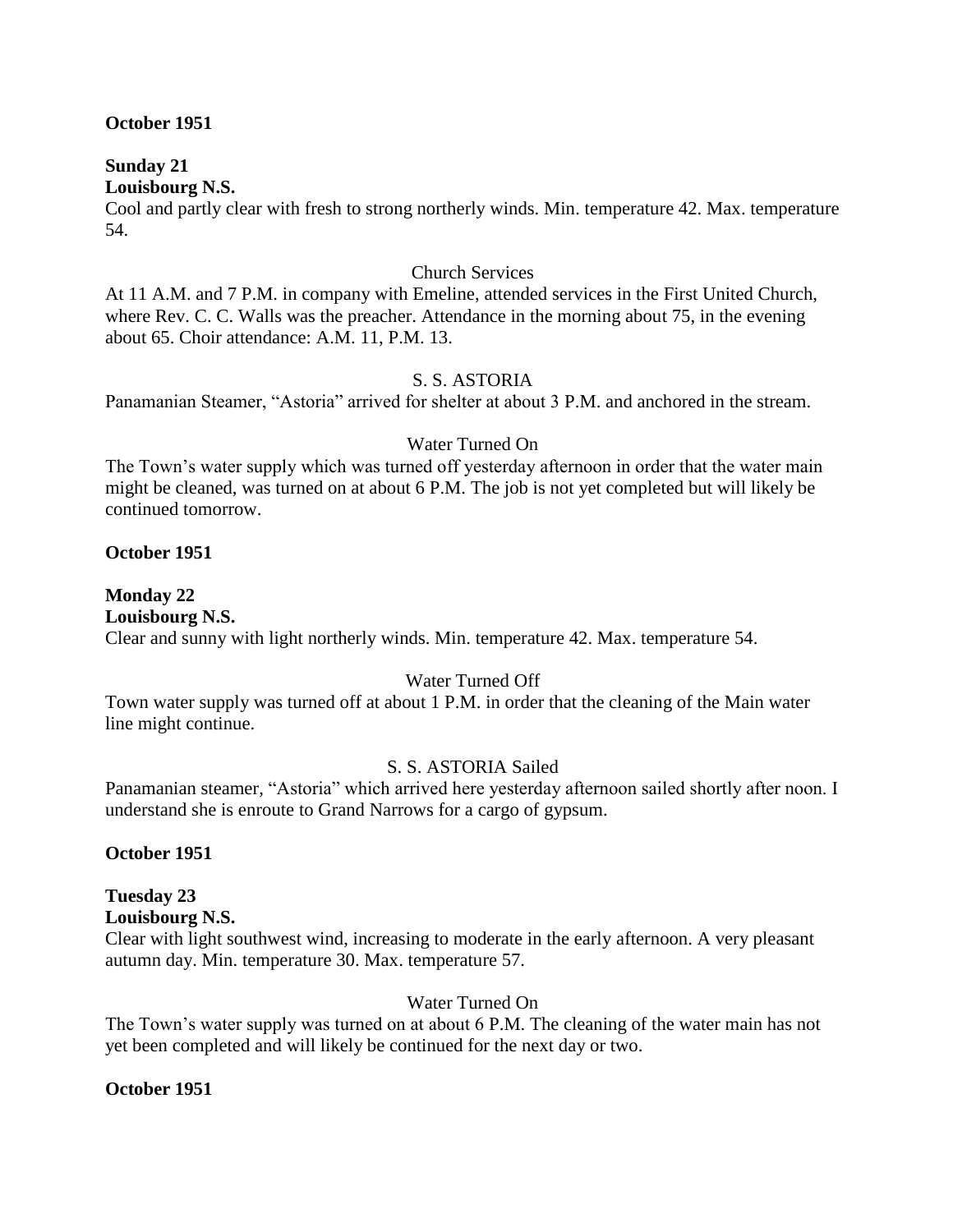#### **Wednesday 24 Louisbourg N.S.**

Clear and cool with moderate northeast wind. Min. temperature 40. Max. temperature 54.

## Choir Practice

At 8 P.M. in company with Emeline, attended and conducted choir practice in the First United Church.

### **October 1951**

# **Thursday 25**

# **Louisbourg N.S.**

Cloudy with light to moderate southwest wind, increasing to strong during the night. Heavy showers during the night. Min. temperature 42. Max. temperature 55.

### Attended Liberal Meeting

Motored to Riverview High School, Coxheath, N.S. with William Lewis and attended the Annual meeting of the Cape Breton County Liberal Association, which was presided over by Mr. Dan MacMillan of Reserve Mines. Speakers at this meeting were: Hon Angus L. MacDonald, Premier of Nova Scotia, Hon Malcolm Patterson, Attorney General and Urguhart, M.L. A for Richmond County. A large attendance. Other passengers in the William Lewis car were: Alex MacKeigan and Lloyd Harris. We arrived home at 11 P.M.

## **October 1951**

#### **Friday 26 Louisbourg N.S.**

Cloudy and cool with brief sunny intervals. Fresh northwest wind, moderating in the evening. Min. temperature 35. Max. temperature 55. Rainfall of last night about  $\frac{1}{2}$  inch.

## Left for Home

Mr. and Mrs. Clifford Huntington of Huntington, N.S. who have been our guest since Wednesday, Oct 17, left for home, via Sydney by Highland Lines Bus at 2:30 P.M.

## British Elections

In the British election held yesterday the Conservatives under the leadership of Winston Churchill scored a victory the Labor Party under the premiership of Clement Attlee.

## **October 1951**

# **Saturday 27**

## **Louisbourg N.S.**

Clear but becoming cloudy early in the day. Moderate southwest wind increasing to fresh and moderating to light in the evening. A few showers in the early part of the night. Min. temperature 28. Max. temperature 59.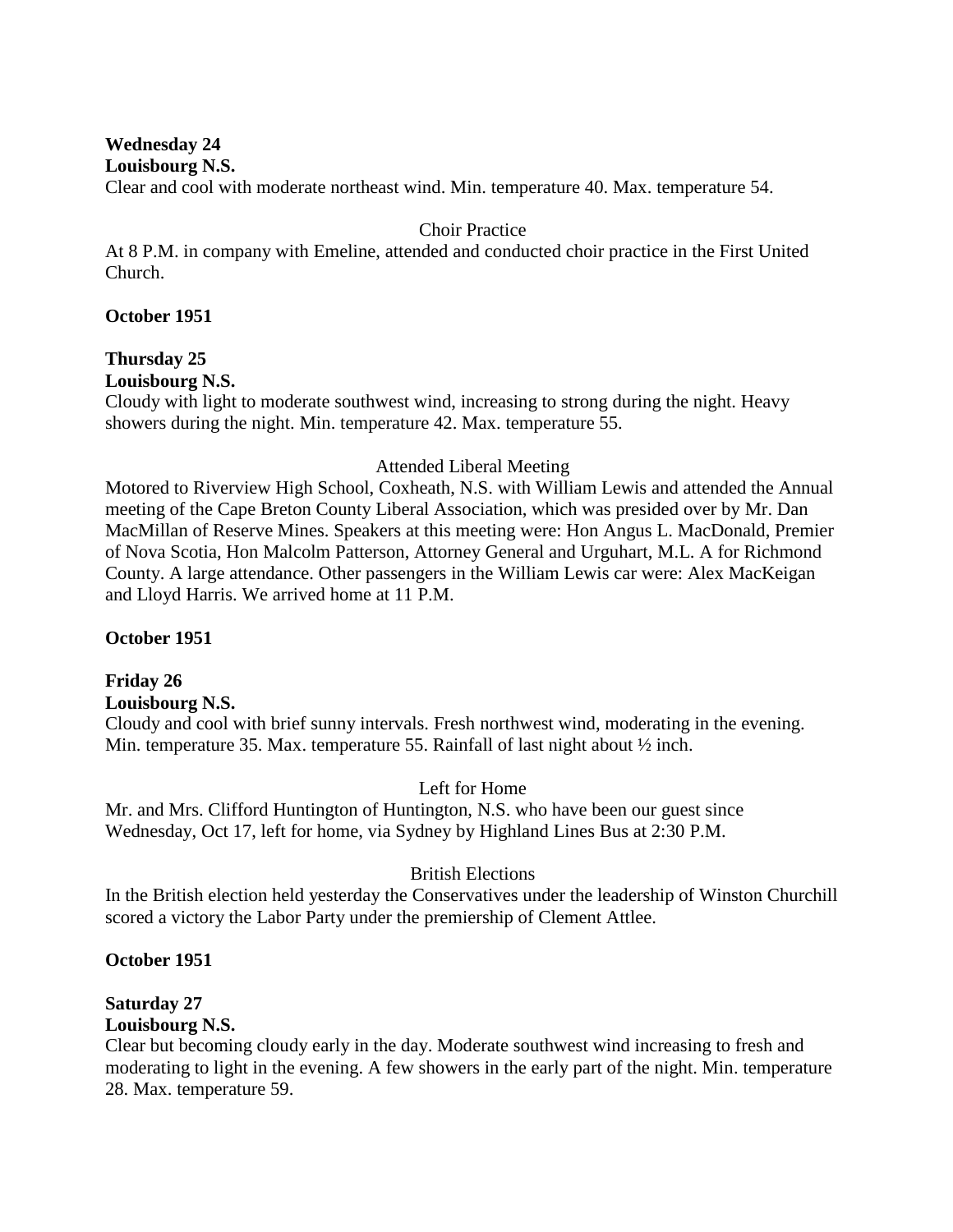#### Death of Mrs. John Urguhart

The death of Mrs. John Urguhart, occurred at Dartmouth, N.S. tonight. Mrs. Urguhart, the former Miss Catherine Dillon of Louisbourg and daughter of the late Mr. and Mrs. John Dillon was about 76 years of age. She is survived by three sons, George, Sydney, John, Montreal, George, Dartmouth. Sisters: Mrs. Geo G. Tucker, Scaterie (Rose), Mrs. Fred Baxter (Agnes) St. John. Brother: John, Vancouver.

#### **October 1951**

## **Sunday 28**

#### **Louisbourg N.S.**

Clear with light southwest wind, becoming cloudy in the evening. Rain began to fall at about 9:30 P.M. Min. temperature 25. Max. temperature 48.

#### Church Services

At 11 A.M. and 7 P.M. in company with Emeline, attended services in the First United Church, where Rev. C.C. Walls was the preacher. About 75 present at each service. Choir attendance: A.M. 11, P.M. 12.

#### **October 1951**

#### **Monday 29**

#### **Louisbourg N.S.**

Showers and heavy wind in the morning. Cleared during the forenoon, becoming cloudy with showers in the evening. Rainfall ½ inch. Strong southwest wind, shifting to west at about noon and continuing strong. Min. temperature 30. Max. temperature 56.

#### Death of Sandra Vallis

The death occurred today of Sandra Vallis, 10 months old daughter of Mr. and Mrs. Benjaman Vallis, Havenside, Louisbourg.

#### **October 1951**

**Tuesday 30 Louisbourg N.S. New Moon Today** Clear and cool with moderate to fresh westerly winds. Min. temperature 30. Max. temperature 47.

#### Choir Practice

At 8 P.M. in company with Emeline, attended and conducted choir practice in the First United church.

#### **October 1951**

#### **Wednesday 31**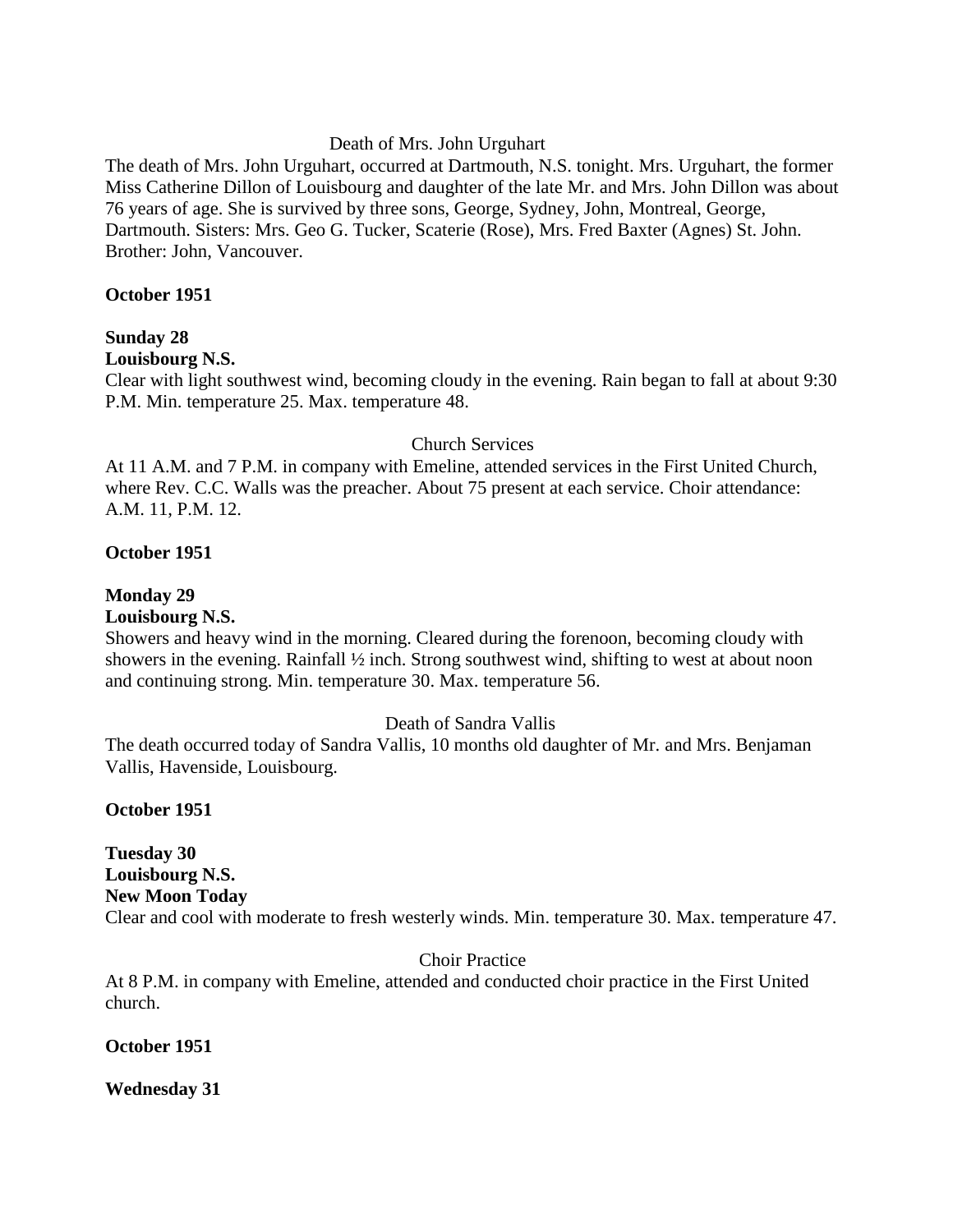#### **Louisbourg N.S.**

Light showers in the morning, but mostly clear during the day. Light to moderate southwest wind. Min. temperature 28. Max. temperature 53.

#### **November 1951**

# **Thursday 1**

# **Louisbourg N.S.**

Light showers in the early morning. Cloudy all day. Light to moderate southwest wind, shifting to northeast at about 10 A.M. Showers in the late afternoon, evening and night. Min. temperature 38. Max. temperature 57.

### Harvested Gladioli Bulbs

Harvested my Gladioli bulbs yesterday afternoon and finished digging Dahlia bulbs today.

### **November 1951**

## **Friday 2**

#### **Louisbourg N.S.**

Cloudy and very cool with moderate to fresh northeast wind. Rainfall of yesterday and last night 1 inch. Min. temperature 33. Max. temperature 41.

### Death of Colin Ferguson

The death occurred at his home at Brickyard, Mira of Colin Ferguson, aged 87 years.

#### Fire [blank]

#### **November 1951**

**Saturday 3 Louisbourg N.S.**

Cloudy, misty and drizzly with a few light showers. Moderate easterly winds. Min. temperature 36. Max. temperature 56.

> Death of Capt. John Tutty [See write up on November 6]

#### **November 1951**

#### **Sunday 4 Louisbourg N.S.** Cloudy, foggy and misty with occasional heavy showers. Light southerly winds. Min. temperature 51. Max. temperature 58.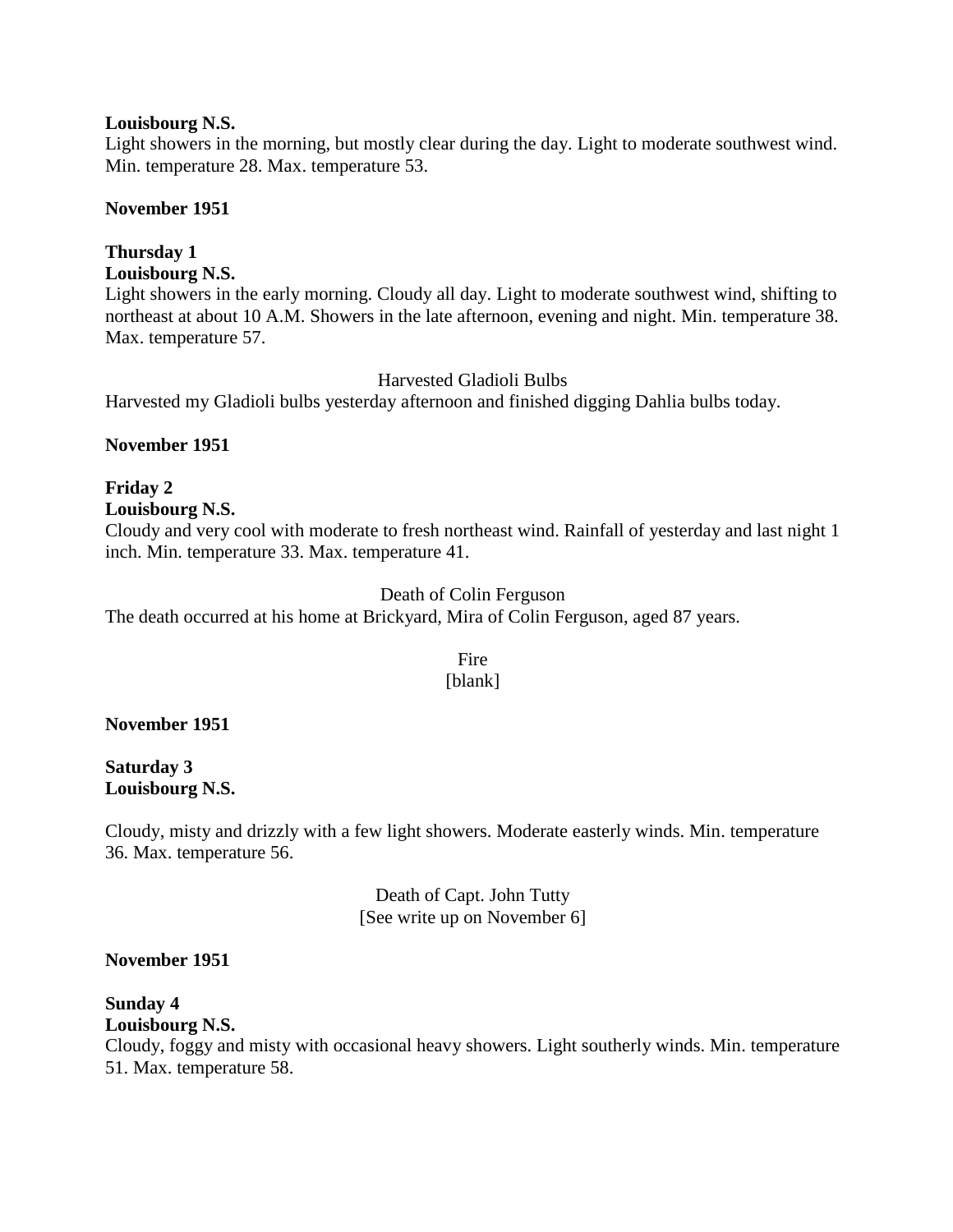#### Church Services

At 11 A.M. and 7 P.M. in company with Emeline, attended services in the First United Church where Rev. C.C. Walls was the preacher.

The regular autumn Thank offering Service of the Women's Missionary society was held at the evening service and led by Mrs. C. C. Walls, assisted by Mrs. A.W. Stacey. Others taking part were: Mrs. Henderson, Mrs. William Hilchie, Mrs. Coughlan, Mrs. Arthur Townsend and Mrs. M. S. Huntington.

At the morning service, the rite of baptism was administered to five children, the oldest being about eight months. The parents of these children who were all present at the service were as follows:

Mr. and Mrs. William Stewart, Mr. and Mrs. Gordon MacLeod, Mr. and Mrs. Hugh Beaver, Mr. and Mrs. George Stacey and Mr. and Mrs. Charles MacIntyre. Present at the morning service about 85, at the evening service about 55. Choir attendance: A.M. 13, P.M. 14.

#### Visited Home of Mr. and Mrs. Dan Smith

Immediately after the close of the evening service, Emeline and I motored with Charles Stacey and his mother to the home of Mr. and Mrs. Dan Smith, Kent Street, where the body of the late Captain John Tutty is resting.

#### **November 1951**

#### **Monday 5**

#### **Louisbourg N.S.**

Heavy rain in the early morning. Cloudy but clearing in the forenoon. Sunny during the afternoon. Light winds. Rainfall, since Saturday morning about 2 inches. Min. temperature 29. Max. temperature 56.

#### **November 1951**

#### **Tuesday 6**

#### **Louisbourg N.S.**

Clear and cool with moderate to fresh northwest wind. Moderating to light in the evening. Min. temperature 24. Max. temperature 44.

#### Funeral

At 2:30 P.M. attended the funeral of the late Captain John E. Tutty. Services at the house, First United Church and grave were conducted by Rev. C. C. Walls, Pastor of the First United Church. Members of Mariners Lodge A.F. & A.M. attended in a body. Funeral in charge of D.M. Johnston, Funeral Director. Burial took place in the United Church Cemetery (Harbour View) on Clarke's Road.

#### Death of John S. Cann (sic)

The death occurred today at Royal Avenue Hospital, Sydney of Capt. John E. Tutty of Louisbourg. Capt. Tutty who was in the  $94<sup>th</sup>$  year of his age was born at Big Lorraine but came to Louisbourg early in life where he made his home. He is survived by his wife, three sons and four daughters. The sons are: Hector at Sydney, Harold at Quincy, Mass, and Edward at Pontiac,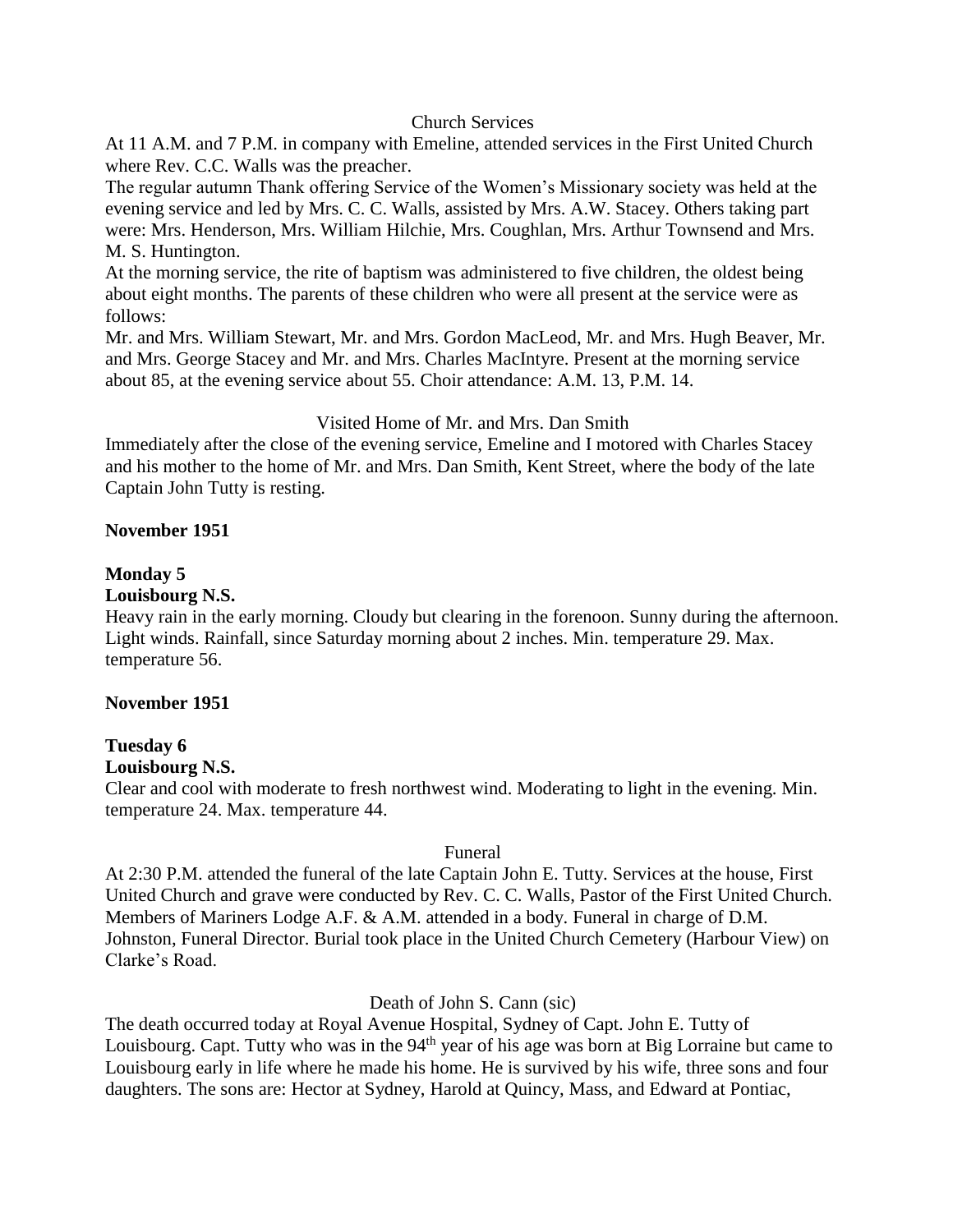Michigan. The daughters: Mrs. George Wilcox (Lillian) Mrs. Dan Smith (Emma) both at Louisbourg, Mrs. Walter Isenor (Kathleen) and Mrs. George Hatfield (Ella) both of Lantz Siding, N.S. Capt. Tutty who was a son of the late Mr. and Mrs. Solomon Tutty, was a member of the United Church and Mariner's Lodge A.F. & A.M. Louisbourg.

### **November 1951**

# **Wednesday 7**

# **Louisbourg N.S.**

Clear and sunny, becoming cloudy and threatening in the afternoon. Light westerly winds shifting to southerly during the afternoon and increasing to fresh. Min. temperature 22. Max. temperature 46.

## Choir Practice

At 8 P.M. in company with Emeline, attended and conducted choir practice in the First United Church.

## **November 1951**

## **Thursday 8**

## **Louisbourg N.S.**

Rain in the morning. Cloudy with some fog during the day, rain during the night. Fresh southerly winds. Min. temperature 44. Max. temperature 59.

## **November 1951**

## **Firday 9**

## **Louisbourg N.S.**

Clear, becoming cloudy in the evening. Moderate to fresh westerly winds. Min. temperature, Max. temperature. Heavy showers in the early morning. Total rainfall since yesterday morning, 1  $1/4$  inch.

## **November 1951**

# **Saturday 10**

## **Louisbourg N.S.**

Clear and cool with moderate to fresh westerly winds, moderating to light in the evening. A very lovely autumn day. Min. temperature 24. Max. temperature 43.

## Princess and Duke Visit Sydney

Princess Elizabeth and her husband, the Duke of Edinburgh, arrived at Sydney today for a brief visit.

## **November 1951**

## **Sunday 11**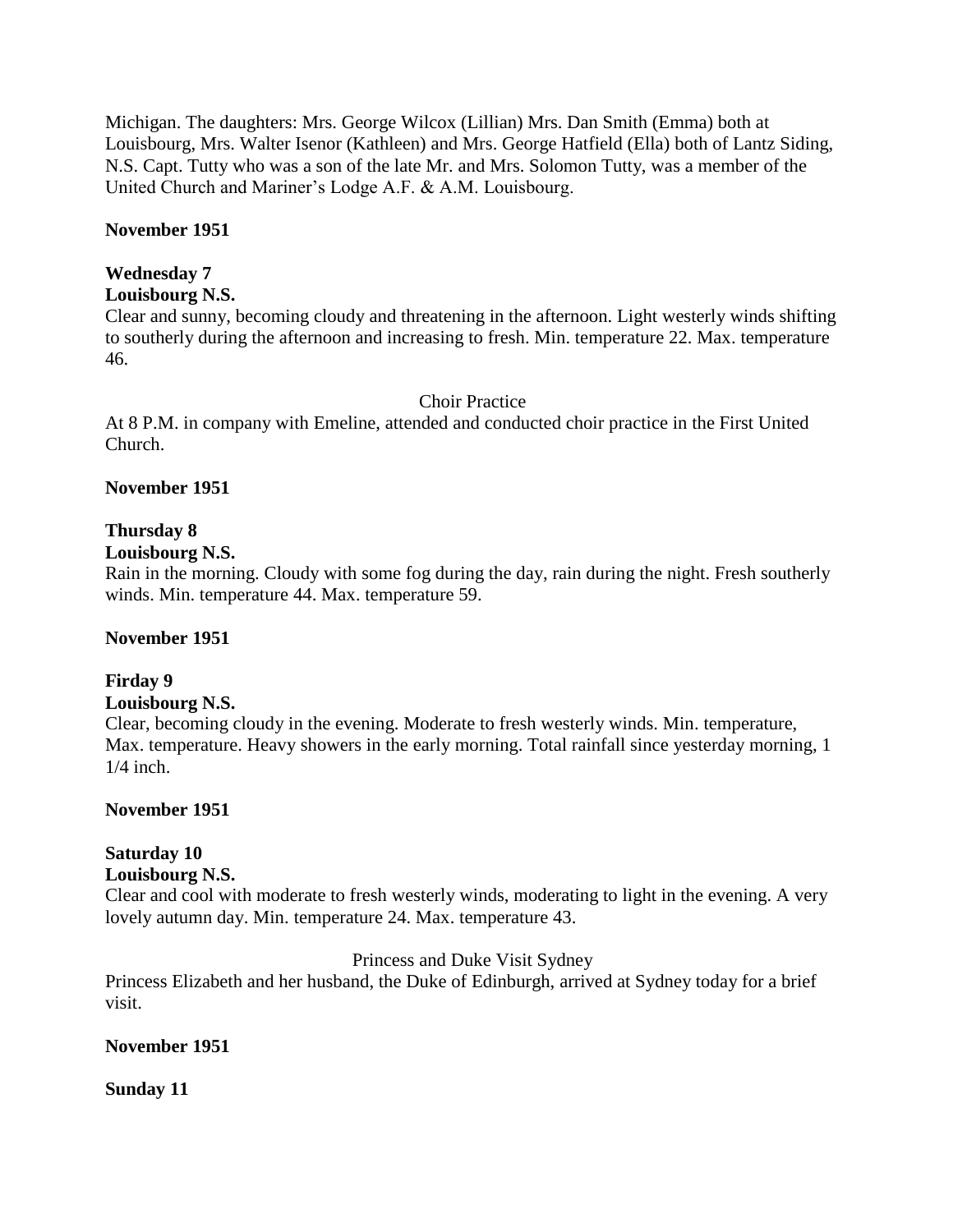#### **Louisbourg N.S.**

Cloudy and cool with very light winds. Light rain began to fall at about 8 P.M. Min. temperature 27. Max. temperature 52.

## Church Services

At 11 A.M. and 7 P.M. in company with Emeline attended services in the First United Church where Rev. C. C. Walls was the preacher. The morning service was a memorial service honoring the memory of those who died in the service of their country in World Wars one and two. Poppy wreaths in front of the pulpit were placed there in memory of Dan Townsend, William Bagnall, John A. MacIntyre, Malcolm MacLeod and Ronald Cann by their relatives. About 85 present at 11 A.M. and about 80 in the evening. Choir attendance 11 A.M. 10, 7 P.M. 13.

### Canadian Legion Service

At 3 P.M. attended a memorial service in the Open Air on the lawn of the Canadian Legion hall. The service was led by the Legion Chaplain, Rev. J.T. Turner and was assisted by Rev. C. C. Walls of the First United Church and Rev. Jacob Bainbury of the Presbyterian Church. About 30 legion members were present.

### Visited St. John's, Nfld

Princess Elizabeth and her husband the Duke of Edinburgh visited St. John's, Newfoundland today. They arrived there at about 9 A.M. on board the Canadian Naval Cruiser, Ontario, commanded by Capt. Tisdall.

#### **November 1951**

#### **Monday 12 Louisbourg N.S.**

Cloudy and cool with clear intervals. A few light rain squalls in the afternoon. Light to moderate northwest wind. Min. temperature 29. Max. temperature 48.

#### Royal Tour Ends

The tour of the Dominion of Canada by Princess Elizabeth and her husband, the Duke of Edinburgh ended today when the Royal Party boarded the C.P.R. Liner, "Empress of Scotland" at Portugal Cove, Newfoundland. The Princess and Duke arrived in Canada by airplane on the  $8<sup>th</sup>$  of October, landing at Dorval Airport near Montreal. Since their arrival they have visited the Capitals of all the Provinces in the Dominion as well as a trip to Washington, U.S.A.

#### **November 1951**

## **Tuesday 13**

**Louisbourg N.S.**

Cloudy and cool with light to moderate west and southwest winds. Min. temperature 22. Max. temperature 44.

#### Suffers Heart Attack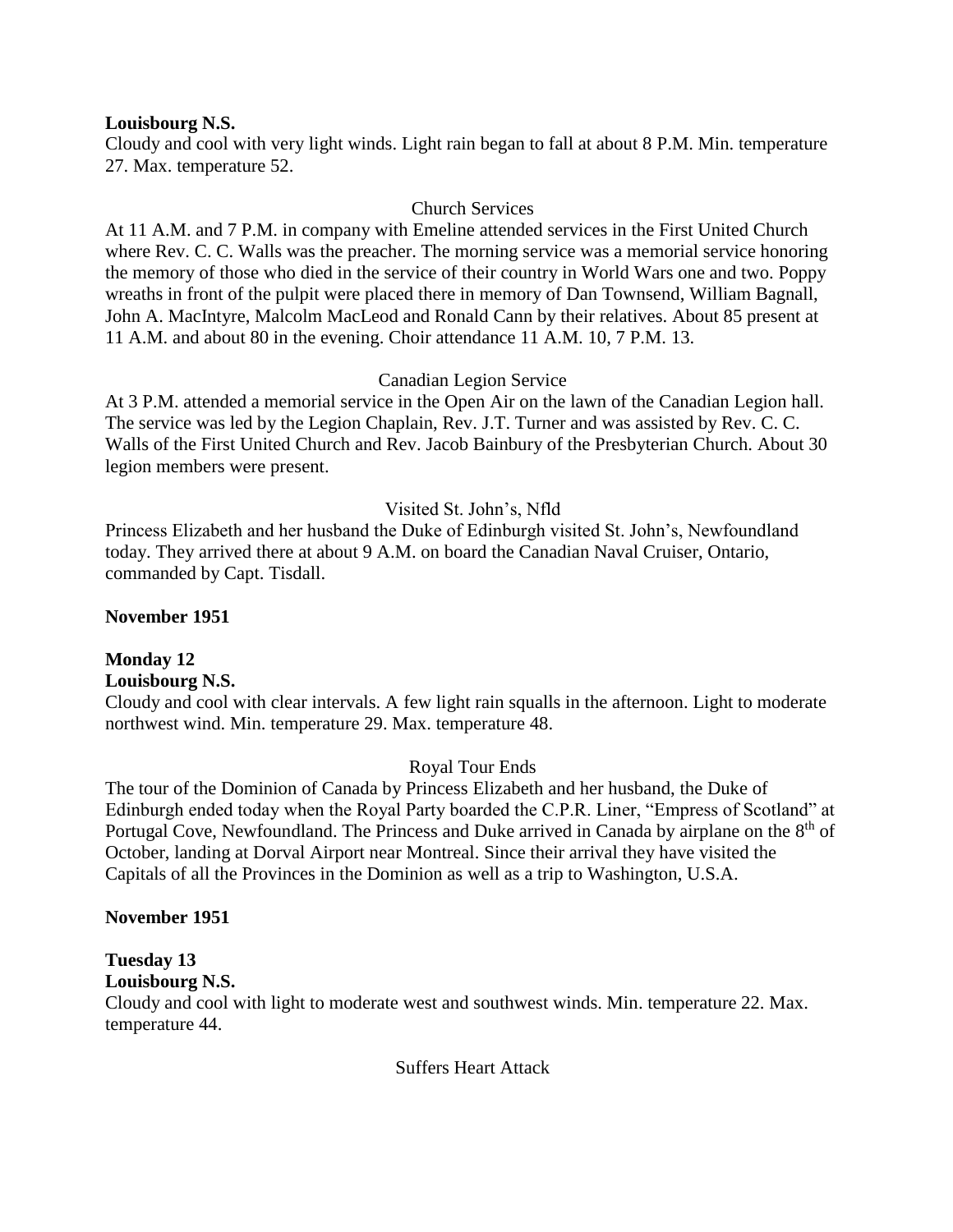At about 12:45 P.M. today, Aunt Jeanette Spencer suffered a severe heart attack and was unconscious for a short time. Evelyn went to her assistance and rendered First-Aid. She is now under the care of Dr. A.L. Saunders and Miss Regina Gallant, R.N.

#### **November 1951**

## **Wednesday 14**

### **Louisbourg N.S.**

Cloudy and mild with light to moderate southwest wind. Min. temperature 44. Max. temperature 56.

### **November 1951**

# **Thursday 15**

# **Louisbourg N.S.**

Cloudy and mild with light showers during the afternoon. Light southwest winds and some fog. Min. temperature . Max. temperature .

### Death of Mrs. John N. Spencer

The death of Mary Jane (Jeanette) Spencer occurred at her home, Main Street at about 1 P.M. today after an illness of two days.

### **November 1951**

## **Friday 16**

#### **Louisbourg N.S.**

Cloudy with some fog but clearing early in the day. Cloudy and foggy in the evening with light showers during the night. Rainfall of last night about 1/8 inch. Sunny and warm during the forenoon and greater part of the afternoon. Min. temperature 36. Max. temperature 56.

## Visitors from Huntington

Mrs. Clifford Huntington,(my sister) her son, Fred and three daughters, Elinor, Maud and Frances (Mrs. Cecil Hussey) arrived by auto at about 7:30 P.M. and visited at the home of the late Mrs. J.N. Spencer, (Aunt Jeanette)

#### **November 1951**

## **Saturday 17**

#### **Louisbourg N.S.**

Cloudy with light northeast wind. Misty with intermittent heavy showers. Min. temperature 42. Max. temperature 46.

#### Funeral

At 1:30 P.M., Emeline and I attended the funeral of the late Mrs. John N. Spencer, which took place from her late residence on Main Street to the United Church Cemetery (Harbourview) on Clarke's Road.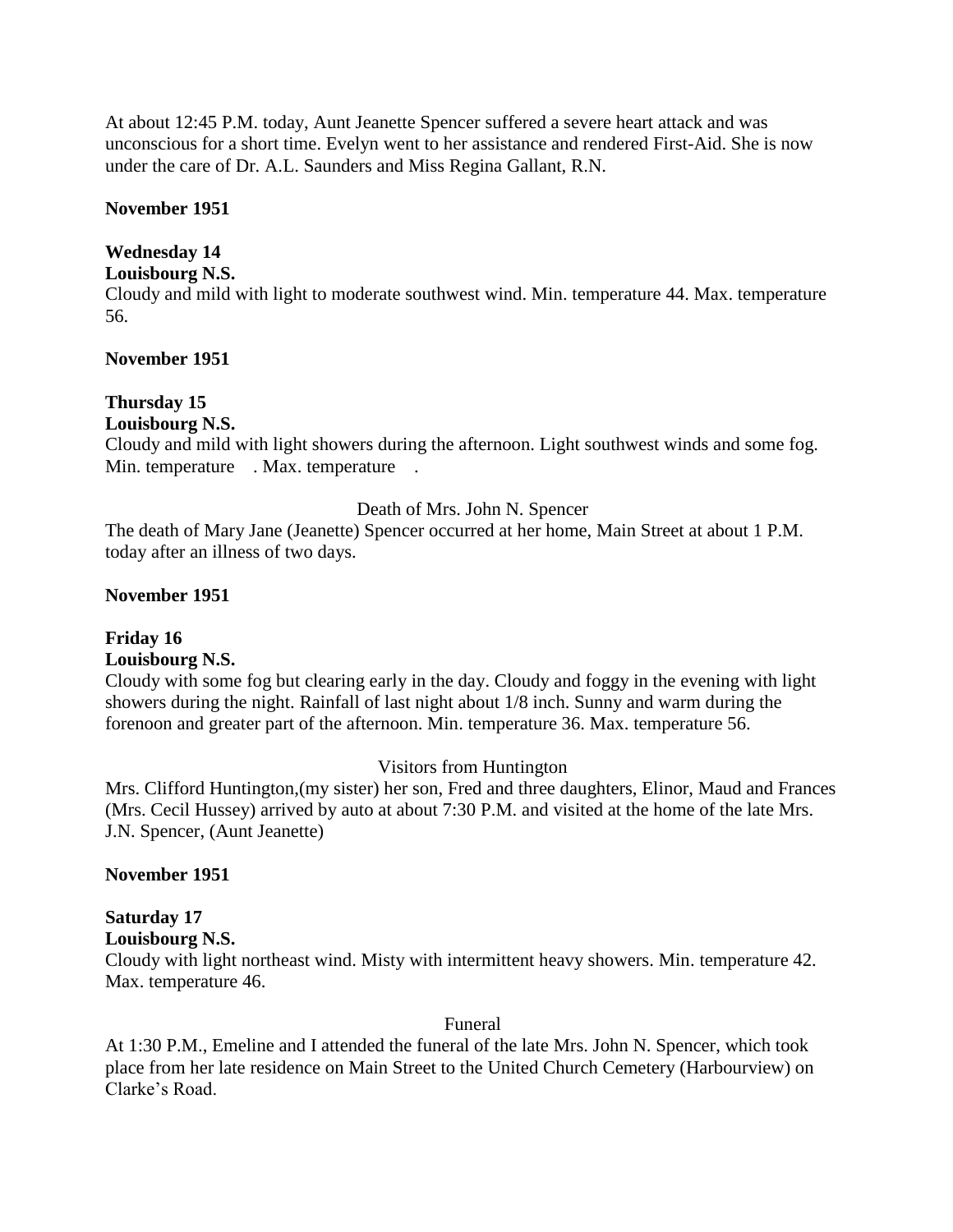#### Death of Mrs. Neil MacRury [blank]

#### **November 1951**

## **Sunday 18 Louisbourg N.S.**

Mostly cloudy with light northwest wind. Clearing in the evening. Rainfall of yesterday and last night about 3/4 inch. Min. temperature 25. Max. temperature 49.

Church Services

At 11 A.M. and 7 P.M. in company with Emeline attended services in the First United Church where Rev. C. C. Walls was the preacher. Attendance at each service about 70. Choir attendance, A.M. 11, P.M. 14.

#### **November 1951**

## **Monday 19 Louisbourg N.S** Clear and cool with light westerly winds. Min. temperature 24. Max. temperature 38.

## **November 1951**

## **Tuesday 20**

### **Louisbourg N,S.**

Cloudy and chilly with showers mixed with snow and some steady rain. Min. temperature 24. Max. temperature 37. Moderate northerly winds.

## Congregational Meeting

At 8 P.M. attended a special meeting of the congregation of the First United Church which was held in Calvin hall, with Rev. C. C. Walls presiding. Meeting called for the purpose of dealing with the matter of repairing and renovating Calvin Hall. After considerable discussion the matter was left in the hands of a committee consisting of Alex MacKinnon, John H. Skinner and William Stewart. 14 persons present. Meeting adjourned at about 10:15 P.M.

#### Nomination Day

This nomination day for Louisbourg Civic Elections as well as in many other towns in the Province of Nova Scotia. This is a change from the old system when civil elections were held on the first Tuesday in February in each year, with nomination day one week earlier. Under the new amendment to the Incorporation Act the nominations have to be filed with the Town Clerk at least two weeks before the elections, which this year comes on the  $4<sup>th</sup>$  of December. Nominations filed today in the Louisbourg town office were as follows:

George D. Lewis for Mayor

Charles Bagnall, Duncan MacKay and Arthur M. Townsend for Councillors.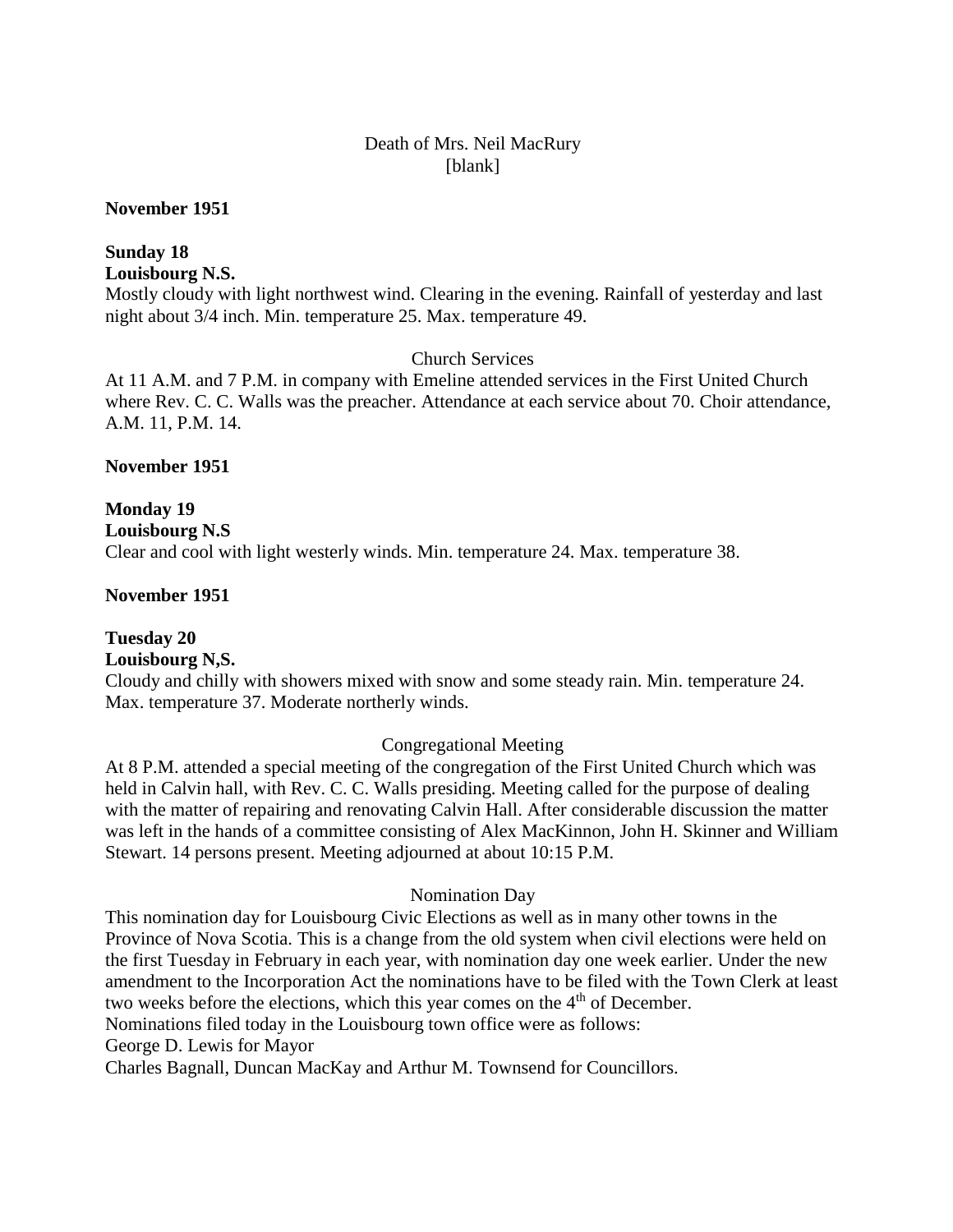As there are only one nomination for Mayor and only three nominations for Councillors to fill three seats, all of the above will be returned by acclamation on election day.

### **November 1951**

# **Wednesday 21**

**Louisbourg N.S.**

Cloudy with clear intervals. Snow squalls during the afternoon and evening. First squalls of snow without being mixed with rain this season. Snow melted as it fell except in grassy spots. Moderate to fresh northerly winds. Min. temperature 25. Max. temperature 37.

## Choir Practice

At 8 P.M. in company with Emeline, attended and conducted choir practice in the First United Church.

#### Marriage

The marriage took place yesterday in Stella Maris Roman Catholic Church of Charles Bagnall, Jr to Miss Regina Gallant, both of this town. The ceremony was performed by Rev. Father M.J. MacSween.

**November 1951**

**Thursday 22 Louisbourg N.S.** [blank]

**November 1951**

**Friday 23 Huntington, N.S.** [blank]

**November 1951**

**Saturday 24 Huntington, N.S.** [blank]

**November 1951**

**Sunday 25 Huntington, N.S.** [blank]

**November 1951**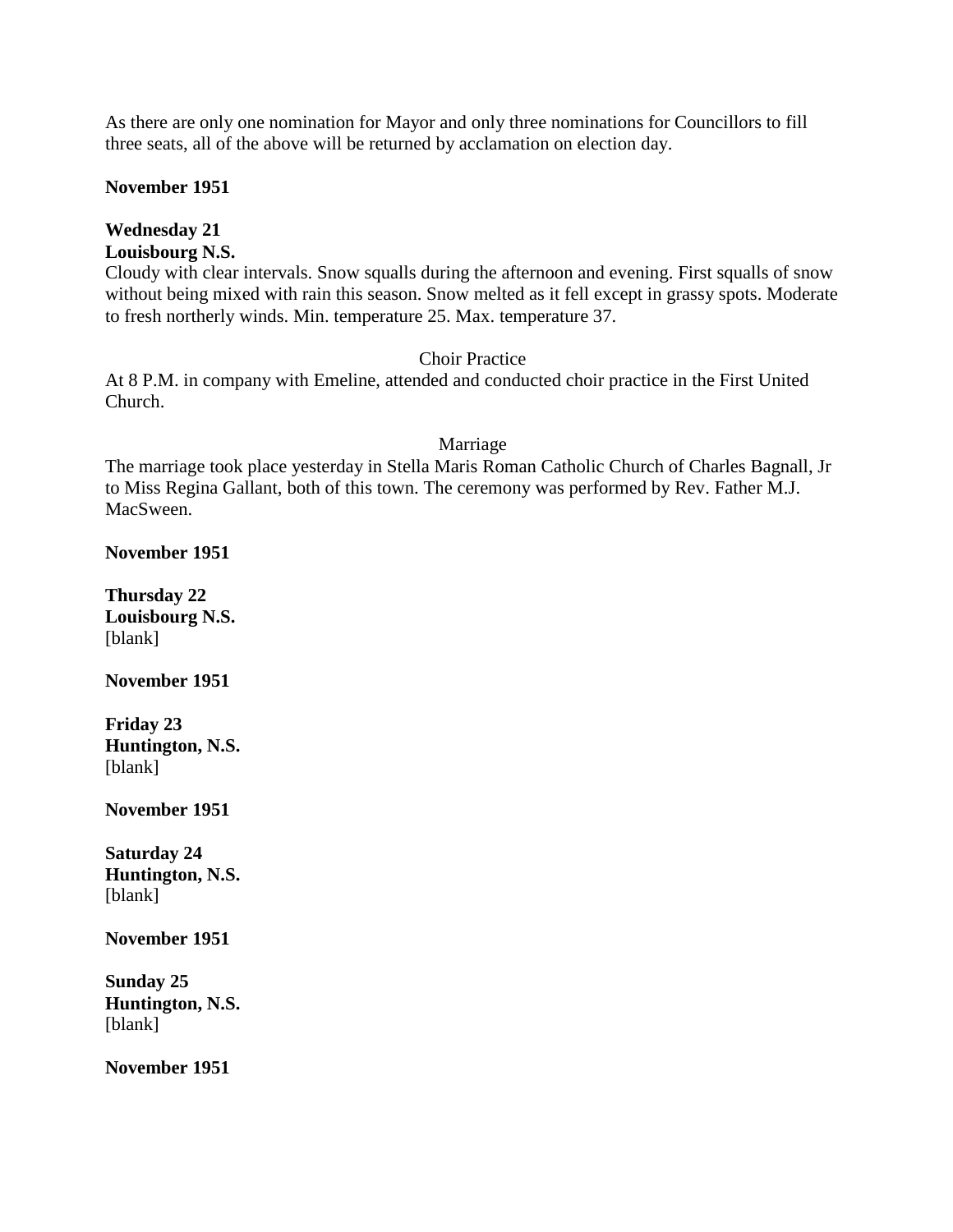## **Monday 26 Huntington, N.S.**

Cloudy during the entire day. Rain began to fall at about 4:30 P.M. and continued during the night, accompanied by a heavy gale of wind. Calm during the forenoon but wind from the southwest began to increase shortly after noon in the evening wind shifted to southeast and increased to gale force early in the night. Min. temperature about 22. Max. temperature about 40.

## Newfoundland Provincial Elections

Elections to the Provincial Legislature were held in the Province of Newfoundland today. Later: The Liberal Government under the premiership of Joseph R. Smallwood was returned to power with an increase majority.

Liberals: 23, Conservatives: 4. One election deferred.

## **November 1951**

#### **Tuesday 27 Huntington, N.S.**

Heavy gale of last night moderated in the early morning. Cloudy with showers during the forenoon. Wind of last night shifted from southeast to southwest and during the forenoon to west. In the afternoon fresh to strong northwest wind with snow squalls. Rainfall of last night at least 1 inch. Min. temperature about 22. Max. temperature about 40.

## **November 1951**

**Wednesday 28 Huntington, N.S. New Moon today** Cold and mostly clear with fresh northwest wind. A trace of snow on the ground. Min. temperature about 18.

## Huntington to Louisbourg

Motored to Sydney on board the School Bus driven by James Goode. Left Clifford's at about 7:45 A.M., arrived at Sydney at 9 A.M. Made several business calls at Sydney. Left Sydney enroute to Louisbourg on board Highland Lines Bus at 12:15 P.M. arrived at Louisbourg shortly after 1 P.M.

## Choir Practice

At 8 P.M. in company with Emeline, attended and conducted choir practice in the First United Church.

## **November 1951**

# **Thursday 29**

## **Louisbourg N.S.**

Cold in the morning, becoming cloudy and mild. Light to moderate southwest wind. Min. temperature 14. Max. temperature 40.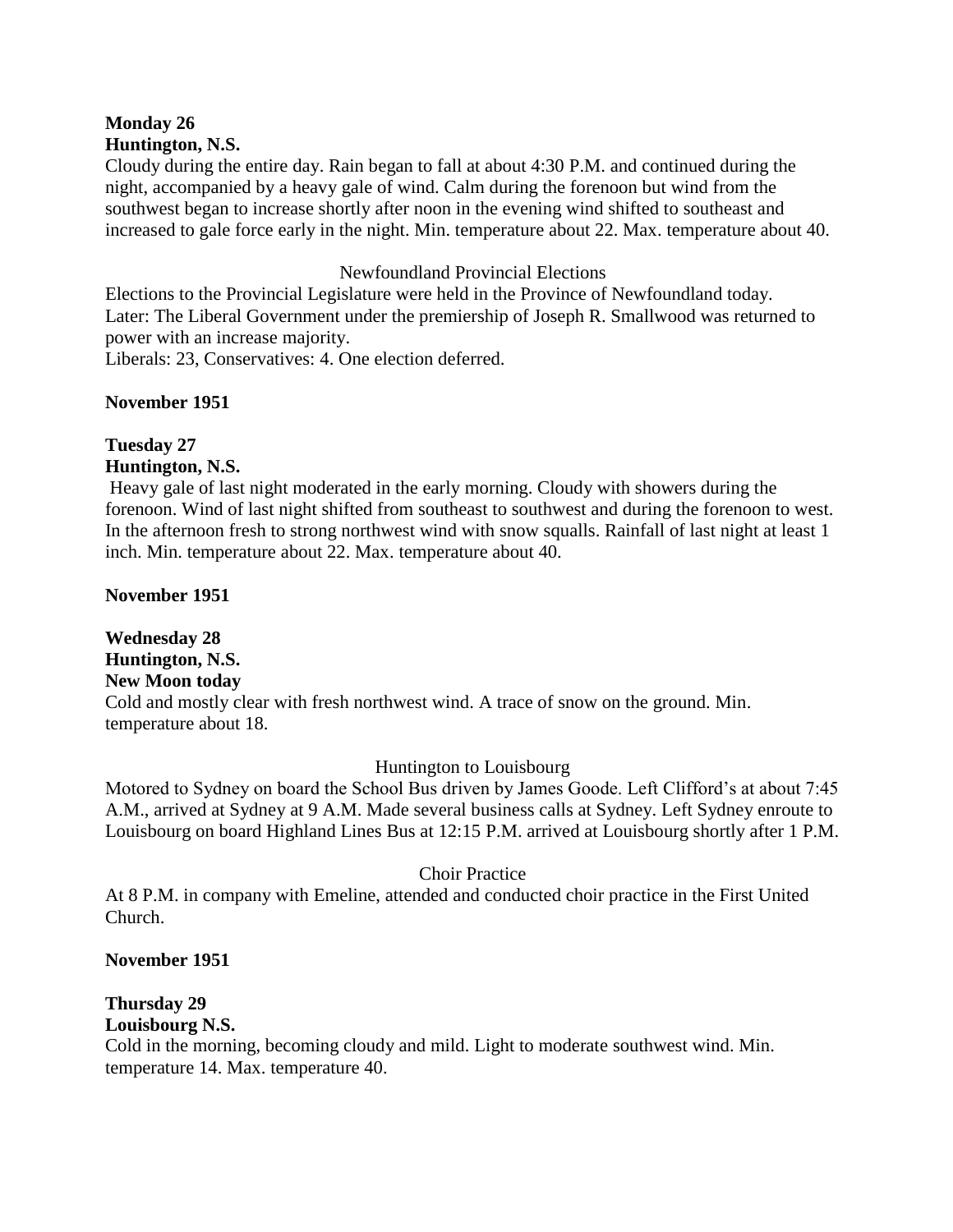### Supper and Fancy Sale

In the evening, Emeline and I attended supper and Fancy sale in Calvin hall held under the auspices of the MacMillan Club of the First United Church.

### **November 1951**

## **Friday 30**

## **Louisbourg N.S.**

Clear and mild with light winds. An ideal day for so late in the season. Min. temperature 24. Max. temperature 43.

## **December 1951**

# **Saturday 1**

# **Louisbourg N.S.**

Cloudy, clearing during the forenoon, mostly clear during the remainder of the day. Fresh to strong northerly winds. Min. temperature 30. Max. temperature 44.

## In For Shelter

Owing to the threatening condition of the weather and high winds, at least six fishing vessels are in for shelter.

### **December 1951**

## **Sunday 2**

## **Louisbourg N.S.**

Mostly clear in the early part of the day. Became cloudy during the forenoon with drizzle of rain beginning to fall at about noon. Light snow squalls in the evening. Light to moderate northerly winds. Min. temperature 28. Max. temperature 40.

## Church Services

At 11 A.M. and 7 P.M. attended services in the First United Church. Rev. C. C. Walls was the preacher at the morning service. At the evening service three Layman, Mr. Hicks, Shaw and MacLeod of Sydney, representing the Gideon Society were present and took a prominent part in the service while Mr. Shaw read the scripture, Mr. MacLeod offered prayer and Mr. Hicks delivered the address. At the morning service there were about 70 persons present and in the evening about 80. Choir attendance: A.M. 11, P.M. 15.

#### **December 1951**

## **Monday 3**

## **Louisbourg N.S.**

Clear with a few cloudy intervals. Light to moderate northerly winds. A very nice day for so late in the season. Min. temperature 20. Max. temperature 36.

Executor of Estates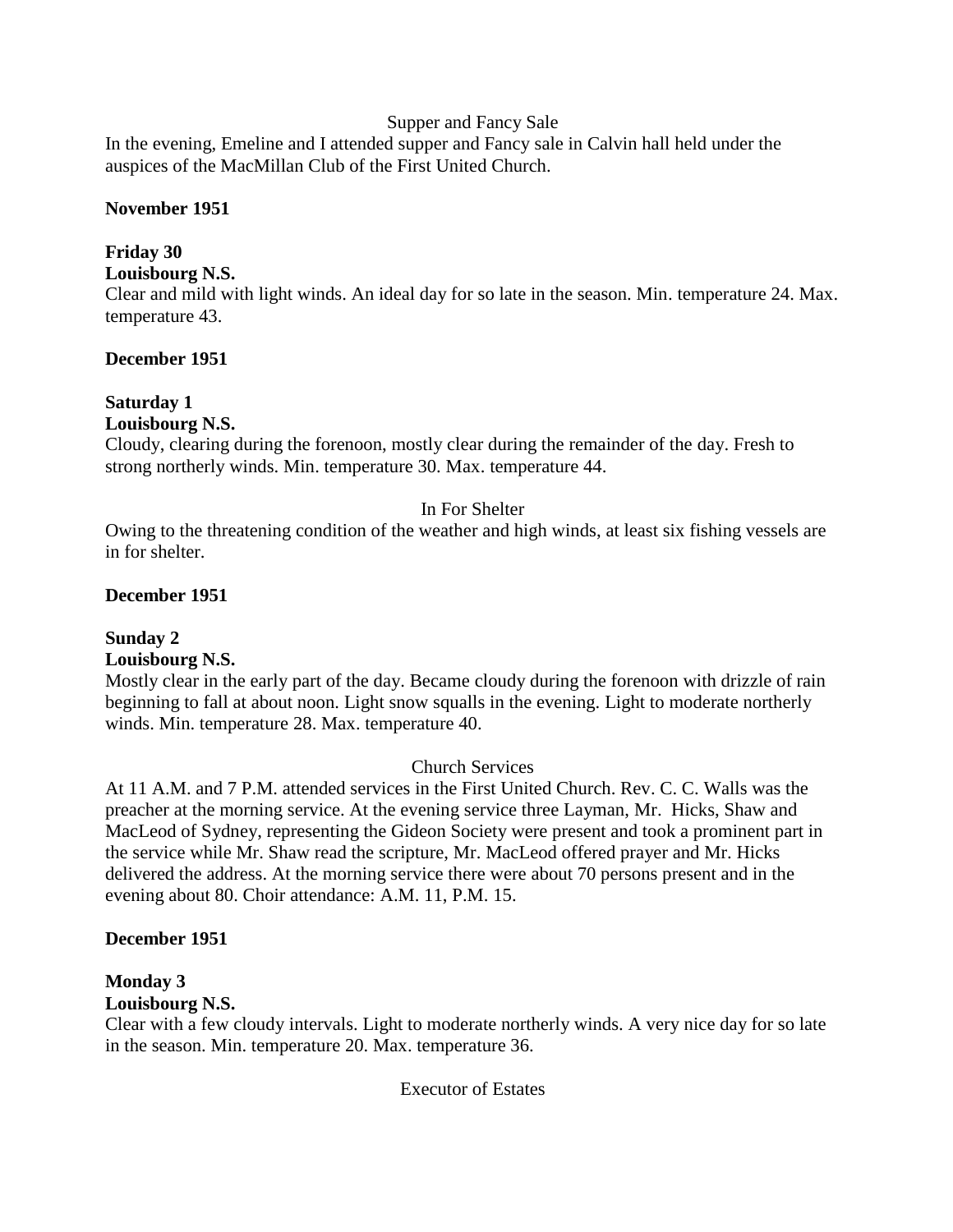Being named in the will of the late Mrs. John N. Spencer.

## **December 1951**

## **Tuesday 4**

## **Louisbourg N.S.**

Clear and sunny with light northwest wind. A perfect autumn day. Min. temperature 24. Max. temperature 46.

## To Sydney and Return

Accompanied by James H. Crowdis went to Sydney on the 8 A.M. Highland Lines Bus for the purpose of probating the will of the late Mrs. John Nathan Spencer of which I am the executor. I was accompanied to Sydney by James H. Crowdis of Louisbourg who was one of the witnesses to the signature of Mrs. Spencer, at the signing of the will.

### **December 1951**

## **Wednesday 5**

## **Louisbourg N.S.**

Clear and sunny becoming cloudy in the evening. Light variable winds. A perfect December day. Min. temperature 23. Max. temperature 43.

### Choir Practice

At 8 P.M. in company with Emeline, attended and conducted choir practice in the First United Church.

## Contract Awarded

At a special meeting of the Town Council held tonight in the Town office, the contract for a new water system for the Town of Louisbourg and a sewer system was awarded to the Tidewater Construction Company Limited of New Glasgow, N.S. for the sum of \$167,629.00. The new system is to come direct from Kelly's Lake.

## **December 1951**

## **Thursday 6**

#### **Louisbourg N.S.**

Clear and sunny. The third in the series of perfect late autumn days. Winds very light. Min. temperature 28. Max. temperature 48.

#### Went to Glace Bay

Evelyn Huntington, clerk in my shop went to Glace Bay by train for the purpose of doing some shopping. Emeline was helping me in the shop today.

## S. S. LADY LAURIER

Canadian Government Steamer, "Lady Laurier" arrived in the evening and docked at the Government wharf.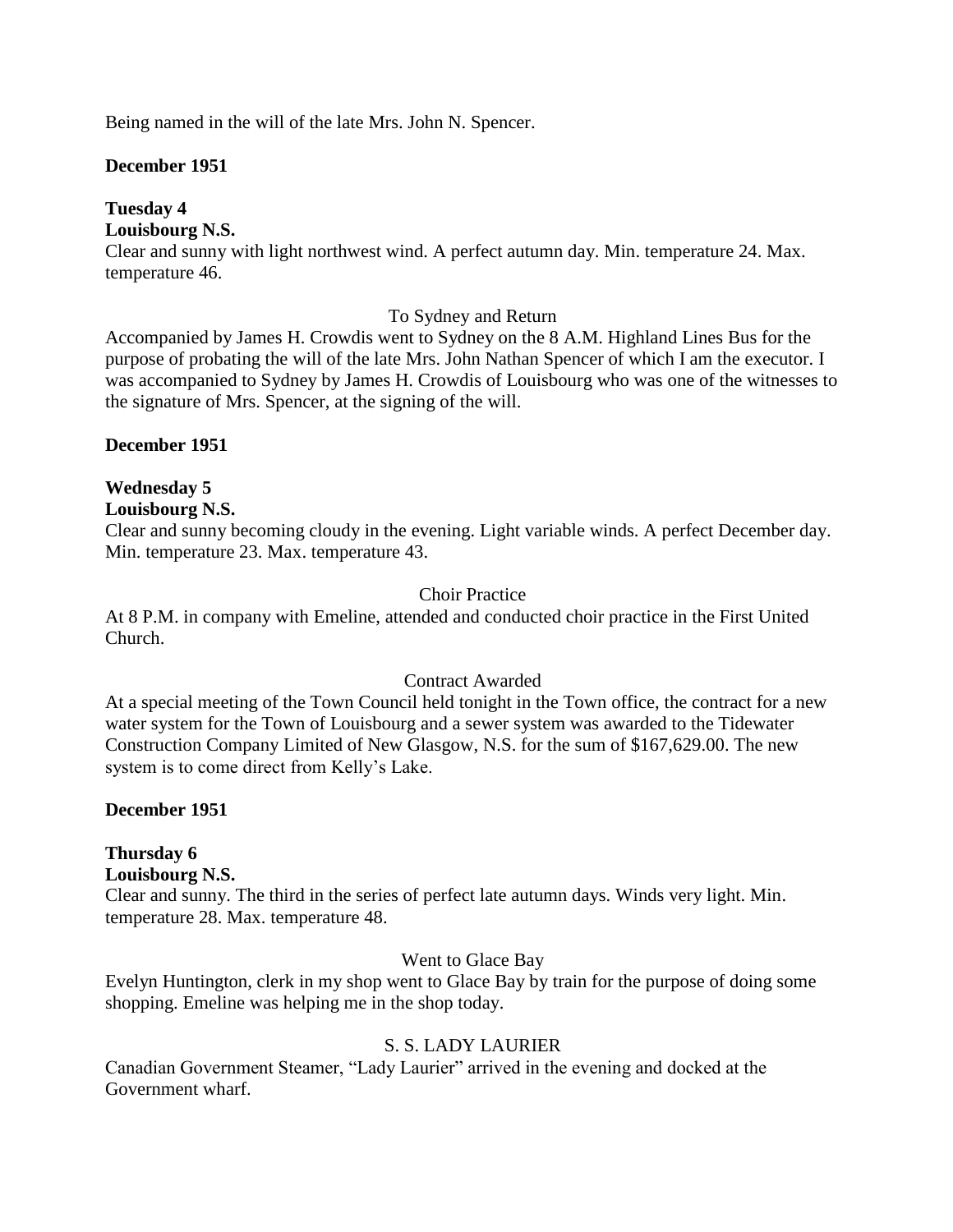#### **December 1951**

## **Friday 7**

**Louisbourg N.S.**

Cloudy, mild and foggy with light southerly winds, increasing at night. Min. temperature 28. Max. temperature 45.

#### Returned in the Evening

Evelyn Huntington, my clerk who went to Glace Bay, yesterday returned by train in the evening.

## **December 1951**

#### **Saturday 8 Louisbourg N.S.**

Cloudy and mild with some fog. Light rain in the early morning and late forenoon. Heavy showers during the afternoon. Light southwest wind shifting to northwest and becoming fresh for a short time. Clearing in the evening. Rainfall about 1/4 inch. Min. temperature 34. Max. temperature 50.

## Death of Charles Tutty

Charles Tutty, aged about 60, a resident of Mira Gut died today at the General Hospital, Glace Bay after a brief illness.

#### **December 1951**

## **Sunday 9**

**Louisbourg N.S.**

Clear during the forenoon becoming cloudy shortly after noon. Light winds. Light snow squalls during the night beginning at about 7 P.M.

### To Grand Mira and Return [blank]

**December 1951**

## **Monday 10**

#### **Louisbourg N.S.**

Cloudy and cool with light to moderate northerly winds. In the morning just enough snow to cover the ground. Snow squalls during the day. Snowfall about ½ inch. Min. temperature 22. Max. temperature 41.

#### To Sydney and Return

Emeline to Sydney on the 8 A.M. trip of Highland Lines Bus service for the purpose of doing some Christmas Shopping. She returned on the trip leaving Sydney at 4:30 P.M.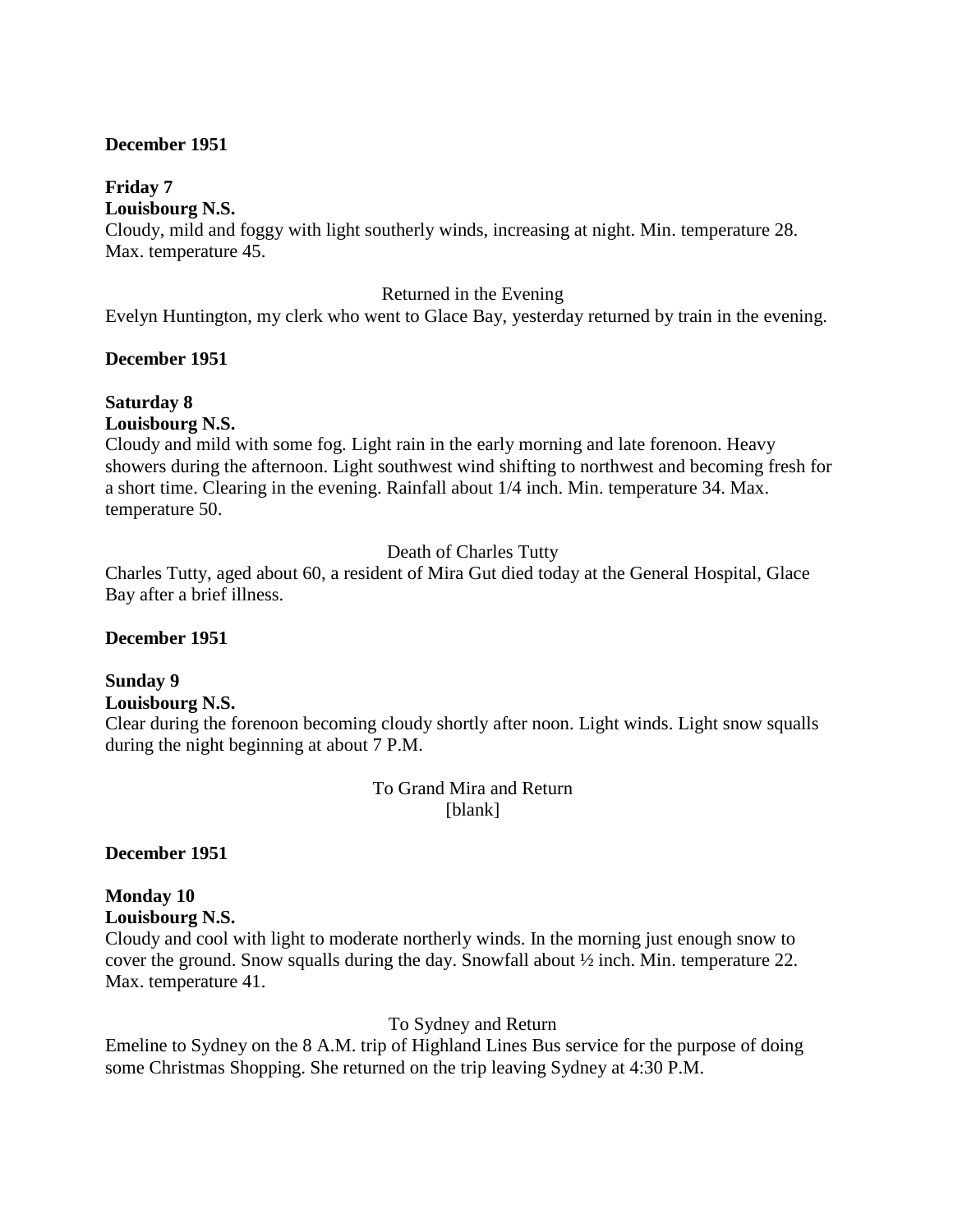#### **December 1951**

# **Tuesday 11**

**Louisbourg N.S.**

Mostly cloudy with light winds. A scant inch of snow on the ground. Streets bare in the centers. Min. temperature 18. Max. temperature 31.

## **December 1951**

**Wednesday 12 Louisbourg N.S. Snow Storm**

Cloudy and chilly with light northerly winds. Snow began to fall early in the day and ending in mid-afternoon. Snowfall 5 inches. Min. temperature 19. Max. temperature 34.

#### Choir Practice

At 8 P.M. in company with Emeline, attended and conducted choir practice in the First United Church.

### **December 1951**

## **Thursday 13**

### **Louisbourg N.S.**

Clear and moderately cold with light northwest wind. Streets and highways very slippery. A very nice day for so late in the season. Min. temperature 12. Max. temperature 34.

#### **December 1951**

# **Friday 14**

## **Louisbourg N.S.**

Cold and partly clear with moderate to fresh northwest wind and a few snow squalls. Coldest day so far this season. Min. temperature 4. Max. temperature 20.

## **December 1951**

# **Saturday 15 Louisbourg N.S.**

## **Snow Storm**

Cloudy, snow began to fall at about 9:30 A.M. and continued until late in the afternoon. Snow followed by light drizzle of rain in the early part of the night. Snowfall at least 6 inches. Light southeast wind, increasing to fresh and to strong in the early afternoon. Min. temperature 4. Max. temperature 32.

#### **December 1951**

**Sunday 16**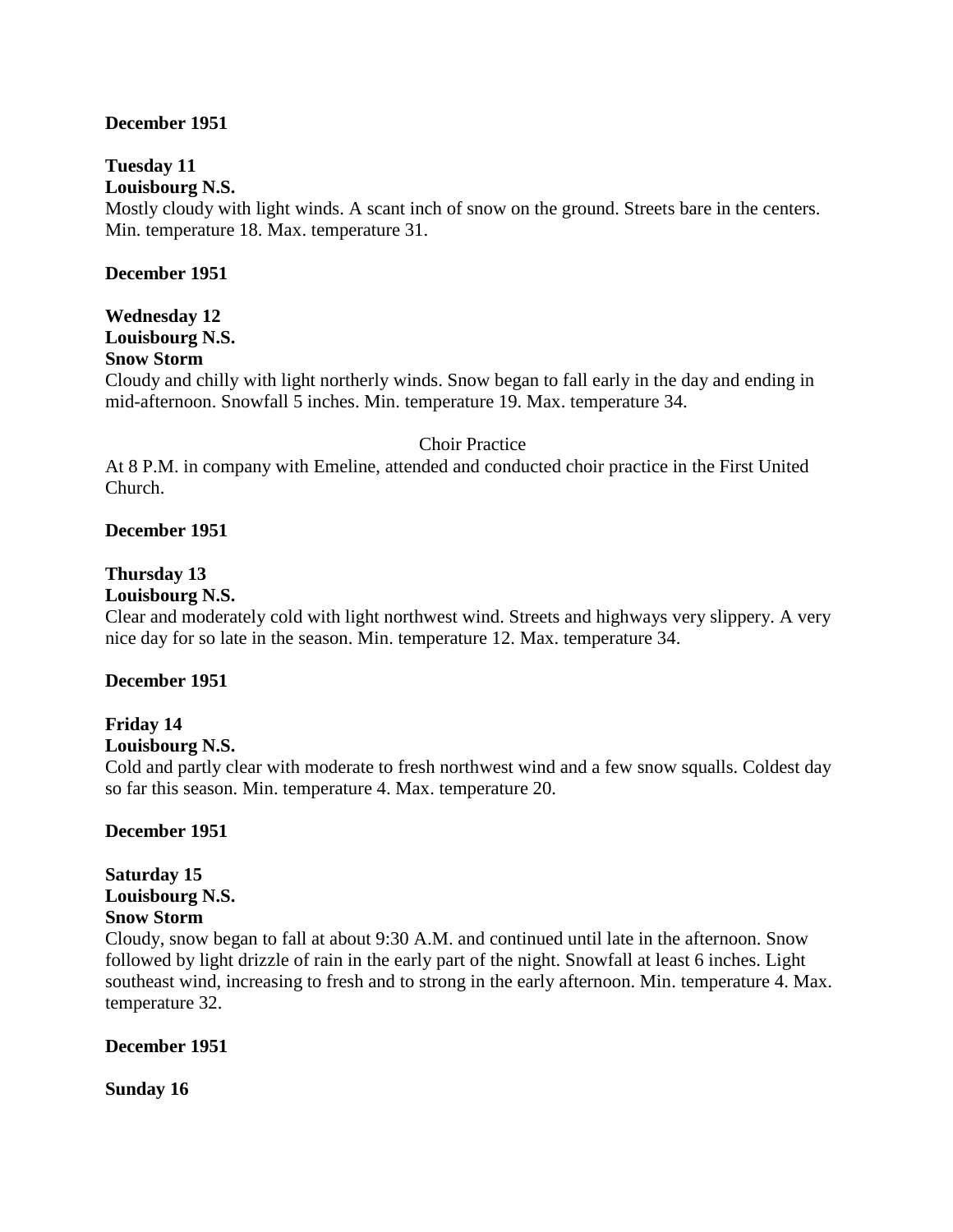#### **Louisbourg N.S.**

Alternate cloud and sunshine with fresh northwest wind and a few snow squalls. Cold and wintery. Min. temperature 5. Max. temperature 32.

### Church Services

At 11 A.M. and 7 P.M. in company with Emeline, attended services in the First United Church where Rev. C.C. Walls was the preacher. About 45 persons present at each service. Choir attendance: A.M. 11, P.M. 12.

#### **December 1951**

## **Monday 17**

**Louisbourg N.S.**

Clear and cold with fresh northwest wind. A real winter day as far as temperature is concerned. Min. temperature (A.M.) 1 below zero, Max. temperature 10.

#### **December 1951**

# **Tuesday 18**

#### **Louisbourg N.S.**

Alternate cloud and sunshine with fresh northwest wind and a few snow squalls. Cold and wintery. Min. temperature 4. Max. temperature 32.

#### Church Services

At 11 A.M. and 7 P.M. in company with Emeline, attended services in the First United Church, where Rev. C. C. Walls was the preacher. About 45 persons present at each service. Choir attendance; A.M. 11, P.M. 12.

Louisbourg N.S. Clear and cold, but moderating during the day. Becoming cloudy in the afternoon. Light drizzle of snow in the early part of the night followed by mist. Light northwest wind shifting to southwest in the afternoon and increasing to strong during the night. Min. temperature (A.M.) 4 below zero. Max. temperature 31.

#### **December 1951**

## **Wednesday 19**

#### **Louisbourg N.S.**

Clear and cold with fresh northwest wind. A real winter day as far as temperature is concerned. Min. temperature (A.M.) 1 below zero. Max. temperature 10.

Louisbourg, N.S.

Terrific gale in the early morning, moderated slightly at about 11 A.M. but increased at noon, when the wind changed from southwest to northwest. Blew heavily all the afternoon and at a late hour in the evening the wind was still at gale force. Today's issue of the "Post Record" reported the gale reaching an average force of 66 miles per hour with gust reaching 90.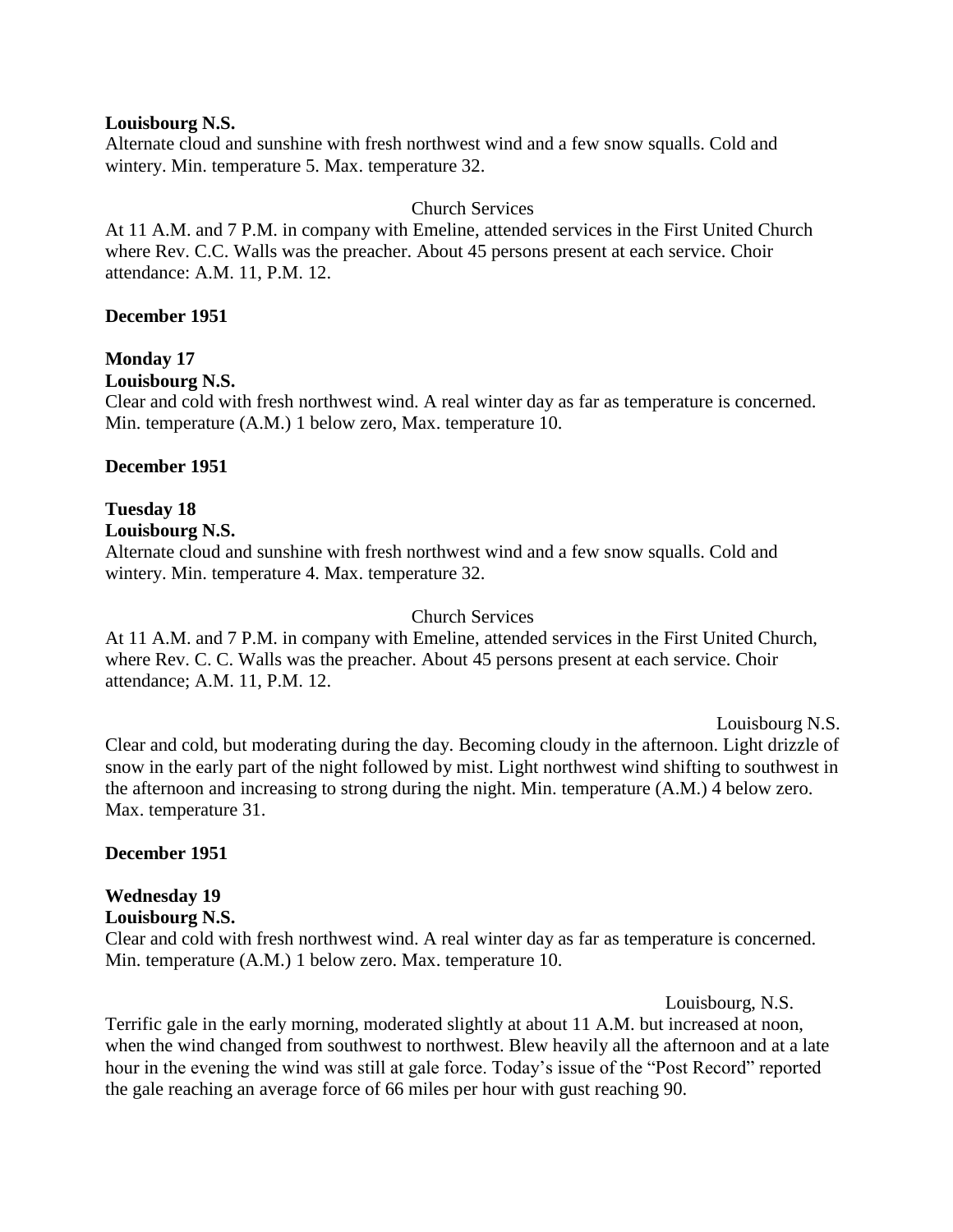Min. temperature (P.M.) 12. Max. temperature 46. Heavy rain accompanied the gale in the early morning hours. Electric power and light failed at about 7:15 and remained off until about 5:30 P.M.

## No Choir Practice

The regular choir practice held each Wednesday night in the First United Church did not take place this evening owing to the inclemency of the weather.

## **December 1951**

#### **Thursday 20 Louisbourg N.S.**

Clear and moderately cold with light northerly winds. Min. temperature 8. Max. temperature 23.

## **December 1951**

# **Friday 21**

## **Louisbourg N.S.**

Gale with rain

Cloudy with moderate southerly winds, which increased to strong in the forenoon and to gale force shortly after noon and continued until late into the night. Light drizzle of snow mixed with rain began at about 10 A.M. and was followed by rain and increasing wind. A very disagreeable day. Rainfall 5/8 inch. Min. temperature 12. Max. temperature 46.

## Christmas Tree

Erected a Christmas tree in the sitting room this afternoon in preparation for the celebration of Christmas. Jane, my niece, has been assigned the job of decorating the tree and lighting it, in which she is taking a great interest.

## **December 1951**

## **Saturday 22**

## **Louisbourg N.S.**

Heavy wind of last night moderated to light in the early morning hours. Cloudy and mild with light southwest wind. Min. temperature 30. Max. temperature 46.

Streets and highways entirely bare. Snow has entirely disappeared except for a few small patches in the fields and clearings.

## **December 1951**

## **Sunday 23**

## **Louisbourg N.S.**

Clear with cloudy intervals and few very light snow flurries. Light to moderate northwest wind. Min. temperature 20. Max. temperature 35.

Church Services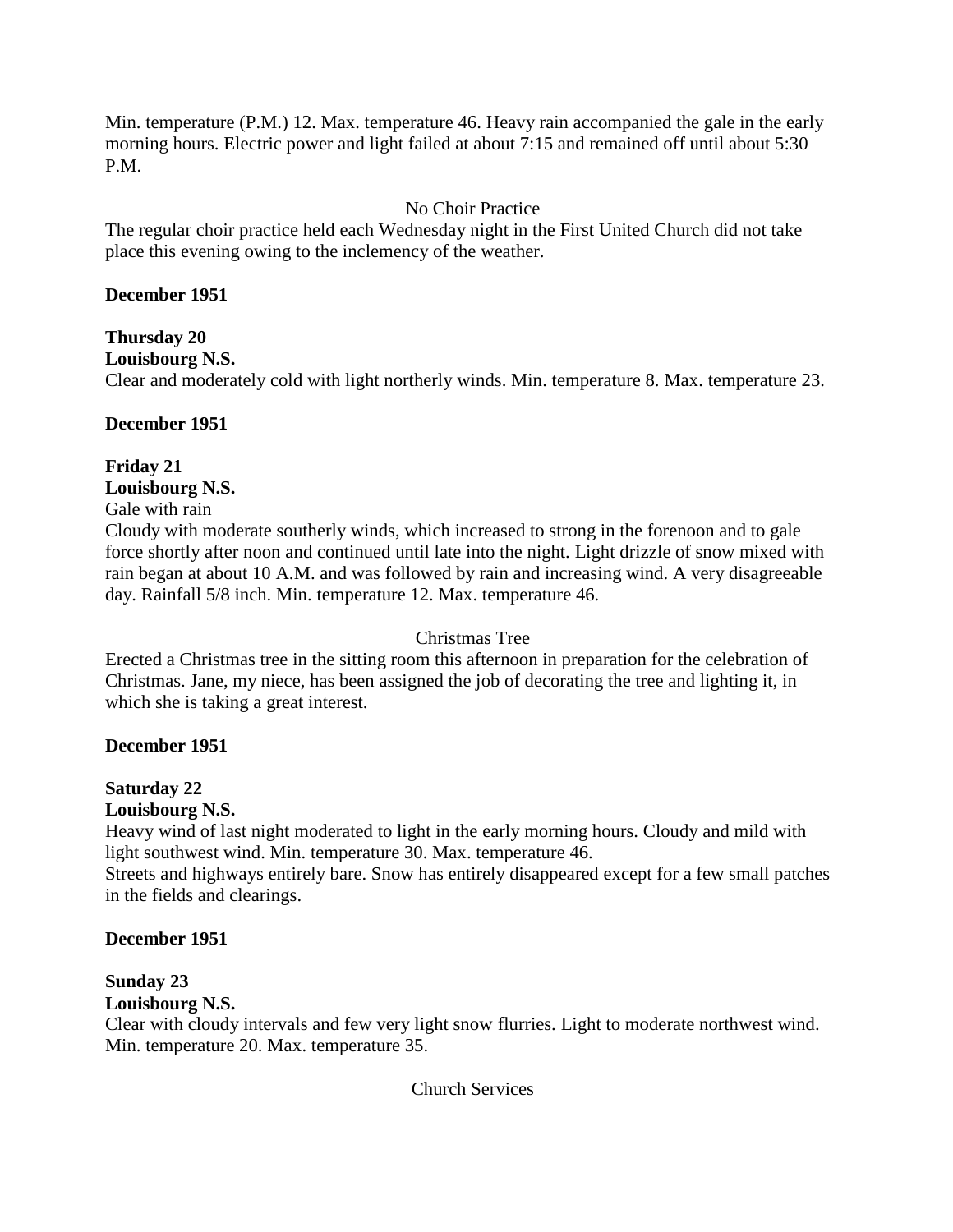At 11 A.M. and 7 P.M. in company with Emeline, attended services in the First United Church, where Rev. C. C. Walls was the preacher. At the evening service, Mr. Walls was assisted by Mr. Gordon Cann and Mr. Grant Walls, (son of Rev. C.C. Walls) both of whom are student ministers. Present at the morning service, about 95. At the evening service about 115. Special Christmas music at both services. Choir Attendance; A.M. 12, P.M. 19. Solo by Dan F. Nicholson, "O Holy Night" in the evening.

## **December 1951**

## **Monday 24**

### **Louisbourg N.S.**

Cloudy with very light drizzle of snow, beginning at about noon and lasting but a short time. Snow again began to fall at about 6 P.M. and continuing until late in the night. Light south west wind in the early part of the day, shifting to northeast in the evening and gradually increasing to strong and drifting the snow into banks. Snowfall about 5 inches. Min temperature 10. Max temperature 28.

### **December 1951**

## **Tuesday 25**

### **Louisbourg N.S.**

Clear and sunny all day with light northwest wind. An ideal winter day. As a result of last night's snow storm we had a "White Christmas". Ground covered by about 5 inches of snow. Min. temperature 8. Max. temperature about 20.

## **December 1951**

#### **Wednesday 26 Louisbourg N.S. Snowstorm**

Cloudy with light southerly winds. Snow began to fall at 9:30 A.M. and continued until late at night. At 10 P.M. there was still a drizzle of snow falling. Wind shifted from south to southeast, east and in the evening to northeast and increasing as the day won on from light to strong. Snow in big banks in many places. Bus from and to Sydney running late in the afternoon and evening. Snowfall at least 8 inches. Snow plough over the Sydney and Louisbourg highway arrived at about 7 P.M. Min. temperature (A.M.) 5. Max. temperature 31.

#### **December 1951**

## **Thursday 27**

## **Louisbourg N.S.**

Clear and sunny during the first half of the day. A perfect winter day until noon when the sky became overcast. Light snow squalls beginning at about 1 P.M. continued at intervals all the afternoon and late into the night. Light variable winds, northeast during the late afternoon and evening. Min. temperature 18. Max. temperature 28. Snowfall 2 inches.

Snow plough came over the highway from Sydney in the afternoon.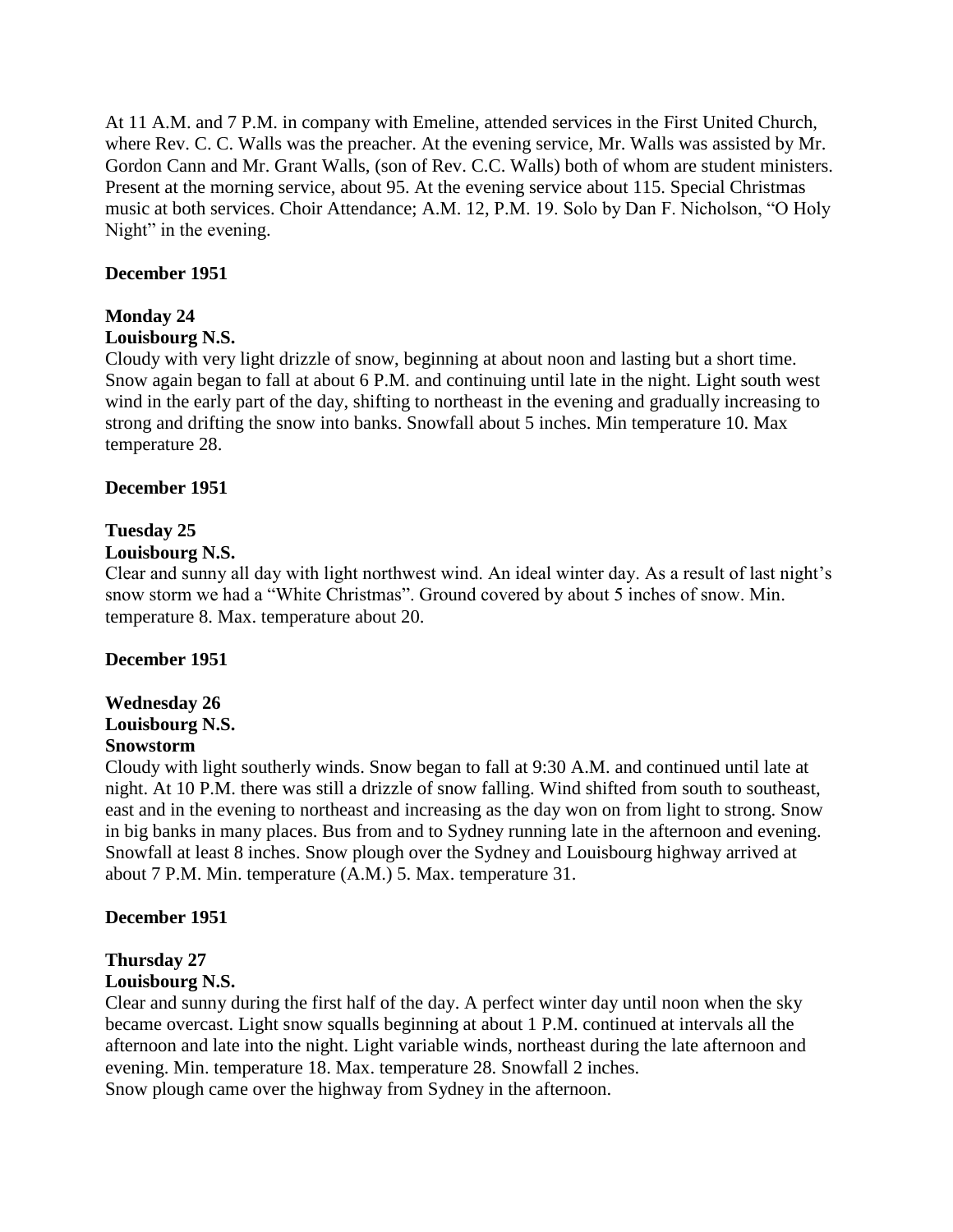#### **December 1951**

# **Friday 28**

# **Louisbourg N.S.**

## **New Moon today**

Clear and sunny with brief cloudy intervals in the afternoon and a few light snow flurries. Light northwest wind. Min. temperature, 9. Max. temperature, 24.

### **December 1951**

# **Saturday 29**

# **Louisbourg N.S.**

Remarkably clear with very light winds. Sunny all day but becoming cloudy at nightfall. Light snow began to fall at about 9 P.M. accompanied by fresh southerly winds. A perfect winter day, during daylight hours. Min. temperature 2. Max. temperature 28.

### **December 1951**

# **Sunday 30**

### **Louisbourg N.S.**

Light snow of last night ended in the early morning and was followed light rain and showers which occurred intermittently during the entire day. Light southwest wind and a blanket of fog. Min. temperature 25. Max. temperature 40. Snow melting fast, and streets very slushy as a result. Snowfall of last night about 2 inches.

## Church Services

At 11 A.M. and 7 P.M. in company with Emeline, attended services in the First United Church, where Rev. C.C. Walls was the preacher. Present at the morning service about 50 and at the evening service about 75.

Choir attendance: A.M. 10, P.M. 20.

At these services we repeated the Christmas music that we used last Sunday. Solo by Dan F. Nicholson, "The Holy City" at the evening service.

## **December 1951**

## **Monday 31**

#### **Louisbourg N.S.**

Rainfall of yesterday and last night ended at about 8:30 A.M. Cloudy and mild with moderate northerly winds, increasing to fresh and early in the evening to strong. Cleared during the afternoon. Frost beginning at about 4 P.M. Min. temperature 24. Max. temperature 40. Rainfall of yesterday and last night about 3/4 inch. Heavy blanket of snow that has covered the towns and countryside for the past week has largely disappeared as a result of the thaw of yesterday and last night. Fields and clearings are still mostly covered but the streets and highways are bare except for some ice.

Snowfall this month: 29 inches